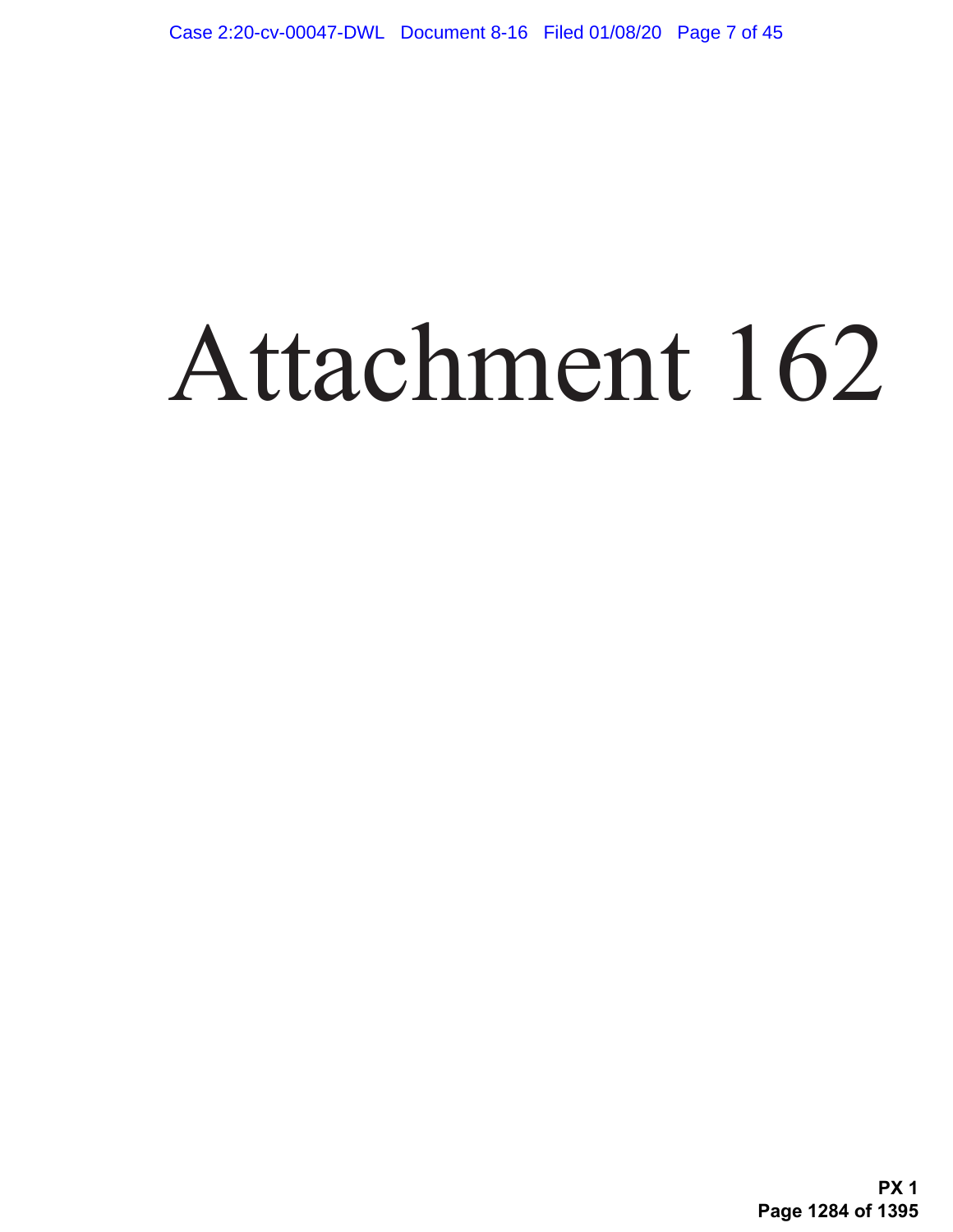| Record #1 / 102030048 / Consumer Sentinel Network Complaint |                                                                                                                                              |                                           |                                                                                                                       |
|-------------------------------------------------------------|----------------------------------------------------------------------------------------------------------------------------------------------|-------------------------------------------|-----------------------------------------------------------------------------------------------------------------------|
| <b>Reference</b>                                            | 102030048                                                                                                                                    | Originator                                |                                                                                                                       |
| Number:                                                     |                                                                                                                                              | <b>Reference</b>                          |                                                                                                                       |
|                                                             |                                                                                                                                              | Number:                                   |                                                                                                                       |
| Language:                                                   | English                                                                                                                                      | <b>Contact Type:</b>                      | Complaint                                                                                                             |
| Source:                                                     | Consumer                                                                                                                                     | DNC?:                                     | No                                                                                                                    |
| <b>Comments:</b>                                            | jay noland is running a ponzi scheme taking unsuspecting peoples money. my niece got involved and i wanted to                                |                                           |                                                                                                                       |
|                                                             |                                                                                                                                              |                                           | help her so i joined. since getting involved they have drained my neice of 40K and seceral others. they force them to |
|                                                             | attend very expensive trainings or be removed \$4,000 etc. she has documented everything. This company success                               |                                           |                                                                                                                       |
|                                                             | by health being run through success by media needs to be investigated as soon as possible. they are taking                                   |                                           |                                                                                                                       |
|                                                             | peoples money like crazy ! you can contact my niece for documents a<br>this begore. james noland- j d noland Jay noland whatever he goes by. |                                           | i read he has done                                                                                                    |
| Complaint                                                   |                                                                                                                                              |                                           |                                                                                                                       |
| disposition                                                 |                                                                                                                                              |                                           |                                                                                                                       |
| provided?:                                                  |                                                                                                                                              |                                           |                                                                                                                       |
| Complaint                                                   |                                                                                                                                              |                                           |                                                                                                                       |
| <b>Disposition:</b>                                         |                                                                                                                                              |                                           |                                                                                                                       |
| <b>Data Reference:</b>                                      |                                                                                                                                              | <b>Load Date:</b>                         | 11/17/2018 12:32:29 PM                                                                                                |
| <b>Created By:</b>                                          | <b>FTCCIS-FTCUSER</b>                                                                                                                        | <b>Created Date:</b>                      | 11/17/2018 12:32:29 PM                                                                                                |
| <b>Updated By:</b>                                          |                                                                                                                                              | <b>Updated Date:</b>                      |                                                                                                                       |
| Complaint                                                   | FTC Mobile Complaint Assistant                                                                                                               | <b>Product Service</b>                    | Multi-Level Mktg\Pyramids\Chain Letters                                                                               |
| Source:                                                     |                                                                                                                                              | <b>Description:</b>                       |                                                                                                                       |
| <b>Amount</b>                                               |                                                                                                                                              | <b>Amount Paid:</b>                       | \$2,049.00                                                                                                            |
| <b>Requested:</b>                                           |                                                                                                                                              |                                           |                                                                                                                       |
| Payment                                                     | <b>Bank Account Debit</b>                                                                                                                    | <b>Agency Contact:</b>                    | Mobile                                                                                                                |
| Method:                                                     |                                                                                                                                              |                                           |                                                                                                                       |
| <b>Complaint Date:</b>                                      | 11/17/2018                                                                                                                                   | <b>Transaction</b>                        | 08/20/2018                                                                                                            |
|                                                             |                                                                                                                                              | Date:                                     |                                                                                                                       |
| <b>Initial Contact:</b>                                     | In Person                                                                                                                                    | <b>Initial Response:</b>                  |                                                                                                                       |
| <b>Statute/Rule:</b>                                        | FTC Act Sec 5 (BCP)                                                                                                                          | <b>Law Violation:</b>                     | Deception/Misrepresentation                                                                                           |
| Topic:                                                      |                                                                                                                                              | <b>Dispute with</b>                       |                                                                                                                       |
|                                                             |                                                                                                                                              | <b>Credit Bureau?:</b>                    |                                                                                                                       |
| <b>Dispute with</b>                                         |                                                                                                                                              | <b>Dispute with</b>                       |                                                                                                                       |
| Credit Bureau -                                             |                                                                                                                                              | Credit Bureau -                           |                                                                                                                       |
| Responded?:                                                 |                                                                                                                                              | <b>Resolved to</b>                        |                                                                                                                       |
|                                                             |                                                                                                                                              | Satisfaction?:                            |                                                                                                                       |
| <b>Member of</b>                                            | <b>No</b>                                                                                                                                    | <b>Cross Border</b>                       | <b>No</b>                                                                                                             |
| armed forces or                                             |                                                                                                                                              | Complaint?:                               |                                                                                                                       |
| dependent?:                                                 |                                                                                                                                              |                                           |                                                                                                                       |
|                                                             |                                                                                                                                              | <b>Consumer Information</b>               |                                                                                                                       |
| <b>Consumer Small</b><br><b>Business or</b>                 |                                                                                                                                              |                                           |                                                                                                                       |
| Organization:                                               |                                                                                                                                              |                                           |                                                                                                                       |
| <b>First Name:</b>                                          |                                                                                                                                              | <b>Last Name:</b>                         |                                                                                                                       |
| <b>Address 1:</b>                                           |                                                                                                                                              | <b>Address 2:</b>                         |                                                                                                                       |
| City:                                                       |                                                                                                                                              | State:                                    | Kentucky                                                                                                              |
| Zip:                                                        |                                                                                                                                              | Country:                                  | <b>UNITED STATES</b>                                                                                                  |
| <b>Home Number:</b>                                         |                                                                                                                                              | <b>Cell Number:</b>                       |                                                                                                                       |
| <b>Work Number:</b>                                         |                                                                                                                                              | Ext:                                      |                                                                                                                       |
| <b>Fax Number:</b>                                          |                                                                                                                                              | Email:                                    |                                                                                                                       |
|                                                             |                                                                                                                                              |                                           |                                                                                                                       |
| Age Range:                                                  |                                                                                                                                              | <b>Military Service</b><br><b>Branch:</b> |                                                                                                                       |
| <b>Soldier Status:</b>                                      |                                                                                                                                              | <b>Soldier Station:</b>                   |                                                                                                                       |
|                                                             |                                                                                                                                              |                                           |                                                                                                                       |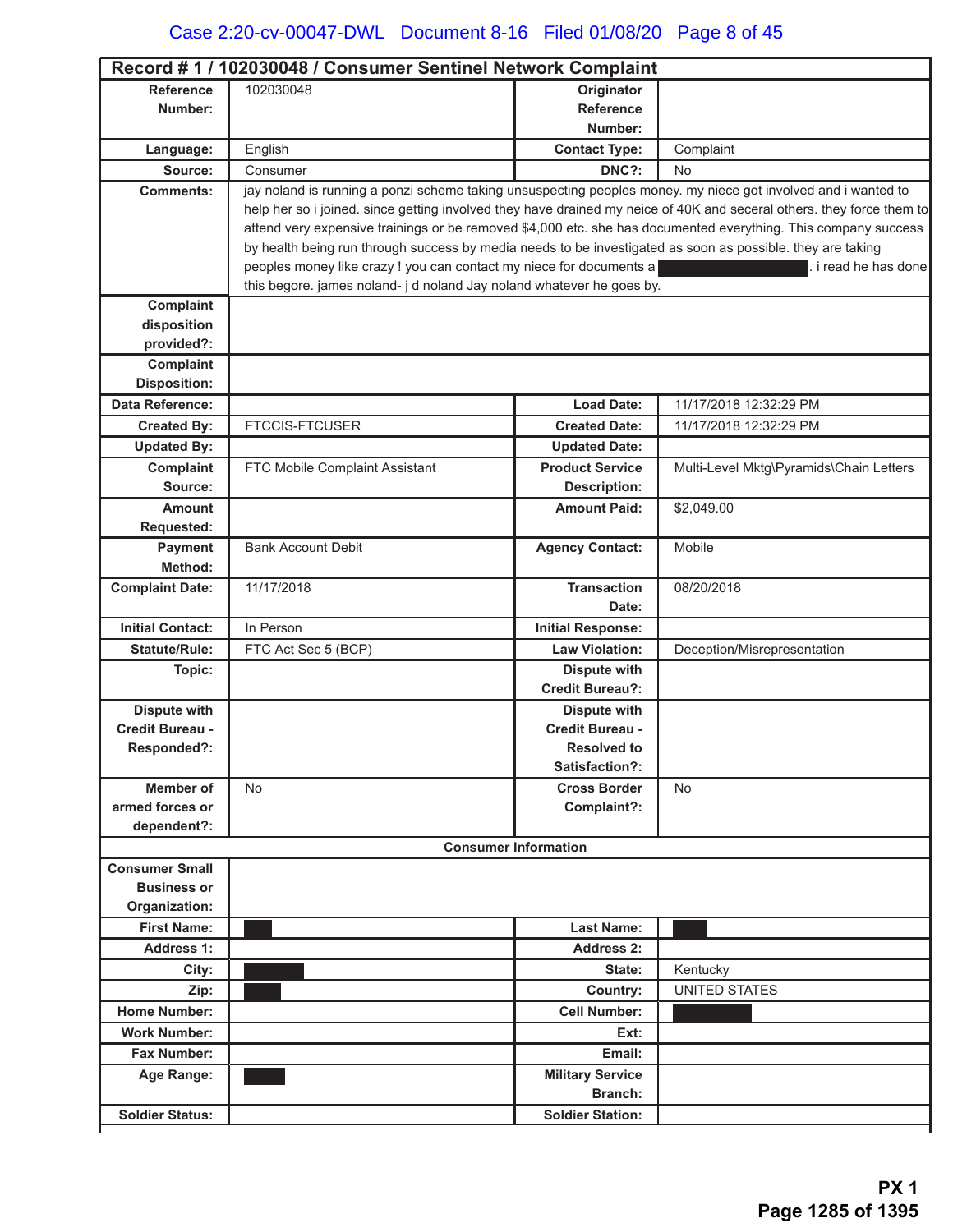# Case 2:20-cv-00047-DWL Document 8-16 Filed 01/08/20 Page 9 of 45

|                          |                                    | <b>Subject</b>           |                   |
|--------------------------|------------------------------------|--------------------------|-------------------|
| Subject:                 | Success by health                  | <b>Normalized</b>        | Success By Health |
|                          |                                    | Name:                    |                   |
| <b>Address 1:</b>        | 107 s. green valley parkway s. 300 | <b>Address 2:</b>        |                   |
| City:                    | Henderson                          | <b>State/Prov:</b>       | Nevada            |
| ZIP:                     | 89012                              | Country:                 | UNITED STATES     |
| Email:                   |                                    | URL:                     |                   |
| <b>Phone Number:</b>     |                                    | Ext:                     |                   |
| <b>Subject ID Type:</b>  |                                    | <b>Subject ID Issuer</b> |                   |
|                          |                                    | State:                   |                   |
| <b>Subject ID Issuer</b> |                                    |                          |                   |
| Country:                 |                                    |                          |                   |
| Representative           | Jay Noland                         | Title:                   | Ceo               |
| Name:                    |                                    |                          |                   |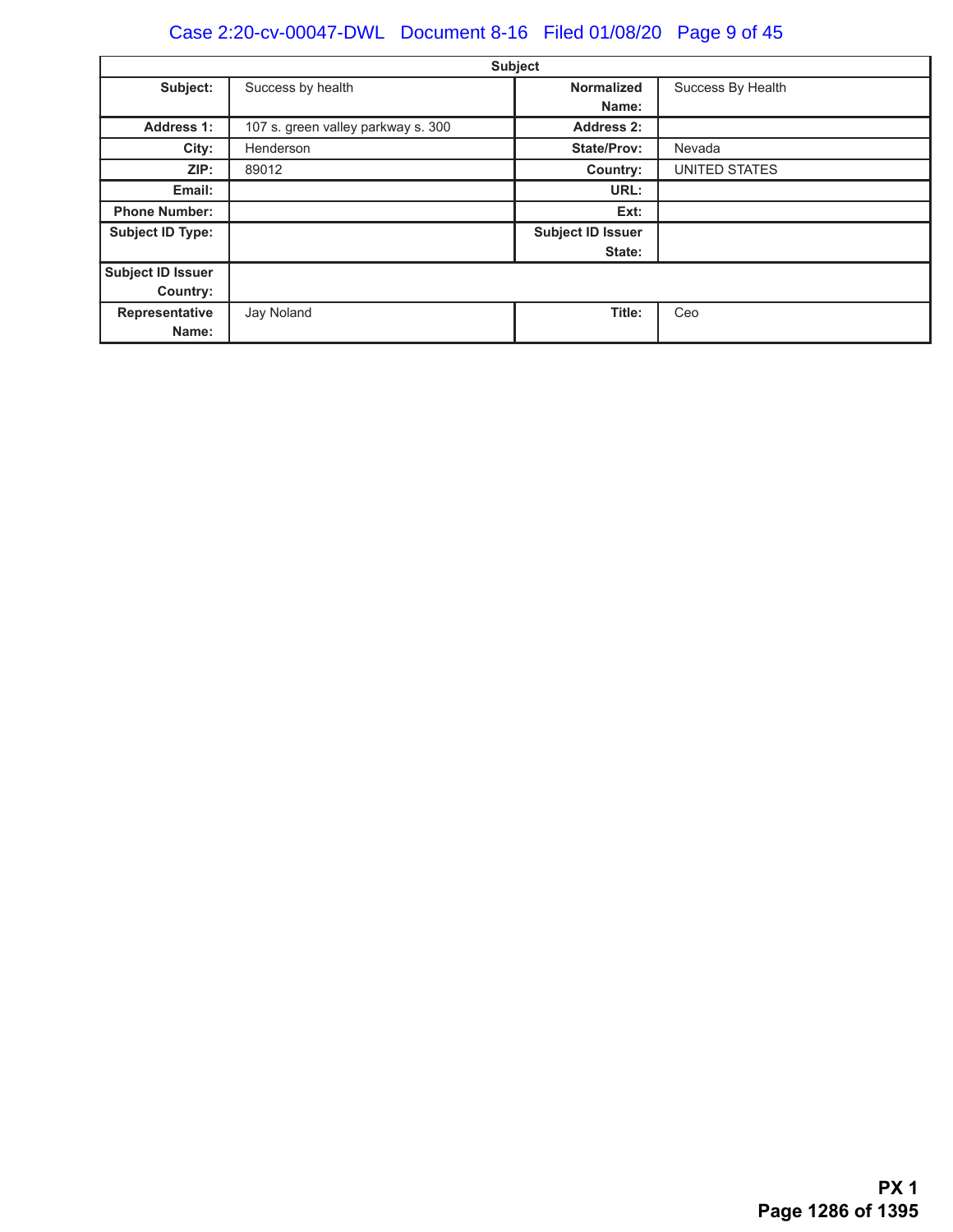|                                             | Record # 2 / 111776495 / Consumer Sentinel Network Complaint                                                    |                                                |                                          |
|---------------------------------------------|-----------------------------------------------------------------------------------------------------------------|------------------------------------------------|------------------------------------------|
| <b>Reference</b>                            | 111776495                                                                                                       | Originator                                     |                                          |
| Number:                                     |                                                                                                                 | <b>Reference</b>                               |                                          |
|                                             |                                                                                                                 | Number:                                        |                                          |
| Language:                                   | English                                                                                                         | <b>Contact Type:</b>                           | Complaint                                |
| Source:                                     | Consumer                                                                                                        | DNC?:                                          | <b>No</b>                                |
| <b>Comments:</b>                            | The consumer called to file a complaint against Success by Health. His complaint is he paid for a membership to |                                                |                                          |
|                                             | get their coffee at a discount but, was then expected to go out and sell their product Call disconnected before |                                                |                                          |
|                                             | report was finished.                                                                                            |                                                |                                          |
| Complaint                                   |                                                                                                                 |                                                |                                          |
| disposition                                 |                                                                                                                 |                                                |                                          |
| provided?:<br>Complaint                     |                                                                                                                 |                                                |                                          |
| <b>Disposition:</b>                         |                                                                                                                 |                                                |                                          |
| <b>Data Reference:</b>                      |                                                                                                                 | <b>Load Date:</b>                              | 09/23/2019 4:34:43 PM                    |
| <b>Created By:</b>                          | <b>CADKINS</b>                                                                                                  | <b>Created Date:</b>                           | 09/23/2019 4:34:43 PM                    |
| <b>Updated By:</b>                          |                                                                                                                 |                                                |                                          |
| Complaint                                   | FTC Call Center                                                                                                 | <b>Updated Date:</b><br><b>Product Service</b> | Business Opportunities\Work-At-Home      |
| Source:                                     |                                                                                                                 | <b>Description:</b>                            | Plans                                    |
| <b>Amount</b>                               | \$0.00                                                                                                          | <b>Amount Paid:</b>                            | \$0.00                                   |
| Requested:                                  |                                                                                                                 |                                                |                                          |
| Payment                                     | Not Reported                                                                                                    | <b>Agency Contact:</b>                         | Phone                                    |
| Method:                                     |                                                                                                                 |                                                |                                          |
| <b>Complaint Date:</b>                      | 09/23/2019                                                                                                      | <b>Transaction</b>                             | 09/23/2019                               |
|                                             |                                                                                                                 | Date:                                          |                                          |
| <b>Initial Contact:</b>                     | Unknown                                                                                                         | <b>Initial Response:</b>                       | Unknown                                  |
| <b>Statute/Rule:</b>                        | Rule\Other                                                                                                      | <b>Law Violation:</b>                          | Other (Note the Violation in the Comment |
|                                             |                                                                                                                 |                                                | Field)                                   |
| Topic:                                      |                                                                                                                 | <b>Dispute with</b>                            |                                          |
|                                             |                                                                                                                 | <b>Credit Bureau?:</b>                         |                                          |
| <b>Dispute with</b>                         | <b>No</b>                                                                                                       | <b>Dispute with</b>                            | <b>No</b>                                |
| Credit Bureau -                             |                                                                                                                 | Credit Bureau -                                |                                          |
| Responded?:                                 |                                                                                                                 | <b>Resolved to</b>                             |                                          |
|                                             |                                                                                                                 | Satisfaction?:                                 |                                          |
| Member of                                   | No                                                                                                              | <b>Cross Border</b>                            | No                                       |
| armed forces or                             |                                                                                                                 | Complaint?:                                    |                                          |
| dependent?:                                 |                                                                                                                 |                                                |                                          |
|                                             |                                                                                                                 | <b>Consumer Information</b>                    |                                          |
| <b>Consumer Small</b><br><b>Business or</b> |                                                                                                                 |                                                |                                          |
| Organization:                               |                                                                                                                 |                                                |                                          |
| <b>First Name:</b>                          |                                                                                                                 | <b>Last Name:</b>                              |                                          |
| <b>Address 1:</b>                           |                                                                                                                 | Address 2:                                     |                                          |
| City:                                       |                                                                                                                 | State:                                         |                                          |
| Zip:                                        |                                                                                                                 | Country:                                       | <b>UNITED STATES</b>                     |
| <b>Home Number:</b>                         |                                                                                                                 | <b>Cell Number:</b>                            |                                          |
| <b>Work Number:</b>                         |                                                                                                                 | Ext:                                           |                                          |
| Fax Number:                                 |                                                                                                                 | Email:                                         |                                          |
| Age Range:                                  |                                                                                                                 | <b>Military Service</b>                        |                                          |
|                                             |                                                                                                                 | Branch:                                        |                                          |
| <b>Soldier Status:</b>                      |                                                                                                                 | <b>Soldier Station:</b>                        |                                          |
|                                             |                                                                                                                 |                                                |                                          |
|                                             |                                                                                                                 | <b>Subject</b>                                 |                                          |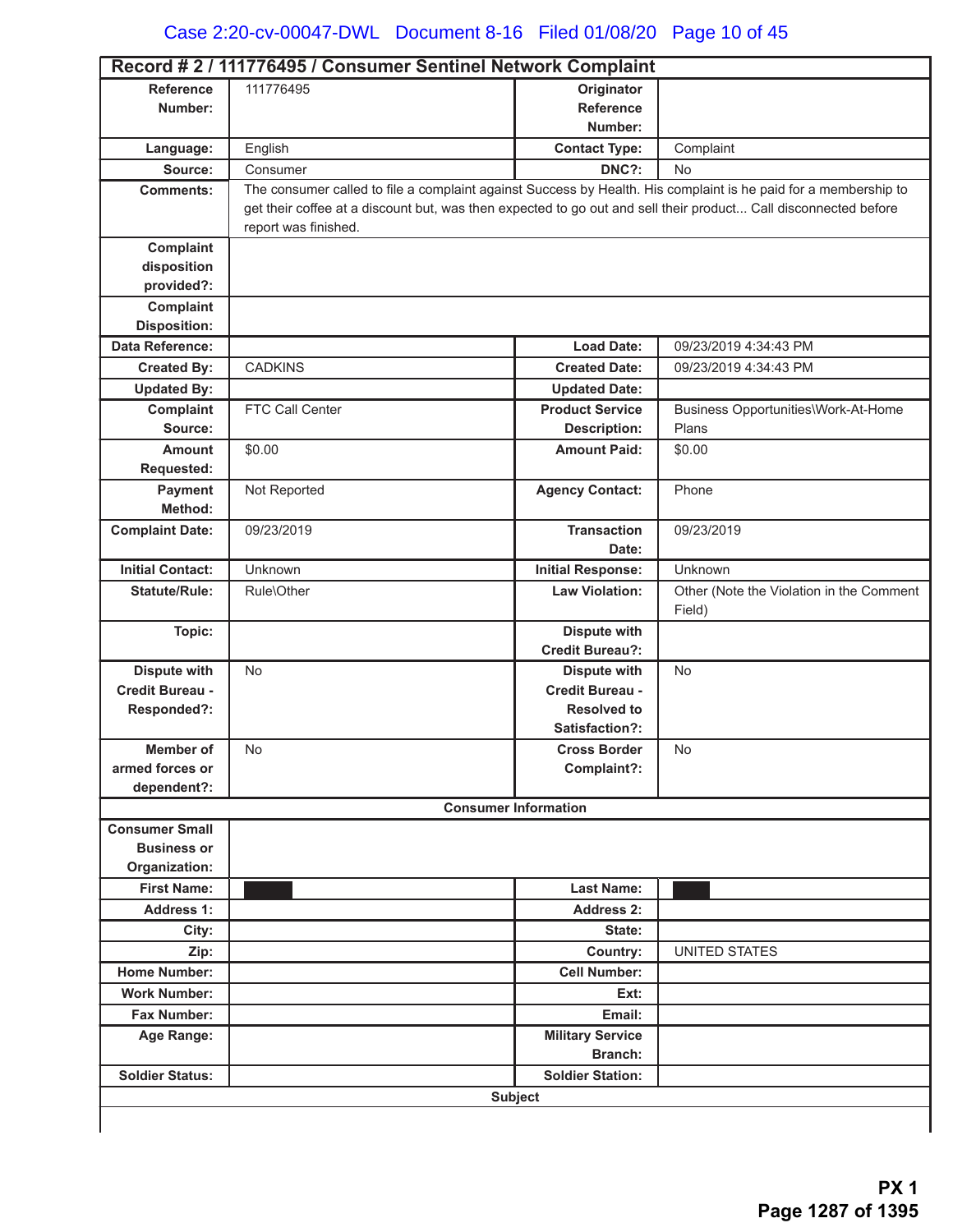# Case 2:20-cv-00047-DWL Document 8-16 Filed 01/08/20 Page 11 of 45

| Subject:                | Success by Health | <b>Normalized</b><br>Name: | Success By Health |
|-------------------------|-------------------|----------------------------|-------------------|
| <b>Address 1:</b>       |                   | <b>Address 2:</b>          |                   |
| City:                   |                   | <b>State/Prov:</b>         |                   |
| ZIP:                    |                   | Country:                   | UNITED STATES     |
| Email:                  |                   | URL:                       |                   |
| <b>Phone Number:</b>    |                   | Ext:                       |                   |
| <b>Subject ID Type:</b> |                   | <b>Subject ID Issuer</b>   |                   |
|                         |                   | State:                     |                   |
| Subject ID Issuer       |                   |                            |                   |
| Country:                |                   |                            |                   |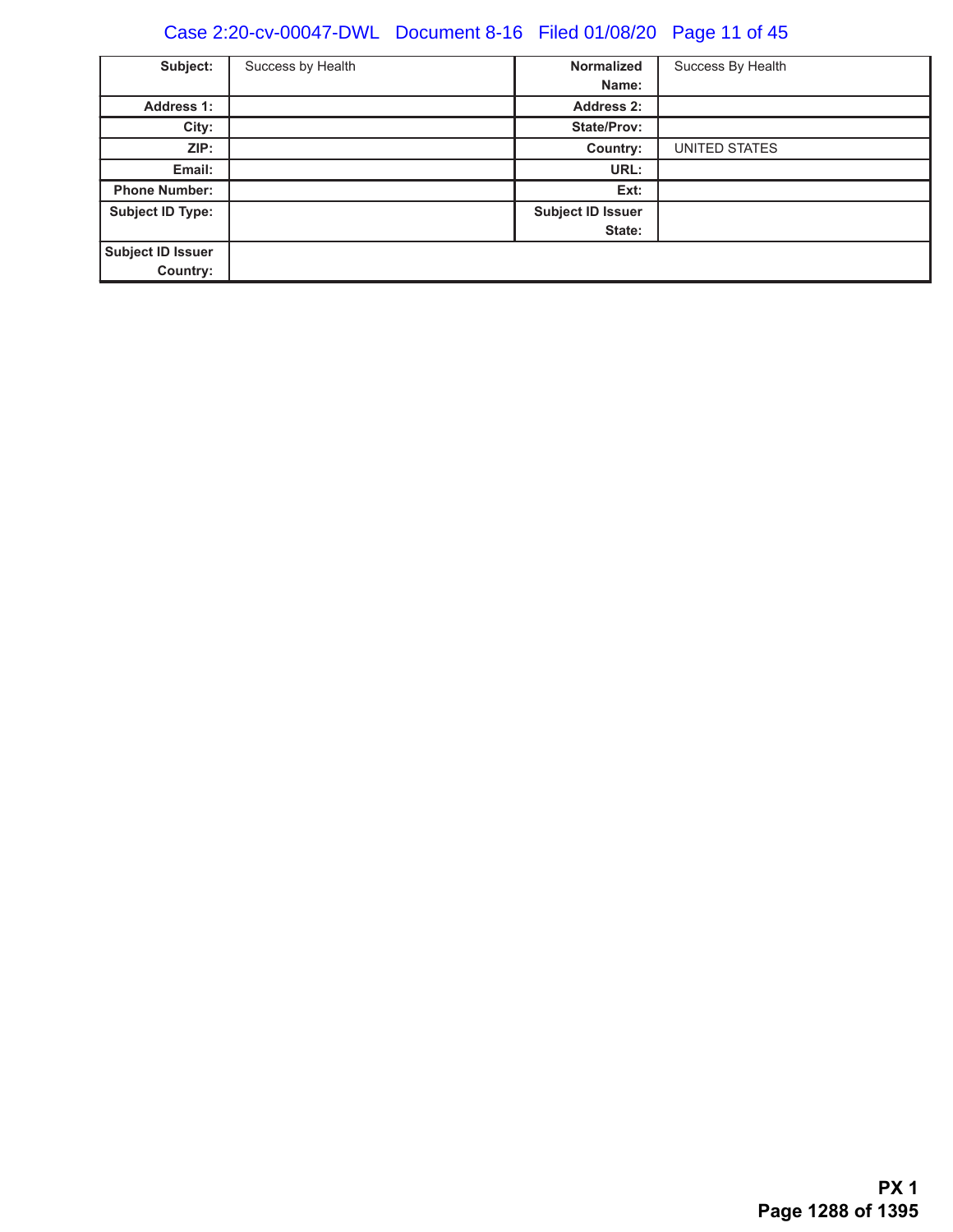| 112993319<br><b>Reference</b><br><b>Originator</b><br><b>Reference</b><br>Number:<br>Number:<br>English<br>Complaint<br><b>Contact Type:</b><br>Language:<br>DNC?:<br>Source:<br>Consumer<br>No<br>My mentally ill mother was coerced into signing onto the success by health program. Between her mental illness<br><b>Comments:</b><br>and lack of reading capability she did/could not understand the fine print that was pushed in front of her while they<br>filled out a form online on her behalf. Since then they have funneled her Nutraceuticals and offers of seminars that<br>will cure her chronic mental illness. Since signing on she has become less stable and a risk to her own safety and<br>mine, but refuses to take her doctor prescribed medication.<br><b>Complaint</b><br>disposition<br>provided?:<br><b>Complaint</b><br><b>Disposition:</b><br><b>Data Reference:</b><br><b>Load Date:</b><br>10/29/2019 9:02:26 PM<br><b>FTCCIS-FTCUSER</b><br><b>Created Date:</b><br>10/29/2019 9:02:26 PM<br><b>Created By:</b><br><b>Updated By:</b><br><b>Updated Date:</b><br>Multi-Level Mktg\Pyramids\Chain Letters<br><b>Complaint</b><br>FTC Online Complaint Assistant (CIS)<br><b>Product Service</b><br>Source:<br><b>Description:</b><br><b>Amount Paid:</b><br>\$1,309.90<br><b>Amount</b><br><b>Requested:</b><br><b>Bank Account Debit</b><br><b>Agency Contact:</b><br>Internet<br><b>Payment</b><br>Method:<br>10/29/2019<br><b>Transaction</b><br><b>Complaint Date:</b><br>09/27/2019<br>Date:<br><b>Initial Contact:</b><br>In Person<br><b>Initial Response:</b><br>In Person<br><b>Law Violation:</b><br>Deception/Misrepresentation<br><b>Statute/Rule:</b><br>FTC Act Sec 5 (BCP)<br><b>Dispute with</b><br><b>Topic:</b><br><b>Credit Bureau?:</b><br><b>Dispute with</b><br><b>Dispute with</b><br><b>Credit Bureau -</b><br><b>Credit Bureau -</b><br><b>Responded?:</b><br><b>Resolved to</b><br>Satisfaction?:<br><b>Cross Border</b><br><b>Member of</b><br><b>No</b><br>No |  |  |  |  |
|--------------------------------------------------------------------------------------------------------------------------------------------------------------------------------------------------------------------------------------------------------------------------------------------------------------------------------------------------------------------------------------------------------------------------------------------------------------------------------------------------------------------------------------------------------------------------------------------------------------------------------------------------------------------------------------------------------------------------------------------------------------------------------------------------------------------------------------------------------------------------------------------------------------------------------------------------------------------------------------------------------------------------------------------------------------------------------------------------------------------------------------------------------------------------------------------------------------------------------------------------------------------------------------------------------------------------------------------------------------------------------------------------------------------------------------------------------------------------------------------------------------------------------------------------------------------------------------------------------------------------------------------------------------------------------------------------------------------------------------------------------------------------------------------------------------------------------------------------------------------------------------------------------------------------------------------------------------------------------------------------------------------------|--|--|--|--|
|                                                                                                                                                                                                                                                                                                                                                                                                                                                                                                                                                                                                                                                                                                                                                                                                                                                                                                                                                                                                                                                                                                                                                                                                                                                                                                                                                                                                                                                                                                                                                                                                                                                                                                                                                                                                                                                                                                                                                                                                                          |  |  |  |  |
|                                                                                                                                                                                                                                                                                                                                                                                                                                                                                                                                                                                                                                                                                                                                                                                                                                                                                                                                                                                                                                                                                                                                                                                                                                                                                                                                                                                                                                                                                                                                                                                                                                                                                                                                                                                                                                                                                                                                                                                                                          |  |  |  |  |
|                                                                                                                                                                                                                                                                                                                                                                                                                                                                                                                                                                                                                                                                                                                                                                                                                                                                                                                                                                                                                                                                                                                                                                                                                                                                                                                                                                                                                                                                                                                                                                                                                                                                                                                                                                                                                                                                                                                                                                                                                          |  |  |  |  |
|                                                                                                                                                                                                                                                                                                                                                                                                                                                                                                                                                                                                                                                                                                                                                                                                                                                                                                                                                                                                                                                                                                                                                                                                                                                                                                                                                                                                                                                                                                                                                                                                                                                                                                                                                                                                                                                                                                                                                                                                                          |  |  |  |  |
|                                                                                                                                                                                                                                                                                                                                                                                                                                                                                                                                                                                                                                                                                                                                                                                                                                                                                                                                                                                                                                                                                                                                                                                                                                                                                                                                                                                                                                                                                                                                                                                                                                                                                                                                                                                                                                                                                                                                                                                                                          |  |  |  |  |
|                                                                                                                                                                                                                                                                                                                                                                                                                                                                                                                                                                                                                                                                                                                                                                                                                                                                                                                                                                                                                                                                                                                                                                                                                                                                                                                                                                                                                                                                                                                                                                                                                                                                                                                                                                                                                                                                                                                                                                                                                          |  |  |  |  |
|                                                                                                                                                                                                                                                                                                                                                                                                                                                                                                                                                                                                                                                                                                                                                                                                                                                                                                                                                                                                                                                                                                                                                                                                                                                                                                                                                                                                                                                                                                                                                                                                                                                                                                                                                                                                                                                                                                                                                                                                                          |  |  |  |  |
|                                                                                                                                                                                                                                                                                                                                                                                                                                                                                                                                                                                                                                                                                                                                                                                                                                                                                                                                                                                                                                                                                                                                                                                                                                                                                                                                                                                                                                                                                                                                                                                                                                                                                                                                                                                                                                                                                                                                                                                                                          |  |  |  |  |
|                                                                                                                                                                                                                                                                                                                                                                                                                                                                                                                                                                                                                                                                                                                                                                                                                                                                                                                                                                                                                                                                                                                                                                                                                                                                                                                                                                                                                                                                                                                                                                                                                                                                                                                                                                                                                                                                                                                                                                                                                          |  |  |  |  |
|                                                                                                                                                                                                                                                                                                                                                                                                                                                                                                                                                                                                                                                                                                                                                                                                                                                                                                                                                                                                                                                                                                                                                                                                                                                                                                                                                                                                                                                                                                                                                                                                                                                                                                                                                                                                                                                                                                                                                                                                                          |  |  |  |  |
|                                                                                                                                                                                                                                                                                                                                                                                                                                                                                                                                                                                                                                                                                                                                                                                                                                                                                                                                                                                                                                                                                                                                                                                                                                                                                                                                                                                                                                                                                                                                                                                                                                                                                                                                                                                                                                                                                                                                                                                                                          |  |  |  |  |
|                                                                                                                                                                                                                                                                                                                                                                                                                                                                                                                                                                                                                                                                                                                                                                                                                                                                                                                                                                                                                                                                                                                                                                                                                                                                                                                                                                                                                                                                                                                                                                                                                                                                                                                                                                                                                                                                                                                                                                                                                          |  |  |  |  |
|                                                                                                                                                                                                                                                                                                                                                                                                                                                                                                                                                                                                                                                                                                                                                                                                                                                                                                                                                                                                                                                                                                                                                                                                                                                                                                                                                                                                                                                                                                                                                                                                                                                                                                                                                                                                                                                                                                                                                                                                                          |  |  |  |  |
|                                                                                                                                                                                                                                                                                                                                                                                                                                                                                                                                                                                                                                                                                                                                                                                                                                                                                                                                                                                                                                                                                                                                                                                                                                                                                                                                                                                                                                                                                                                                                                                                                                                                                                                                                                                                                                                                                                                                                                                                                          |  |  |  |  |
|                                                                                                                                                                                                                                                                                                                                                                                                                                                                                                                                                                                                                                                                                                                                                                                                                                                                                                                                                                                                                                                                                                                                                                                                                                                                                                                                                                                                                                                                                                                                                                                                                                                                                                                                                                                                                                                                                                                                                                                                                          |  |  |  |  |
|                                                                                                                                                                                                                                                                                                                                                                                                                                                                                                                                                                                                                                                                                                                                                                                                                                                                                                                                                                                                                                                                                                                                                                                                                                                                                                                                                                                                                                                                                                                                                                                                                                                                                                                                                                                                                                                                                                                                                                                                                          |  |  |  |  |
|                                                                                                                                                                                                                                                                                                                                                                                                                                                                                                                                                                                                                                                                                                                                                                                                                                                                                                                                                                                                                                                                                                                                                                                                                                                                                                                                                                                                                                                                                                                                                                                                                                                                                                                                                                                                                                                                                                                                                                                                                          |  |  |  |  |
|                                                                                                                                                                                                                                                                                                                                                                                                                                                                                                                                                                                                                                                                                                                                                                                                                                                                                                                                                                                                                                                                                                                                                                                                                                                                                                                                                                                                                                                                                                                                                                                                                                                                                                                                                                                                                                                                                                                                                                                                                          |  |  |  |  |
|                                                                                                                                                                                                                                                                                                                                                                                                                                                                                                                                                                                                                                                                                                                                                                                                                                                                                                                                                                                                                                                                                                                                                                                                                                                                                                                                                                                                                                                                                                                                                                                                                                                                                                                                                                                                                                                                                                                                                                                                                          |  |  |  |  |
|                                                                                                                                                                                                                                                                                                                                                                                                                                                                                                                                                                                                                                                                                                                                                                                                                                                                                                                                                                                                                                                                                                                                                                                                                                                                                                                                                                                                                                                                                                                                                                                                                                                                                                                                                                                                                                                                                                                                                                                                                          |  |  |  |  |
|                                                                                                                                                                                                                                                                                                                                                                                                                                                                                                                                                                                                                                                                                                                                                                                                                                                                                                                                                                                                                                                                                                                                                                                                                                                                                                                                                                                                                                                                                                                                                                                                                                                                                                                                                                                                                                                                                                                                                                                                                          |  |  |  |  |
|                                                                                                                                                                                                                                                                                                                                                                                                                                                                                                                                                                                                                                                                                                                                                                                                                                                                                                                                                                                                                                                                                                                                                                                                                                                                                                                                                                                                                                                                                                                                                                                                                                                                                                                                                                                                                                                                                                                                                                                                                          |  |  |  |  |
|                                                                                                                                                                                                                                                                                                                                                                                                                                                                                                                                                                                                                                                                                                                                                                                                                                                                                                                                                                                                                                                                                                                                                                                                                                                                                                                                                                                                                                                                                                                                                                                                                                                                                                                                                                                                                                                                                                                                                                                                                          |  |  |  |  |
|                                                                                                                                                                                                                                                                                                                                                                                                                                                                                                                                                                                                                                                                                                                                                                                                                                                                                                                                                                                                                                                                                                                                                                                                                                                                                                                                                                                                                                                                                                                                                                                                                                                                                                                                                                                                                                                                                                                                                                                                                          |  |  |  |  |
|                                                                                                                                                                                                                                                                                                                                                                                                                                                                                                                                                                                                                                                                                                                                                                                                                                                                                                                                                                                                                                                                                                                                                                                                                                                                                                                                                                                                                                                                                                                                                                                                                                                                                                                                                                                                                                                                                                                                                                                                                          |  |  |  |  |
|                                                                                                                                                                                                                                                                                                                                                                                                                                                                                                                                                                                                                                                                                                                                                                                                                                                                                                                                                                                                                                                                                                                                                                                                                                                                                                                                                                                                                                                                                                                                                                                                                                                                                                                                                                                                                                                                                                                                                                                                                          |  |  |  |  |
|                                                                                                                                                                                                                                                                                                                                                                                                                                                                                                                                                                                                                                                                                                                                                                                                                                                                                                                                                                                                                                                                                                                                                                                                                                                                                                                                                                                                                                                                                                                                                                                                                                                                                                                                                                                                                                                                                                                                                                                                                          |  |  |  |  |
|                                                                                                                                                                                                                                                                                                                                                                                                                                                                                                                                                                                                                                                                                                                                                                                                                                                                                                                                                                                                                                                                                                                                                                                                                                                                                                                                                                                                                                                                                                                                                                                                                                                                                                                                                                                                                                                                                                                                                                                                                          |  |  |  |  |
|                                                                                                                                                                                                                                                                                                                                                                                                                                                                                                                                                                                                                                                                                                                                                                                                                                                                                                                                                                                                                                                                                                                                                                                                                                                                                                                                                                                                                                                                                                                                                                                                                                                                                                                                                                                                                                                                                                                                                                                                                          |  |  |  |  |
|                                                                                                                                                                                                                                                                                                                                                                                                                                                                                                                                                                                                                                                                                                                                                                                                                                                                                                                                                                                                                                                                                                                                                                                                                                                                                                                                                                                                                                                                                                                                                                                                                                                                                                                                                                                                                                                                                                                                                                                                                          |  |  |  |  |
|                                                                                                                                                                                                                                                                                                                                                                                                                                                                                                                                                                                                                                                                                                                                                                                                                                                                                                                                                                                                                                                                                                                                                                                                                                                                                                                                                                                                                                                                                                                                                                                                                                                                                                                                                                                                                                                                                                                                                                                                                          |  |  |  |  |
|                                                                                                                                                                                                                                                                                                                                                                                                                                                                                                                                                                                                                                                                                                                                                                                                                                                                                                                                                                                                                                                                                                                                                                                                                                                                                                                                                                                                                                                                                                                                                                                                                                                                                                                                                                                                                                                                                                                                                                                                                          |  |  |  |  |
|                                                                                                                                                                                                                                                                                                                                                                                                                                                                                                                                                                                                                                                                                                                                                                                                                                                                                                                                                                                                                                                                                                                                                                                                                                                                                                                                                                                                                                                                                                                                                                                                                                                                                                                                                                                                                                                                                                                                                                                                                          |  |  |  |  |
| armed forces or<br>Complaint?:                                                                                                                                                                                                                                                                                                                                                                                                                                                                                                                                                                                                                                                                                                                                                                                                                                                                                                                                                                                                                                                                                                                                                                                                                                                                                                                                                                                                                                                                                                                                                                                                                                                                                                                                                                                                                                                                                                                                                                                           |  |  |  |  |
| dependent?:                                                                                                                                                                                                                                                                                                                                                                                                                                                                                                                                                                                                                                                                                                                                                                                                                                                                                                                                                                                                                                                                                                                                                                                                                                                                                                                                                                                                                                                                                                                                                                                                                                                                                                                                                                                                                                                                                                                                                                                                              |  |  |  |  |
| <b>Consumer Information</b>                                                                                                                                                                                                                                                                                                                                                                                                                                                                                                                                                                                                                                                                                                                                                                                                                                                                                                                                                                                                                                                                                                                                                                                                                                                                                                                                                                                                                                                                                                                                                                                                                                                                                                                                                                                                                                                                                                                                                                                              |  |  |  |  |
| <b>Consumer</b>                                                                                                                                                                                                                                                                                                                                                                                                                                                                                                                                                                                                                                                                                                                                                                                                                                                                                                                                                                                                                                                                                                                                                                                                                                                                                                                                                                                                                                                                                                                                                                                                                                                                                                                                                                                                                                                                                                                                                                                                          |  |  |  |  |
| <b>Consumer Small</b>                                                                                                                                                                                                                                                                                                                                                                                                                                                                                                                                                                                                                                                                                                                                                                                                                                                                                                                                                                                                                                                                                                                                                                                                                                                                                                                                                                                                                                                                                                                                                                                                                                                                                                                                                                                                                                                                                                                                                                                                    |  |  |  |  |
| <b>Business or</b>                                                                                                                                                                                                                                                                                                                                                                                                                                                                                                                                                                                                                                                                                                                                                                                                                                                                                                                                                                                                                                                                                                                                                                                                                                                                                                                                                                                                                                                                                                                                                                                                                                                                                                                                                                                                                                                                                                                                                                                                       |  |  |  |  |
| <b>Organization:</b>                                                                                                                                                                                                                                                                                                                                                                                                                                                                                                                                                                                                                                                                                                                                                                                                                                                                                                                                                                                                                                                                                                                                                                                                                                                                                                                                                                                                                                                                                                                                                                                                                                                                                                                                                                                                                                                                                                                                                                                                     |  |  |  |  |
| <b>First Name:</b><br><b>Last Name:</b>                                                                                                                                                                                                                                                                                                                                                                                                                                                                                                                                                                                                                                                                                                                                                                                                                                                                                                                                                                                                                                                                                                                                                                                                                                                                                                                                                                                                                                                                                                                                                                                                                                                                                                                                                                                                                                                                                                                                                                                  |  |  |  |  |
| <b>Address 1:</b><br><b>Address 2:</b>                                                                                                                                                                                                                                                                                                                                                                                                                                                                                                                                                                                                                                                                                                                                                                                                                                                                                                                                                                                                                                                                                                                                                                                                                                                                                                                                                                                                                                                                                                                                                                                                                                                                                                                                                                                                                                                                                                                                                                                   |  |  |  |  |
| State:<br>City:<br>lowa                                                                                                                                                                                                                                                                                                                                                                                                                                                                                                                                                                                                                                                                                                                                                                                                                                                                                                                                                                                                                                                                                                                                                                                                                                                                                                                                                                                                                                                                                                                                                                                                                                                                                                                                                                                                                                                                                                                                                                                                  |  |  |  |  |
| <b>Country:</b><br><b>UNITED STATES</b><br>Zip:                                                                                                                                                                                                                                                                                                                                                                                                                                                                                                                                                                                                                                                                                                                                                                                                                                                                                                                                                                                                                                                                                                                                                                                                                                                                                                                                                                                                                                                                                                                                                                                                                                                                                                                                                                                                                                                                                                                                                                          |  |  |  |  |
| <b>Home Number:</b><br><b>Cell Number:</b>                                                                                                                                                                                                                                                                                                                                                                                                                                                                                                                                                                                                                                                                                                                                                                                                                                                                                                                                                                                                                                                                                                                                                                                                                                                                                                                                                                                                                                                                                                                                                                                                                                                                                                                                                                                                                                                                                                                                                                               |  |  |  |  |
|                                                                                                                                                                                                                                                                                                                                                                                                                                                                                                                                                                                                                                                                                                                                                                                                                                                                                                                                                                                                                                                                                                                                                                                                                                                                                                                                                                                                                                                                                                                                                                                                                                                                                                                                                                                                                                                                                                                                                                                                                          |  |  |  |  |
| <b>Work Number:</b><br>Ext:                                                                                                                                                                                                                                                                                                                                                                                                                                                                                                                                                                                                                                                                                                                                                                                                                                                                                                                                                                                                                                                                                                                                                                                                                                                                                                                                                                                                                                                                                                                                                                                                                                                                                                                                                                                                                                                                                                                                                                                              |  |  |  |  |
| Email:<br><b>Fax Number:</b>                                                                                                                                                                                                                                                                                                                                                                                                                                                                                                                                                                                                                                                                                                                                                                                                                                                                                                                                                                                                                                                                                                                                                                                                                                                                                                                                                                                                                                                                                                                                                                                                                                                                                                                                                                                                                                                                                                                                                                                             |  |  |  |  |
| <b>Military Service</b><br><b>Age Range:</b><br><b>Branch:</b>                                                                                                                                                                                                                                                                                                                                                                                                                                                                                                                                                                                                                                                                                                                                                                                                                                                                                                                                                                                                                                                                                                                                                                                                                                                                                                                                                                                                                                                                                                                                                                                                                                                                                                                                                                                                                                                                                                                                                           |  |  |  |  |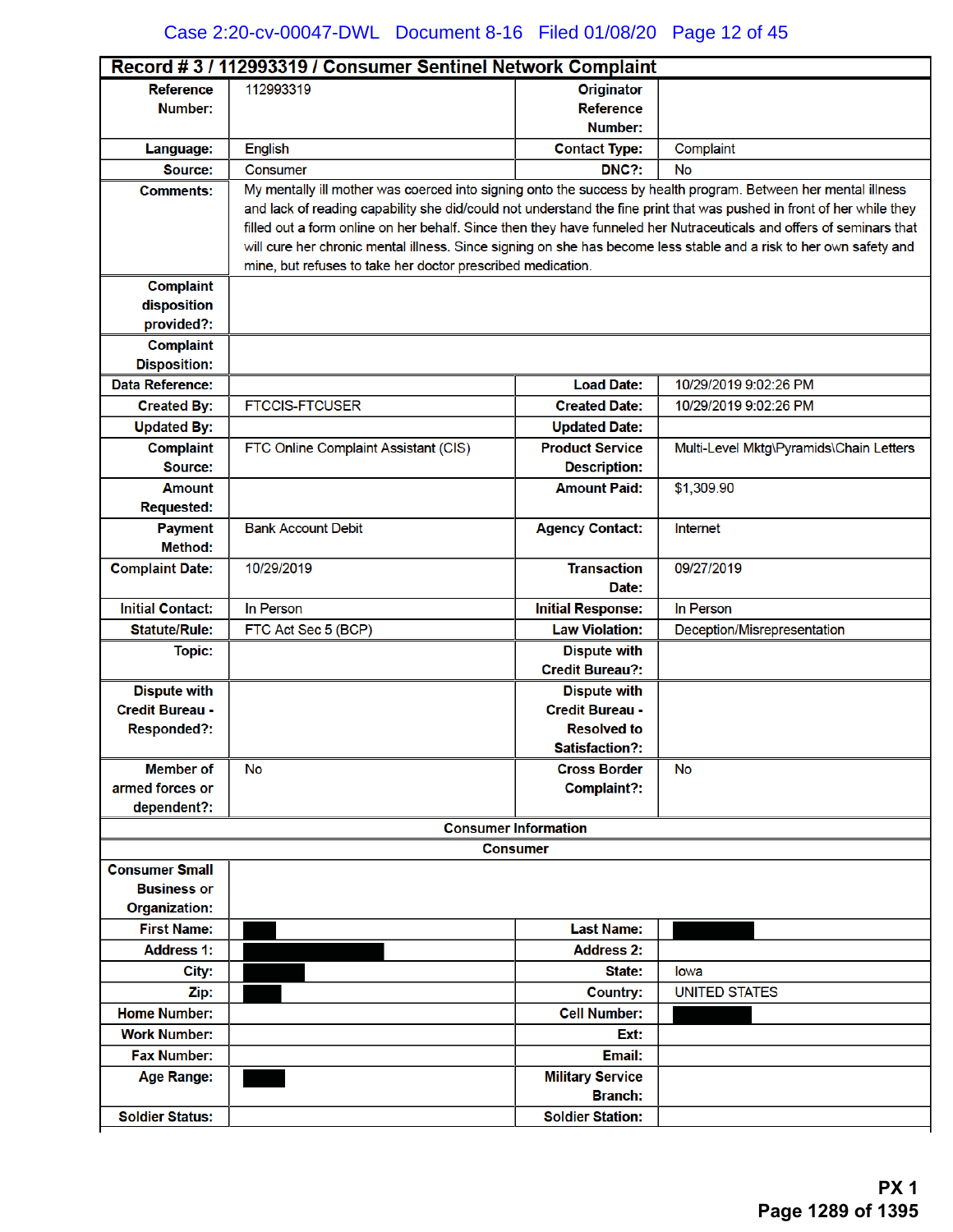### Case 2:20-cv-00047-DWL Document 8-16 Filed 01/08/20 Page 13 of 45

|                                                                    |                       | <b>Reported By</b>                        |                      |
|--------------------------------------------------------------------|-----------------------|-------------------------------------------|----------------------|
| <b>Consumer Small</b><br><b>Business or</b><br><b>Organization</b> |                       |                                           |                      |
| <b>First Name:</b>                                                 |                       | <b>Last Name:</b>                         |                      |
| <b>Address 1:</b>                                                  |                       | <b>Address 2:</b>                         |                      |
| City:                                                              |                       | State:                                    | lowa                 |
| Zip:                                                               |                       | <b>Country:</b>                           | <b>UNITED STATES</b> |
| <b>Home Number:</b>                                                |                       | <b>Cell Number:</b>                       |                      |
| <b>Work Number:</b>                                                |                       | Ext:                                      |                      |
| <b>Fax Number:</b>                                                 |                       | Email:                                    |                      |
| <b>Age Range:</b>                                                  |                       | <b>Military Service</b><br><b>Branch:</b> |                      |
| <b>Soldier Status:</b>                                             |                       | <b>Soldier Station:</b>                   |                      |
|                                                                    |                       | <b>Subject</b>                            |                      |
| <b>Subject:</b>                                                    | Success by Health     | <b>Normalized</b><br>Name:                | Success By Health    |
| <b>Address 1:</b>                                                  |                       | <b>Address 2:</b>                         |                      |
| City:                                                              | Kalona                | <b>State/Prov:</b>                        | lowa                 |
| ZIP:                                                               | (Cleansed: 52247)     | <b>Country:</b>                           | <b>UNITED STATES</b> |
| Email:                                                             |                       | URL:                                      | sbhwb.com            |
| <b>Phone Number:</b>                                               |                       | Ext:                                      |                      |
| <b>Subject ID Type:</b>                                            |                       | <b>Subject ID Issuer</b><br>State:        |                      |
| <b>Subject ID Issuer</b><br><b>Country:</b>                        |                       |                                           |                      |
| Representative<br>Name:                                            | <b>Clayton Miller</b> | <b>Title:</b>                             |                      |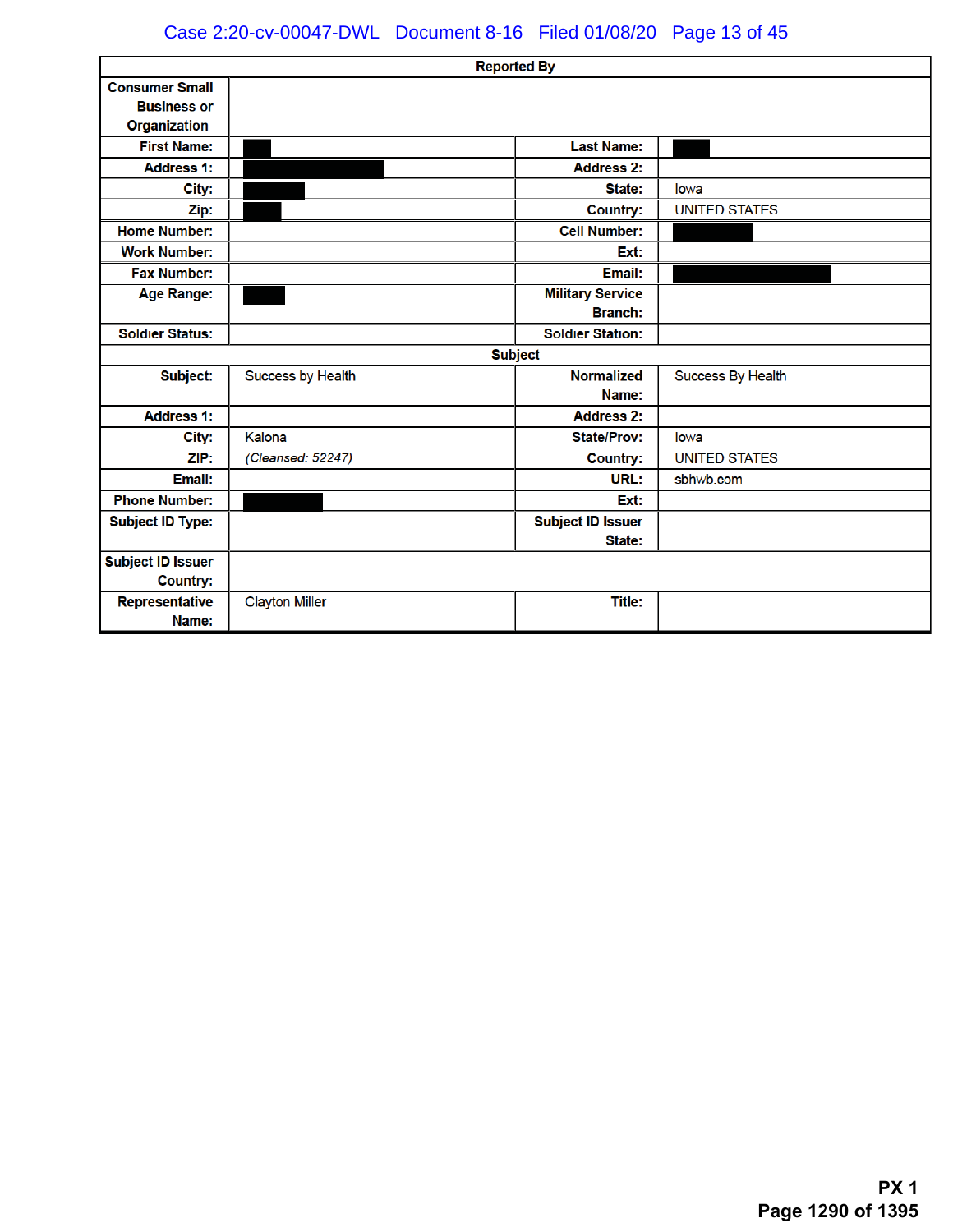| Record #4 / 101635323 / Consumer Sentinel Network Complaint |                                                                                                                                                                                                                             |                             |                                         |
|-------------------------------------------------------------|-----------------------------------------------------------------------------------------------------------------------------------------------------------------------------------------------------------------------------|-----------------------------|-----------------------------------------|
| <b>Reference</b>                                            | 101635323                                                                                                                                                                                                                   | Originator                  |                                         |
| Number:                                                     |                                                                                                                                                                                                                             | <b>Reference</b>            |                                         |
|                                                             |                                                                                                                                                                                                                             | Number:                     |                                         |
| Language:                                                   | English                                                                                                                                                                                                                     | <b>Contact Type:</b>        | Complaint                               |
| Source:                                                     | Consumer                                                                                                                                                                                                                    | DNC?:                       | No.                                     |
| <b>Comments:</b>                                            | promised 50% commission, promised there was no mandatory month amount to spend, promised huge monthly                                                                                                                       |                             |                                         |
|                                                             | payouts was told absolutely no refunds or charge backs, paid HUGE shipping costs, promised delivery in two                                                                                                                  |                             |                                         |
|                                                             | days as thats what i was charged for, have product that ive paid for but never received have yet to receive my                                                                                                              |                             |                                         |
|                                                             | commsission check Jay Noland thinks hes god, and no one can touch him i have a recording of him talking<br>about taking over congress and demanding laws changed to suit his wants, theres a product he was listed for sale |                             |                                         |
|                                                             | that deals with child sex trafficing                                                                                                                                                                                        |                             |                                         |
| Complaint                                                   |                                                                                                                                                                                                                             |                             |                                         |
| disposition                                                 |                                                                                                                                                                                                                             |                             |                                         |
| provided?:                                                  |                                                                                                                                                                                                                             |                             |                                         |
| Complaint                                                   |                                                                                                                                                                                                                             |                             |                                         |
| <b>Disposition:</b>                                         |                                                                                                                                                                                                                             |                             |                                         |
| Data Reference:                                             |                                                                                                                                                                                                                             | <b>Load Date:</b>           | 11/06/2018 9:03:42 AM                   |
| <b>Created By:</b>                                          | <b>FTCCIS-FTCUSER</b>                                                                                                                                                                                                       | <b>Created Date:</b>        | 11/06/2018 9:03:42 AM                   |
| <b>Updated By:</b>                                          |                                                                                                                                                                                                                             | <b>Updated Date:</b>        |                                         |
| Complaint                                                   | FTC Mobile Complaint Assistant                                                                                                                                                                                              | <b>Product Service</b>      | Multi-Level Mktg\Pyramids\Chain Letters |
| Source:                                                     |                                                                                                                                                                                                                             | <b>Description:</b>         |                                         |
| <b>Amount</b>                                               |                                                                                                                                                                                                                             | <b>Amount Paid:</b>         | \$6,021.00                              |
| <b>Requested:</b>                                           |                                                                                                                                                                                                                             |                             |                                         |
| <b>Payment</b>                                              | <b>Bank Account Debit</b>                                                                                                                                                                                                   | <b>Agency Contact:</b>      | Mobile                                  |
| Method:                                                     |                                                                                                                                                                                                                             |                             |                                         |
| <b>Complaint Date:</b>                                      | 11/06/2018                                                                                                                                                                                                                  | <b>Transaction</b>          | 05/25/2018                              |
|                                                             |                                                                                                                                                                                                                             | Date:                       |                                         |
| <b>Initial Contact:</b>                                     | Mobile: Text/Email/IM                                                                                                                                                                                                       | <b>Initial Response:</b>    |                                         |
| <b>Statute/Rule:</b>                                        | FTC Act Sec 5 (BCP)                                                                                                                                                                                                         | <b>Law Violation:</b>       | Deception/Misrepresentation             |
| Topic:                                                      |                                                                                                                                                                                                                             | <b>Dispute with</b>         |                                         |
|                                                             |                                                                                                                                                                                                                             | <b>Credit Bureau?:</b>      |                                         |
| <b>Dispute with</b>                                         |                                                                                                                                                                                                                             | <b>Dispute with</b>         |                                         |
| Credit Bureau -                                             |                                                                                                                                                                                                                             | Credit Bureau -             |                                         |
| Responded?:                                                 |                                                                                                                                                                                                                             | <b>Resolved to</b>          |                                         |
|                                                             |                                                                                                                                                                                                                             | Satisfaction?:              |                                         |
| Member of<br>armed forces or                                | <b>No</b>                                                                                                                                                                                                                   | <b>Cross Border</b>         | No                                      |
| dependent?:                                                 |                                                                                                                                                                                                                             | Complaint?:                 |                                         |
|                                                             |                                                                                                                                                                                                                             | <b>Consumer Information</b> |                                         |
| <b>Consumer Small</b>                                       |                                                                                                                                                                                                                             |                             |                                         |
| <b>Business or</b>                                          |                                                                                                                                                                                                                             |                             |                                         |
| Organization:                                               |                                                                                                                                                                                                                             |                             |                                         |
| <b>First Name:</b>                                          |                                                                                                                                                                                                                             | <b>Last Name:</b>           |                                         |
| <b>Address 1:</b>                                           |                                                                                                                                                                                                                             | <b>Address 2:</b>           |                                         |
| City:                                                       |                                                                                                                                                                                                                             | State:                      | Kentucky                                |
| Zip:                                                        |                                                                                                                                                                                                                             | Country:                    | <b>UNITED STATES</b>                    |
| <b>Home Number:</b>                                         |                                                                                                                                                                                                                             | <b>Cell Number:</b>         |                                         |
| <b>Work Number:</b>                                         |                                                                                                                                                                                                                             | Ext:                        |                                         |
| Fax Number:                                                 |                                                                                                                                                                                                                             | Email:                      |                                         |
| Age Range:                                                  |                                                                                                                                                                                                                             | <b>Military Service</b>     |                                         |
|                                                             |                                                                                                                                                                                                                             | <b>Branch:</b>              |                                         |
| <b>Soldier Status:</b>                                      |                                                                                                                                                                                                                             | <b>Soldier Station:</b>     |                                         |
|                                                             |                                                                                                                                                                                                                             |                             |                                         |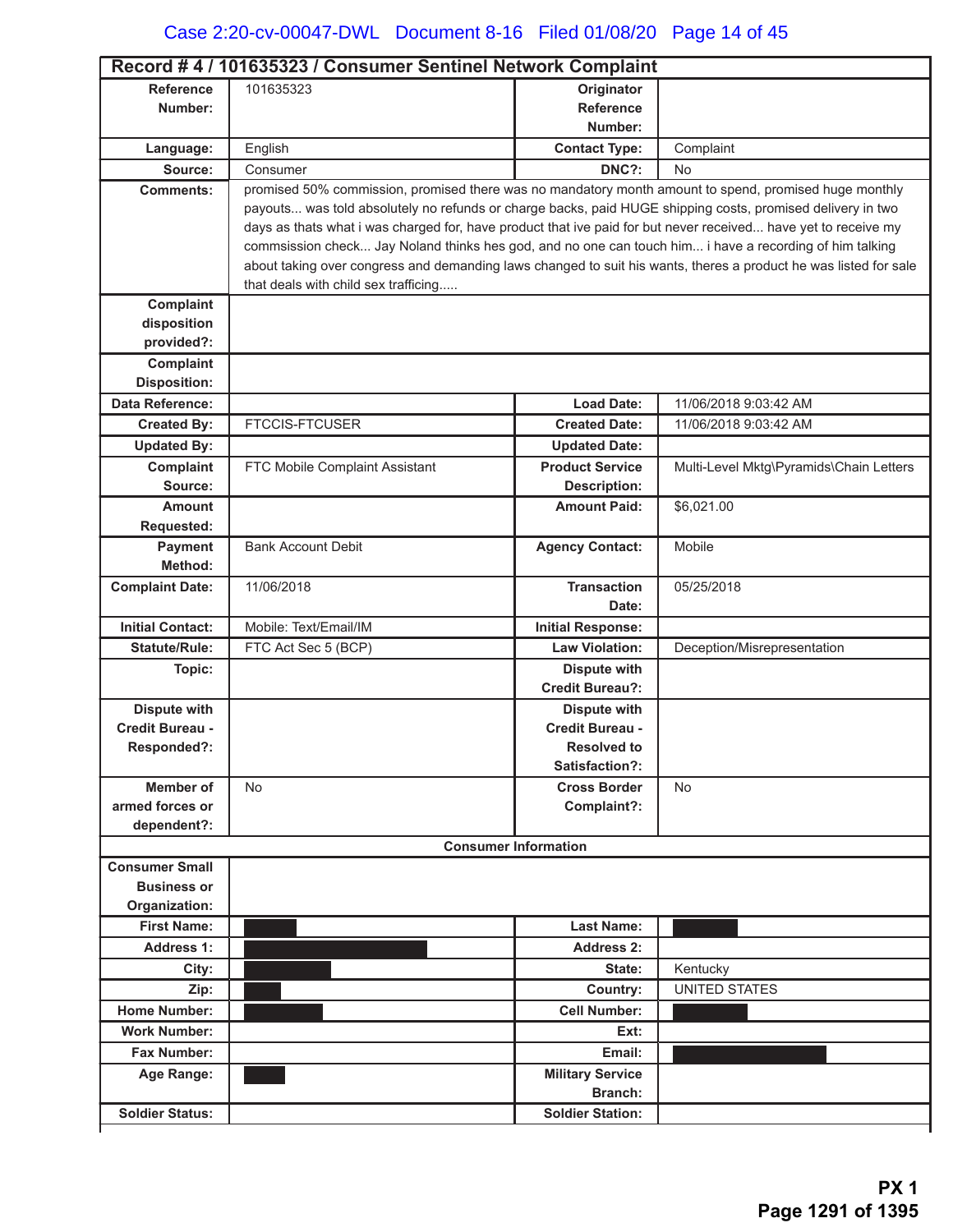# Case 2:20-cv-00047-DWL Document 8-16 Filed 01/08/20 Page 15 of 45

|                          |                       | <b>Subject</b>           |                      |
|--------------------------|-----------------------|--------------------------|----------------------|
| Subject:                 | Success by Health     | <b>Normalized</b>        | Success By Health    |
|                          |                       | Name:                    |                      |
| <b>Address 1:</b>        | 18 E. Broadway Street | <b>Address 2:</b>        |                      |
| City:                    | Winchester            | <b>State/Prov:</b>       | Kentucky             |
| ZIP:                     | 40391                 | Country:                 | <b>UNITED STATES</b> |
|                          | (Cleansed: 40391)     |                          |                      |
| Email:                   |                       | URL:                     |                      |
| <b>Phone Number:</b>     |                       | Ext:                     |                      |
| <b>Subject ID Type:</b>  |                       | <b>Subject ID Issuer</b> |                      |
|                          |                       | State:                   |                      |
| <b>Subject ID Issuer</b> |                       |                          |                      |
| Country:                 |                       |                          |                      |
| Representative           | Jay Noland            | Title:                   | Ceo                  |
| Name:                    |                       |                          |                      |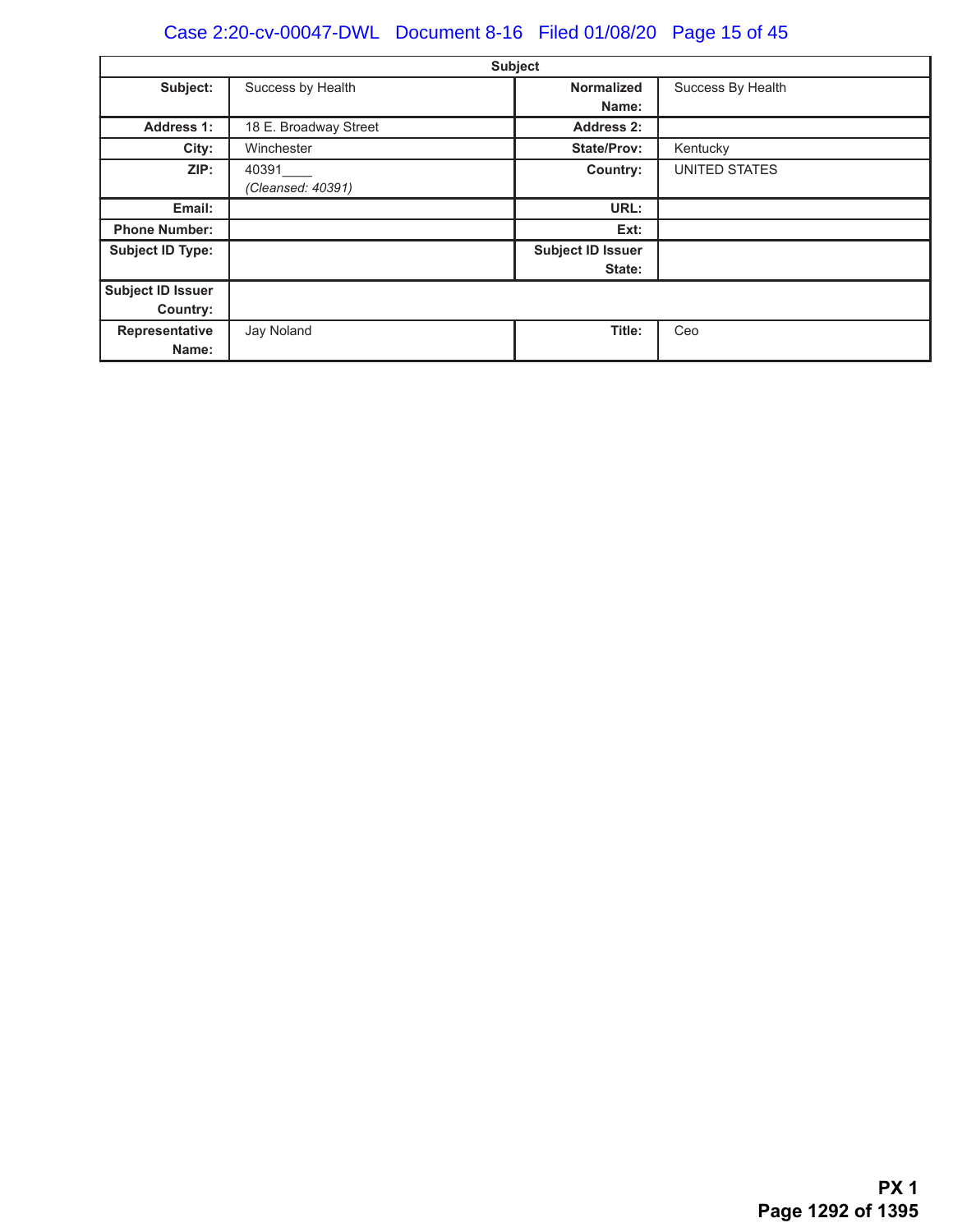|                         | Record # 5 / 101671591 / Consumer Sentinel Network Complaint                                                  |                                    |                                         |
|-------------------------|---------------------------------------------------------------------------------------------------------------|------------------------------------|-----------------------------------------|
| <b>Reference</b>        | 101671591                                                                                                     | Originator                         |                                         |
| Number:                 |                                                                                                               | <b>Reference</b>                   |                                         |
|                         |                                                                                                               | Number:                            |                                         |
| Language:               | English                                                                                                       | <b>Contact Type:</b>               | Complaint                               |
| Source:                 | Consumer                                                                                                      | DNC?:                              | No                                      |
| <b>Comments:</b>        | I was promised products and training that I never received. I was promised 50% commission and product credits |                                    |                                         |
|                         | that never happened.                                                                                          |                                    |                                         |
| Complaint               |                                                                                                               |                                    |                                         |
| disposition             |                                                                                                               |                                    |                                         |
| provided?:              |                                                                                                               |                                    |                                         |
| Complaint               |                                                                                                               |                                    |                                         |
| <b>Disposition:</b>     |                                                                                                               |                                    |                                         |
| <b>Data Reference:</b>  |                                                                                                               | <b>Load Date:</b>                  | 11/06/2018 12:59:29 PM                  |
| <b>Created By:</b>      | <b>FTCCIS-FTCUSER</b>                                                                                         | <b>Created Date:</b>               | 11/06/2018 12:59:29 PM                  |
| <b>Updated By:</b>      |                                                                                                               | <b>Updated Date:</b>               |                                         |
| Complaint               | FTC Mobile Complaint Assistant                                                                                | <b>Product Service</b>             | Multi-Level Mktg\Pyramids\Chain Letters |
| Source:                 |                                                                                                               | <b>Description:</b>                |                                         |
| <b>Amount</b>           |                                                                                                               | <b>Amount Paid:</b>                | \$5,000.00                              |
| Requested:              |                                                                                                               |                                    |                                         |
| Payment                 | <b>Credit Card</b>                                                                                            | <b>Agency Contact:</b>             | Mobile                                  |
| Method:                 |                                                                                                               |                                    |                                         |
| <b>Complaint Date:</b>  | 11/06/2018                                                                                                    | <b>Transaction</b>                 | 05/25/2018                              |
|                         |                                                                                                               | Date:                              |                                         |
| <b>Initial Contact:</b> | <b>Social Network</b>                                                                                         | <b>Initial Response:</b>           |                                         |
| <b>Statute/Rule:</b>    | FTC Act Sec 5 (BCP)                                                                                           | <b>Law Violation:</b>              | Deception/Misrepresentation             |
| Topic:                  |                                                                                                               | <b>Dispute with</b>                |                                         |
|                         |                                                                                                               | <b>Credit Bureau?:</b>             |                                         |
| <b>Dispute with</b>     |                                                                                                               | <b>Dispute with</b>                |                                         |
| Credit Bureau -         |                                                                                                               | <b>Credit Bureau -</b>             |                                         |
| Responded?:             |                                                                                                               | <b>Resolved to</b>                 |                                         |
|                         |                                                                                                               | Satisfaction?:                     |                                         |
| <b>Member of</b>        | <b>No</b>                                                                                                     | <b>Cross Border</b>                | No                                      |
| armed forces or         |                                                                                                               | Complaint?:                        |                                         |
| dependent?:             |                                                                                                               | <b>Consumer Information</b>        |                                         |
| <b>Consumer Small</b>   |                                                                                                               |                                    |                                         |
| <b>Business or</b>      |                                                                                                               |                                    |                                         |
| Organization:           |                                                                                                               |                                    |                                         |
| <b>First Name:</b>      |                                                                                                               | <b>Last Name:</b>                  |                                         |
| <b>Address 1:</b>       |                                                                                                               | <b>Address 2:</b>                  |                                         |
| City:                   |                                                                                                               | State:                             |                                         |
| Zip:                    |                                                                                                               | Country:                           | <b>UNITED STATES</b>                    |
| <b>Home Number:</b>     |                                                                                                               | <b>Cell Number:</b>                |                                         |
| <b>Work Number:</b>     |                                                                                                               | Ext:                               |                                         |
|                         |                                                                                                               | Email:                             |                                         |
| Fax Number:             |                                                                                                               |                                    |                                         |
| Age Range:              |                                                                                                               | <b>Military Service</b><br>Branch: |                                         |
| <b>Soldier Status:</b>  |                                                                                                               | <b>Soldier Station:</b>            |                                         |
|                         |                                                                                                               | <b>Subject</b>                     |                                         |
|                         |                                                                                                               |                                    |                                         |
| Subject:                | Success by Health                                                                                             | <b>Normalized</b><br>Name:         | Success By Health                       |
|                         |                                                                                                               |                                    |                                         |
| <b>Address 1:</b>       |                                                                                                               | <b>Address 2:</b>                  |                                         |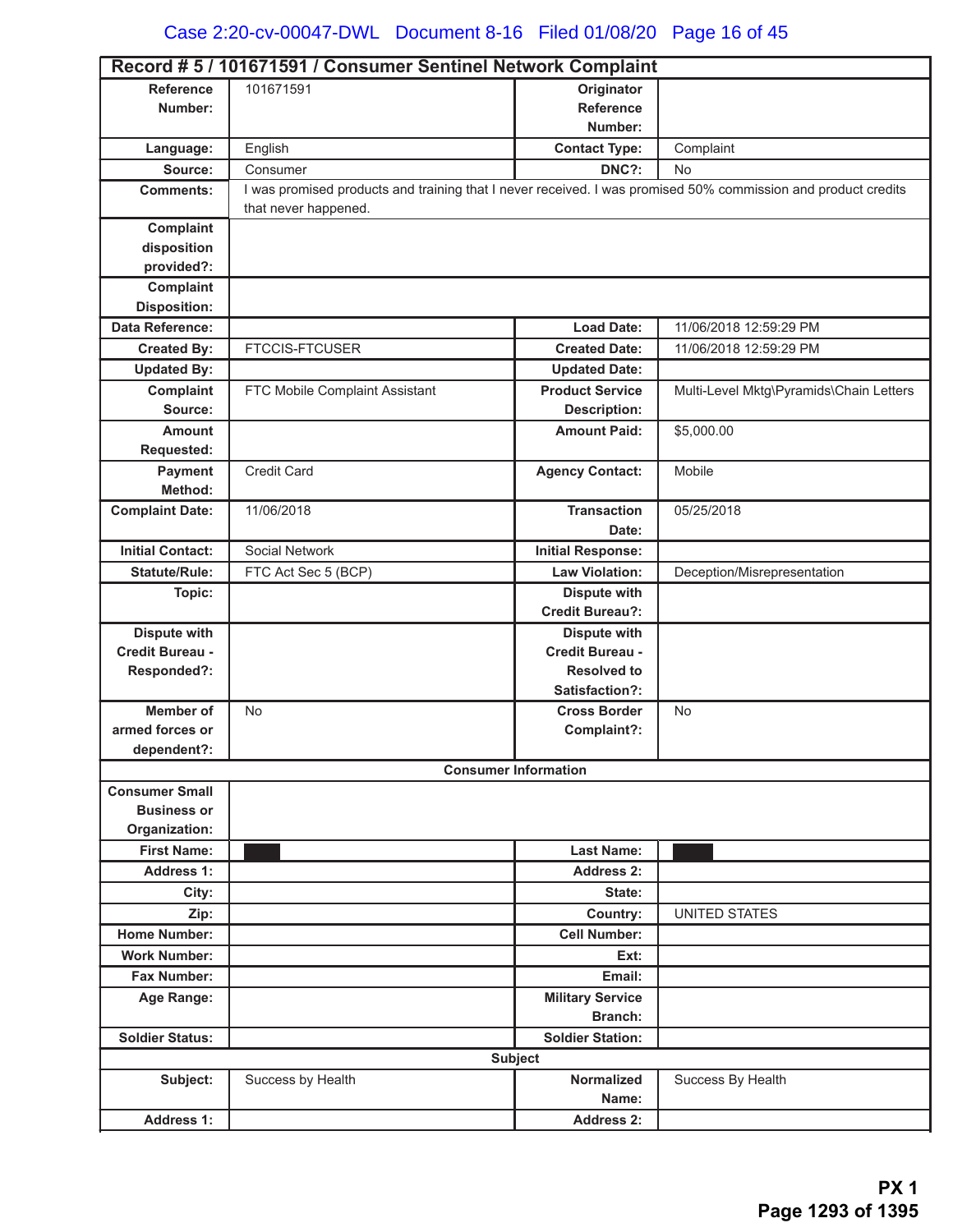# Case 2:20-cv-00047-DWL Document 8-16 Filed 01/08/20 Page 17 of 45

| City:                   |            | <b>State/Prov:</b>       |               |
|-------------------------|------------|--------------------------|---------------|
| ZIP:                    |            | Country:                 | UNITED STATES |
| Email:                  |            | URL:                     |               |
| <b>Phone Number:</b>    |            | Ext:                     |               |
| <b>Subject ID Type:</b> |            | <b>Subject ID Issuer</b> |               |
|                         |            | State:                   |               |
| Subject ID Issuer       |            |                          |               |
| Country:                |            |                          |               |
| Representative          | Jay Noland | Title:                   | CEO           |
| Name:                   |            |                          |               |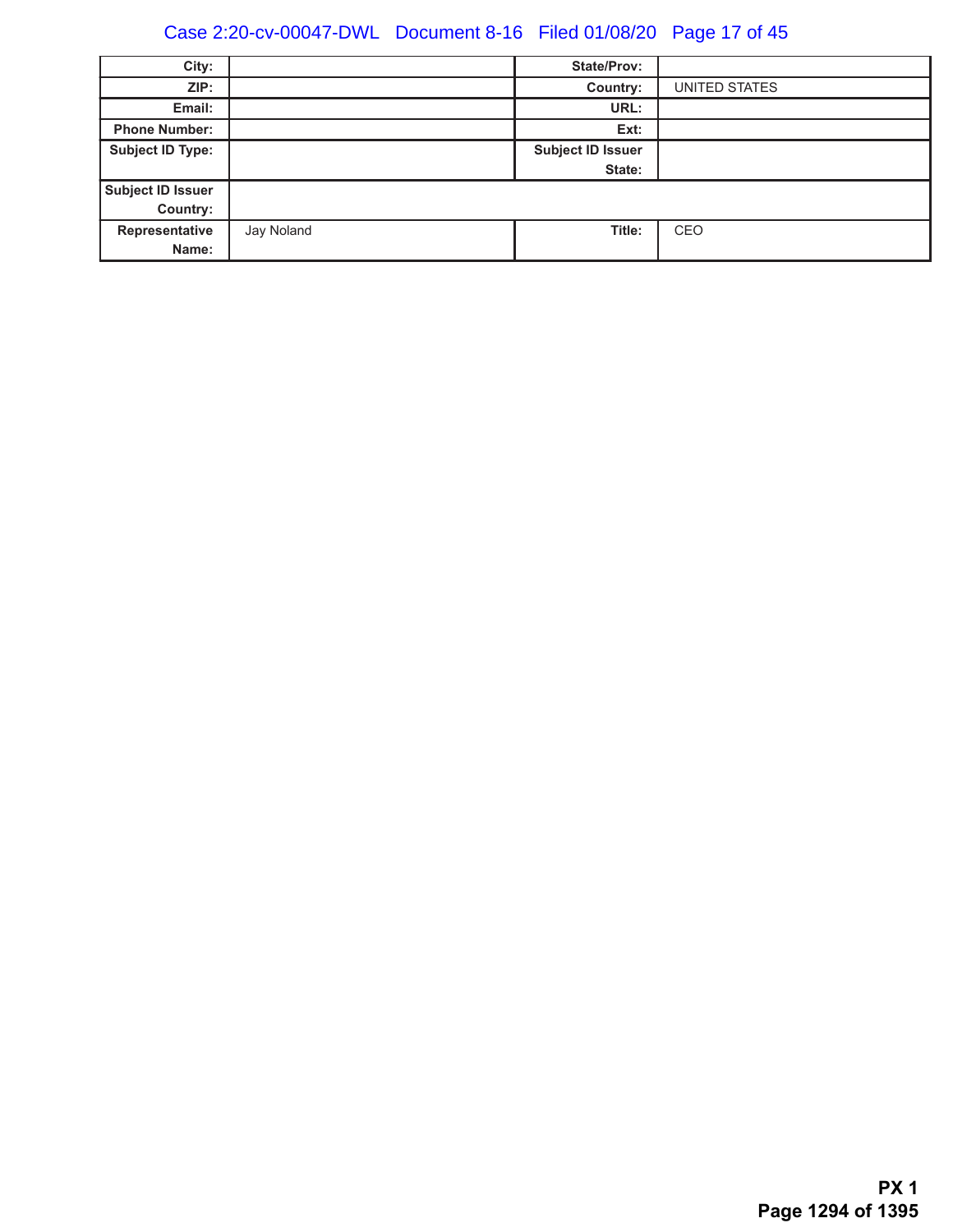# Case 2:20-cv-00047-DWL Document 8-16 Filed 01/08/20 Page 18 of 45

|                         | Record # 6 / 101798307 / Consumer Sentinel Network Complaint                                         |                                      |                                         |
|-------------------------|------------------------------------------------------------------------------------------------------|--------------------------------------|-----------------------------------------|
| <b>Reference</b>        | 101798307                                                                                            | Originator                           |                                         |
| Number:                 |                                                                                                      | <b>Reference</b>                     |                                         |
|                         |                                                                                                      | Number:                              |                                         |
| Language:               | English                                                                                              | <b>Contact Type:</b>                 | Complaint                               |
| Source:                 | Consumer                                                                                             | DNC?:                                | <b>No</b>                               |
| <b>Comments:</b>        | Company owner was not supposed to open a new company. He scammed hundreds of people out of money for |                                      |                                         |
|                         | products he rebranded from someone else.                                                             |                                      |                                         |
| Complaint               |                                                                                                      |                                      |                                         |
| disposition             |                                                                                                      |                                      |                                         |
| provided?:              |                                                                                                      |                                      |                                         |
| Complaint               |                                                                                                      |                                      |                                         |
| <b>Disposition:</b>     |                                                                                                      |                                      |                                         |
| Data Reference:         |                                                                                                      | <b>Load Date:</b>                    | 11/09/2018 2:24:54 PM                   |
| <b>Created By:</b>      | <b>FTCCIS-FTCUSER</b>                                                                                | <b>Created Date:</b>                 | 11/09/2018 2:24:54 PM                   |
| <b>Updated By:</b>      |                                                                                                      | <b>Updated Date:</b>                 |                                         |
| Complaint               | FTC Mobile Complaint Assistant                                                                       | <b>Product Service</b>               | Multi-Level Mktg\Pyramids\Chain Letters |
| Source:                 |                                                                                                      | <b>Description:</b>                  |                                         |
| <b>Amount</b>           |                                                                                                      | <b>Amount Paid:</b>                  | \$1,487.00                              |
| <b>Requested:</b>       |                                                                                                      |                                      |                                         |
| Payment                 | <b>Bank Account Debit</b>                                                                            | <b>Agency Contact:</b>               | Mobile                                  |
| Method:                 |                                                                                                      |                                      |                                         |
| <b>Complaint Date:</b>  | 11/09/2018                                                                                           | <b>Transaction</b>                   |                                         |
|                         |                                                                                                      | Date:                                |                                         |
| <b>Initial Contact:</b> | I Initiated Contact                                                                                  | <b>Initial Response:</b>             |                                         |
| <b>Statute/Rule:</b>    | FTC Act Sec 5 (BCP)                                                                                  | <b>Law Violation:</b>                | Deception/Misrepresentation             |
| Topic:                  |                                                                                                      | <b>Dispute with</b>                  |                                         |
|                         |                                                                                                      | <b>Credit Bureau?:</b>               |                                         |
| <b>Dispute with</b>     |                                                                                                      | <b>Dispute with</b>                  |                                         |
| Credit Bureau -         |                                                                                                      | Credit Bureau -                      |                                         |
| Responded?:             |                                                                                                      | <b>Resolved to</b><br>Satisfaction?: |                                         |
| <b>Member of</b>        | <b>No</b>                                                                                            | <b>Cross Border</b>                  | <b>No</b>                               |
| armed forces or         |                                                                                                      | Complaint?:                          |                                         |
| dependent?:             |                                                                                                      |                                      |                                         |
|                         |                                                                                                      | <b>Consumer Information</b>          |                                         |
| <b>Consumer Small</b>   |                                                                                                      |                                      |                                         |
| <b>Business or</b>      |                                                                                                      |                                      |                                         |
| Organization:           |                                                                                                      |                                      |                                         |
| <b>First Name:</b>      |                                                                                                      | <b>Last Name:</b>                    |                                         |
| <b>Address 1:</b>       |                                                                                                      | <b>Address 2:</b>                    |                                         |
| City:                   |                                                                                                      | State:                               |                                         |
| Zip:                    |                                                                                                      | Country:                             | <b>UNITED STATES</b>                    |
| <b>Home Number:</b>     |                                                                                                      | <b>Cell Number:</b>                  |                                         |
| <b>Work Number:</b>     |                                                                                                      | Ext:                                 |                                         |
| Fax Number:             |                                                                                                      | Email:                               |                                         |
| Age Range:              |                                                                                                      | <b>Military Service</b>              |                                         |
|                         |                                                                                                      | Branch:                              |                                         |
| <b>Soldier Status:</b>  |                                                                                                      | <b>Soldier Station:</b>              |                                         |
|                         |                                                                                                      | <b>Subject</b>                       |                                         |
| Subject:                | Success by Health                                                                                    | <b>Normalized</b>                    | Success By Health                       |
|                         |                                                                                                      | Name:                                |                                         |
| <b>Address 1:</b>       |                                                                                                      | <b>Address 2:</b>                    |                                         |
|                         |                                                                                                      |                                      |                                         |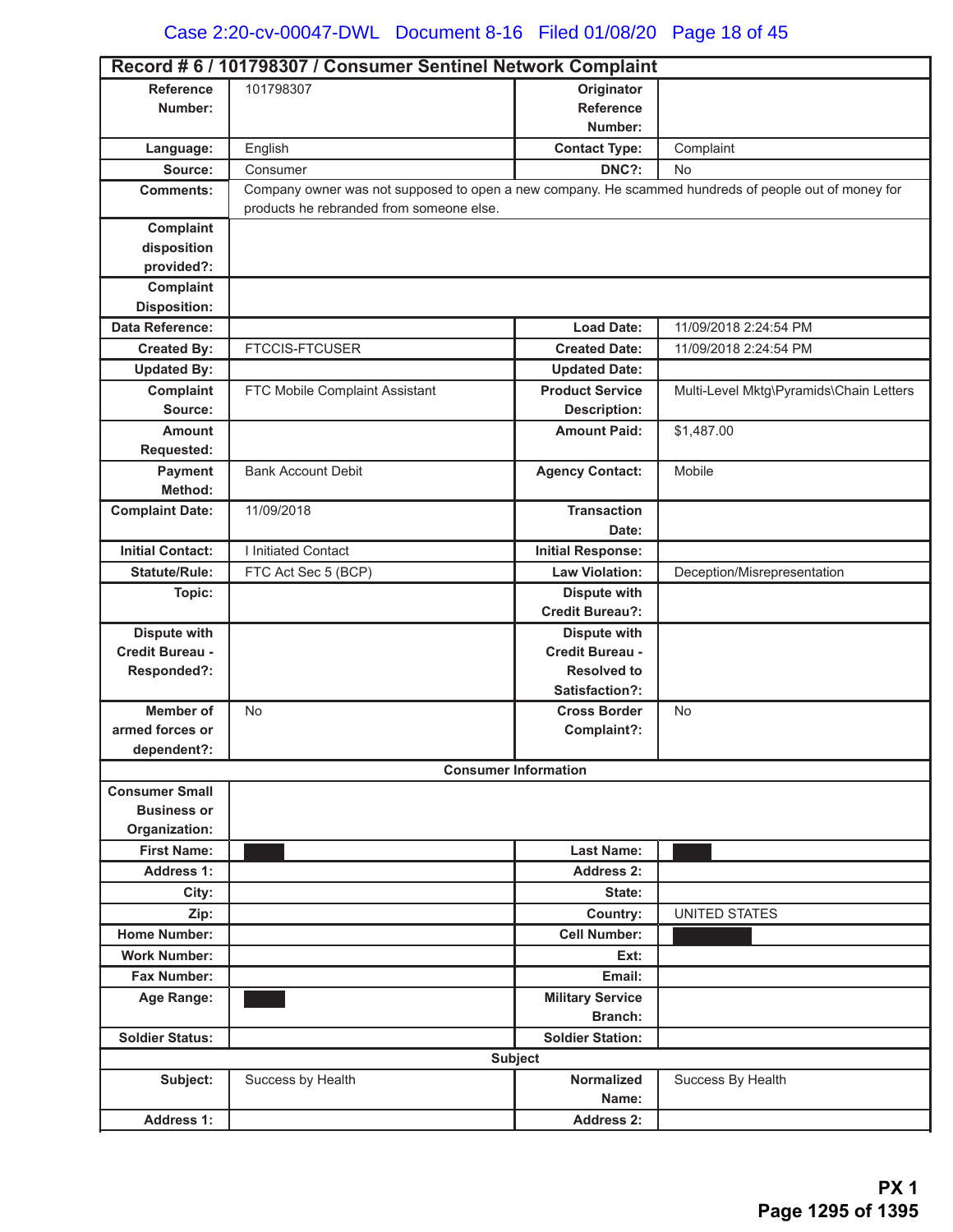# Case 2:20-cv-00047-DWL Document 8-16 Filed 01/08/20 Page 19 of 45

| City:                   |           | <b>State/Prov:</b>       |               |
|-------------------------|-----------|--------------------------|---------------|
| ZIP:                    |           | Country:                 | UNITED STATES |
| Email:                  |           | URL:                     |               |
| <b>Phone Number:</b>    |           | Ext:                     |               |
| <b>Subject ID Type:</b> |           | <b>Subject ID Issuer</b> |               |
|                         |           | State:                   |               |
| Subject ID Issuer       |           |                          |               |
| Country:                |           |                          |               |
| Representative          | Jay Nolan | Title:                   | CEO           |
| Name:                   |           |                          |               |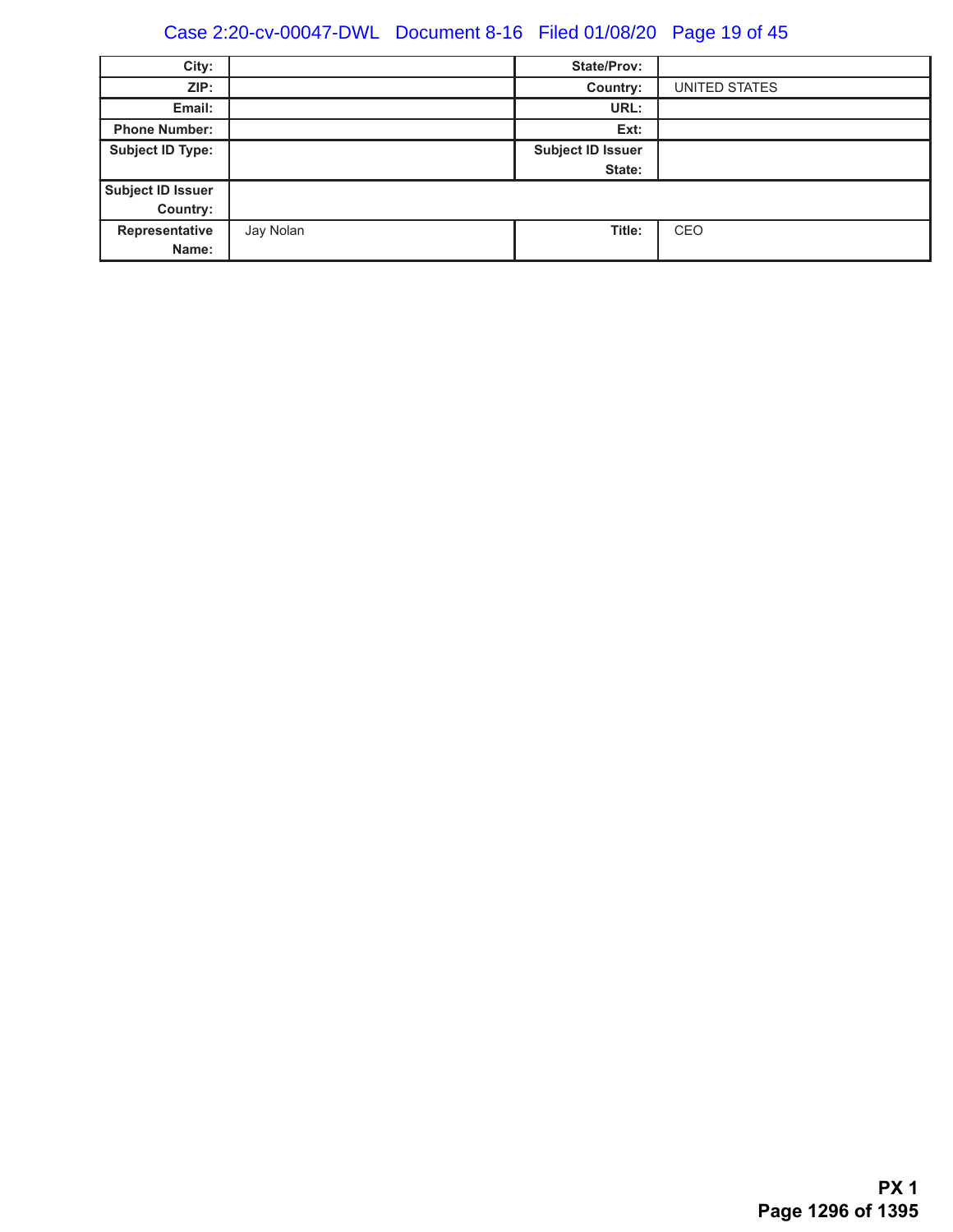| Record #7 / 101971276 / Consumer Sentinel Network Complaint |                                                                                                                 |                             |                                                                                                               |  |
|-------------------------------------------------------------|-----------------------------------------------------------------------------------------------------------------|-----------------------------|---------------------------------------------------------------------------------------------------------------|--|
| <b>Reference</b>                                            | 101971276                                                                                                       | Originator                  |                                                                                                               |  |
| Number:                                                     |                                                                                                                 | <b>Reference</b>            |                                                                                                               |  |
|                                                             |                                                                                                                 | Number:                     |                                                                                                               |  |
| Language:                                                   | English                                                                                                         | <b>Contact Type:</b>        | Complaint                                                                                                     |  |
| Source:                                                     | Consumer                                                                                                        | DNC?:                       | No                                                                                                            |  |
| <b>Comments:</b>                                            |                                                                                                                 |                             | Jay Noland or James Noland or JD Noland with Lina Torres Noland have created a ponzi scheme in which theh are |  |
|                                                             | taking \$5,000 from people for a stake in tje company you never receive. They have stolen products from anothet |                             |                                                                                                               |  |
|                                                             | networking company to resale as their own & called it affiliate marketing so Jay's former FTC complaint doesnt  |                             |                                                                                                               |  |
|                                                             | come back to haunt him. please investigate this company. so many are now homeless and broke because his         |                             |                                                                                                               |  |
|                                                             | actions.                                                                                                        |                             |                                                                                                               |  |
| Complaint<br>disposition                                    |                                                                                                                 |                             |                                                                                                               |  |
| provided?:                                                  |                                                                                                                 |                             |                                                                                                               |  |
| Complaint                                                   |                                                                                                                 |                             |                                                                                                               |  |
| <b>Disposition:</b>                                         |                                                                                                                 |                             |                                                                                                               |  |
| Data Reference:                                             |                                                                                                                 | <b>Load Date:</b>           | 11/15/2018 1:39:14 PM                                                                                         |  |
| <b>Created By:</b>                                          | <b>FTCCIS-FTCUSER</b>                                                                                           | <b>Created Date:</b>        | 11/15/2018 1:39:14 PM                                                                                         |  |
| <b>Updated By:</b>                                          |                                                                                                                 | <b>Updated Date:</b>        |                                                                                                               |  |
| Complaint                                                   | FTC Mobile Complaint Assistant                                                                                  | <b>Product Service</b>      | Multi-Level Mktg\Pyramids\Chain Letters                                                                       |  |
| Source:                                                     |                                                                                                                 | <b>Description:</b>         |                                                                                                               |  |
| <b>Amount</b>                                               |                                                                                                                 | <b>Amount Paid:</b>         | \$2,000.00                                                                                                    |  |
| <b>Requested:</b>                                           |                                                                                                                 |                             |                                                                                                               |  |
| <b>Payment</b>                                              | <b>Bank Account Debit</b>                                                                                       | <b>Agency Contact:</b>      | Mobile                                                                                                        |  |
| Method:                                                     |                                                                                                                 |                             |                                                                                                               |  |
| <b>Complaint Date:</b>                                      | 11/15/2018                                                                                                      | <b>Transaction</b>          | 07/20/2018                                                                                                    |  |
|                                                             |                                                                                                                 | Date:                       |                                                                                                               |  |
| <b>Initial Contact:</b>                                     | Social Network                                                                                                  | <b>Initial Response:</b>    |                                                                                                               |  |
| <b>Statute/Rule:</b>                                        | FTC Act Sec 5 (BCP)                                                                                             | <b>Law Violation:</b>       | Deception/Misrepresentation                                                                                   |  |
| Topic:                                                      |                                                                                                                 | <b>Dispute with</b>         |                                                                                                               |  |
|                                                             |                                                                                                                 | <b>Credit Bureau?:</b>      |                                                                                                               |  |
| Dispute with                                                |                                                                                                                 | <b>Dispute with</b>         |                                                                                                               |  |
| Credit Bureau -                                             |                                                                                                                 | Credit Bureau -             |                                                                                                               |  |
| Responded?:                                                 |                                                                                                                 | <b>Resolved to</b>          |                                                                                                               |  |
|                                                             |                                                                                                                 | Satisfaction?:              |                                                                                                               |  |
| <b>Member of</b>                                            | No                                                                                                              | <b>Cross Border</b>         | <b>No</b>                                                                                                     |  |
| armed forces or                                             |                                                                                                                 | Complaint?:                 |                                                                                                               |  |
| dependent?:                                                 |                                                                                                                 |                             |                                                                                                               |  |
|                                                             |                                                                                                                 | <b>Consumer Information</b> |                                                                                                               |  |
| <b>Consumer Small</b>                                       |                                                                                                                 |                             |                                                                                                               |  |
| <b>Business or</b>                                          |                                                                                                                 |                             |                                                                                                               |  |
| Organization:                                               |                                                                                                                 |                             |                                                                                                               |  |
| <b>First Name:</b>                                          |                                                                                                                 | <b>Last Name:</b>           |                                                                                                               |  |
| <b>Address 1:</b>                                           |                                                                                                                 | Address 2:                  |                                                                                                               |  |
| City:                                                       |                                                                                                                 | State:                      | Kentucky                                                                                                      |  |
| Zip:                                                        |                                                                                                                 | Country:                    | <b>UNITED STATES</b>                                                                                          |  |
| <b>Home Number:</b>                                         |                                                                                                                 | <b>Cell Number:</b>         |                                                                                                               |  |
| <b>Work Number:</b>                                         |                                                                                                                 | Ext:                        |                                                                                                               |  |
| <b>Fax Number:</b>                                          |                                                                                                                 | Email:                      |                                                                                                               |  |
| Age Range:                                                  |                                                                                                                 | <b>Military Service</b>     |                                                                                                               |  |
|                                                             |                                                                                                                 | Branch:                     |                                                                                                               |  |
| <b>Soldier Status:</b>                                      |                                                                                                                 | <b>Soldier Station:</b>     |                                                                                                               |  |
| <b>Subject</b>                                              |                                                                                                                 |                             |                                                                                                               |  |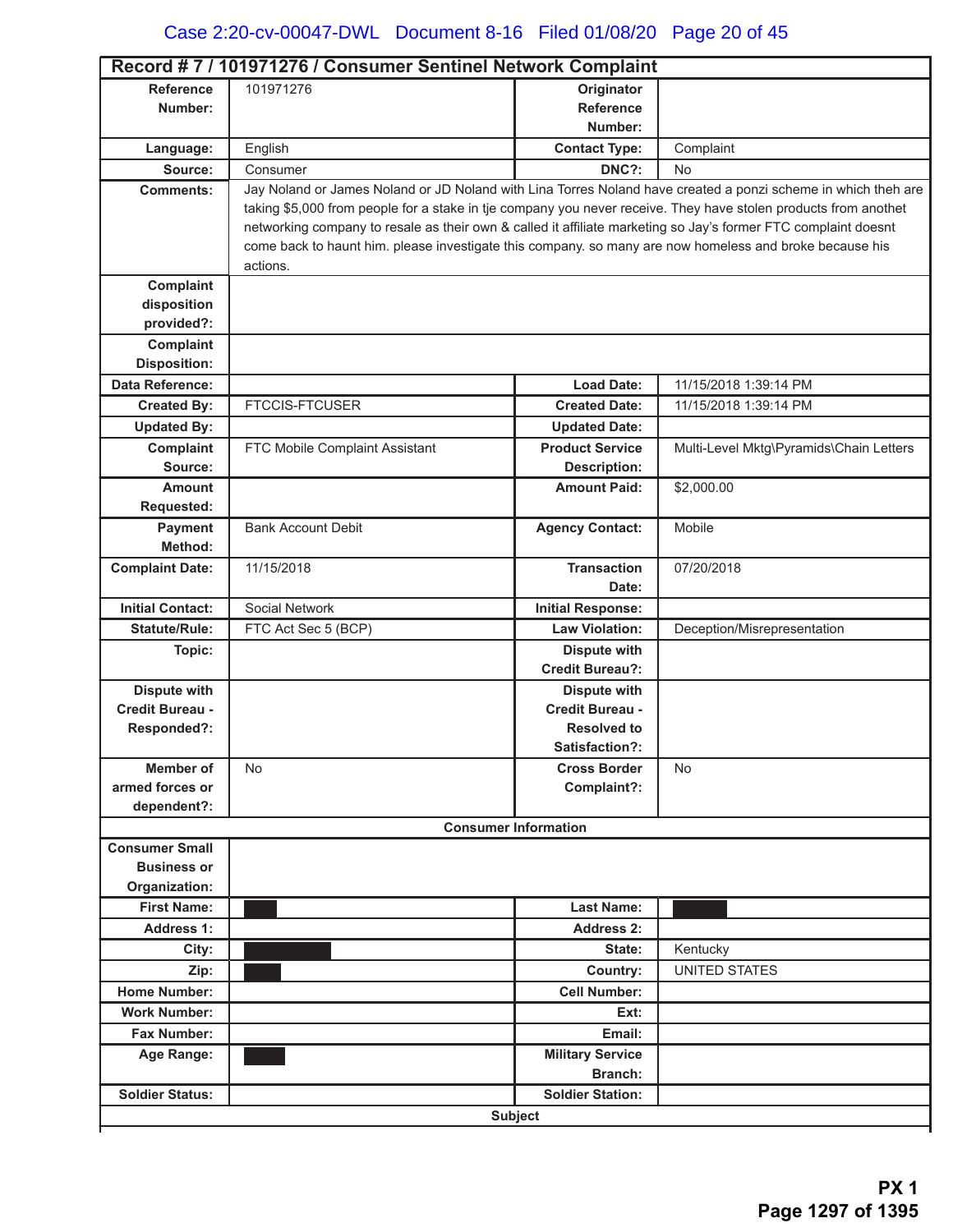# Case 2:20-cv-00047-DWL Document 8-16 Filed 01/08/20 Page 21 of 45

| Subject:                | Success by health | <b>Normalized</b>        | Success By Health    |
|-------------------------|-------------------|--------------------------|----------------------|
|                         |                   | Name:                    |                      |
| <b>Address 1:</b>       |                   | Address 2:               |                      |
| City:                   |                   | <b>State/Prov:</b>       | Nevada               |
| ZIP:                    |                   | Country:                 | <b>United States</b> |
| Email:                  |                   | URL:                     |                      |
| <b>Phone Number:</b>    |                   | Ext:                     |                      |
| <b>Subject ID Type:</b> |                   | <b>Subject ID Issuer</b> |                      |
|                         |                   | State:                   |                      |
| Subject ID Issuer       |                   |                          |                      |
| <b>Country:</b>         |                   |                          |                      |
| Representative          | <b>JD Noland</b>  | Title:                   | Ceo                  |
| Name:                   |                   |                          |                      |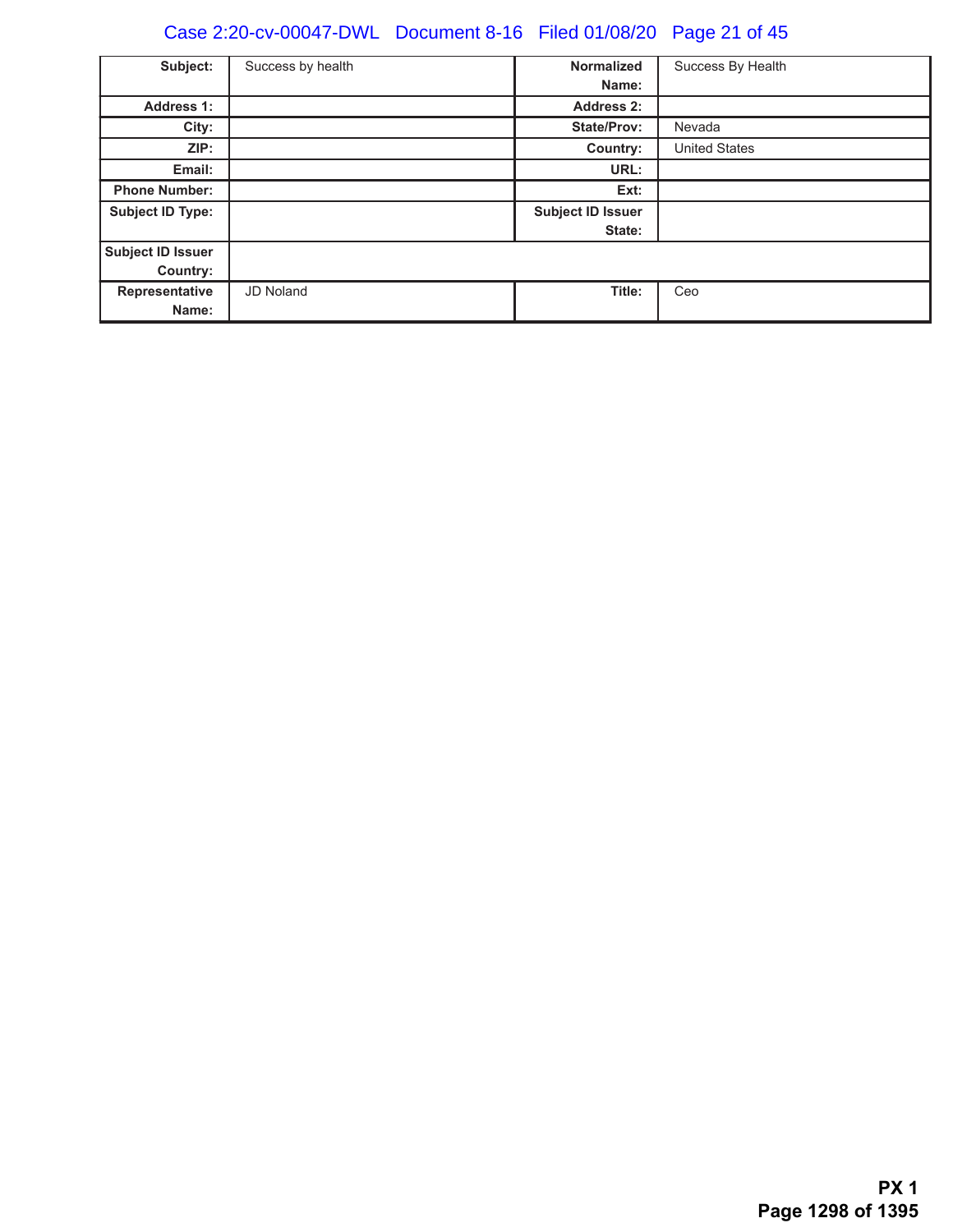| Record #8 / 102030497 / Consumer Sentinel Network Complaint |                                                                                                                        |                             |                          |  |  |
|-------------------------------------------------------------|------------------------------------------------------------------------------------------------------------------------|-----------------------------|--------------------------|--|--|
| <b>Reference</b>                                            | 102030497                                                                                                              | Originator                  |                          |  |  |
| Number:                                                     |                                                                                                                        | <b>Reference</b>            |                          |  |  |
|                                                             |                                                                                                                        | Number:                     |                          |  |  |
| Language:                                                   | English                                                                                                                | <b>Contact Type:</b>        | Complaint                |  |  |
| Source:                                                     | Consumer                                                                                                               | DNC?:                       | No                       |  |  |
| <b>Comments:</b>                                            | From a mutal friend Ive got introduced to Success By Health, CO Jay Noland. I thought this was a great investment      |                             |                          |  |  |
|                                                             | when hearing the conditions. unfortunately these conditions were not the same as we got explained at the first time.   |                             |                          |  |  |
|                                                             | for instance we were promised to recieve certain products but didnt get them. they told us a lot of lies, ie holding a |                             |                          |  |  |
|                                                             | bootcamp in sweden - which we have paid for - but it isnt taking place on the correct time and no refunds are          |                             |                          |  |  |
|                                                             | possible. by this we have lost a lot of money, sinced they promised things that they now cant achieve.                 |                             |                          |  |  |
| Complaint                                                   |                                                                                                                        |                             |                          |  |  |
| disposition                                                 |                                                                                                                        |                             |                          |  |  |
| provided?:                                                  |                                                                                                                        |                             |                          |  |  |
| Complaint                                                   |                                                                                                                        |                             |                          |  |  |
| <b>Disposition:</b>                                         |                                                                                                                        |                             |                          |  |  |
| Data Reference:                                             |                                                                                                                        | <b>Load Date:</b>           | 11/17/2018 4:13:33 PM    |  |  |
| <b>Created By:</b>                                          | <b>FTCCIS-FTCUSER</b>                                                                                                  | <b>Created Date:</b>        | 11/17/2018 4:13:33 PM    |  |  |
| <b>Updated By:</b>                                          |                                                                                                                        | <b>Updated Date:</b>        |                          |  |  |
| Complaint                                                   | FTC Mobile Complaint Assistant                                                                                         | <b>Product Service</b>      | Other (Note in Comments) |  |  |
| Source:                                                     |                                                                                                                        | <b>Description:</b>         |                          |  |  |
| <b>Amount</b>                                               |                                                                                                                        | <b>Amount Paid:</b>         | \$5,500.00               |  |  |
| Requested:                                                  |                                                                                                                        |                             |                          |  |  |
| Payment                                                     | <b>Bank Account Debit</b>                                                                                              | <b>Agency Contact:</b>      | Mobile                   |  |  |
| Method:                                                     |                                                                                                                        |                             |                          |  |  |
| <b>Complaint Date:</b>                                      | 11/17/2018                                                                                                             | <b>Transaction</b>          | 06/01/2018               |  |  |
|                                                             |                                                                                                                        | Date:                       |                          |  |  |
| <b>Initial Contact:</b>                                     | In Person                                                                                                              | <b>Initial Response:</b>    |                          |  |  |
| <b>Statute/Rule:</b>                                        |                                                                                                                        | <b>Law Violation:</b>       |                          |  |  |
| Topic:                                                      |                                                                                                                        | <b>Dispute with</b>         |                          |  |  |
|                                                             |                                                                                                                        | <b>Credit Bureau?:</b>      |                          |  |  |
| <b>Dispute with</b>                                         |                                                                                                                        | <b>Dispute with</b>         |                          |  |  |
| Credit Bureau -                                             |                                                                                                                        | Credit Bureau -             |                          |  |  |
| Responded?:                                                 |                                                                                                                        | <b>Resolved to</b>          |                          |  |  |
|                                                             |                                                                                                                        | Satisfaction?:              |                          |  |  |
| <b>Member of</b>                                            | No                                                                                                                     | <b>Cross Border</b>         | Yes                      |  |  |
| armed forces or                                             |                                                                                                                        | Complaint?:                 |                          |  |  |
| dependent?:                                                 |                                                                                                                        |                             |                          |  |  |
|                                                             |                                                                                                                        | <b>Consumer Information</b> |                          |  |  |
| <b>Consumer Small</b>                                       |                                                                                                                        |                             |                          |  |  |
| <b>Business or</b>                                          |                                                                                                                        |                             |                          |  |  |
| Organization:                                               |                                                                                                                        |                             |                          |  |  |
| <b>First Name:</b>                                          |                                                                                                                        | <b>Last Name:</b>           |                          |  |  |
| <b>Address 1:</b>                                           |                                                                                                                        | <b>Address 2:</b>           |                          |  |  |
| City:                                                       |                                                                                                                        | State:                      | Gothenburg               |  |  |
| Zip:                                                        |                                                                                                                        | Country:                    | <b>SWEDEN</b>            |  |  |
| <b>Home Number:</b>                                         |                                                                                                                        | <b>Cell Number:</b>         |                          |  |  |
| <b>Work Number:</b>                                         |                                                                                                                        | Ext:                        |                          |  |  |
| <b>Fax Number:</b>                                          |                                                                                                                        | Email:                      |                          |  |  |
| Age Range:                                                  |                                                                                                                        | <b>Military Service</b>     |                          |  |  |
|                                                             |                                                                                                                        | Branch:                     |                          |  |  |
| <b>Soldier Status:</b>                                      |                                                                                                                        | <b>Soldier Station:</b>     |                          |  |  |
|                                                             |                                                                                                                        | <b>Subject</b>              |                          |  |  |
|                                                             |                                                                                                                        |                             |                          |  |  |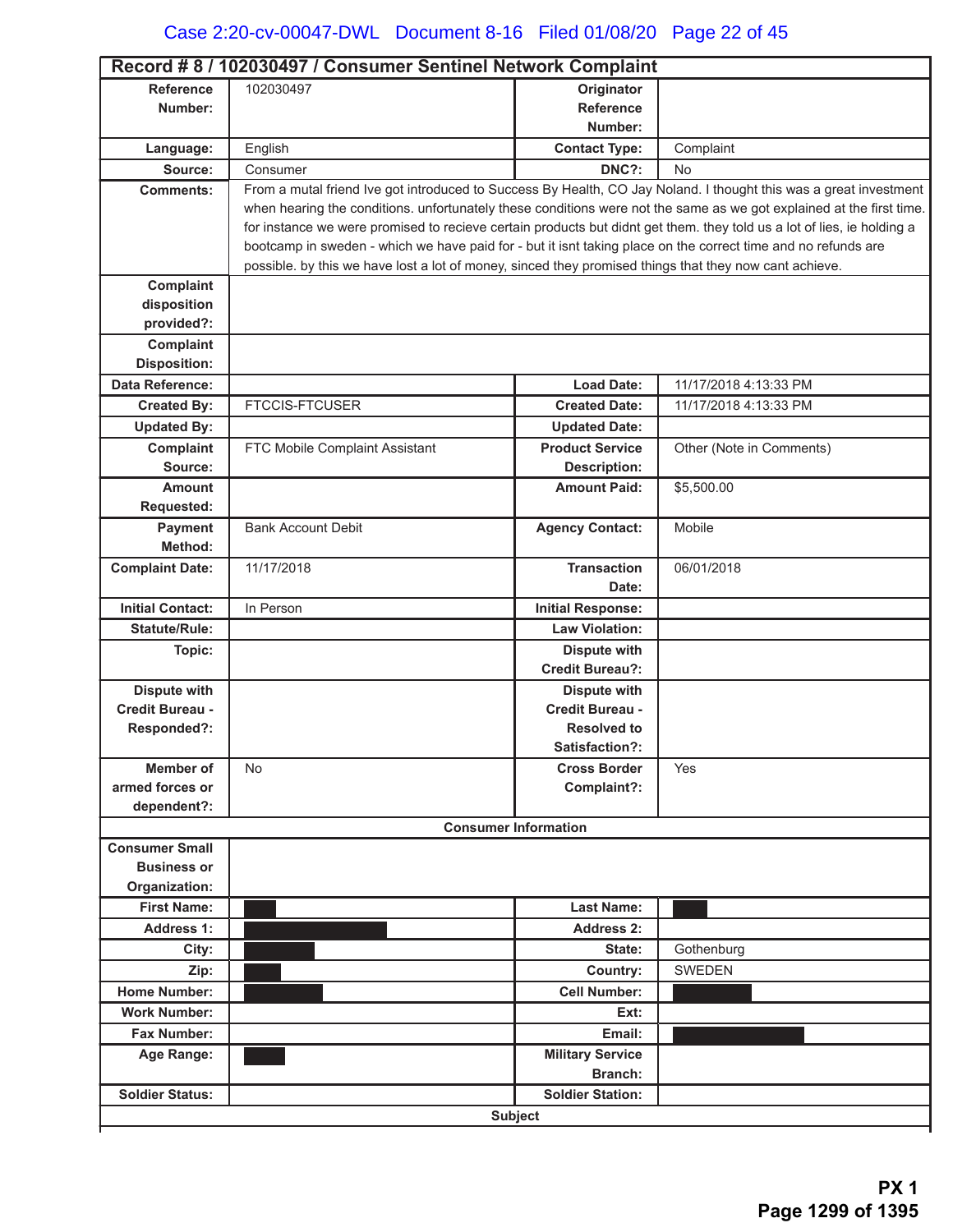# Case 2:20-cv-00047-DWL Document 8-16 Filed 01/08/20 Page 23 of 45

| Subject:                      | Success by health               | <b>Normalized</b>                  | Success By Health    |
|-------------------------------|---------------------------------|------------------------------------|----------------------|
|                               |                                 | Name:                              |                      |
| <b>Address 1:</b>             | <b>UNKNOWN</b>                  | <b>Address 2:</b>                  |                      |
| City:                         | Las Vegas                       | <b>State/Prov:</b>                 | Nevada               |
| ZIP:                          | 11111-1111<br>(Cleansed: 89102) | Country:                           | <b>UNITED STATES</b> |
| Email:                        |                                 | URL:                               |                      |
| <b>Phone Number:</b>          |                                 | Ext:                               |                      |
| <b>Subject ID Type:</b>       |                                 | <b>Subject ID Issuer</b><br>State: |                      |
| Subject ID Issuer<br>Country: |                                 |                                    |                      |
| Representative<br>Name:       | Jay Noland                      | Title:                             | Co                   |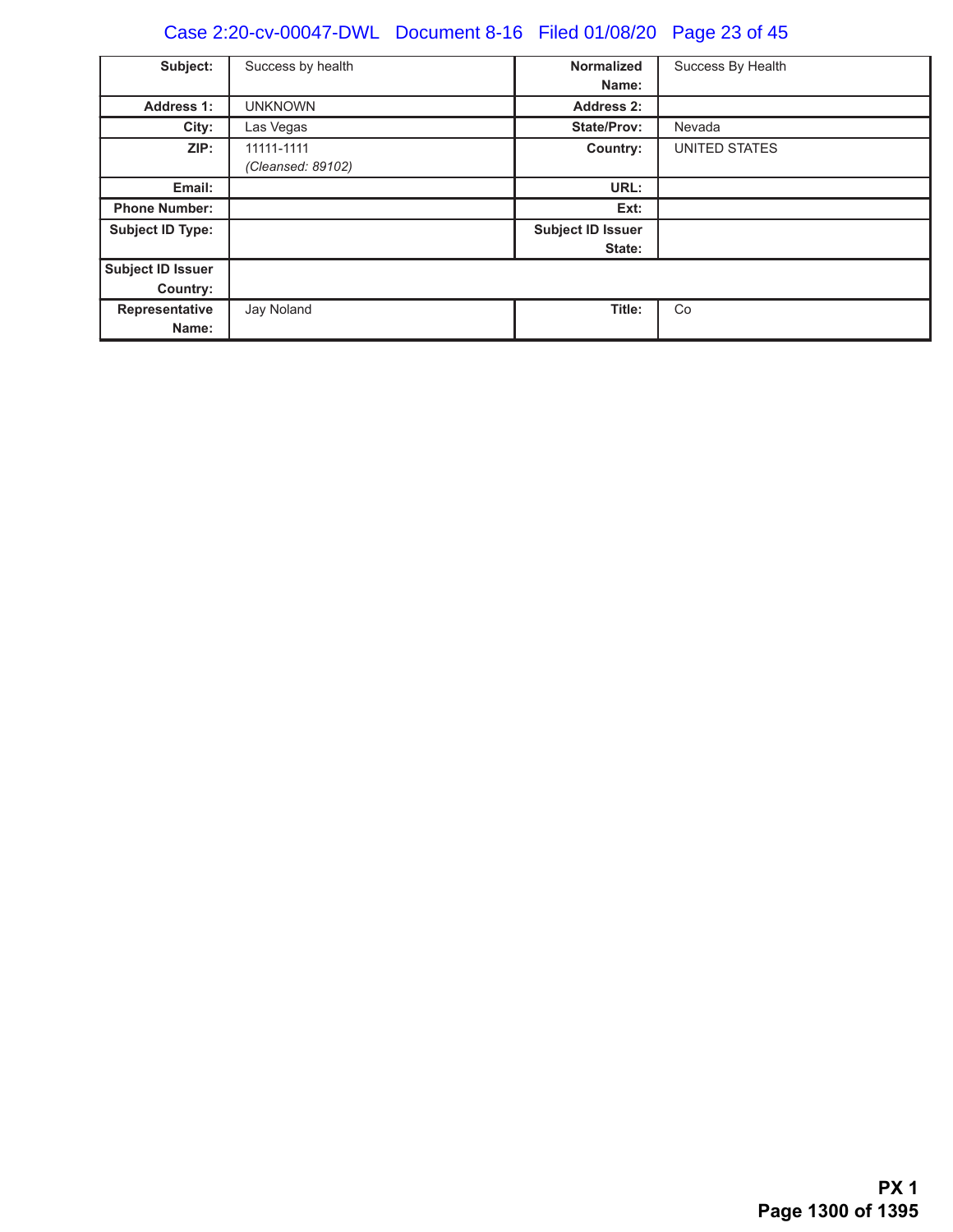|                                | Record #9 / 99533639 / Consumer Sentinel Network Complaint                                                                                                                                                                           |                             |                                                                                                                    |  |  |
|--------------------------------|--------------------------------------------------------------------------------------------------------------------------------------------------------------------------------------------------------------------------------------|-----------------------------|--------------------------------------------------------------------------------------------------------------------|--|--|
| <b>Reference</b>               | 99533639                                                                                                                                                                                                                             | Originator                  |                                                                                                                    |  |  |
| Number:                        |                                                                                                                                                                                                                                      | <b>Reference</b>            |                                                                                                                    |  |  |
|                                |                                                                                                                                                                                                                                      | Number:                     |                                                                                                                    |  |  |
| Language:                      | English                                                                                                                                                                                                                              | <b>Contact Type:</b>        | Complaint                                                                                                          |  |  |
| Source:                        | Consumer                                                                                                                                                                                                                             | DNC?:                       | No                                                                                                                 |  |  |
| <b>Comments:</b>               |                                                                                                                                                                                                                                      |                             | My sister recently got involved with this company, which made her pay a membership fee to become a seller of their |  |  |
|                                | products, and required her to purchase inventory, the lowest amount being \$500 worth. She has also been                                                                                                                             |                             |                                                                                                                    |  |  |
|                                | extensively recruiting for the sales team she's a part of, and has made attempts to involve my friends in addition to                                                                                                                |                             |                                                                                                                    |  |  |
|                                | her own. I'm immediately suspicious of any company that makes you pay money to be involved, since I did some                                                                                                                         |                             |                                                                                                                    |  |  |
|                                | research before becoming a member of Vector's sales team a couple years ago. She refuses to believe that it's a<br>pyramid scheme and I don't want her to try to manipulate me into being involved, so I would really recommend that |                             |                                                                                                                    |  |  |
|                                | the FTC start investigating this company.                                                                                                                                                                                            |                             |                                                                                                                    |  |  |
| Complaint                      |                                                                                                                                                                                                                                      |                             |                                                                                                                    |  |  |
| disposition                    |                                                                                                                                                                                                                                      |                             |                                                                                                                    |  |  |
| provided?:                     |                                                                                                                                                                                                                                      |                             |                                                                                                                    |  |  |
| Complaint                      |                                                                                                                                                                                                                                      |                             |                                                                                                                    |  |  |
| <b>Disposition:</b>            |                                                                                                                                                                                                                                      |                             |                                                                                                                    |  |  |
| <b>Data Reference:</b>         |                                                                                                                                                                                                                                      | <b>Load Date:</b>           | 09/04/2018 4:07:48 AM                                                                                              |  |  |
| <b>Created By:</b>             | <b>FTCCIS-FTCUSER</b>                                                                                                                                                                                                                | <b>Created Date:</b>        | 09/04/2018 4:07:48 AM                                                                                              |  |  |
| <b>Updated By:</b>             |                                                                                                                                                                                                                                      | <b>Updated Date:</b>        |                                                                                                                    |  |  |
| Complaint                      | FTC Online Complaint Assistant (CIS)                                                                                                                                                                                                 | <b>Product Service</b>      | Business Opportunities\Work-At-Home                                                                                |  |  |
| Source:                        |                                                                                                                                                                                                                                      | <b>Description:</b>         | Plans                                                                                                              |  |  |
| <b>Amount</b>                  |                                                                                                                                                                                                                                      | <b>Amount Paid:</b>         |                                                                                                                    |  |  |
| Requested:                     |                                                                                                                                                                                                                                      |                             |                                                                                                                    |  |  |
| <b>Payment</b>                 |                                                                                                                                                                                                                                      | <b>Agency Contact:</b>      | Internet                                                                                                           |  |  |
| Method:                        |                                                                                                                                                                                                                                      |                             |                                                                                                                    |  |  |
| <b>Complaint Date:</b>         | 09/04/2018                                                                                                                                                                                                                           | <b>Transaction</b>          |                                                                                                                    |  |  |
|                                |                                                                                                                                                                                                                                      | Date:                       |                                                                                                                    |  |  |
| <b>Initial Contact:</b>        |                                                                                                                                                                                                                                      | <b>Initial Response:</b>    |                                                                                                                    |  |  |
| <b>Statute/Rule:</b>           | FTC Act Sec 5 (BCP)                                                                                                                                                                                                                  | <b>Law Violation:</b>       | Deception/Misrepresentation                                                                                        |  |  |
| Topic:                         |                                                                                                                                                                                                                                      | <b>Dispute with</b>         |                                                                                                                    |  |  |
|                                |                                                                                                                                                                                                                                      | <b>Credit Bureau?:</b>      |                                                                                                                    |  |  |
| <b>Dispute with</b>            |                                                                                                                                                                                                                                      | <b>Dispute with</b>         |                                                                                                                    |  |  |
| Credit Bureau -                |                                                                                                                                                                                                                                      | Credit Bureau -             |                                                                                                                    |  |  |
| Responded?:                    |                                                                                                                                                                                                                                      | <b>Resolved to</b>          |                                                                                                                    |  |  |
|                                |                                                                                                                                                                                                                                      | Satisfaction?:              |                                                                                                                    |  |  |
| Member of                      | No                                                                                                                                                                                                                                   | <b>Cross Border</b>         | <b>No</b>                                                                                                          |  |  |
| armed forces or<br>dependent?: |                                                                                                                                                                                                                                      | Complaint?:                 |                                                                                                                    |  |  |
|                                |                                                                                                                                                                                                                                      | <b>Consumer Information</b> |                                                                                                                    |  |  |
| <b>Consumer Small</b>          |                                                                                                                                                                                                                                      |                             |                                                                                                                    |  |  |
| <b>Business or</b>             |                                                                                                                                                                                                                                      |                             |                                                                                                                    |  |  |
| Organization:                  |                                                                                                                                                                                                                                      |                             |                                                                                                                    |  |  |
| <b>First Name:</b>             |                                                                                                                                                                                                                                      | <b>Last Name:</b>           |                                                                                                                    |  |  |
| <b>Address 1:</b>              |                                                                                                                                                                                                                                      | <b>Address 2:</b>           |                                                                                                                    |  |  |
| City:                          |                                                                                                                                                                                                                                      | State:                      | Tennessee                                                                                                          |  |  |
| Zip:                           |                                                                                                                                                                                                                                      | Country:                    | <b>UNITED STATES</b>                                                                                               |  |  |
| <b>Home Number:</b>            |                                                                                                                                                                                                                                      | <b>Cell Number:</b>         |                                                                                                                    |  |  |
| <b>Work Number:</b>            |                                                                                                                                                                                                                                      | Ext:                        |                                                                                                                    |  |  |
| <b>Fax Number:</b>             |                                                                                                                                                                                                                                      | Email:                      |                                                                                                                    |  |  |
| Age Range:                     |                                                                                                                                                                                                                                      | <b>Military Service</b>     |                                                                                                                    |  |  |
|                                |                                                                                                                                                                                                                                      | <b>Branch:</b>              |                                                                                                                    |  |  |
|                                |                                                                                                                                                                                                                                      |                             |                                                                                                                    |  |  |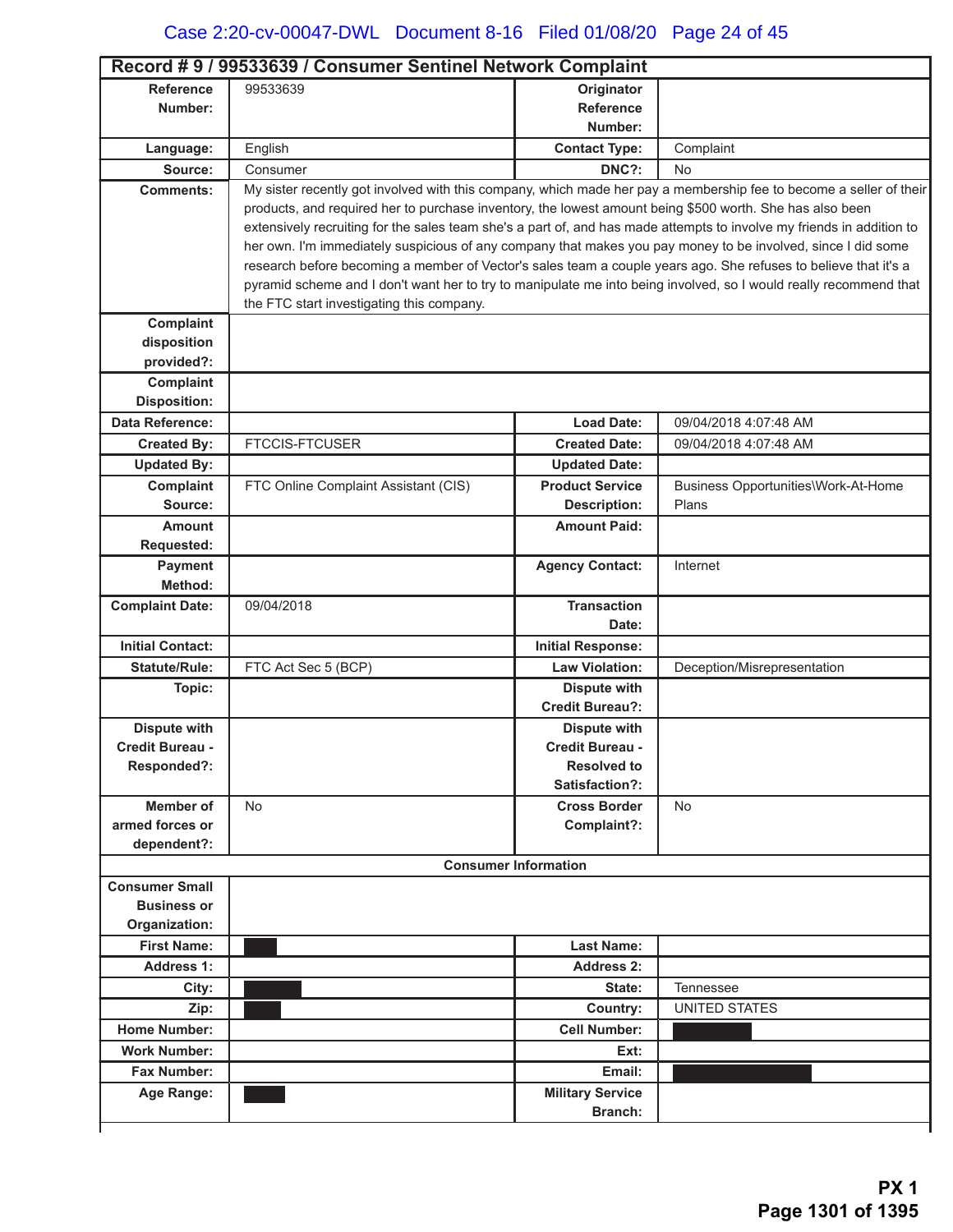# Case 2:20-cv-00047-DWL Document 8-16 Filed 01/08/20 Page 25 of 45

| <b>Soldier Status:</b>   |                   | <b>Soldier Station:</b>  |                      |  |  |
|--------------------------|-------------------|--------------------------|----------------------|--|--|
|                          | <b>Subject</b>    |                          |                      |  |  |
| Subject:                 | Success By Health | <b>Normalized</b>        | Success By Health    |  |  |
|                          |                   | Name:                    |                      |  |  |
| <b>Address 1:</b>        |                   | Address 2:               |                      |  |  |
| City:                    |                   | <b>State/Prov:</b>       | <b>Tennessee</b>     |  |  |
| ZIP:                     |                   | Country:                 | <b>UNITED STATES</b> |  |  |
| Email:                   |                   | URL:                     |                      |  |  |
| <b>Phone Number:</b>     |                   | Ext:                     |                      |  |  |
| <b>Subject ID Type:</b>  |                   | <b>Subject ID Issuer</b> |                      |  |  |
|                          |                   | State:                   |                      |  |  |
| <b>Subject ID Issuer</b> |                   |                          |                      |  |  |
| Country:                 |                   |                          |                      |  |  |
| Representative           | Amber Waxler      | Title:                   |                      |  |  |
| Name:                    |                   |                          |                      |  |  |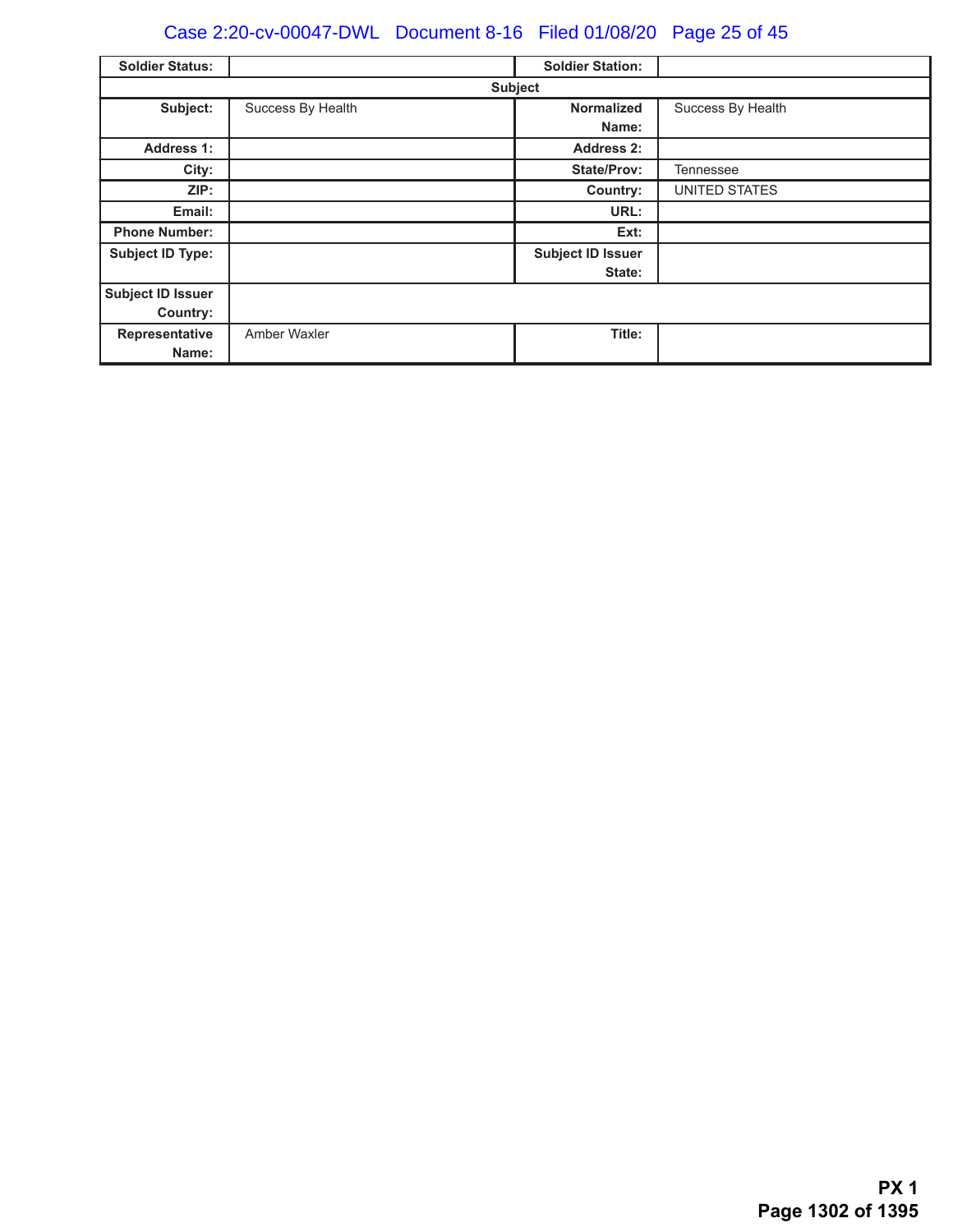|                                  | Record #10 / 101618928 / Consumer Sentinel Network Complaint                                                            |                             |                                         |  |  |
|----------------------------------|-------------------------------------------------------------------------------------------------------------------------|-----------------------------|-----------------------------------------|--|--|
| <b>Reference</b>                 | 101618928                                                                                                               | Originator                  |                                         |  |  |
| Number:                          |                                                                                                                         | <b>Reference</b>            |                                         |  |  |
|                                  |                                                                                                                         | Number:                     |                                         |  |  |
| Language:                        | English                                                                                                                 | <b>Contact Type:</b>        | Complaint                               |  |  |
| Source:                          | Consumer                                                                                                                | DNC?:                       | <b>No</b>                               |  |  |
| <b>Comments:</b>                 | we joined success by health May 3rd 2018. we were told we were to be paid 50% for our effects. (we only ever            |                             |                                         |  |  |
|                                  | received 25%. we were forced into purchasing more and more product or told we would be removed from the                 |                             |                                         |  |  |
|                                  | company. we were forced to purchase exoensive tickets to trainings or we would be removed from the company.             |                             |                                         |  |  |
|                                  | when we joined we were told it was to be built however we wanted at our own pace but soon learned they were             |                             |                                         |  |  |
|                                  | money hungry. we were forced to pre order multiple products and promised they would ship in 2 days. we received         |                             |                                         |  |  |
|                                  | some late & some not at all ever. \$20-\$5,000 orders that were never fulfilled. once there started to be income claims |                             |                                         |  |  |
|                                  | beinv made and things forced on people until maybe could barely pay their own bills we knew something was               |                             |                                         |  |  |
|                                  | wrong. i started to research & say jay or james noland was in trouble before and told to nevef touch network            |                             |                                         |  |  |
|                                  | marketing again. i knew we needed to tell our story because no one needs to be hurt by this man again and his           |                             |                                         |  |  |
|                                  | false promises. we have been recently told we were being removed from this company because we questioned                |                             |                                         |  |  |
|                                  | where our products were. we were told that was being negative. i just want to help shut this man down.                  |                             |                                         |  |  |
| Complaint                        |                                                                                                                         |                             |                                         |  |  |
| disposition<br>provided?:        |                                                                                                                         |                             |                                         |  |  |
|                                  |                                                                                                                         |                             |                                         |  |  |
| Complaint<br><b>Disposition:</b> |                                                                                                                         |                             |                                         |  |  |
| Data Reference:                  |                                                                                                                         | <b>Load Date:</b>           | 11/05/2018 4:19:21 PM                   |  |  |
|                                  | <b>FTCCIS-FTCUSER</b>                                                                                                   | <b>Created Date:</b>        | 11/05/2018 4:19:21 PM                   |  |  |
| <b>Created By:</b>               |                                                                                                                         |                             |                                         |  |  |
| <b>Updated By:</b>               |                                                                                                                         | <b>Updated Date:</b>        |                                         |  |  |
| Complaint                        | FTC Mobile Complaint Assistant                                                                                          | <b>Product Service</b>      | Multi-Level Mktg\Pyramids\Chain Letters |  |  |
| Source:                          |                                                                                                                         | <b>Description:</b>         |                                         |  |  |
| <b>Amount</b>                    |                                                                                                                         | <b>Amount Paid:</b>         | \$32,000.00                             |  |  |
| <b>Requested:</b>                |                                                                                                                         |                             | Mobile                                  |  |  |
| Payment<br>Method:               | <b>Bank Account Debit</b>                                                                                               | <b>Agency Contact:</b>      |                                         |  |  |
| <b>Complaint Date:</b>           | 11/05/2018                                                                                                              | <b>Transaction</b>          | 05/01/2018                              |  |  |
|                                  |                                                                                                                         | Date:                       |                                         |  |  |
| <b>Initial Contact:</b>          | Social Network                                                                                                          | <b>Initial Response:</b>    |                                         |  |  |
| <b>Statute/Rule:</b>             | FTC Act Sec 5 (BCP)                                                                                                     | <b>Law Violation:</b>       | Deception/Misrepresentation             |  |  |
| Topic:                           |                                                                                                                         | <b>Dispute with</b>         |                                         |  |  |
|                                  |                                                                                                                         | <b>Credit Bureau?:</b>      |                                         |  |  |
| <b>Dispute with</b>              |                                                                                                                         | <b>Dispute with</b>         |                                         |  |  |
| Credit Bureau -                  |                                                                                                                         | Credit Bureau -             |                                         |  |  |
| Responded?:                      |                                                                                                                         | <b>Resolved to</b>          |                                         |  |  |
|                                  |                                                                                                                         | Satisfaction?:              |                                         |  |  |
| <b>Member of</b>                 | No                                                                                                                      | <b>Cross Border</b>         | <b>No</b>                               |  |  |
| armed forces or                  |                                                                                                                         | Complaint?:                 |                                         |  |  |
| dependent?:                      |                                                                                                                         |                             |                                         |  |  |
|                                  |                                                                                                                         | <b>Consumer Information</b> |                                         |  |  |
| <b>Consumer Small</b>            |                                                                                                                         |                             |                                         |  |  |
| <b>Business or</b>               |                                                                                                                         |                             |                                         |  |  |
| Organization:                    |                                                                                                                         |                             |                                         |  |  |
| <b>First Name:</b>               |                                                                                                                         | <b>Last Name:</b>           |                                         |  |  |
| Address 1:                       |                                                                                                                         | Address 2:                  |                                         |  |  |
| City:                            |                                                                                                                         | State:                      | Kentucky                                |  |  |
| Zip:                             |                                                                                                                         | Country:                    | <b>UNITED STATES</b>                    |  |  |
| <b>Home Number:</b>              |                                                                                                                         | <b>Cell Number:</b>         |                                         |  |  |
|                                  |                                                                                                                         |                             |                                         |  |  |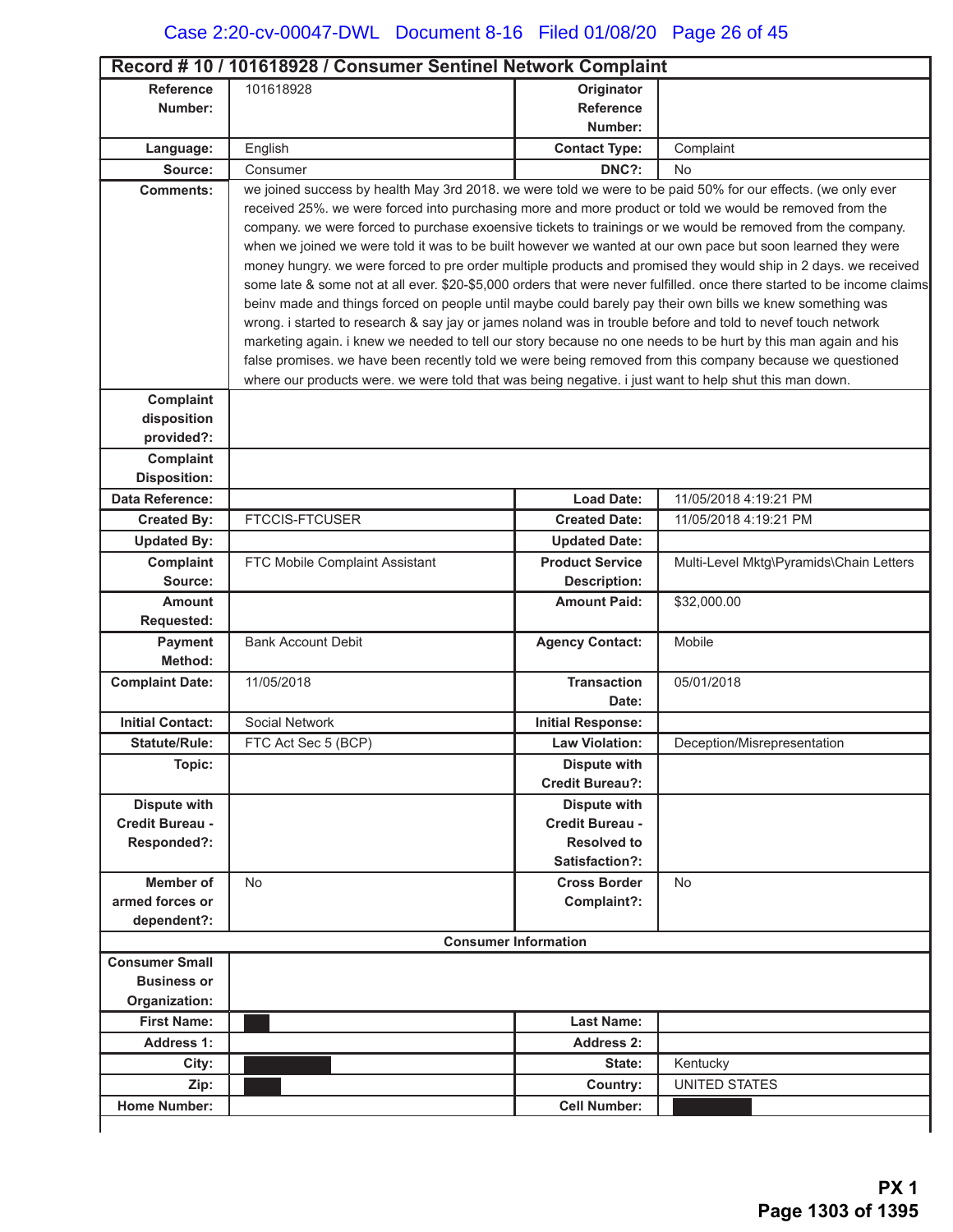# Case 2:20-cv-00047-DWL Document 8-16 Filed 01/08/20 Page 27 of 45

| <b>Work Number:</b>      |                                     | Ext:                     |                   |
|--------------------------|-------------------------------------|--------------------------|-------------------|
| <b>Fax Number:</b>       |                                     | Email:                   |                   |
| Age Range:               |                                     | <b>Military Service</b>  |                   |
|                          |                                     | <b>Branch:</b>           |                   |
| <b>Soldier Status:</b>   |                                     | <b>Soldier Station:</b>  |                   |
|                          |                                     | <b>Subject</b>           |                   |
| Subject:                 | Success by health                   | <b>Normalized</b>        | Success By Health |
|                          |                                     | Name:                    |                   |
| <b>Address 1:</b>        | 170 S.Green Valley parkway suite300 | <b>Address 2:</b>        |                   |
| City:                    | Henderson                           | <b>State/Prov:</b>       | Nevada            |
| ZIP:                     | 89012                               | Country:                 | UNITED STATES     |
| Email:                   |                                     | URL:                     |                   |
| <b>Phone Number:</b>     |                                     | Ext:                     |                   |
| <b>Subject ID Type:</b>  |                                     | <b>Subject ID Issuer</b> |                   |
|                          |                                     | State:                   |                   |
| <b>Subject ID Issuer</b> |                                     |                          |                   |
| Country:                 |                                     |                          |                   |
| Representative           | James Noland                        | Title:                   | Ceo               |
| Name:                    |                                     |                          |                   |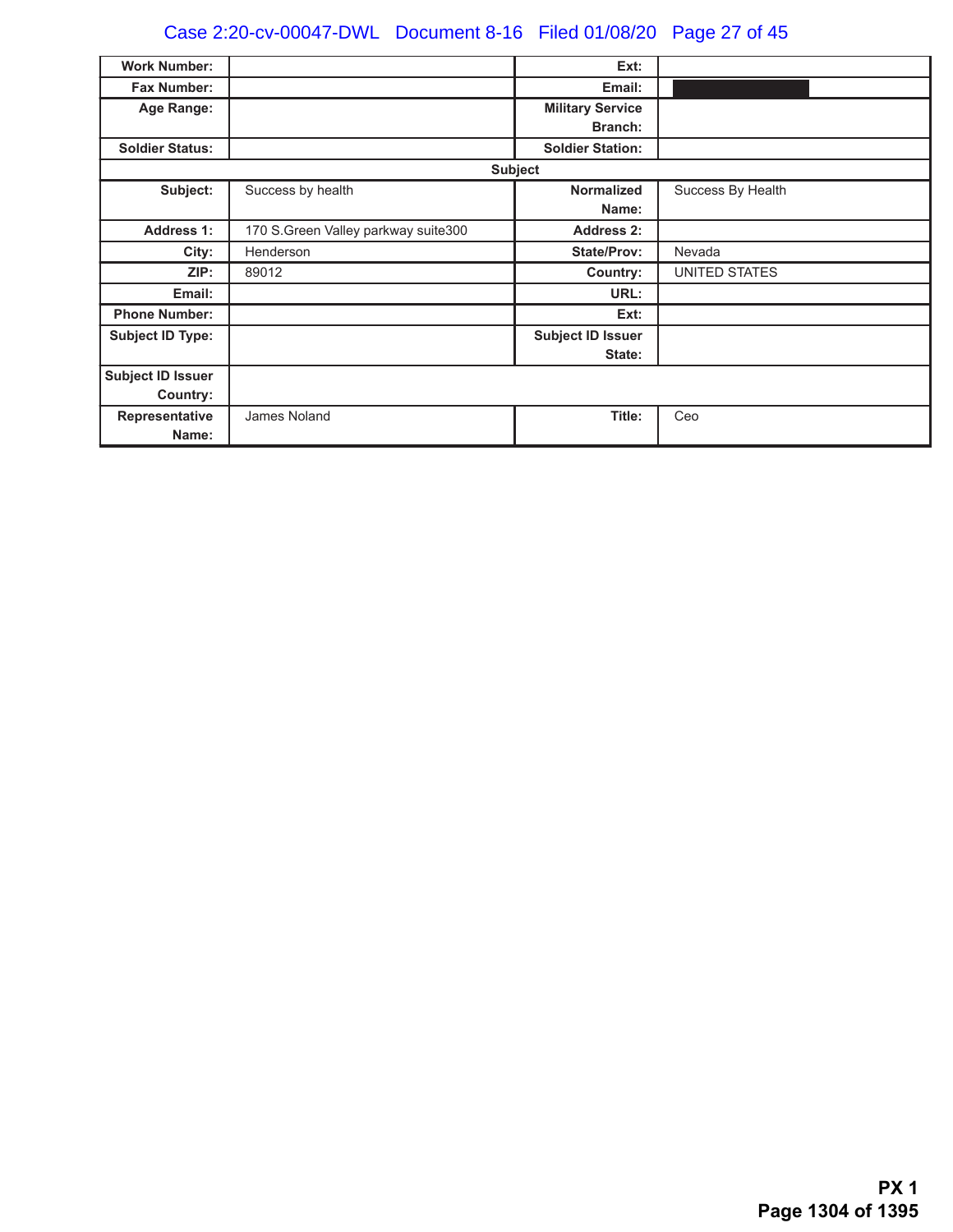| <b>Reference</b>                       | Record #11 / 101963908 / Consumer Sentinel Network Complaint<br>101963908                                               | Originator                                    |                                         |
|----------------------------------------|-------------------------------------------------------------------------------------------------------------------------|-----------------------------------------------|-----------------------------------------|
| Number:                                |                                                                                                                         | <b>Reference</b>                              |                                         |
|                                        |                                                                                                                         | Number:                                       |                                         |
| Language:                              | English                                                                                                                 | <b>Contact Type:</b>                          | Complaint                               |
| Source:                                | Consumer                                                                                                                | DNC?:                                         | No                                      |
| <b>Comments:</b>                       | i joined this company for the coffee. then was quickly tomd i had to invest over and over again or be removed and       |                                               |                                         |
|                                        | not receive my pat for getting people to purchase. i was told i could retire within 10-18 months if i just followed and |                                               |                                         |
|                                        | spent more and more money on training events from \$200-\$5,000. i just want no one else to be hurt by this             |                                               |                                         |
|                                        | company.                                                                                                                |                                               |                                         |
| Complaint                              |                                                                                                                         |                                               |                                         |
| disposition                            |                                                                                                                         |                                               |                                         |
| provided?:                             |                                                                                                                         |                                               |                                         |
| Complaint                              |                                                                                                                         |                                               |                                         |
| <b>Disposition:</b>                    |                                                                                                                         |                                               |                                         |
| Data Reference:                        |                                                                                                                         | <b>Load Date:</b>                             | 11/15/2018 12:37:25 PM                  |
| <b>Created By:</b>                     | <b>FTCCIS-FTCUSER</b>                                                                                                   | <b>Created Date:</b>                          | 11/15/2018 12:37:25 PM                  |
| <b>Updated By:</b>                     |                                                                                                                         | <b>Updated Date:</b>                          |                                         |
| Complaint                              | FTC Mobile Complaint Assistant                                                                                          | <b>Product Service</b>                        | Multi-Level Mktg\Pyramids\Chain Letters |
| Source:                                |                                                                                                                         | <b>Description:</b>                           |                                         |
| <b>Amount</b>                          |                                                                                                                         | <b>Amount Paid:</b>                           | \$40,000.00                             |
| <b>Requested:</b>                      |                                                                                                                         |                                               |                                         |
| <b>Payment</b>                         | <b>Bank Account Debit</b>                                                                                               | <b>Agency Contact:</b>                        | Mobile                                  |
| Method:                                |                                                                                                                         |                                               |                                         |
| <b>Complaint Date:</b>                 | 11/15/2018                                                                                                              | <b>Transaction</b><br>Date:                   | 05/05/2018                              |
|                                        |                                                                                                                         |                                               |                                         |
| <b>Initial Contact:</b>                | Social Network                                                                                                          | <b>Initial Response:</b>                      |                                         |
| <b>Statute/Rule:</b>                   | FTC Act Sec 5 (BCP)                                                                                                     | <b>Law Violation:</b>                         | Deception/Misrepresentation             |
| Topic:                                 |                                                                                                                         | <b>Dispute with</b><br><b>Credit Bureau?:</b> |                                         |
|                                        |                                                                                                                         |                                               |                                         |
| <b>Dispute with</b><br>Credit Bureau - |                                                                                                                         | <b>Dispute with</b><br>Credit Bureau -        |                                         |
| Responded?:                            |                                                                                                                         | <b>Resolved to</b>                            |                                         |
|                                        |                                                                                                                         | Satisfaction?:                                |                                         |
| Member of                              | No                                                                                                                      | <b>Cross Border</b>                           | No                                      |
| armed forces or                        |                                                                                                                         | Complaint?:                                   |                                         |
| dependent?:                            |                                                                                                                         |                                               |                                         |
|                                        |                                                                                                                         | <b>Consumer Information</b>                   |                                         |
| <b>Consumer Small</b>                  |                                                                                                                         |                                               |                                         |
| <b>Business or</b>                     |                                                                                                                         |                                               |                                         |
| Organization:                          |                                                                                                                         |                                               |                                         |
| <b>First Name:</b>                     |                                                                                                                         | <b>Last Name:</b>                             |                                         |
| <b>Address 1:</b>                      |                                                                                                                         | <b>Address 2:</b>                             |                                         |
| City:                                  |                                                                                                                         | State:                                        | Kentucky                                |
| Zip:                                   |                                                                                                                         | Country:                                      | <b>UNITED STATES</b>                    |
| <b>Home Number:</b>                    |                                                                                                                         | <b>Cell Number:</b>                           |                                         |
| <b>Work Number:</b>                    |                                                                                                                         | Ext:                                          |                                         |
| <b>Fax Number:</b>                     |                                                                                                                         | Email:                                        |                                         |
| Age Range:                             |                                                                                                                         | <b>Military Service</b>                       |                                         |
|                                        |                                                                                                                         | <b>Branch:</b>                                |                                         |
| <b>Soldier Status:</b>                 |                                                                                                                         | <b>Soldier Station:</b>                       |                                         |
|                                        |                                                                                                                         |                                               |                                         |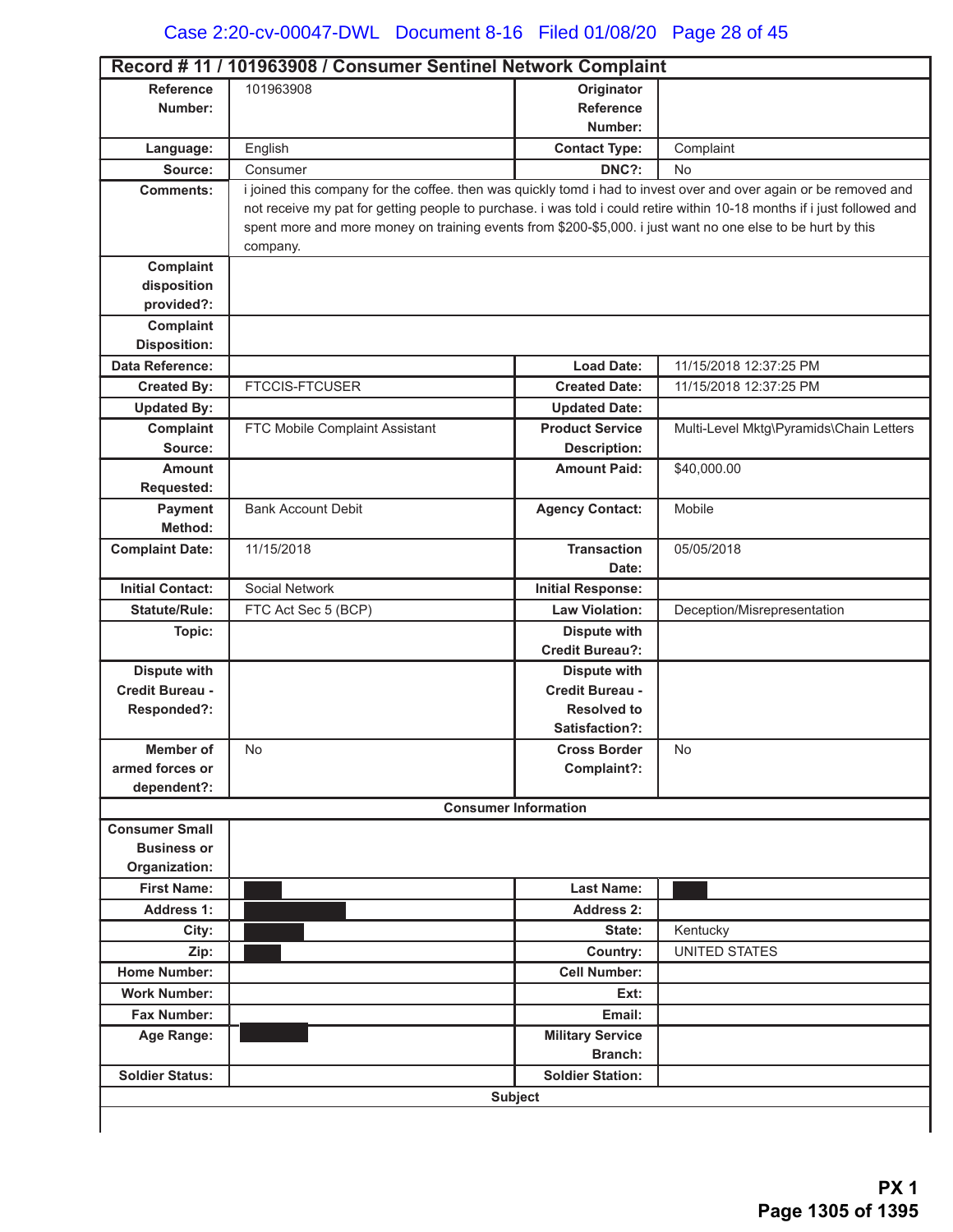# Case 2:20-cv-00047-DWL Document 8-16 Filed 01/08/20 Page 29 of 45

| Subject:                | Success by health     | <b>Normalized</b>        | Success By Health |
|-------------------------|-----------------------|--------------------------|-------------------|
|                         |                       |                          |                   |
|                         |                       | Name:                    |                   |
| <b>Address 1:</b>       | 848 N. Rainbow Blvd   | <b>Address 2:</b>        |                   |
| City:                   | Las Vagas             | State/Prov:              | Nevada            |
|                         | (Cleansed: Las Vegas) |                          |                   |
| ZIP:                    | 89107                 | Country:                 | UNITED STATES     |
| Email:                  |                       | URL:                     |                   |
| <b>Phone Number:</b>    |                       | Ext:                     |                   |
| <b>Subject ID Type:</b> |                       | <b>Subject ID Issuer</b> |                   |
|                         |                       | State:                   |                   |
| Subject ID Issuer       |                       |                          |                   |
| Country:                |                       |                          |                   |
| Representative          | James Noland          | Title:                   | Ceo               |
| Name:                   |                       |                          |                   |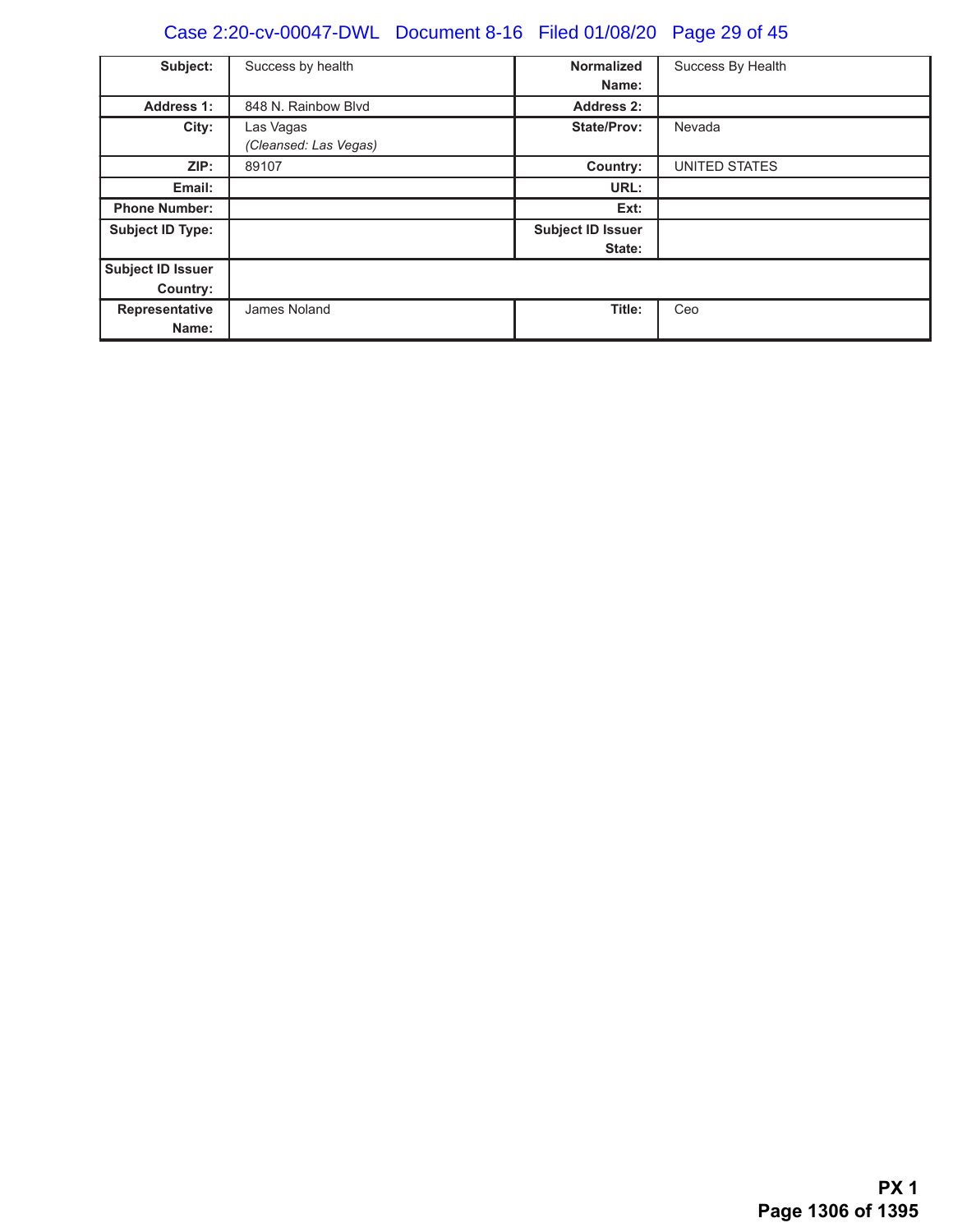|                                     | Record #12 / 95823790 / Consumer Sentinel Network Complaint                                                          |                                                   |                                         |
|-------------------------------------|----------------------------------------------------------------------------------------------------------------------|---------------------------------------------------|-----------------------------------------|
| <b>Reference</b>                    | 95823790                                                                                                             | Originator                                        |                                         |
| Number:                             |                                                                                                                      | <b>Reference</b>                                  |                                         |
|                                     |                                                                                                                      | Number:                                           |                                         |
| Language:                           | English                                                                                                              | <b>Contact Type:</b>                              | Complaint                               |
| Source:                             | Consumer                                                                                                             | DNC?:                                             | No                                      |
| <b>Comments:</b>                    | We are not receiving our commission checks. We tried multiple times to contact support to fix the issue, but with no |                                                   |                                         |
|                                     | luck. The CEO has been guilty of this before with another company (FTC Lawsuit). Also embezzlement charges as        |                                                   |                                         |
|                                     | well. Please let me know that this is being checked on before too many people fall victim again. Thank you.          |                                                   |                                         |
| Complaint<br>disposition            |                                                                                                                      |                                                   |                                         |
| provided?:                          |                                                                                                                      |                                                   |                                         |
| Complaint                           |                                                                                                                      |                                                   |                                         |
| <b>Disposition:</b>                 |                                                                                                                      |                                                   |                                         |
| Data Reference:                     |                                                                                                                      | <b>Load Date:</b>                                 | 05/18/2018 6:33:08 PM                   |
| <b>Created By:</b>                  | <b>FTCCIS-FTCUSER</b>                                                                                                | <b>Created Date:</b>                              | 05/18/2018 6:33:08 PM                   |
| <b>Updated By:</b>                  |                                                                                                                      | <b>Updated Date:</b>                              |                                         |
| <b>Complaint</b>                    | FTC Mobile Complaint Assistant                                                                                       | <b>Product Service</b>                            | Multi-Level Mktg\Pyramids\Chain Letters |
| Source:                             |                                                                                                                      | <b>Description:</b>                               |                                         |
| <b>Amount</b>                       |                                                                                                                      | <b>Amount Paid:</b>                               | \$3,500.00                              |
| Requested:                          |                                                                                                                      |                                                   |                                         |
| Payment                             | <b>Bank Account Debit</b>                                                                                            | <b>Agency Contact:</b>                            | Mobile                                  |
| Method:                             |                                                                                                                      |                                                   |                                         |
| <b>Complaint Date:</b>              | 05/18/2018                                                                                                           | <b>Transaction</b>                                | 11/15/2017                              |
|                                     |                                                                                                                      | Date:                                             |                                         |
| <b>Initial Contact:</b>             | I Initiated Contact                                                                                                  | <b>Initial Response:</b><br><b>Law Violation:</b> |                                         |
| <b>Statute/Rule:</b>                | FTC Act Sec 5 (BCP)                                                                                                  | <b>Dispute with</b>                               | Deception/Misrepresentation             |
| Topic:                              |                                                                                                                      | <b>Credit Bureau?:</b>                            |                                         |
| <b>Dispute with</b>                 |                                                                                                                      | <b>Dispute with</b>                               |                                         |
| Credit Bureau -                     |                                                                                                                      | Credit Bureau -                                   |                                         |
| Responded?:                         |                                                                                                                      | <b>Resolved to</b>                                |                                         |
|                                     |                                                                                                                      | Satisfaction?:                                    |                                         |
| <b>Member of</b>                    | No                                                                                                                   | <b>Cross Border</b>                               | No                                      |
| armed forces or                     |                                                                                                                      | Complaint?:                                       |                                         |
| dependent?:                         |                                                                                                                      |                                                   |                                         |
|                                     |                                                                                                                      | <b>Consumer Information</b>                       |                                         |
| <b>Consumer Small</b>               |                                                                                                                      |                                                   |                                         |
| <b>Business or</b>                  |                                                                                                                      |                                                   |                                         |
| Organization:<br><b>First Name:</b> |                                                                                                                      | <b>Last Name:</b>                                 |                                         |
| <b>Address 1:</b>                   |                                                                                                                      | <b>Address 2:</b>                                 |                                         |
| City:                               |                                                                                                                      | State:                                            | Florida                                 |
| Zip:                                |                                                                                                                      | Country:                                          | <b>UNITED STATES</b>                    |
| <b>Home Number:</b>                 |                                                                                                                      | <b>Cell Number:</b>                               |                                         |
| <b>Work Number:</b>                 |                                                                                                                      | Ext:                                              |                                         |
| Fax Number:                         |                                                                                                                      | Email:                                            |                                         |
| Age Range:                          |                                                                                                                      | <b>Military Service</b>                           |                                         |
|                                     |                                                                                                                      | <b>Branch:</b>                                    |                                         |
| <b>Soldier Status:</b>              |                                                                                                                      | <b>Soldier Station:</b>                           |                                         |
|                                     |                                                                                                                      | <b>Subject</b>                                    |                                         |
| Subject:                            | Success By Health                                                                                                    | <b>Normalized</b>                                 | Success By Health                       |
|                                     |                                                                                                                      | Name:                                             |                                         |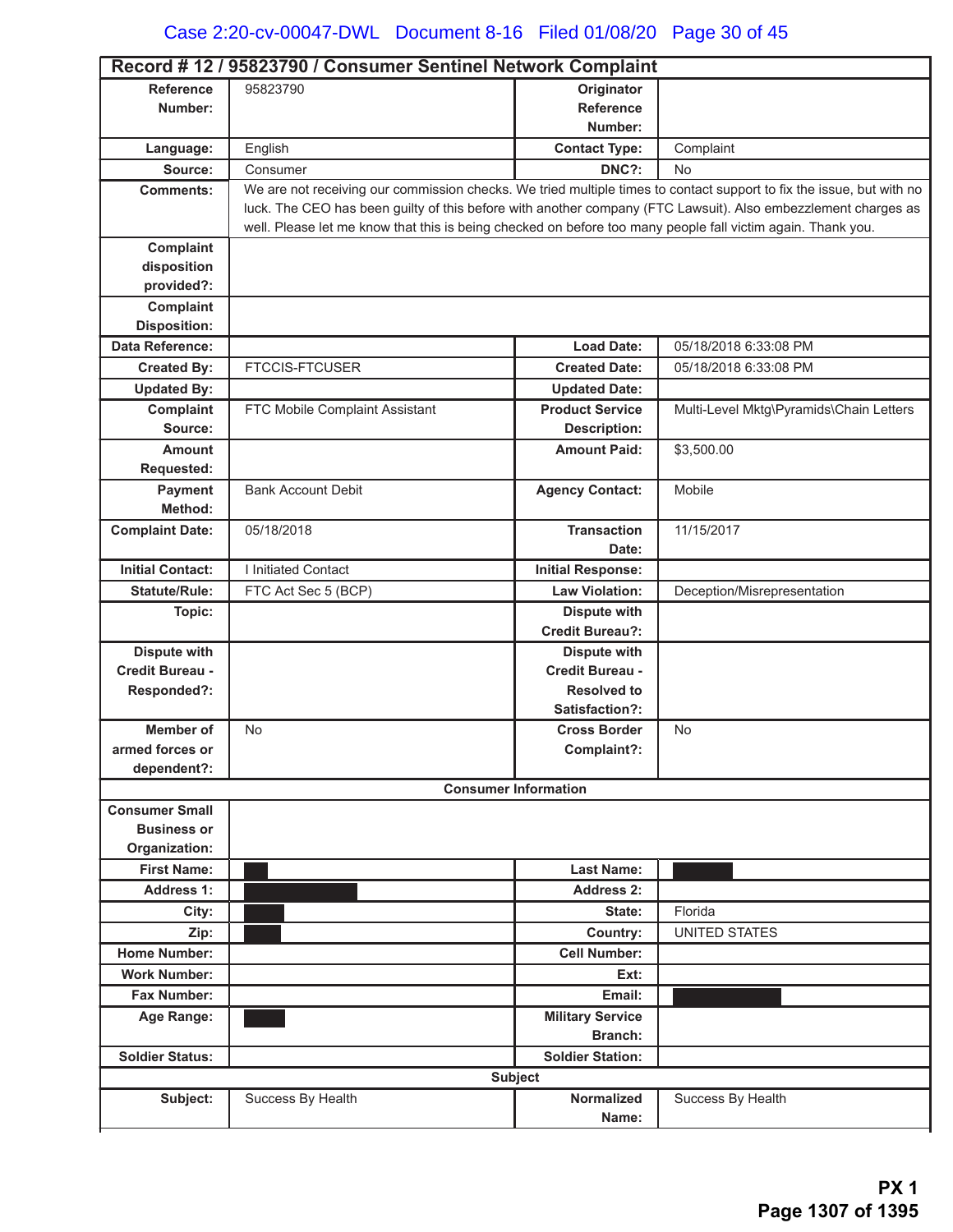# Case 2:20-cv-00047-DWL Document 8-16 Filed 01/08/20 Page 31 of 45

| <b>Address 1:</b>       |                   | <b>Address 2:</b>        |               |
|-------------------------|-------------------|--------------------------|---------------|
| City:                   | Las Vegas         | <b>State/Prov:</b>       | Nevada        |
| ZIP:                    | (Cleansed: 89102) | Country:                 | UNITED STATES |
| Email:                  |                   | URL:                     |               |
| <b>Phone Number:</b>    |                   | Ext:                     |               |
| <b>Subject ID Type:</b> |                   | <b>Subject ID Issuer</b> |               |
|                         |                   | State:                   |               |
| Subject ID Issuer       |                   |                          |               |
| Country:                |                   |                          |               |
| Representative          | Jay Noland        | Title:                   | CEO           |
| Name:                   |                   |                          |               |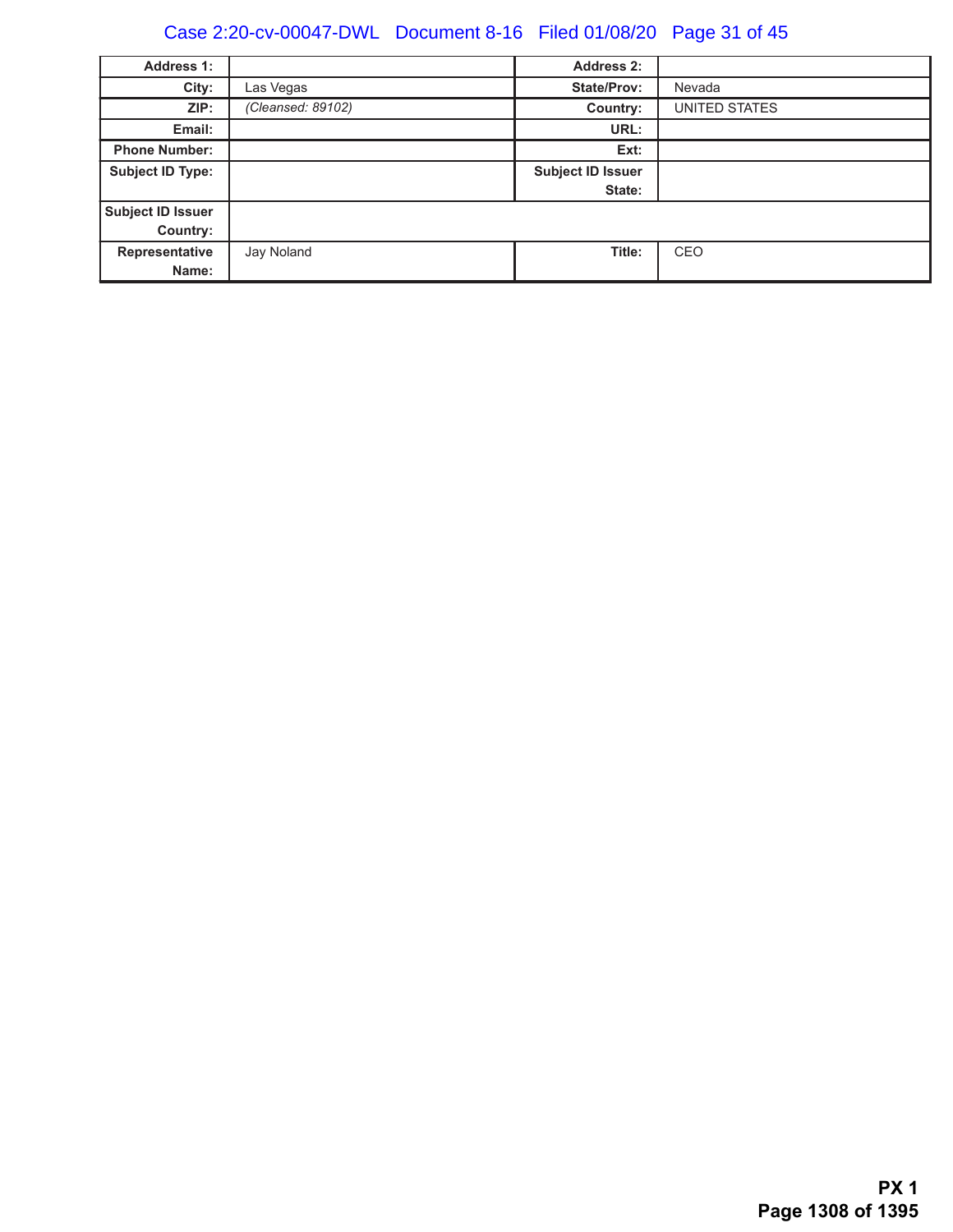|                                             | Record #13 / 102310506 / Consumer Sentinel Network Complaint                                               |                                |                                                                                                                    |
|---------------------------------------------|------------------------------------------------------------------------------------------------------------|--------------------------------|--------------------------------------------------------------------------------------------------------------------|
| <b>Reference</b><br>Number:                 | 102310506                                                                                                  | Originator<br><b>Reference</b> |                                                                                                                    |
|                                             |                                                                                                            | Number:                        |                                                                                                                    |
| Language:                                   | English                                                                                                    | <b>Contact Type:</b>           | Complaint                                                                                                          |
| Source:                                     | Consumer                                                                                                   | DNC?:                          | <b>No</b>                                                                                                          |
| <b>Comments:</b>                            | The CEO created the company and claimed to be the maker of the health care products which he did not brand |                                |                                                                                                                    |
|                                             |                                                                                                            |                                | himself. He should never have opened another company because he had previous charges for being fraudulent. He      |
|                                             |                                                                                                            |                                | claims there will be a certain percentage of commission but just scams people out of their money. This owner needs |
|                                             | to be shut down for scamming people out of thousands of dollars.                                           |                                |                                                                                                                    |
| Complaint                                   |                                                                                                            |                                |                                                                                                                    |
| disposition                                 |                                                                                                            |                                |                                                                                                                    |
| provided?:                                  |                                                                                                            |                                |                                                                                                                    |
| Complaint                                   |                                                                                                            |                                |                                                                                                                    |
| <b>Disposition:</b>                         |                                                                                                            |                                |                                                                                                                    |
| Data Reference:                             |                                                                                                            | <b>Load Date:</b>              | 11/28/2018 11:05:08 PM                                                                                             |
| <b>Created By:</b>                          | <b>FTCCIS-FTCUSER</b>                                                                                      | <b>Created Date:</b>           | 11/28/2018 11:05:08 PM                                                                                             |
| <b>Updated By:</b>                          |                                                                                                            | <b>Updated Date:</b>           |                                                                                                                    |
| Complaint                                   | FTC Mobile Complaint Assistant                                                                             | <b>Product Service</b>         | Impostor: Business                                                                                                 |
| Source:                                     |                                                                                                            | <b>Description:</b>            |                                                                                                                    |
| <b>Amount</b>                               |                                                                                                            | <b>Amount Paid:</b>            | \$1,500.00                                                                                                         |
| Requested:                                  |                                                                                                            |                                |                                                                                                                    |
| Payment                                     | <b>Bank Account Debit</b>                                                                                  | <b>Agency Contact:</b>         | Mobile                                                                                                             |
| Method:                                     |                                                                                                            |                                |                                                                                                                    |
| <b>Complaint Date:</b>                      | 11/28/2018                                                                                                 | <b>Transaction</b>             | 03/04/2018                                                                                                         |
|                                             |                                                                                                            | Date:                          |                                                                                                                    |
| <b>Initial Contact:</b>                     | Internet/E-mail                                                                                            | <b>Initial Response:</b>       |                                                                                                                    |
| <b>Statute/Rule:</b>                        | FTC Act Sec 5 (BCP)                                                                                        | <b>Law Violation:</b>          | Deception/Misrepresentation                                                                                        |
| Topic:                                      |                                                                                                            | <b>Dispute with</b>            |                                                                                                                    |
|                                             |                                                                                                            | <b>Credit Bureau?:</b>         |                                                                                                                    |
| <b>Dispute with</b>                         |                                                                                                            | <b>Dispute with</b>            |                                                                                                                    |
| Credit Bureau -                             |                                                                                                            | <b>Credit Bureau -</b>         |                                                                                                                    |
| Responded?:                                 |                                                                                                            | <b>Resolved to</b>             |                                                                                                                    |
|                                             |                                                                                                            | Satisfaction?:                 |                                                                                                                    |
| Member of                                   | No.                                                                                                        | <b>Cross Border</b>            | No                                                                                                                 |
| armed forces or                             |                                                                                                            | Complaint?:                    |                                                                                                                    |
| dependent?:                                 |                                                                                                            |                                |                                                                                                                    |
|                                             |                                                                                                            | <b>Consumer Information</b>    |                                                                                                                    |
| <b>Consumer Small</b><br><b>Business or</b> |                                                                                                            |                                |                                                                                                                    |
| Organization:                               |                                                                                                            |                                |                                                                                                                    |
| <b>First Name:</b>                          |                                                                                                            | <b>Last Name:</b>              |                                                                                                                    |
|                                             |                                                                                                            |                                |                                                                                                                    |
| <b>Address 1:</b>                           |                                                                                                            | <b>Address 2:</b>              |                                                                                                                    |
| City:                                       |                                                                                                            | State:                         | Kentucky                                                                                                           |
| Zip:                                        |                                                                                                            | <b>Country:</b>                | <b>UNITED STATES</b>                                                                                               |
| <b>Home Number:</b>                         |                                                                                                            | <b>Cell Number:</b>            |                                                                                                                    |
| <b>Work Number:</b>                         |                                                                                                            | Ext:                           |                                                                                                                    |
| Fax Number:                                 |                                                                                                            | Email:                         |                                                                                                                    |
| Age Range:                                  |                                                                                                            | <b>Military Service</b>        |                                                                                                                    |
|                                             |                                                                                                            | Branch:                        |                                                                                                                    |
| <b>Soldier Status:</b>                      |                                                                                                            | <b>Soldier Station:</b>        |                                                                                                                    |
|                                             |                                                                                                            | <b>Subject</b>                 |                                                                                                                    |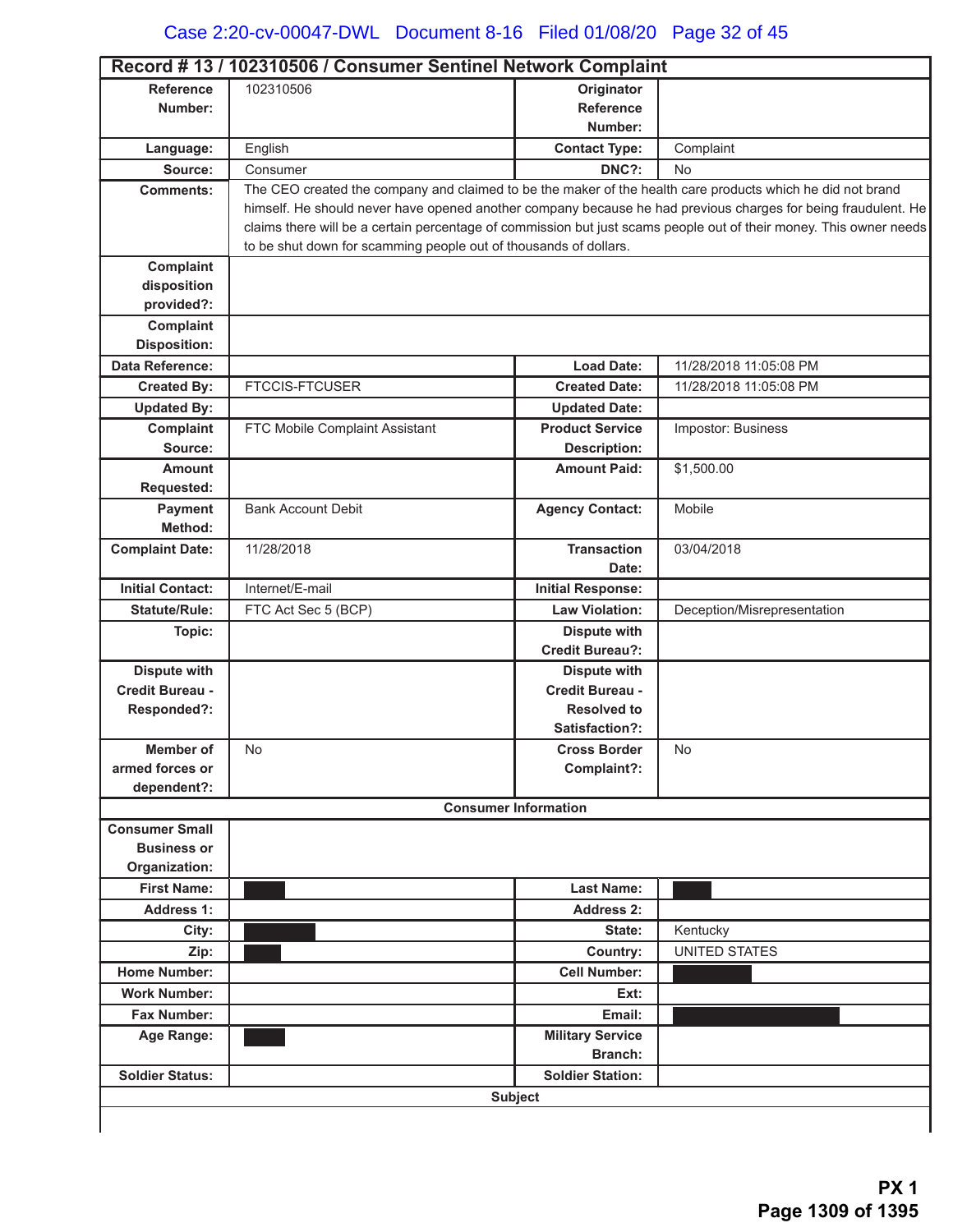# Case 2:20-cv-00047-DWL Document 8-16 Filed 01/08/20 Page 33 of 45

| Subject:                      | Success by Health           | <b>Normalized</b><br>Name:         | Success By Health |
|-------------------------------|-----------------------------|------------------------------------|-------------------|
| <b>Address 1:</b>             | 170 S. Green Valley Parkway | <b>Address 2:</b>                  |                   |
| City:                         | Henderson                   | <b>State/Prov:</b>                 | Nevada            |
| ZIP:                          | 89012                       | Country:                           | UNITED STATES     |
| Email:                        |                             | URL:                               |                   |
| <b>Phone Number:</b>          |                             | Ext:                               |                   |
| <b>Subject ID Type:</b>       |                             | <b>Subject ID Issuer</b><br>State: |                   |
| Subject ID Issuer<br>Country: |                             |                                    |                   |
| Representative<br>Name:       | Jay Nolan                   | Title:                             | CEO               |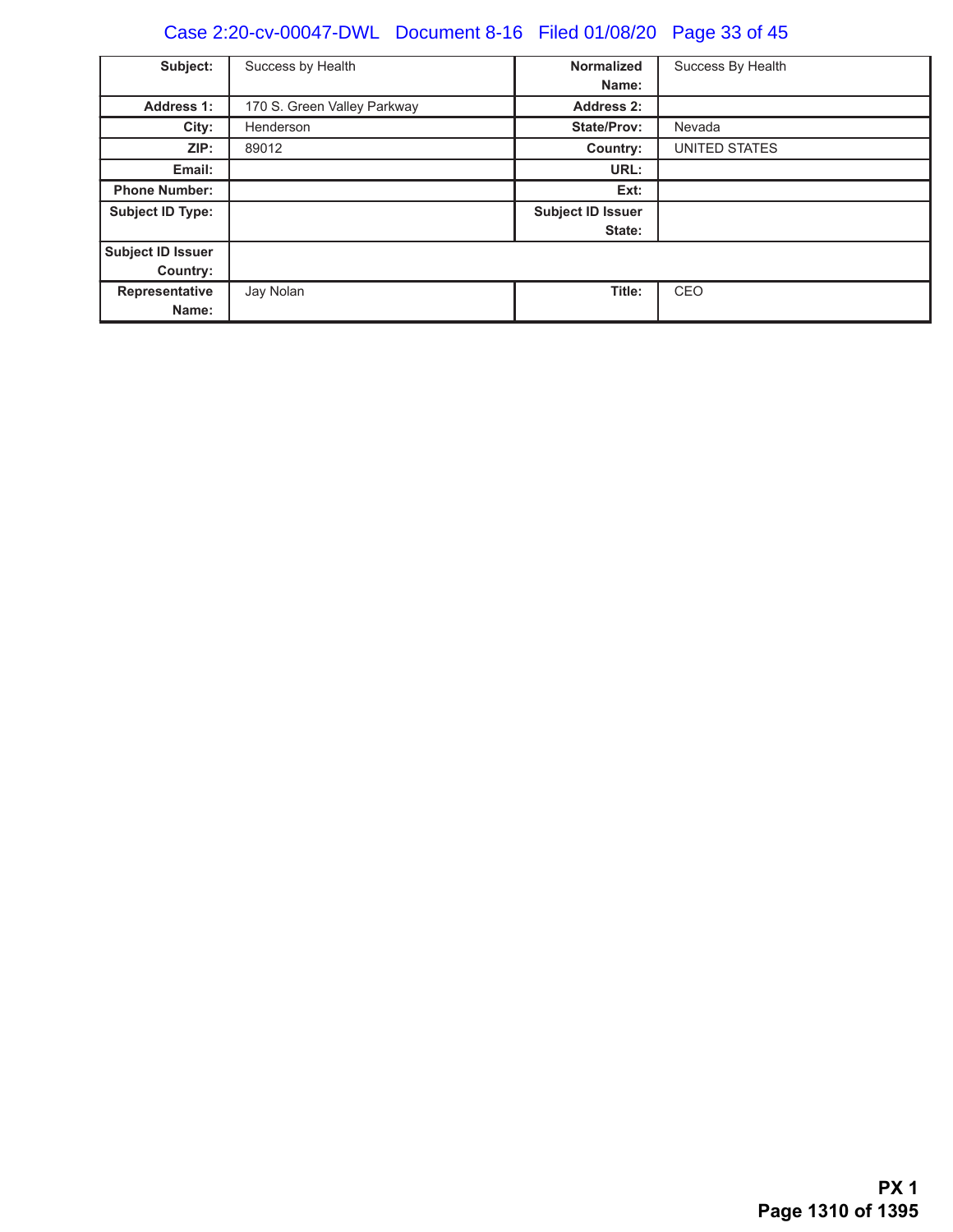| Record #14 / 101677949 / Consumer Sentinel Network Complaint |                                                                                                                                                                                                      |                             |                                                                                                                       |  |
|--------------------------------------------------------------|------------------------------------------------------------------------------------------------------------------------------------------------------------------------------------------------------|-----------------------------|-----------------------------------------------------------------------------------------------------------------------|--|
| <b>Reference</b>                                             | 101677949                                                                                                                                                                                            | <b>Originator</b>           |                                                                                                                       |  |
| Number:                                                      |                                                                                                                                                                                                      | <b>Reference</b>            |                                                                                                                       |  |
|                                                              |                                                                                                                                                                                                      | Number:                     |                                                                                                                       |  |
| Language:                                                    | <b>English</b>                                                                                                                                                                                       | <b>Contact Type:</b>        | Complaint                                                                                                             |  |
| Source:                                                      | Consumer                                                                                                                                                                                             | DNC?:                       | No                                                                                                                    |  |
| <b>Comments:</b>                                             |                                                                                                                                                                                                      |                             | I started with this great company called Success By Health I had to pay a annual fee of 49.00 to access my website.   |  |
|                                                              | I was told money from the products went to help an ophanage in Kenya, Africa, Turns out that was a lie. I was told                                                                                   |                             |                                                                                                                       |  |
|                                                              |                                                                                                                                                                                                      |                             | the shipping took about 2 days turns out that was a lie. I was told I would make 50% of what was bought. truns out it |  |
|                                                              | was only 10%. was Told one thing in the being and after the MVP everything changed and prices went up but                                                                                            |                             |                                                                                                                       |  |
|                                                              | products kept being sent out later and later. The products came from Jay Nolands Ex Wife's company. and the<br>prices was increased alot. Most of what I was told changed or turned out to be a lie. |                             |                                                                                                                       |  |
| <b>Complaint</b>                                             |                                                                                                                                                                                                      |                             |                                                                                                                       |  |
| disposition                                                  |                                                                                                                                                                                                      |                             |                                                                                                                       |  |
| provided?:                                                   |                                                                                                                                                                                                      |                             |                                                                                                                       |  |
| <b>Complaint</b>                                             |                                                                                                                                                                                                      |                             |                                                                                                                       |  |
| <b>Disposition:</b>                                          |                                                                                                                                                                                                      |                             |                                                                                                                       |  |
| <b>Data Reference:</b>                                       |                                                                                                                                                                                                      | <b>Load Date:</b>           | 11/06/2018 1:20:20 PM                                                                                                 |  |
| <b>Created By:</b>                                           | <b>FTCCIS-FTCUSER</b>                                                                                                                                                                                | <b>Created Date:</b>        | 11/06/2018 1:20:20 PM                                                                                                 |  |
| <b>Updated By:</b>                                           |                                                                                                                                                                                                      | <b>Updated Date:</b>        |                                                                                                                       |  |
| <b>Complaint</b>                                             | FTC Online Complaint Assistant (CIS)                                                                                                                                                                 | <b>Product Service</b>      | Multi-Level Mktg\Pyramids\Chain Letters                                                                               |  |
| Source:                                                      |                                                                                                                                                                                                      | <b>Description:</b>         |                                                                                                                       |  |
| <b>Amount</b>                                                | \$49.00                                                                                                                                                                                              | <b>Amount Paid:</b>         | \$341.00                                                                                                              |  |
| <b>Requested:</b>                                            |                                                                                                                                                                                                      |                             |                                                                                                                       |  |
| <b>Payment</b>                                               | <b>Bank Account Debit</b>                                                                                                                                                                            | <b>Agency Contact:</b>      | Internet                                                                                                              |  |
| Method:                                                      |                                                                                                                                                                                                      |                             |                                                                                                                       |  |
| <b>Complaint Date:</b>                                       | 11/06/2018                                                                                                                                                                                           | <b>Transaction</b>          | 08/26/2018                                                                                                            |  |
|                                                              |                                                                                                                                                                                                      | Date:                       |                                                                                                                       |  |
| <b>Initial Contact:</b>                                      | <b>Social Network</b>                                                                                                                                                                                | <b>Initial Response:</b>    | Internet/E-mail                                                                                                       |  |
| <b>Statute/Rule:</b>                                         | FTC Act Sec 5 (BCP)                                                                                                                                                                                  | <b>Law Violation:</b>       | Deception/Misrepresentation                                                                                           |  |
| <b>Topic:</b>                                                |                                                                                                                                                                                                      | <b>Dispute with</b>         |                                                                                                                       |  |
|                                                              |                                                                                                                                                                                                      | <b>Credit Bureau?:</b>      |                                                                                                                       |  |
| <b>Dispute with</b>                                          |                                                                                                                                                                                                      | <b>Dispute with</b>         |                                                                                                                       |  |
| <b>Credit Bureau -</b>                                       |                                                                                                                                                                                                      | <b>Credit Bureau -</b>      |                                                                                                                       |  |
| <b>Responded?:</b>                                           |                                                                                                                                                                                                      | <b>Resolved to</b>          |                                                                                                                       |  |
|                                                              |                                                                                                                                                                                                      | <b>Satisfaction?:</b>       |                                                                                                                       |  |
| <b>Member of</b><br>armed forces or                          | <b>No</b>                                                                                                                                                                                            | <b>Cross Border</b>         | <b>No</b>                                                                                                             |  |
| dependent?:                                                  |                                                                                                                                                                                                      | Complaint?:                 |                                                                                                                       |  |
|                                                              |                                                                                                                                                                                                      | <b>Consumer Information</b> |                                                                                                                       |  |
| <b>Consumer Small</b>                                        |                                                                                                                                                                                                      |                             |                                                                                                                       |  |
| <b>Business or</b>                                           |                                                                                                                                                                                                      |                             |                                                                                                                       |  |
| <b>Organization:</b>                                         |                                                                                                                                                                                                      |                             |                                                                                                                       |  |
| <b>First Name:</b>                                           |                                                                                                                                                                                                      | <b>Last Name:</b>           |                                                                                                                       |  |
| <b>Address 1:</b>                                            |                                                                                                                                                                                                      | <b>Address 2:</b>           |                                                                                                                       |  |
| City:                                                        |                                                                                                                                                                                                      | State:                      | <b>Illinois</b>                                                                                                       |  |
|                                                              |                                                                                                                                                                                                      |                             |                                                                                                                       |  |
| Zip:                                                         |                                                                                                                                                                                                      | <b>Country:</b>             | <b>UNITED STATES</b>                                                                                                  |  |
|                                                              |                                                                                                                                                                                                      |                             |                                                                                                                       |  |
| <b>Home Number:</b>                                          |                                                                                                                                                                                                      | <b>Cell Number:</b>         |                                                                                                                       |  |
| <b>Work Number:</b>                                          |                                                                                                                                                                                                      | Ext:                        |                                                                                                                       |  |
| <b>Fax Number:</b>                                           |                                                                                                                                                                                                      | Email:                      |                                                                                                                       |  |
|                                                              |                                                                                                                                                                                                      |                             |                                                                                                                       |  |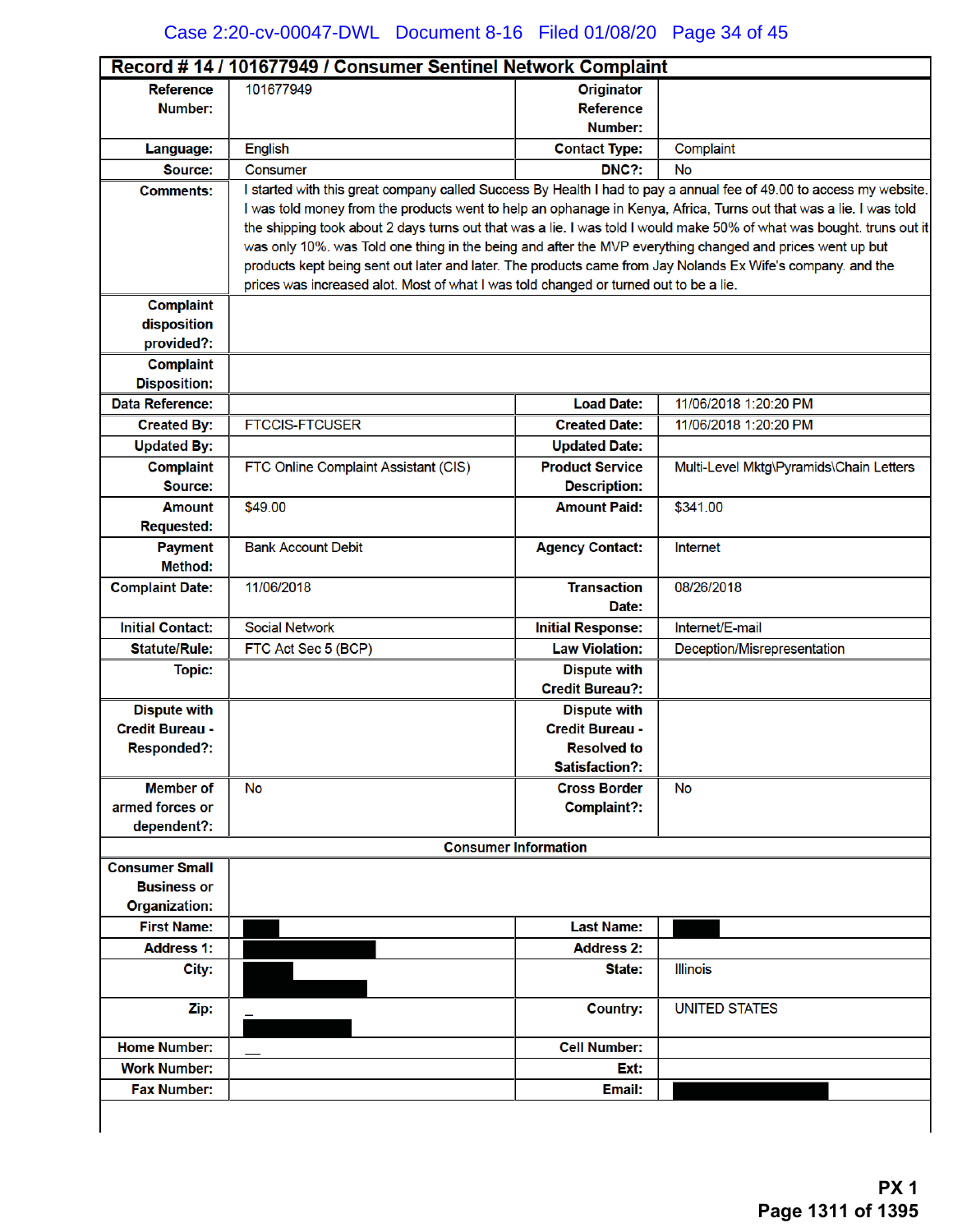# Case 2:20-cv-00047-DWL Document 8-16 Filed 01/08/20 Page 35 of 45

| Age Range:              |                          | <b>Military Service</b>  |                   |
|-------------------------|--------------------------|--------------------------|-------------------|
|                         |                          | <b>Branch:</b>           |                   |
| <b>Soldier Status:</b>  |                          | <b>Soldier Station:</b>  |                   |
|                         |                          | <b>Subject</b>           |                   |
| Subject:                | Success By Health        | <b>Normalized</b>        | Success By Health |
|                         |                          | Name:                    |                   |
| <b>Address 1:</b>       | 170 Green Valley Parkway | <b>Address 2:</b>        | Suite 300         |
| City:                   | Henderson                | <b>State/Prov:</b>       | Nevada            |
| ZIP:                    | 89012                    | Country:                 | UNITED STATES     |
| Email:                  |                          | URL:                     | sbhmember.com     |
| <b>Phone Number:</b>    |                          | Ext:                     |                   |
| <b>Subject ID Type:</b> |                          | <b>Subject ID Issuer</b> |                   |
|                         |                          | State:                   |                   |
| Subject ID Issuer       |                          |                          |                   |
| Country:                |                          |                          |                   |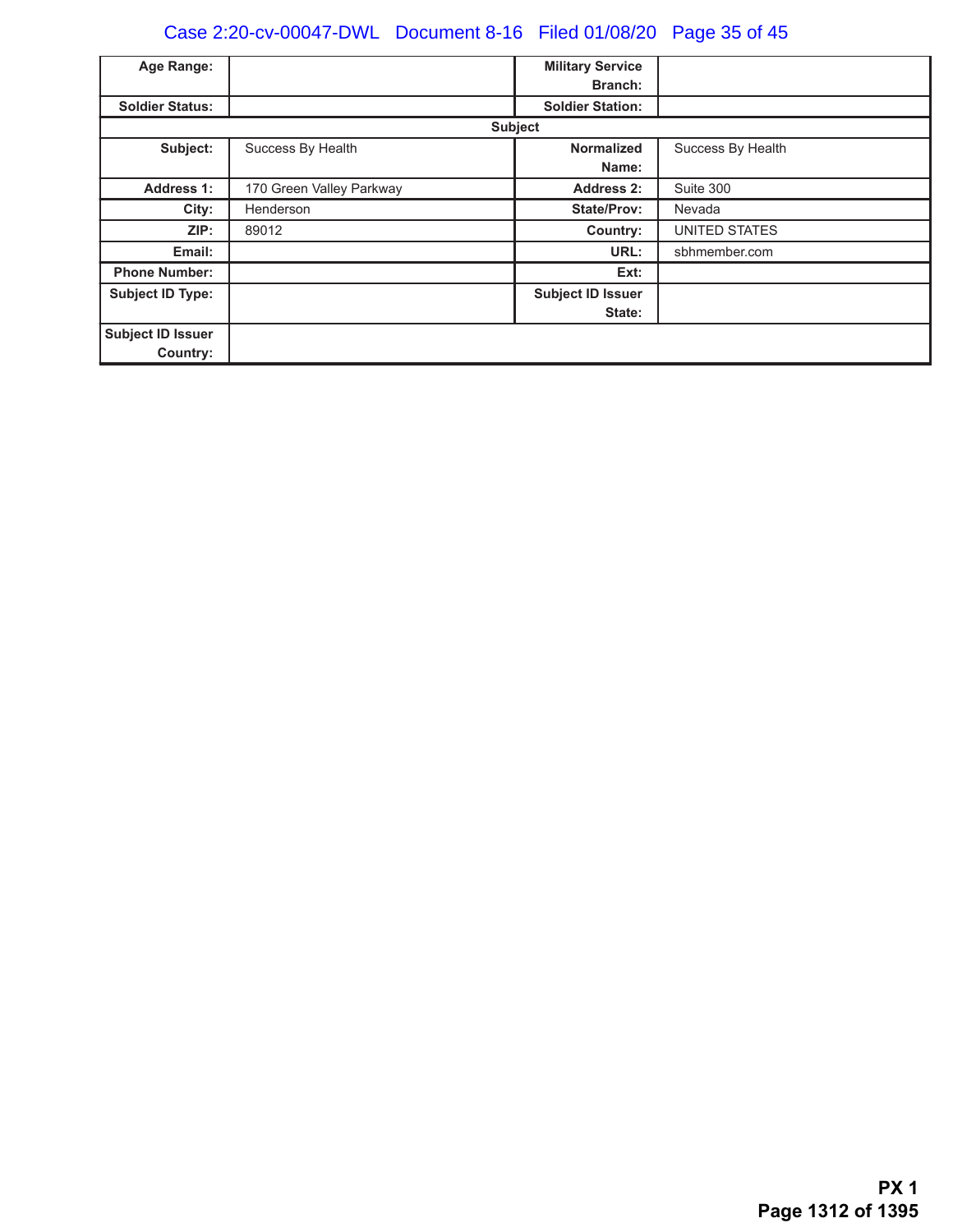| <b>Reference</b><br>101671576<br>Originator<br><b>Reference</b><br>Number:<br>Number:<br>English<br><b>Contact Type:</b><br>Complaint<br>Language:<br>DNC?:<br>Source:<br>Consumer<br>No.<br>when starting with the company, everything was amazing. i actually thought i had a chance at financial freedom.<br><b>Comments:</b><br>within the last couple of months i had noticed a lot of changes in people and within the company itself. the ceo jay<br>noland having people wire in \$5,000 to become a "global ambassador" of the company. which at first i thought that<br>was kind of cool. then i started thinking why wpuld he want people to wire in the money when everything we do<br>involves using a credit card? so i started hearing about all theae people getting kicked out of the company for asking<br>about their referer who got kicked out before them. long story short. this company is a scam and has taken peoples<br>money and not given them any product. shorting peoples commission checks as well. me personally, i didnt have<br>much of a commission check. but i want justice for the ones who have had their money taken. after doing research<br>on jay noland after all this, i realized that hes done this before to people with other companies. he shouldnt keep<br>getting away with it.<br>Complaint<br>disposition<br>provided?:<br>Complaint<br><b>Disposition:</b><br>Data Reference:<br><b>Load Date:</b><br>11/06/2018 12:57:13 PM<br><b>FTCCIS-FTCUSER</b><br><b>Created By:</b><br><b>Created Date:</b><br>11/06/2018 12:57:13 PM<br><b>Updated By:</b><br><b>Updated Date:</b><br>Multi-Level Mktg\Pyramids\Chain Letters<br>Complaint<br>FTC Mobile Complaint Assistant<br><b>Product Service</b><br>Source:<br><b>Description:</b><br><b>Amount Paid:</b><br>\$750.00<br><b>Amount</b><br>Requested:<br><b>Credit Card</b><br><b>Agency Contact:</b><br>Mobile<br>Payment<br>Method:<br><b>Complaint Date:</b><br>11/06/2018<br><b>Transaction</b><br>07/27/2018<br>Date:<br><b>Initial Contact:</b><br>Social Network<br><b>Initial Response:</b><br><b>Statute/Rule:</b><br>FTC Act Sec 5 (BCP)<br><b>Law Violation:</b><br>Deception/Misrepresentation<br>Topic:<br><b>Dispute with</b><br><b>Credit Bureau?:</b><br><b>Dispute with</b><br><b>Dispute with</b><br>Credit Bureau -<br>Credit Bureau -<br><b>Resolved to</b><br>Responded?:<br>Satisfaction?:<br><b>Member of</b><br><b>No</b><br><b>Cross Border</b><br>No<br>armed forces or<br>Complaint?:<br>dependent?:<br><b>Consumer Information</b><br><b>Consumer Small</b><br><b>Business or</b><br>Organization:<br><b>First Name:</b><br><b>Last Name:</b><br><b>Address 1:</b><br><b>Address 2:</b><br>Kentucky<br>City:<br>State:<br><b>UNITED STATES</b><br>Zip:<br>Country:<br><b>Cell Number</b><br><b>Home Number</b><br><b>Work Number:</b><br>Ext: | Record #15 / 101671576 / Consumer Sentinel Network Complaint |  |  |  |  |  |
|---------------------------------------------------------------------------------------------------------------------------------------------------------------------------------------------------------------------------------------------------------------------------------------------------------------------------------------------------------------------------------------------------------------------------------------------------------------------------------------------------------------------------------------------------------------------------------------------------------------------------------------------------------------------------------------------------------------------------------------------------------------------------------------------------------------------------------------------------------------------------------------------------------------------------------------------------------------------------------------------------------------------------------------------------------------------------------------------------------------------------------------------------------------------------------------------------------------------------------------------------------------------------------------------------------------------------------------------------------------------------------------------------------------------------------------------------------------------------------------------------------------------------------------------------------------------------------------------------------------------------------------------------------------------------------------------------------------------------------------------------------------------------------------------------------------------------------------------------------------------------------------------------------------------------------------------------------------------------------------------------------------------------------------------------------------------------------------------------------------------------------------------------------------------------------------------------------------------------------------------------------------------------------------------------------------------------------------------------------------------------------------------------------------------------------------------------------------------------------------------------------------------------------------------------------------------------------------------------------------------------------------------------------------------------------------------------------------------------------------------------------------------------------------------------------------------------------------------------------------------------------|--------------------------------------------------------------|--|--|--|--|--|
|                                                                                                                                                                                                                                                                                                                                                                                                                                                                                                                                                                                                                                                                                                                                                                                                                                                                                                                                                                                                                                                                                                                                                                                                                                                                                                                                                                                                                                                                                                                                                                                                                                                                                                                                                                                                                                                                                                                                                                                                                                                                                                                                                                                                                                                                                                                                                                                                                                                                                                                                                                                                                                                                                                                                                                                                                                                                                 |                                                              |  |  |  |  |  |
|                                                                                                                                                                                                                                                                                                                                                                                                                                                                                                                                                                                                                                                                                                                                                                                                                                                                                                                                                                                                                                                                                                                                                                                                                                                                                                                                                                                                                                                                                                                                                                                                                                                                                                                                                                                                                                                                                                                                                                                                                                                                                                                                                                                                                                                                                                                                                                                                                                                                                                                                                                                                                                                                                                                                                                                                                                                                                 |                                                              |  |  |  |  |  |
|                                                                                                                                                                                                                                                                                                                                                                                                                                                                                                                                                                                                                                                                                                                                                                                                                                                                                                                                                                                                                                                                                                                                                                                                                                                                                                                                                                                                                                                                                                                                                                                                                                                                                                                                                                                                                                                                                                                                                                                                                                                                                                                                                                                                                                                                                                                                                                                                                                                                                                                                                                                                                                                                                                                                                                                                                                                                                 |                                                              |  |  |  |  |  |
|                                                                                                                                                                                                                                                                                                                                                                                                                                                                                                                                                                                                                                                                                                                                                                                                                                                                                                                                                                                                                                                                                                                                                                                                                                                                                                                                                                                                                                                                                                                                                                                                                                                                                                                                                                                                                                                                                                                                                                                                                                                                                                                                                                                                                                                                                                                                                                                                                                                                                                                                                                                                                                                                                                                                                                                                                                                                                 |                                                              |  |  |  |  |  |
|                                                                                                                                                                                                                                                                                                                                                                                                                                                                                                                                                                                                                                                                                                                                                                                                                                                                                                                                                                                                                                                                                                                                                                                                                                                                                                                                                                                                                                                                                                                                                                                                                                                                                                                                                                                                                                                                                                                                                                                                                                                                                                                                                                                                                                                                                                                                                                                                                                                                                                                                                                                                                                                                                                                                                                                                                                                                                 |                                                              |  |  |  |  |  |
|                                                                                                                                                                                                                                                                                                                                                                                                                                                                                                                                                                                                                                                                                                                                                                                                                                                                                                                                                                                                                                                                                                                                                                                                                                                                                                                                                                                                                                                                                                                                                                                                                                                                                                                                                                                                                                                                                                                                                                                                                                                                                                                                                                                                                                                                                                                                                                                                                                                                                                                                                                                                                                                                                                                                                                                                                                                                                 |                                                              |  |  |  |  |  |
|                                                                                                                                                                                                                                                                                                                                                                                                                                                                                                                                                                                                                                                                                                                                                                                                                                                                                                                                                                                                                                                                                                                                                                                                                                                                                                                                                                                                                                                                                                                                                                                                                                                                                                                                                                                                                                                                                                                                                                                                                                                                                                                                                                                                                                                                                                                                                                                                                                                                                                                                                                                                                                                                                                                                                                                                                                                                                 |                                                              |  |  |  |  |  |
|                                                                                                                                                                                                                                                                                                                                                                                                                                                                                                                                                                                                                                                                                                                                                                                                                                                                                                                                                                                                                                                                                                                                                                                                                                                                                                                                                                                                                                                                                                                                                                                                                                                                                                                                                                                                                                                                                                                                                                                                                                                                                                                                                                                                                                                                                                                                                                                                                                                                                                                                                                                                                                                                                                                                                                                                                                                                                 |                                                              |  |  |  |  |  |
|                                                                                                                                                                                                                                                                                                                                                                                                                                                                                                                                                                                                                                                                                                                                                                                                                                                                                                                                                                                                                                                                                                                                                                                                                                                                                                                                                                                                                                                                                                                                                                                                                                                                                                                                                                                                                                                                                                                                                                                                                                                                                                                                                                                                                                                                                                                                                                                                                                                                                                                                                                                                                                                                                                                                                                                                                                                                                 |                                                              |  |  |  |  |  |
|                                                                                                                                                                                                                                                                                                                                                                                                                                                                                                                                                                                                                                                                                                                                                                                                                                                                                                                                                                                                                                                                                                                                                                                                                                                                                                                                                                                                                                                                                                                                                                                                                                                                                                                                                                                                                                                                                                                                                                                                                                                                                                                                                                                                                                                                                                                                                                                                                                                                                                                                                                                                                                                                                                                                                                                                                                                                                 |                                                              |  |  |  |  |  |
|                                                                                                                                                                                                                                                                                                                                                                                                                                                                                                                                                                                                                                                                                                                                                                                                                                                                                                                                                                                                                                                                                                                                                                                                                                                                                                                                                                                                                                                                                                                                                                                                                                                                                                                                                                                                                                                                                                                                                                                                                                                                                                                                                                                                                                                                                                                                                                                                                                                                                                                                                                                                                                                                                                                                                                                                                                                                                 |                                                              |  |  |  |  |  |
|                                                                                                                                                                                                                                                                                                                                                                                                                                                                                                                                                                                                                                                                                                                                                                                                                                                                                                                                                                                                                                                                                                                                                                                                                                                                                                                                                                                                                                                                                                                                                                                                                                                                                                                                                                                                                                                                                                                                                                                                                                                                                                                                                                                                                                                                                                                                                                                                                                                                                                                                                                                                                                                                                                                                                                                                                                                                                 |                                                              |  |  |  |  |  |
|                                                                                                                                                                                                                                                                                                                                                                                                                                                                                                                                                                                                                                                                                                                                                                                                                                                                                                                                                                                                                                                                                                                                                                                                                                                                                                                                                                                                                                                                                                                                                                                                                                                                                                                                                                                                                                                                                                                                                                                                                                                                                                                                                                                                                                                                                                                                                                                                                                                                                                                                                                                                                                                                                                                                                                                                                                                                                 |                                                              |  |  |  |  |  |
|                                                                                                                                                                                                                                                                                                                                                                                                                                                                                                                                                                                                                                                                                                                                                                                                                                                                                                                                                                                                                                                                                                                                                                                                                                                                                                                                                                                                                                                                                                                                                                                                                                                                                                                                                                                                                                                                                                                                                                                                                                                                                                                                                                                                                                                                                                                                                                                                                                                                                                                                                                                                                                                                                                                                                                                                                                                                                 |                                                              |  |  |  |  |  |
|                                                                                                                                                                                                                                                                                                                                                                                                                                                                                                                                                                                                                                                                                                                                                                                                                                                                                                                                                                                                                                                                                                                                                                                                                                                                                                                                                                                                                                                                                                                                                                                                                                                                                                                                                                                                                                                                                                                                                                                                                                                                                                                                                                                                                                                                                                                                                                                                                                                                                                                                                                                                                                                                                                                                                                                                                                                                                 |                                                              |  |  |  |  |  |
|                                                                                                                                                                                                                                                                                                                                                                                                                                                                                                                                                                                                                                                                                                                                                                                                                                                                                                                                                                                                                                                                                                                                                                                                                                                                                                                                                                                                                                                                                                                                                                                                                                                                                                                                                                                                                                                                                                                                                                                                                                                                                                                                                                                                                                                                                                                                                                                                                                                                                                                                                                                                                                                                                                                                                                                                                                                                                 |                                                              |  |  |  |  |  |
|                                                                                                                                                                                                                                                                                                                                                                                                                                                                                                                                                                                                                                                                                                                                                                                                                                                                                                                                                                                                                                                                                                                                                                                                                                                                                                                                                                                                                                                                                                                                                                                                                                                                                                                                                                                                                                                                                                                                                                                                                                                                                                                                                                                                                                                                                                                                                                                                                                                                                                                                                                                                                                                                                                                                                                                                                                                                                 |                                                              |  |  |  |  |  |
|                                                                                                                                                                                                                                                                                                                                                                                                                                                                                                                                                                                                                                                                                                                                                                                                                                                                                                                                                                                                                                                                                                                                                                                                                                                                                                                                                                                                                                                                                                                                                                                                                                                                                                                                                                                                                                                                                                                                                                                                                                                                                                                                                                                                                                                                                                                                                                                                                                                                                                                                                                                                                                                                                                                                                                                                                                                                                 |                                                              |  |  |  |  |  |
|                                                                                                                                                                                                                                                                                                                                                                                                                                                                                                                                                                                                                                                                                                                                                                                                                                                                                                                                                                                                                                                                                                                                                                                                                                                                                                                                                                                                                                                                                                                                                                                                                                                                                                                                                                                                                                                                                                                                                                                                                                                                                                                                                                                                                                                                                                                                                                                                                                                                                                                                                                                                                                                                                                                                                                                                                                                                                 |                                                              |  |  |  |  |  |
|                                                                                                                                                                                                                                                                                                                                                                                                                                                                                                                                                                                                                                                                                                                                                                                                                                                                                                                                                                                                                                                                                                                                                                                                                                                                                                                                                                                                                                                                                                                                                                                                                                                                                                                                                                                                                                                                                                                                                                                                                                                                                                                                                                                                                                                                                                                                                                                                                                                                                                                                                                                                                                                                                                                                                                                                                                                                                 |                                                              |  |  |  |  |  |
|                                                                                                                                                                                                                                                                                                                                                                                                                                                                                                                                                                                                                                                                                                                                                                                                                                                                                                                                                                                                                                                                                                                                                                                                                                                                                                                                                                                                                                                                                                                                                                                                                                                                                                                                                                                                                                                                                                                                                                                                                                                                                                                                                                                                                                                                                                                                                                                                                                                                                                                                                                                                                                                                                                                                                                                                                                                                                 |                                                              |  |  |  |  |  |
|                                                                                                                                                                                                                                                                                                                                                                                                                                                                                                                                                                                                                                                                                                                                                                                                                                                                                                                                                                                                                                                                                                                                                                                                                                                                                                                                                                                                                                                                                                                                                                                                                                                                                                                                                                                                                                                                                                                                                                                                                                                                                                                                                                                                                                                                                                                                                                                                                                                                                                                                                                                                                                                                                                                                                                                                                                                                                 |                                                              |  |  |  |  |  |
|                                                                                                                                                                                                                                                                                                                                                                                                                                                                                                                                                                                                                                                                                                                                                                                                                                                                                                                                                                                                                                                                                                                                                                                                                                                                                                                                                                                                                                                                                                                                                                                                                                                                                                                                                                                                                                                                                                                                                                                                                                                                                                                                                                                                                                                                                                                                                                                                                                                                                                                                                                                                                                                                                                                                                                                                                                                                                 |                                                              |  |  |  |  |  |
|                                                                                                                                                                                                                                                                                                                                                                                                                                                                                                                                                                                                                                                                                                                                                                                                                                                                                                                                                                                                                                                                                                                                                                                                                                                                                                                                                                                                                                                                                                                                                                                                                                                                                                                                                                                                                                                                                                                                                                                                                                                                                                                                                                                                                                                                                                                                                                                                                                                                                                                                                                                                                                                                                                                                                                                                                                                                                 |                                                              |  |  |  |  |  |
|                                                                                                                                                                                                                                                                                                                                                                                                                                                                                                                                                                                                                                                                                                                                                                                                                                                                                                                                                                                                                                                                                                                                                                                                                                                                                                                                                                                                                                                                                                                                                                                                                                                                                                                                                                                                                                                                                                                                                                                                                                                                                                                                                                                                                                                                                                                                                                                                                                                                                                                                                                                                                                                                                                                                                                                                                                                                                 |                                                              |  |  |  |  |  |
|                                                                                                                                                                                                                                                                                                                                                                                                                                                                                                                                                                                                                                                                                                                                                                                                                                                                                                                                                                                                                                                                                                                                                                                                                                                                                                                                                                                                                                                                                                                                                                                                                                                                                                                                                                                                                                                                                                                                                                                                                                                                                                                                                                                                                                                                                                                                                                                                                                                                                                                                                                                                                                                                                                                                                                                                                                                                                 |                                                              |  |  |  |  |  |
|                                                                                                                                                                                                                                                                                                                                                                                                                                                                                                                                                                                                                                                                                                                                                                                                                                                                                                                                                                                                                                                                                                                                                                                                                                                                                                                                                                                                                                                                                                                                                                                                                                                                                                                                                                                                                                                                                                                                                                                                                                                                                                                                                                                                                                                                                                                                                                                                                                                                                                                                                                                                                                                                                                                                                                                                                                                                                 |                                                              |  |  |  |  |  |
|                                                                                                                                                                                                                                                                                                                                                                                                                                                                                                                                                                                                                                                                                                                                                                                                                                                                                                                                                                                                                                                                                                                                                                                                                                                                                                                                                                                                                                                                                                                                                                                                                                                                                                                                                                                                                                                                                                                                                                                                                                                                                                                                                                                                                                                                                                                                                                                                                                                                                                                                                                                                                                                                                                                                                                                                                                                                                 |                                                              |  |  |  |  |  |
|                                                                                                                                                                                                                                                                                                                                                                                                                                                                                                                                                                                                                                                                                                                                                                                                                                                                                                                                                                                                                                                                                                                                                                                                                                                                                                                                                                                                                                                                                                                                                                                                                                                                                                                                                                                                                                                                                                                                                                                                                                                                                                                                                                                                                                                                                                                                                                                                                                                                                                                                                                                                                                                                                                                                                                                                                                                                                 |                                                              |  |  |  |  |  |
|                                                                                                                                                                                                                                                                                                                                                                                                                                                                                                                                                                                                                                                                                                                                                                                                                                                                                                                                                                                                                                                                                                                                                                                                                                                                                                                                                                                                                                                                                                                                                                                                                                                                                                                                                                                                                                                                                                                                                                                                                                                                                                                                                                                                                                                                                                                                                                                                                                                                                                                                                                                                                                                                                                                                                                                                                                                                                 |                                                              |  |  |  |  |  |
|                                                                                                                                                                                                                                                                                                                                                                                                                                                                                                                                                                                                                                                                                                                                                                                                                                                                                                                                                                                                                                                                                                                                                                                                                                                                                                                                                                                                                                                                                                                                                                                                                                                                                                                                                                                                                                                                                                                                                                                                                                                                                                                                                                                                                                                                                                                                                                                                                                                                                                                                                                                                                                                                                                                                                                                                                                                                                 |                                                              |  |  |  |  |  |
|                                                                                                                                                                                                                                                                                                                                                                                                                                                                                                                                                                                                                                                                                                                                                                                                                                                                                                                                                                                                                                                                                                                                                                                                                                                                                                                                                                                                                                                                                                                                                                                                                                                                                                                                                                                                                                                                                                                                                                                                                                                                                                                                                                                                                                                                                                                                                                                                                                                                                                                                                                                                                                                                                                                                                                                                                                                                                 |                                                              |  |  |  |  |  |
|                                                                                                                                                                                                                                                                                                                                                                                                                                                                                                                                                                                                                                                                                                                                                                                                                                                                                                                                                                                                                                                                                                                                                                                                                                                                                                                                                                                                                                                                                                                                                                                                                                                                                                                                                                                                                                                                                                                                                                                                                                                                                                                                                                                                                                                                                                                                                                                                                                                                                                                                                                                                                                                                                                                                                                                                                                                                                 |                                                              |  |  |  |  |  |
|                                                                                                                                                                                                                                                                                                                                                                                                                                                                                                                                                                                                                                                                                                                                                                                                                                                                                                                                                                                                                                                                                                                                                                                                                                                                                                                                                                                                                                                                                                                                                                                                                                                                                                                                                                                                                                                                                                                                                                                                                                                                                                                                                                                                                                                                                                                                                                                                                                                                                                                                                                                                                                                                                                                                                                                                                                                                                 |                                                              |  |  |  |  |  |
|                                                                                                                                                                                                                                                                                                                                                                                                                                                                                                                                                                                                                                                                                                                                                                                                                                                                                                                                                                                                                                                                                                                                                                                                                                                                                                                                                                                                                                                                                                                                                                                                                                                                                                                                                                                                                                                                                                                                                                                                                                                                                                                                                                                                                                                                                                                                                                                                                                                                                                                                                                                                                                                                                                                                                                                                                                                                                 |                                                              |  |  |  |  |  |
|                                                                                                                                                                                                                                                                                                                                                                                                                                                                                                                                                                                                                                                                                                                                                                                                                                                                                                                                                                                                                                                                                                                                                                                                                                                                                                                                                                                                                                                                                                                                                                                                                                                                                                                                                                                                                                                                                                                                                                                                                                                                                                                                                                                                                                                                                                                                                                                                                                                                                                                                                                                                                                                                                                                                                                                                                                                                                 |                                                              |  |  |  |  |  |
|                                                                                                                                                                                                                                                                                                                                                                                                                                                                                                                                                                                                                                                                                                                                                                                                                                                                                                                                                                                                                                                                                                                                                                                                                                                                                                                                                                                                                                                                                                                                                                                                                                                                                                                                                                                                                                                                                                                                                                                                                                                                                                                                                                                                                                                                                                                                                                                                                                                                                                                                                                                                                                                                                                                                                                                                                                                                                 |                                                              |  |  |  |  |  |
|                                                                                                                                                                                                                                                                                                                                                                                                                                                                                                                                                                                                                                                                                                                                                                                                                                                                                                                                                                                                                                                                                                                                                                                                                                                                                                                                                                                                                                                                                                                                                                                                                                                                                                                                                                                                                                                                                                                                                                                                                                                                                                                                                                                                                                                                                                                                                                                                                                                                                                                                                                                                                                                                                                                                                                                                                                                                                 |                                                              |  |  |  |  |  |
|                                                                                                                                                                                                                                                                                                                                                                                                                                                                                                                                                                                                                                                                                                                                                                                                                                                                                                                                                                                                                                                                                                                                                                                                                                                                                                                                                                                                                                                                                                                                                                                                                                                                                                                                                                                                                                                                                                                                                                                                                                                                                                                                                                                                                                                                                                                                                                                                                                                                                                                                                                                                                                                                                                                                                                                                                                                                                 |                                                              |  |  |  |  |  |
|                                                                                                                                                                                                                                                                                                                                                                                                                                                                                                                                                                                                                                                                                                                                                                                                                                                                                                                                                                                                                                                                                                                                                                                                                                                                                                                                                                                                                                                                                                                                                                                                                                                                                                                                                                                                                                                                                                                                                                                                                                                                                                                                                                                                                                                                                                                                                                                                                                                                                                                                                                                                                                                                                                                                                                                                                                                                                 |                                                              |  |  |  |  |  |
|                                                                                                                                                                                                                                                                                                                                                                                                                                                                                                                                                                                                                                                                                                                                                                                                                                                                                                                                                                                                                                                                                                                                                                                                                                                                                                                                                                                                                                                                                                                                                                                                                                                                                                                                                                                                                                                                                                                                                                                                                                                                                                                                                                                                                                                                                                                                                                                                                                                                                                                                                                                                                                                                                                                                                                                                                                                                                 |                                                              |  |  |  |  |  |
|                                                                                                                                                                                                                                                                                                                                                                                                                                                                                                                                                                                                                                                                                                                                                                                                                                                                                                                                                                                                                                                                                                                                                                                                                                                                                                                                                                                                                                                                                                                                                                                                                                                                                                                                                                                                                                                                                                                                                                                                                                                                                                                                                                                                                                                                                                                                                                                                                                                                                                                                                                                                                                                                                                                                                                                                                                                                                 |                                                              |  |  |  |  |  |
|                                                                                                                                                                                                                                                                                                                                                                                                                                                                                                                                                                                                                                                                                                                                                                                                                                                                                                                                                                                                                                                                                                                                                                                                                                                                                                                                                                                                                                                                                                                                                                                                                                                                                                                                                                                                                                                                                                                                                                                                                                                                                                                                                                                                                                                                                                                                                                                                                                                                                                                                                                                                                                                                                                                                                                                                                                                                                 |                                                              |  |  |  |  |  |
|                                                                                                                                                                                                                                                                                                                                                                                                                                                                                                                                                                                                                                                                                                                                                                                                                                                                                                                                                                                                                                                                                                                                                                                                                                                                                                                                                                                                                                                                                                                                                                                                                                                                                                                                                                                                                                                                                                                                                                                                                                                                                                                                                                                                                                                                                                                                                                                                                                                                                                                                                                                                                                                                                                                                                                                                                                                                                 |                                                              |  |  |  |  |  |
|                                                                                                                                                                                                                                                                                                                                                                                                                                                                                                                                                                                                                                                                                                                                                                                                                                                                                                                                                                                                                                                                                                                                                                                                                                                                                                                                                                                                                                                                                                                                                                                                                                                                                                                                                                                                                                                                                                                                                                                                                                                                                                                                                                                                                                                                                                                                                                                                                                                                                                                                                                                                                                                                                                                                                                                                                                                                                 |                                                              |  |  |  |  |  |
|                                                                                                                                                                                                                                                                                                                                                                                                                                                                                                                                                                                                                                                                                                                                                                                                                                                                                                                                                                                                                                                                                                                                                                                                                                                                                                                                                                                                                                                                                                                                                                                                                                                                                                                                                                                                                                                                                                                                                                                                                                                                                                                                                                                                                                                                                                                                                                                                                                                                                                                                                                                                                                                                                                                                                                                                                                                                                 |                                                              |  |  |  |  |  |
|                                                                                                                                                                                                                                                                                                                                                                                                                                                                                                                                                                                                                                                                                                                                                                                                                                                                                                                                                                                                                                                                                                                                                                                                                                                                                                                                                                                                                                                                                                                                                                                                                                                                                                                                                                                                                                                                                                                                                                                                                                                                                                                                                                                                                                                                                                                                                                                                                                                                                                                                                                                                                                                                                                                                                                                                                                                                                 |                                                              |  |  |  |  |  |
|                                                                                                                                                                                                                                                                                                                                                                                                                                                                                                                                                                                                                                                                                                                                                                                                                                                                                                                                                                                                                                                                                                                                                                                                                                                                                                                                                                                                                                                                                                                                                                                                                                                                                                                                                                                                                                                                                                                                                                                                                                                                                                                                                                                                                                                                                                                                                                                                                                                                                                                                                                                                                                                                                                                                                                                                                                                                                 |                                                              |  |  |  |  |  |
|                                                                                                                                                                                                                                                                                                                                                                                                                                                                                                                                                                                                                                                                                                                                                                                                                                                                                                                                                                                                                                                                                                                                                                                                                                                                                                                                                                                                                                                                                                                                                                                                                                                                                                                                                                                                                                                                                                                                                                                                                                                                                                                                                                                                                                                                                                                                                                                                                                                                                                                                                                                                                                                                                                                                                                                                                                                                                 |                                                              |  |  |  |  |  |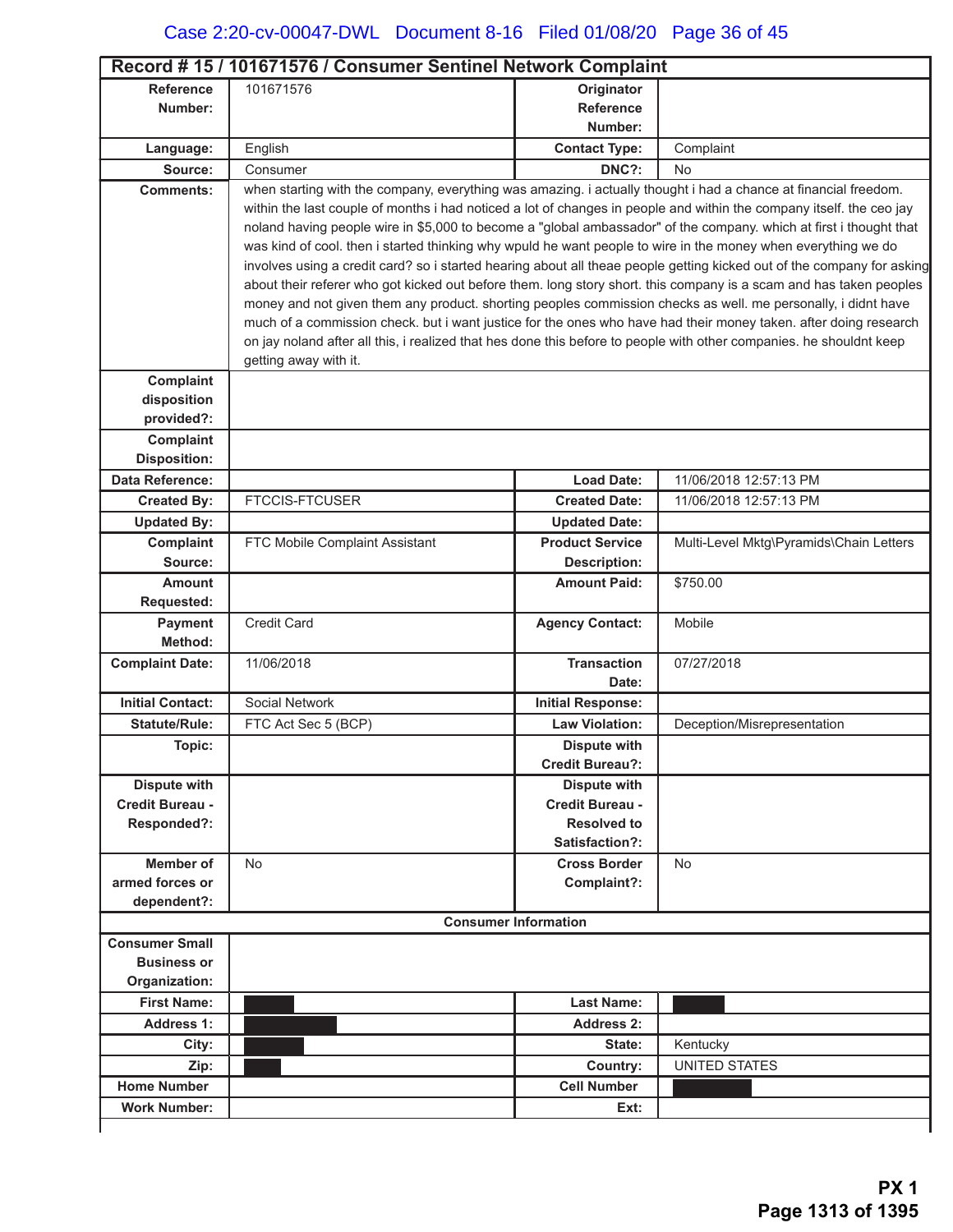# Case 2:20-cv-00047-DWL Document 8-16 Filed 01/08/20 Page 37 of 45

| Fax Number:              |                   | Email:                   |                   |
|--------------------------|-------------------|--------------------------|-------------------|
| Age Range:               |                   | <b>Military Service</b>  |                   |
|                          |                   | <b>Branch:</b>           |                   |
| <b>Soldier Status:</b>   |                   | <b>Soldier Station:</b>  |                   |
|                          |                   | <b>Subject</b>           |                   |
| Subject:                 | Success By Health | <b>Normalized</b>        | Success By Health |
|                          |                   | Name:                    |                   |
| <b>Address 1:</b>        | N/a               | <b>Address 2:</b>        |                   |
| City:                    | Las Vegas         | <b>State/Prov:</b>       | Nevada            |
| ZIP:                     | 00000             | Country:                 | UNITED STATES     |
|                          | (Cleansed: 89102) |                          |                   |
| Email:                   |                   | URL:                     |                   |
| <b>Phone Number:</b>     |                   | Ext:                     |                   |
| <b>Subject ID Type:</b>  |                   | <b>Subject ID Issuer</b> |                   |
|                          |                   | State:                   |                   |
| <b>Subject ID Issuer</b> |                   |                          |                   |
| Country:                 |                   |                          |                   |
| Representative           | Jay Noland        | Title:                   | CEO               |
| Name:                    |                   |                          |                   |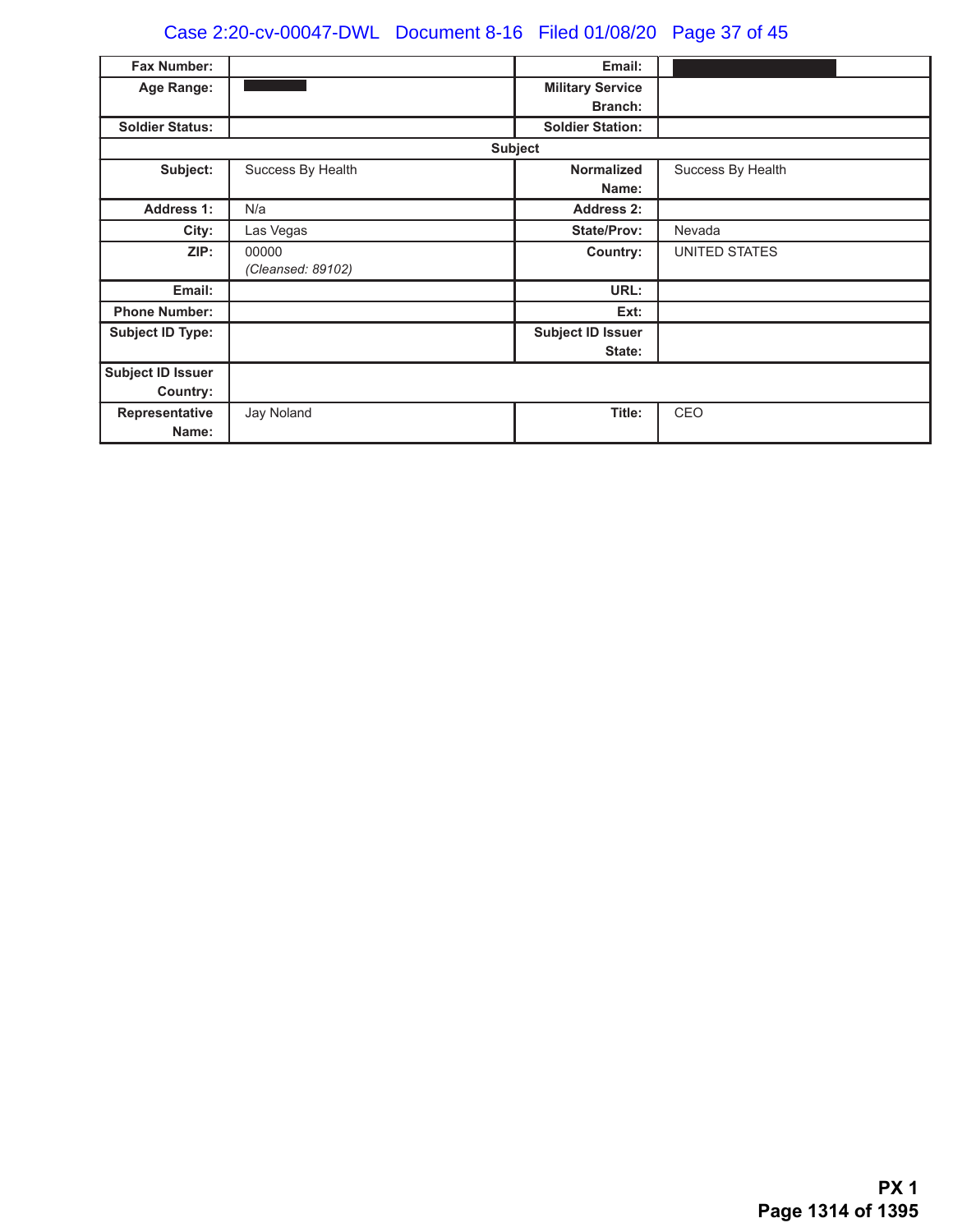| <b>Reference</b>          | 101838542                                                                                                                  | Originator                  |                          |
|---------------------------|----------------------------------------------------------------------------------------------------------------------------|-----------------------------|--------------------------|
| Number:                   |                                                                                                                            | <b>Reference</b>            |                          |
|                           |                                                                                                                            | Number:                     |                          |
| Language:                 | English                                                                                                                    | <b>Contact Type:</b>        | Complaint                |
| Source:                   | Consumer                                                                                                                   | DNC?:                       | <b>No</b>                |
| <b>Comments:</b>          | i joined, success by health, on 10/24/2017. Since the first Training/Conference, in November of 2017, the CEO Jay          |                             |                          |
|                           | Noland has communicated that the only way to be successful and earn enough money to replace your income is to              |                             |                          |
|                           | be "All out, All in". In trying to be "All out, All in", it has been a constant struggle to run a profitable business. The |                             |                          |
|                           | products are rarely available, the CEO Jay Noland continuously advises affiliates to spend more money. I am still          |                             |                          |
|                           | waiting on products that were purchased in March of 2018. I have since found out that Jay Noland has be lying              |                             |                          |
|                           | about information. I feel like this company is a scam.                                                                     |                             |                          |
| Complaint                 |                                                                                                                            |                             |                          |
| disposition<br>provided?: |                                                                                                                            |                             |                          |
| Complaint                 |                                                                                                                            |                             |                          |
| <b>Disposition:</b>       |                                                                                                                            |                             |                          |
| <b>Data Reference:</b>    |                                                                                                                            | <b>Load Date:</b>           | 11/11/2018 10:27:50 PM   |
| <b>Created By:</b>        | <b>FTCCIS-FTCUSER</b>                                                                                                      | <b>Created Date:</b>        | 11/11/2018 10:27:50 PM   |
| <b>Updated By:</b>        |                                                                                                                            | <b>Updated Date:</b>        |                          |
| Complaint                 | FTC Mobile Complaint Assistant                                                                                             | <b>Product Service</b>      | Other (Note in Comments) |
| Source:                   |                                                                                                                            | <b>Description:</b>         |                          |
| <b>Amount</b>             |                                                                                                                            | <b>Amount Paid:</b>         | \$25,000.00              |
| Requested:                |                                                                                                                            |                             |                          |
| <b>Payment</b>            | <b>Bank Account Debit</b>                                                                                                  | <b>Agency Contact:</b>      | Mobile                   |
| Method:                   |                                                                                                                            |                             |                          |
| <b>Complaint Date:</b>    | 11/11/2018                                                                                                                 | <b>Transaction</b>          | 10/24/2017               |
|                           |                                                                                                                            | Date:                       |                          |
| <b>Initial Contact:</b>   | Social Network                                                                                                             | <b>Initial Response:</b>    |                          |
| <b>Statute/Rule:</b>      |                                                                                                                            | <b>Law Violation:</b>       |                          |
| Topic:                    |                                                                                                                            | Dispute with                |                          |
|                           |                                                                                                                            | <b>Credit Bureau?:</b>      |                          |
| <b>Dispute with</b>       |                                                                                                                            | <b>Dispute with</b>         |                          |
| Credit Bureau -           |                                                                                                                            | Credit Bureau -             |                          |
| Responded?:               |                                                                                                                            | <b>Resolved to</b>          |                          |
|                           |                                                                                                                            | Satisfaction?:              |                          |
| Member of                 | No.                                                                                                                        | <b>Cross Border</b>         | <b>No</b>                |
| armed forces or           |                                                                                                                            | Complaint?:                 |                          |
| dependent?:               |                                                                                                                            |                             |                          |
|                           |                                                                                                                            | <b>Consumer Information</b> |                          |
| <b>Consumer Small</b>     |                                                                                                                            |                             |                          |
| <b>Business or</b>        |                                                                                                                            |                             |                          |
| Organization:             |                                                                                                                            |                             |                          |
| <b>First Name:</b>        |                                                                                                                            | <b>Last Name:</b>           |                          |
| <b>Address 1:</b>         |                                                                                                                            | Address 2:                  |                          |
| City:                     |                                                                                                                            | State:                      | Florida                  |
| Zip:                      |                                                                                                                            | Country:                    | <b>UNITED STATES</b>     |
| <b>Home Number:</b>       |                                                                                                                            | <b>Cell Number:</b>         |                          |
| <b>Work Number:</b>       |                                                                                                                            | Ext:                        |                          |
| <b>Fax Number:</b>        |                                                                                                                            | Email:                      |                          |
| Age Range:                |                                                                                                                            | <b>Military Service</b>     |                          |
|                           |                                                                                                                            | <b>Branch:</b>              |                          |
| <b>Soldier Status:</b>    |                                                                                                                            | <b>Soldier Station:</b>     |                          |

### **Record # 16 / 101838542 / Consumer Sentinel Network Complaint**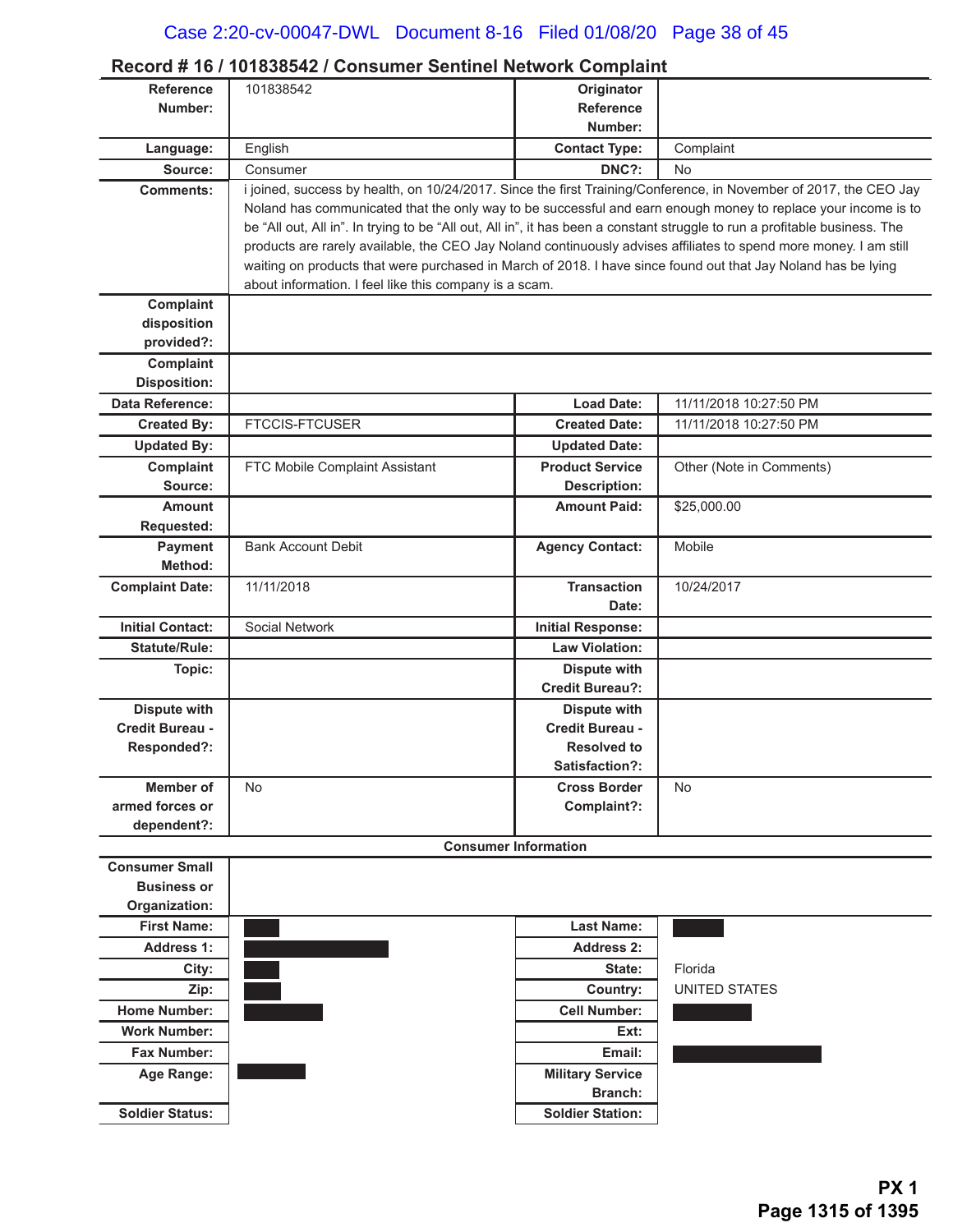# Case 2:20-cv-00047-DWL Document 8-16 Filed 01/08/20 Page 39 of 45

| Subject                  |                                      |                          |                                      |  |
|--------------------------|--------------------------------------|--------------------------|--------------------------------------|--|
| Subject:                 | Success by health / success By media | Normalized               | Success By Health / Success By Media |  |
|                          |                                      | Name:                    |                                      |  |
| <b>Address 1:</b>        | 170 S. Green Valley Parkway          | <b>Address 2:</b>        |                                      |  |
| City:                    | Henderson                            | <b>State/Prov:</b>       | Nevada                               |  |
| ZIP:                     | 89012-                               | Country:                 | UNITED STATES                        |  |
|                          | (Cleansed: 89012)                    |                          |                                      |  |
| Email:                   |                                      | URL:                     |                                      |  |
| <b>Phone Number:</b>     |                                      | Ext:                     |                                      |  |
| <b>Subject ID Type:</b>  |                                      | <b>Subject ID Issuer</b> |                                      |  |
|                          |                                      | State:                   |                                      |  |
| <b>Subject ID Issuer</b> |                                      |                          |                                      |  |
| Country:                 |                                      |                          |                                      |  |
| Representative           | Jay Noland                           | Title:                   | CEO                                  |  |
| Name:                    |                                      |                          |                                      |  |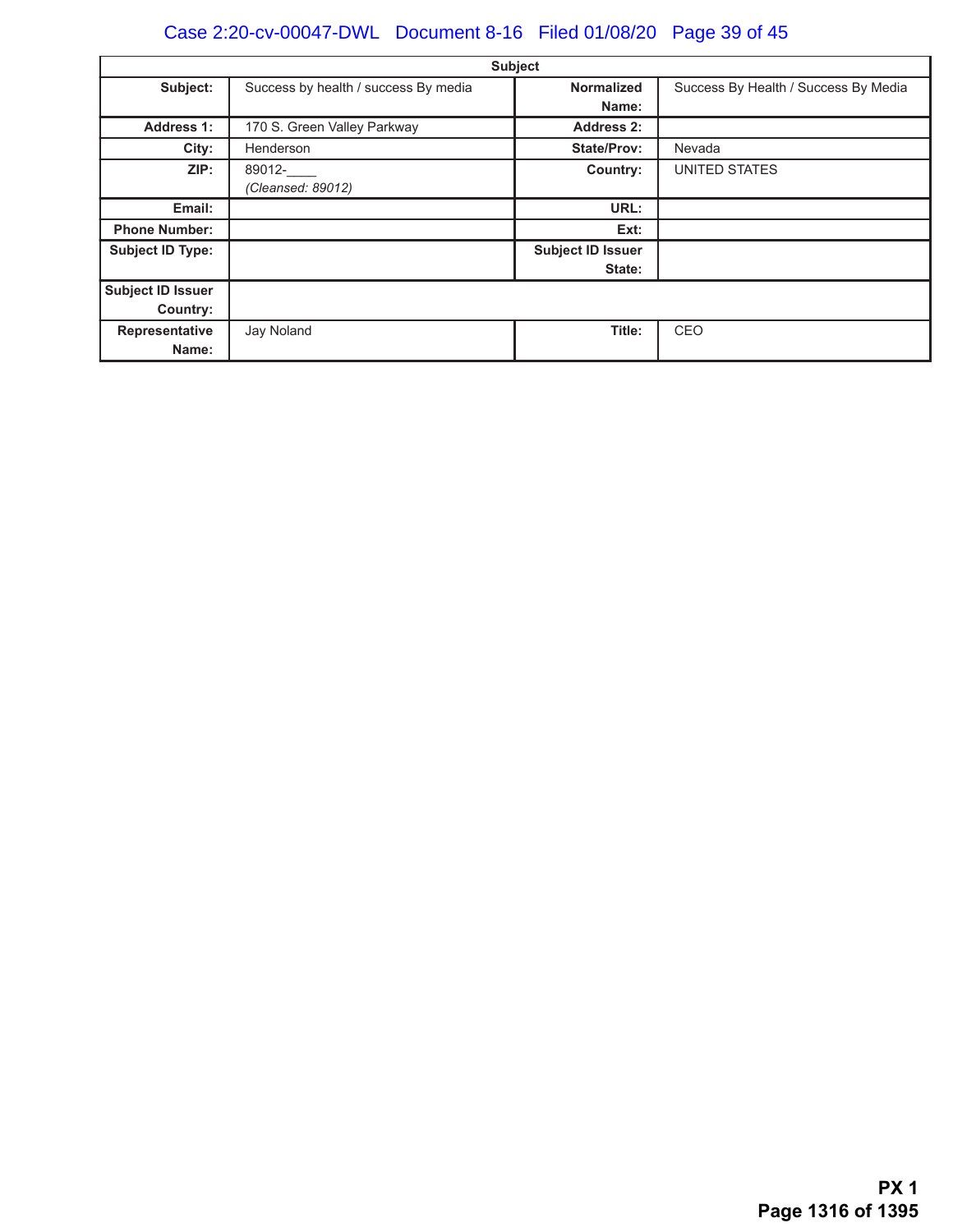### **Record # 17 / 101928847 / Consumer Sentinel Network Complaint**

| <b>Reference</b>        | 101928847                                                                                                                                                                                                                             | Originator                                    |                                                                                                                    |
|-------------------------|---------------------------------------------------------------------------------------------------------------------------------------------------------------------------------------------------------------------------------------|-----------------------------------------------|--------------------------------------------------------------------------------------------------------------------|
| Number:                 |                                                                                                                                                                                                                                       | <b>Reference</b>                              |                                                                                                                    |
|                         |                                                                                                                                                                                                                                       | Number:                                       |                                                                                                                    |
| Language:               | English                                                                                                                                                                                                                               | <b>Contact Type:</b>                          | Complaint                                                                                                          |
| Source:                 | Consumer                                                                                                                                                                                                                              | DNC?:                                         | No                                                                                                                 |
| <b>Comments:</b>        | I got introduced to Success by health in January and have been building and investing my money untill I got                                                                                                                           |                                               |                                                                                                                    |
|                         | terminated from the company 20-21st October. The reason for termination that they gave me was because I was                                                                                                                           |                                               |                                                                                                                    |
|                         |                                                                                                                                                                                                                                       |                                               | negative. The only thing I did was ask questions about the removal of Luke Curry from the company where I wanted   |
|                         |                                                                                                                                                                                                                                       |                                               | to hear Luke's version of the story. The company gave me an ultimatum about either accepting what Jay parts of the |
|                         | sortotory was or to "find another company". I said okay. Just pay me my commission. They didn't. Jay Noland                                                                                                                           |                                               |                                                                                                                    |
|                         | refused to pay my commission of 850\$ and all the representatives of the company are ignoring my messages.                                                                                                                            |                                               |                                                                                                                    |
|                         | Overall I invested a lot of money and time into building my business with Success by health. The only way for me to                                                                                                                   |                                               |                                                                                                                    |
|                         | be allowed to stay with SBH was if I kept spending my money on trainings. I have spent 11000 \$ on trainings and<br>He is high pressuring people to go to his trainings and give him their money. Jay Noland comes upp with different |                                               |                                                                                                                    |
|                         | packages where he promises to get a percentage once the company is "global". He is a defintion of a scammer and                                                                                                                       |                                               |                                                                                                                    |
|                         | has a cult-like following. Please save these people                                                                                                                                                                                   |                                               |                                                                                                                    |
| Complaint               |                                                                                                                                                                                                                                       |                                               |                                                                                                                    |
| disposition             |                                                                                                                                                                                                                                       |                                               |                                                                                                                    |
| provided?:              |                                                                                                                                                                                                                                       |                                               |                                                                                                                    |
| Complaint               |                                                                                                                                                                                                                                       |                                               |                                                                                                                    |
| <b>Disposition:</b>     |                                                                                                                                                                                                                                       |                                               |                                                                                                                    |
| <b>Data Reference:</b>  |                                                                                                                                                                                                                                       | <b>Load Date:</b>                             | 11/14/2018 1:36:30 PM                                                                                              |
| <b>Created By:</b>      | <b>FTCCIS-FTCUSER</b>                                                                                                                                                                                                                 | <b>Created Date:</b>                          | 11/14/2018 1:36:30 PM                                                                                              |
| <b>Updated By:</b>      |                                                                                                                                                                                                                                       | <b>Updated Date:</b>                          |                                                                                                                    |
| Complaint               | FTC Mobile Complaint Assistant                                                                                                                                                                                                        | <b>Product Service</b>                        | Multi-Level Mktg\Pyramids\Chain Letters                                                                            |
| Source:                 |                                                                                                                                                                                                                                       | <b>Description:</b>                           |                                                                                                                    |
| <b>Amount</b>           |                                                                                                                                                                                                                                       | <b>Amount Paid:</b>                           | \$11,000.00                                                                                                        |
| Requested:              |                                                                                                                                                                                                                                       |                                               |                                                                                                                    |
| <b>Payment</b>          | <b>Bank Account Debit</b>                                                                                                                                                                                                             | <b>Agency Contact:</b>                        | Mobile                                                                                                             |
| Method:                 |                                                                                                                                                                                                                                       |                                               |                                                                                                                    |
| <b>Complaint Date:</b>  | 11/14/2018                                                                                                                                                                                                                            | <b>Transaction</b>                            | 01/26/2018                                                                                                         |
|                         |                                                                                                                                                                                                                                       | Date:                                         |                                                                                                                    |
| <b>Initial Contact:</b> | Phone Call: Mobile/Cell                                                                                                                                                                                                               | <b>Initial Response:</b>                      |                                                                                                                    |
| <b>Statute/Rule:</b>    | FTC Act Sec 5 (BCP)                                                                                                                                                                                                                   | <b>Law Violation:</b>                         | Deception/Misrepresentation                                                                                        |
| Topic:                  |                                                                                                                                                                                                                                       | <b>Dispute with</b><br><b>Credit Bureau?:</b> |                                                                                                                    |
| <b>Dispute with</b>     |                                                                                                                                                                                                                                       | <b>Dispute with</b>                           |                                                                                                                    |
| Credit Bureau -         |                                                                                                                                                                                                                                       | Credit Bureau -                               |                                                                                                                    |
| Responded?:             |                                                                                                                                                                                                                                       | <b>Resolved to</b>                            |                                                                                                                    |
|                         |                                                                                                                                                                                                                                       | Satisfaction?:                                |                                                                                                                    |
| <b>Member of</b>        | <b>No</b>                                                                                                                                                                                                                             | <b>Cross Border</b>                           | Yes                                                                                                                |
| armed forces or         |                                                                                                                                                                                                                                       | Complaint?:                                   |                                                                                                                    |
| dependent?:             |                                                                                                                                                                                                                                       |                                               |                                                                                                                    |
|                         |                                                                                                                                                                                                                                       | <b>Consumer Information</b>                   |                                                                                                                    |
| <b>Consumer Small</b>   |                                                                                                                                                                                                                                       |                                               |                                                                                                                    |
| <b>Business or</b>      |                                                                                                                                                                                                                                       |                                               |                                                                                                                    |
| Organization:           |                                                                                                                                                                                                                                       |                                               |                                                                                                                    |
| <b>First Name:</b>      |                                                                                                                                                                                                                                       | <b>Last Name:</b>                             |                                                                                                                    |
| <b>Address 1:</b>       |                                                                                                                                                                                                                                       | <b>Address 2:</b>                             |                                                                                                                    |
| City:                   |                                                                                                                                                                                                                                       | State:                                        | Vastergotaland                                                                                                     |
| Zip:                    |                                                                                                                                                                                                                                       | Country:                                      | <b>SWEDEN</b>                                                                                                      |
| <b>Home Number:</b>     |                                                                                                                                                                                                                                       | <b>Cell Number:</b>                           |                                                                                                                    |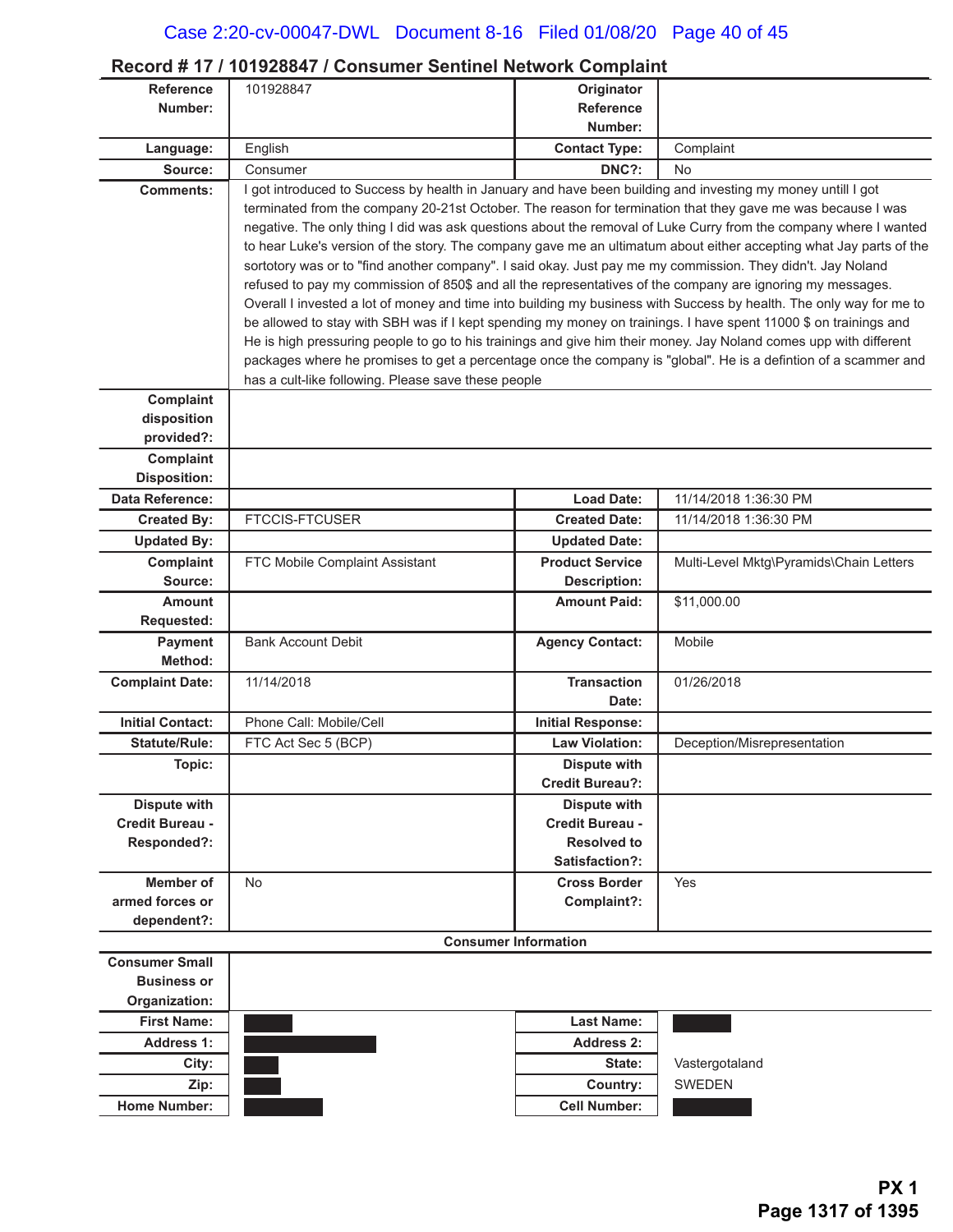# Case 2:20-cv-00047-DWL Document 8-16 Filed 01/08/20 Page 41 of 45

| <b>Work Number:</b>      |                                     | Ext:                     |                                     |
|--------------------------|-------------------------------------|--------------------------|-------------------------------------|
| <b>Fax Number:</b>       |                                     | Email:                   |                                     |
| Age Range:               |                                     | <b>Military Service</b>  |                                     |
|                          |                                     | <b>Branch:</b>           |                                     |
| <b>Soldier Status:</b>   |                                     | <b>Soldier Station:</b>  |                                     |
|                          |                                     | <b>Subject</b>           |                                     |
| Subject:                 | Success by health/ success by media | <b>Normalized</b>        | Success By Health/ Success By Media |
|                          |                                     | Name:                    |                                     |
| <b>Address 1:</b>        | Henderson, NV 89012 (USA)           | Address 2:               |                                     |
| City:                    | Henderson                           | <b>State/Prov:</b>       | Nevada                              |
| ZIP:                     | 89012                               | Country:                 | UNITED STATES                       |
| Email:                   |                                     | URL:                     |                                     |
| <b>Phone Number:</b>     |                                     | Ext:                     |                                     |
| <b>Subject ID Type:</b>  |                                     | <b>Subject ID Issuer</b> |                                     |
|                          |                                     | State:                   |                                     |
| <b>Subject ID Issuer</b> |                                     |                          |                                     |
| Country:                 |                                     |                          |                                     |
| Representative           | Jay Noland                          | Title:                   | CEO                                 |
| Name:                    |                                     |                          |                                     |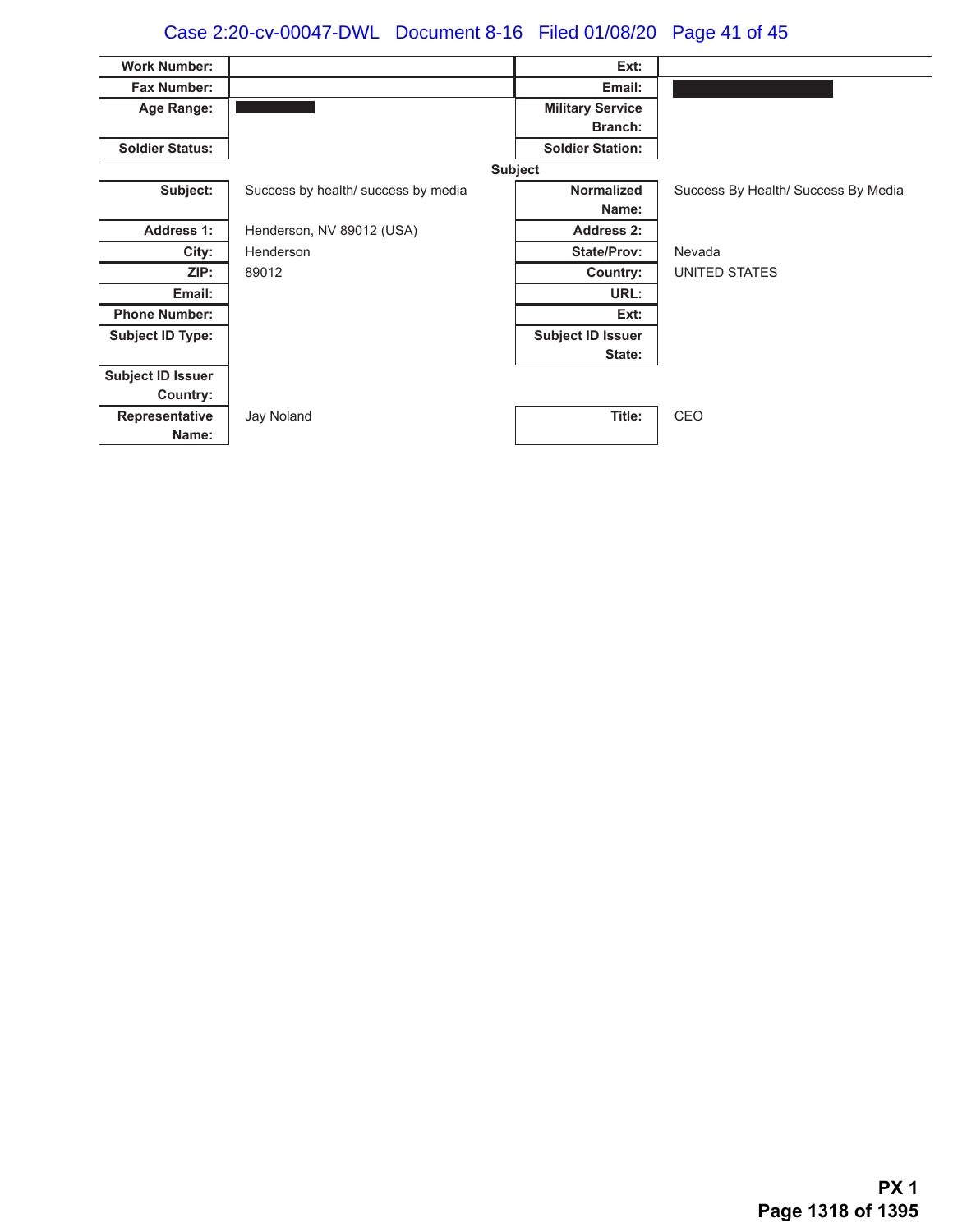### **Record # 18 / 102023994 / Consumer Sentinel Network Complaint**

| <b>Reference</b>                       | 102023994                                                                                                                                                                                                                            | Originator                             |                                         |
|----------------------------------------|--------------------------------------------------------------------------------------------------------------------------------------------------------------------------------------------------------------------------------------|----------------------------------------|-----------------------------------------|
| Number:                                |                                                                                                                                                                                                                                      | <b>Reference</b>                       |                                         |
|                                        |                                                                                                                                                                                                                                      | Number:                                |                                         |
| Language:                              | English                                                                                                                                                                                                                              | <b>Contact Type:</b>                   | Complaint                               |
| Source:                                | Consumer                                                                                                                                                                                                                             | DNC?:                                  | <b>No</b>                               |
| <b>Comments:</b>                       | i joined the company in April of this year and became a founder. I paid over \$3600 to do this with promises of                                                                                                                      |                                        |                                         |
|                                        | earning a founders fee. This promise was misrespented by Jay Noland. I was also pressured to spend money I                                                                                                                           |                                        |                                         |
|                                        | didnt have, attemd events I couldnt afford, charged for product I never received, and was pressured to get others to                                                                                                                 |                                        |                                         |
|                                        | "join", and do the same thing. In october I was pressured into becoming a global founder once again with promises<br>of earning lots of money globally as Jay Nolamd stated he was taking the company global. That was another large |                                        |                                         |
|                                        | sum of money which Mr. Noland only accepted wire transfers. That amount was \$5200. I was also supposed to                                                                                                                           |                                        |                                         |
|                                        | receive \$5000 worth in product for purchasing this pack which i never have. He also claims to fully support an                                                                                                                      |                                        |                                         |
|                                        | orphanage in Kenya, Africa which he claims to do with the money from Success By Health. He calls the orphanage                                                                                                                       |                                        |                                         |
|                                        | Success By Helping Foundation. The orphanage exists but he can not provide proof that he actually supports it. Mr.                                                                                                                   |                                        |                                         |
|                                        | Noland also claims to have a huge warehouse in Winchester, KY which he claims to hire several people. This is                                                                                                                        |                                        |                                         |
|                                        | simply a lie. He also encourages individuals to quit their jobs and focus solely on Success By Health so that it                                                                                                                     |                                        |                                         |
|                                        | leaves them depending solely on this scheme for their livelihood. I have lost thousands of dollars with Jay Noland.                                                                                                                  |                                        |                                         |
|                                        | He is a fraud and needs to be stopped.                                                                                                                                                                                               |                                        |                                         |
| Complaint                              |                                                                                                                                                                                                                                      |                                        |                                         |
| disposition<br>provided?:              |                                                                                                                                                                                                                                      |                                        |                                         |
| Complaint                              |                                                                                                                                                                                                                                      |                                        |                                         |
| <b>Disposition:</b>                    |                                                                                                                                                                                                                                      |                                        |                                         |
| Data Reference:                        |                                                                                                                                                                                                                                      | <b>Load Date:</b>                      | 11/17/2018 3:21:18 AM                   |
| <b>Created By:</b>                     | <b>FTCCIS-FTCUSER</b>                                                                                                                                                                                                                | <b>Created Date:</b>                   | 11/17/2018 3:21:18 AM                   |
| <b>Updated By:</b>                     |                                                                                                                                                                                                                                      | <b>Updated Date:</b>                   |                                         |
| Complaint                              | FTC Mobile Complaint Assistant                                                                                                                                                                                                       | <b>Product Service</b>                 | Multi-Level Mktg\Pyramids\Chain Letters |
| Source:                                |                                                                                                                                                                                                                                      | <b>Description:</b>                    |                                         |
| <b>Amount</b>                          |                                                                                                                                                                                                                                      | <b>Amount Paid:</b>                    | \$30,000.00                             |
| Requested:                             |                                                                                                                                                                                                                                      |                                        |                                         |
| Payment                                | <b>Bank Account Debit</b>                                                                                                                                                                                                            | <b>Agency Contact:</b>                 | Mobile                                  |
| Method:                                |                                                                                                                                                                                                                                      |                                        |                                         |
| <b>Complaint Date:</b>                 | 11/17/2018                                                                                                                                                                                                                           | <b>Transaction</b>                     | 04/30/2018                              |
|                                        |                                                                                                                                                                                                                                      | Date:                                  |                                         |
| <b>Initial Contact:</b>                | In Person                                                                                                                                                                                                                            | <b>Initial Response:</b>               |                                         |
| <b>Statute/Rule:</b>                   | FTC Act Sec 5 (BCP)                                                                                                                                                                                                                  | <b>Law Violation:</b>                  | Deception/Misrepresentation             |
| Topic:                                 |                                                                                                                                                                                                                                      | <b>Dispute with</b>                    |                                         |
|                                        |                                                                                                                                                                                                                                      | <b>Credit Bureau?:</b>                 |                                         |
| <b>Dispute with</b><br>Credit Bureau - |                                                                                                                                                                                                                                      | <b>Dispute with</b><br>Credit Bureau - |                                         |
| Responded?:                            |                                                                                                                                                                                                                                      | <b>Resolved to</b>                     |                                         |
|                                        |                                                                                                                                                                                                                                      | Satisfaction?:                         |                                         |
| Member of                              | <b>No</b>                                                                                                                                                                                                                            | <b>Cross Border</b>                    | <b>No</b>                               |
| armed forces or                        |                                                                                                                                                                                                                                      | Complaint?:                            |                                         |
| dependent?:                            |                                                                                                                                                                                                                                      |                                        |                                         |
|                                        |                                                                                                                                                                                                                                      | <b>Consumer Information</b>            |                                         |
| <b>Consumer Small</b>                  |                                                                                                                                                                                                                                      |                                        |                                         |
| <b>Business or</b>                     |                                                                                                                                                                                                                                      |                                        |                                         |
| Organization:                          |                                                                                                                                                                                                                                      |                                        |                                         |
| <b>First Name:</b>                     |                                                                                                                                                                                                                                      | <b>Last Name:</b>                      |                                         |
| <b>Address 1:</b>                      |                                                                                                                                                                                                                                      | <b>Address 2:</b>                      |                                         |
| City:                                  |                                                                                                                                                                                                                                      | State:                                 | Kentucky                                |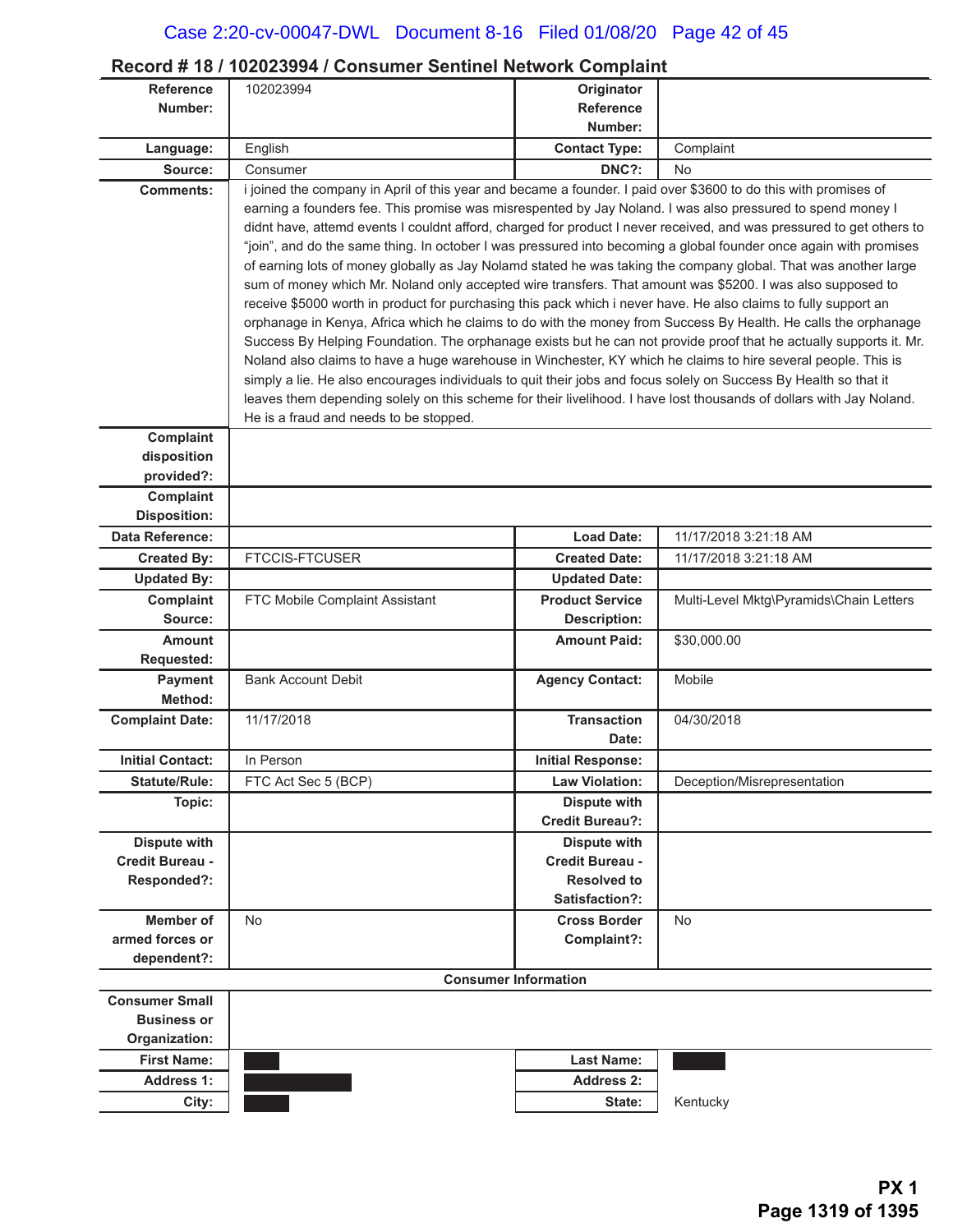# Case 2:20-cv-00047-DWL Document 8-16 Filed 01/08/20 Page 43 of 45

| Zip:                     |                                    | Country:                 | <b>UNITED STATES</b>               |
|--------------------------|------------------------------------|--------------------------|------------------------------------|
| <b>Home Number:</b>      |                                    | <b>Cell Number:</b>      |                                    |
| <b>Work Number:</b>      |                                    | Ext:                     |                                    |
| <b>Fax Number:</b>       |                                    | Email:                   |                                    |
| Age Range:               |                                    | <b>Military Service</b>  |                                    |
|                          |                                    | Branch:                  |                                    |
| <b>Soldier Status:</b>   |                                    | <b>Soldier Station:</b>  |                                    |
|                          |                                    | <b>Subject</b>           |                                    |
| Subject:                 | Success Ny Media Success By Health | <b>Normalized</b>        | Success Ny Media Success By Health |
|                          |                                    | Name:                    |                                    |
| <b>Address 1:</b>        | 170 S. Green Valley Pkwy Suite 300 | <b>Address 2:</b>        |                                    |
| City:                    | Henderson                          | <b>State/Prov:</b>       | Nevada                             |
| ZIP:                     | 89012                              | Country:                 | UNITED STATES                      |
| Email:                   |                                    | URL:                     |                                    |
| <b>Phone Number:</b>     |                                    | Ext:                     |                                    |
| <b>Subject ID Type:</b>  |                                    | <b>Subject ID Issuer</b> |                                    |
|                          |                                    | State:                   |                                    |
| <b>Subject ID Issuer</b> |                                    |                          |                                    |
| Country:                 |                                    |                          |                                    |
| Representative           | Jay Noland                         | Title:                   | <b>CEO</b> Founder                 |
| Name:                    |                                    |                          |                                    |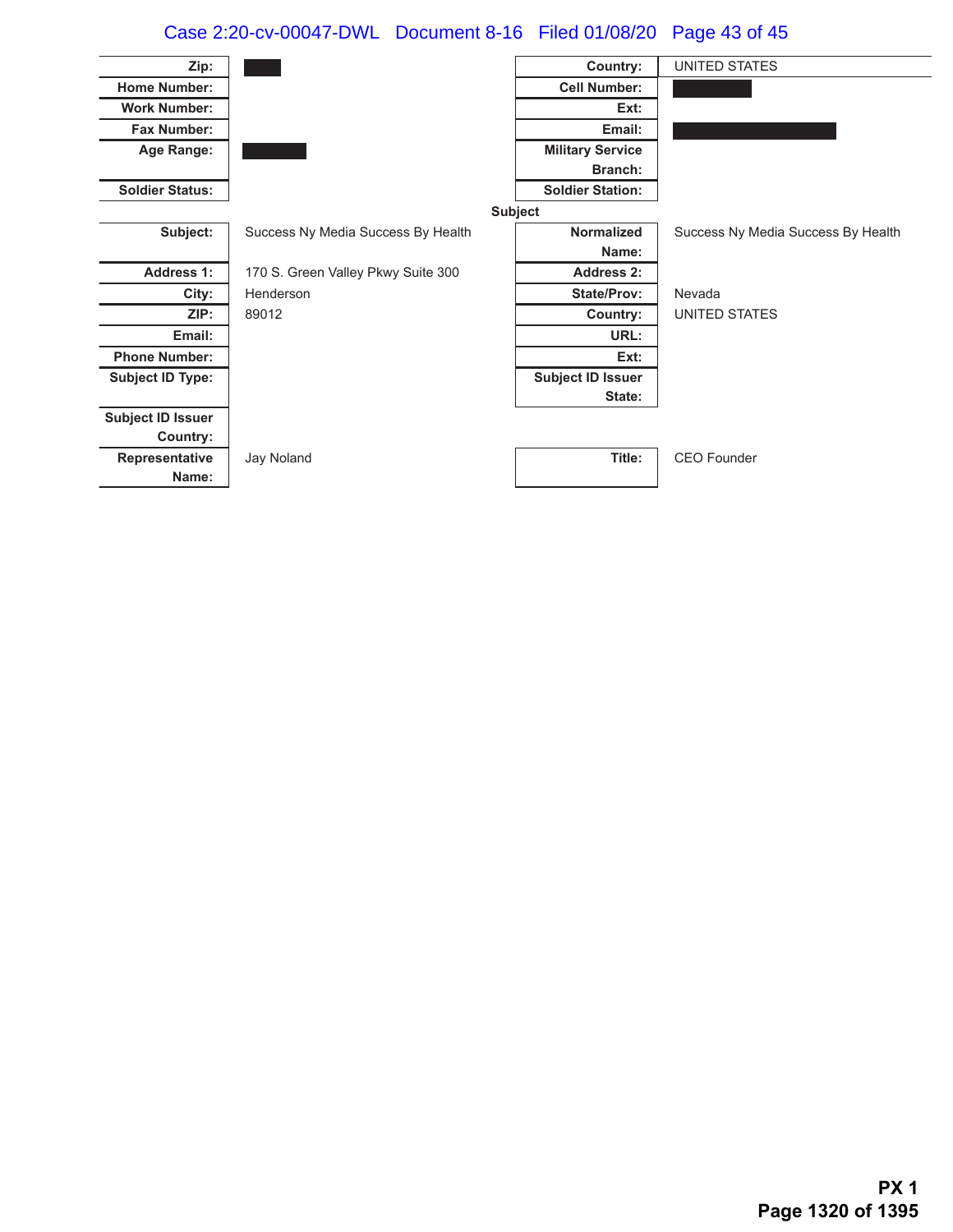|                                  | Record # 19 / 101010233 / Consumer Sentiner Network Complaint                                                          |                          |                                         |
|----------------------------------|------------------------------------------------------------------------------------------------------------------------|--------------------------|-----------------------------------------|
| <b>Reference</b>                 | 101810233                                                                                                              | Originator               |                                         |
| Number:                          |                                                                                                                        | Reference                |                                         |
|                                  |                                                                                                                        | Number:                  |                                         |
| Language:                        | English                                                                                                                | <b>Contact Type:</b>     | Complaint                               |
| Source:                          | Consumer                                                                                                               | DNC?:                    | No                                      |
| <b>Comments:</b>                 | I was contacted to be an affiliate and paid fee to join and ordered products to try. Products we not in good condition |                          |                                         |
|                                  | upon arrival, several capsules cracked. Was told proceeds went to a charity and it appears as though Jay Noland is     |                          |                                         |
|                                  | lying to a lot of people. Wants everybody to order excessive inventory ornthey don't matter.                           |                          |                                         |
| Complaint                        |                                                                                                                        |                          |                                         |
| disposition<br>provided?:        |                                                                                                                        |                          |                                         |
|                                  |                                                                                                                        |                          |                                         |
| Complaint<br><b>Disposition:</b> |                                                                                                                        |                          |                                         |
| <b>Data Reference:</b>           |                                                                                                                        | <b>Load Date:</b>        | 11/09/2018 6:46:19 PM                   |
| <b>Created By:</b>               | <b>FTCCIS-FTCUSER</b>                                                                                                  | <b>Created Date:</b>     | 11/09/2018 6:46:19 PM                   |
|                                  |                                                                                                                        | <b>Updated Date:</b>     |                                         |
| <b>Updated By:</b>               |                                                                                                                        | <b>Product Service</b>   |                                         |
| Complaint<br>Source:             | FTC Mobile Complaint Assistant                                                                                         | <b>Description:</b>      | Multi-Level Mktg\Pyramids\Chain Letters |
| <b>Amount</b>                    |                                                                                                                        | <b>Amount Paid:</b>      | \$213.00                                |
| Requested:                       |                                                                                                                        |                          |                                         |
| Payment                          | <b>Bank Account Debit</b>                                                                                              | <b>Agency Contact:</b>   | Mobile                                  |
| Method:                          |                                                                                                                        |                          |                                         |
| <b>Complaint Date:</b>           | 11/09/2018                                                                                                             | <b>Transaction</b>       |                                         |
|                                  |                                                                                                                        | Date:                    |                                         |
| <b>Initial Contact:</b>          |                                                                                                                        | <b>Initial Response:</b> |                                         |
| <b>Statute/Rule:</b>             | FTC Act Sec 5 (BCP)                                                                                                    | <b>Law Violation:</b>    | Deception/Misrepresentation             |
| Topic:                           |                                                                                                                        | <b>Dispute with</b>      |                                         |
|                                  |                                                                                                                        | <b>Credit Bureau?:</b>   |                                         |
| <b>Dispute with</b>              |                                                                                                                        | <b>Dispute with</b>      |                                         |
| Credit Bureau -                  |                                                                                                                        | Credit Bureau -          |                                         |
| Responded?:                      |                                                                                                                        | <b>Resolved to</b>       |                                         |
|                                  |                                                                                                                        | Satisfaction?:           |                                         |
| <b>Member of</b>                 | <b>No</b>                                                                                                              | <b>Cross Border</b>      | <b>No</b>                               |
| armed forces or                  |                                                                                                                        | Complaint?:              |                                         |
| dependent?:                      |                                                                                                                        |                          |                                         |
|                                  | <b>Consumer Information</b>                                                                                            |                          |                                         |
| <b>Consumer Small</b>            |                                                                                                                        |                          |                                         |
| <b>Business or</b>               |                                                                                                                        |                          |                                         |
| Organization:                    |                                                                                                                        |                          |                                         |
| <b>First Name:</b>               |                                                                                                                        | <b>Last Name:</b>        |                                         |
| <b>Address 1:</b>                |                                                                                                                        | <b>Address 2:</b>        |                                         |
| City:                            |                                                                                                                        | State:                   | Texas                                   |
| Zip:                             |                                                                                                                        | Country:                 | <b>UNITED STATES</b>                    |
| <b>Home Number:</b>              |                                                                                                                        | <b>Cell Number:</b>      |                                         |
| <b>Work Number:</b>              |                                                                                                                        | Ext:                     |                                         |
| Fax Number:                      |                                                                                                                        | Email:                   |                                         |
| Age Range:                       |                                                                                                                        | <b>Military Service</b>  |                                         |
|                                  |                                                                                                                        | <b>Branch:</b>           |                                         |
| <b>Soldier Status:</b>           |                                                                                                                        | <b>Soldier Station:</b>  |                                         |
|                                  |                                                                                                                        | <b>Subject</b>           |                                         |
| Subject:                         | Success By Health Media LLC                                                                                            | <b>Normalized</b>        | Success By Health Media Llc             |
|                                  |                                                                                                                        | Name:                    |                                         |

### **Record # 19 / 101810233 / Consumer Sentinel Network Complaint**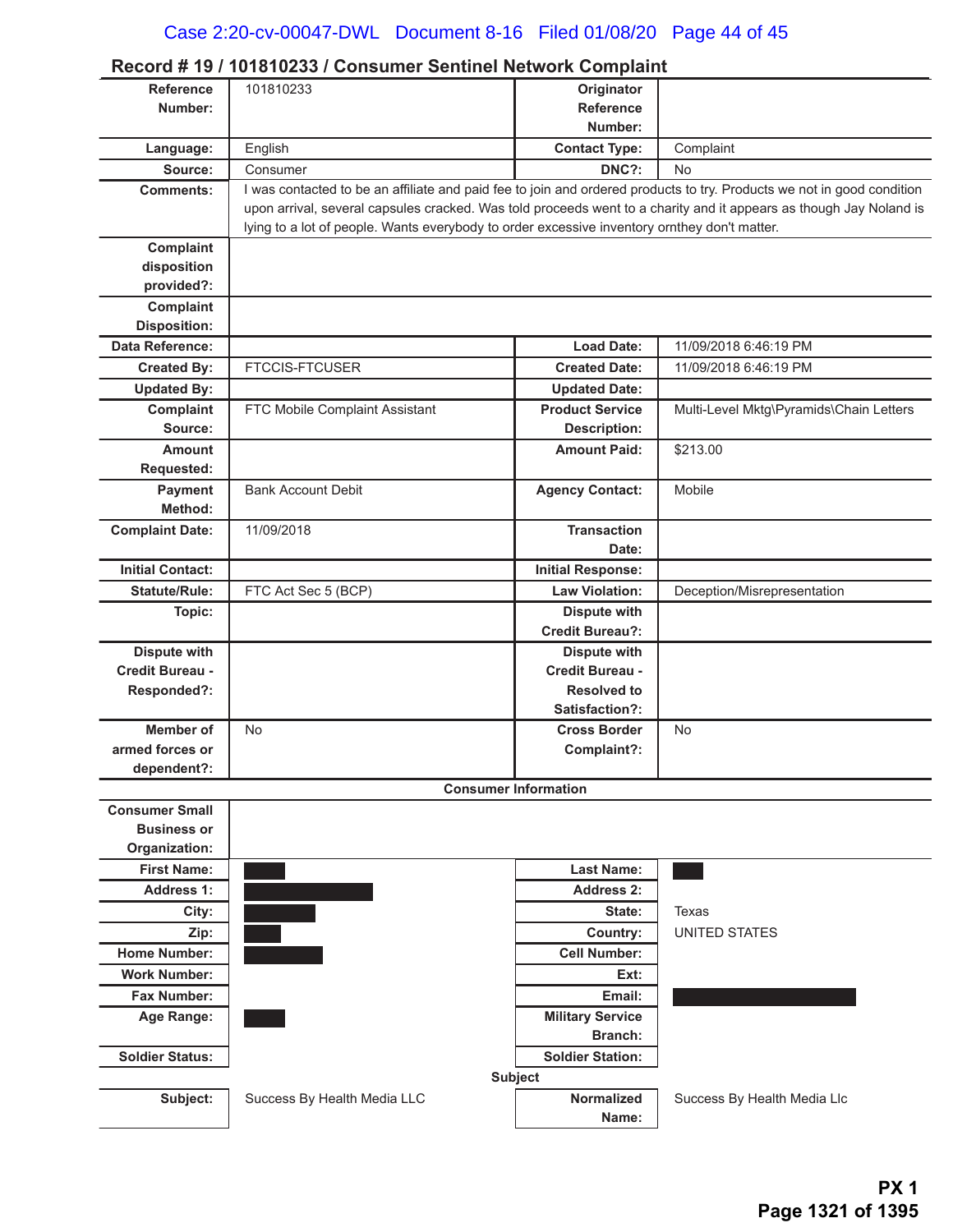# Case 2:20-cv-00047-DWL Document 8-16 Filed 01/08/20 Page 45 of 45

| <b>Address 1:</b>       | 170 S. Green Valley Pkwy. Ste. 300 | <b>Address 2:</b>        |               |
|-------------------------|------------------------------------|--------------------------|---------------|
| City:                   | Henderson                          | <b>State/Prov:</b>       | Nevada        |
| ZIP:                    | 89012                              | Country:                 | UNITED STATES |
| Email:                  |                                    | URL:                     |               |
| <b>Phone Number:</b>    |                                    | Ext:                     |               |
| <b>Subject ID Type:</b> |                                    | <b>Subject ID Issuer</b> |               |
|                         |                                    | State:                   |               |
| Subject ID Issuer       |                                    |                          |               |
| Country:                |                                    |                          |               |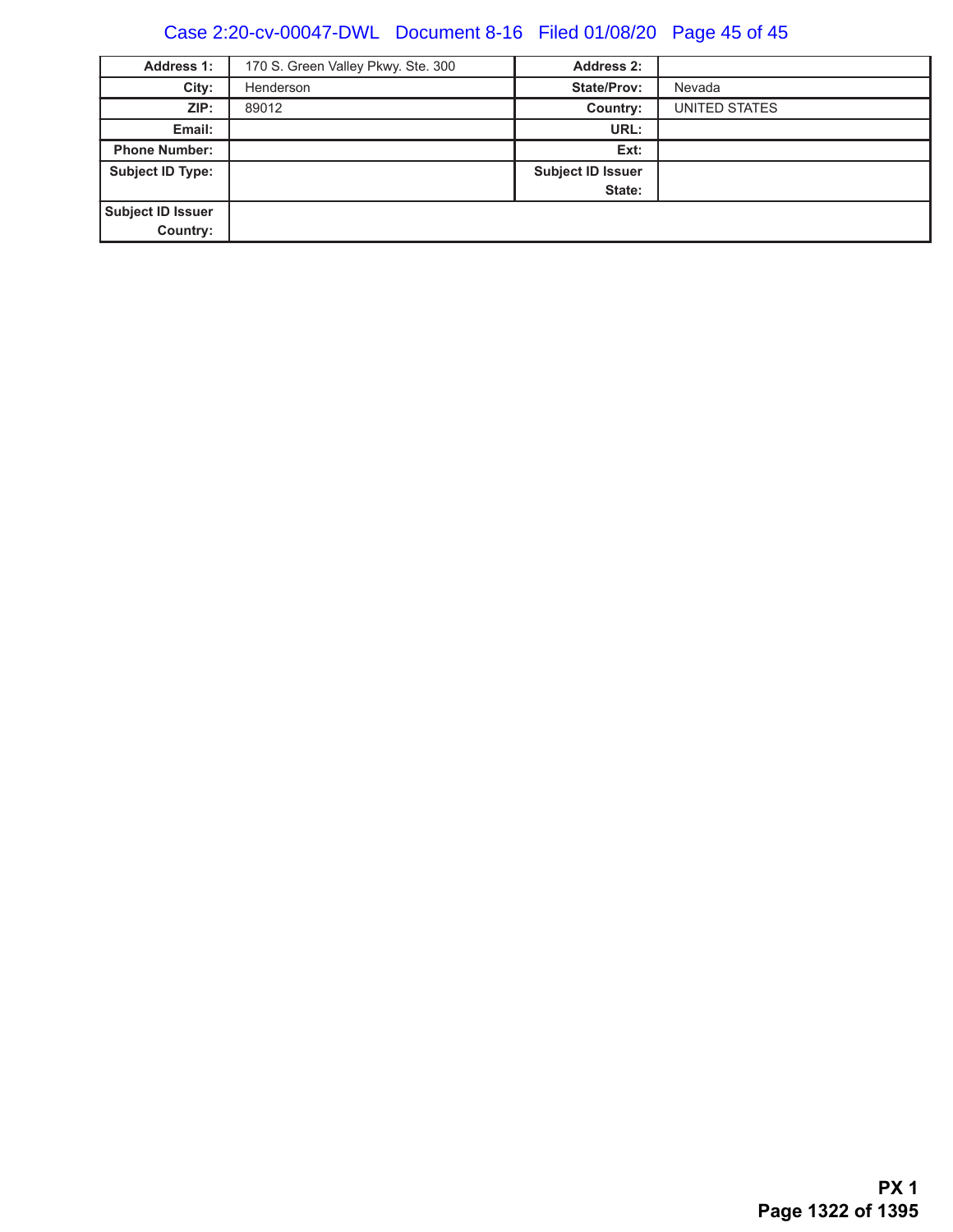### **Record # 20 / 102029763 / Consumer Sentinel Network Complaint**

| Reference<br>102029763<br>Originator<br>Number:<br><b>Reference</b><br>Number:<br>English<br><b>Contact Type:</b><br>Complaint<br>Language:<br>DNC?:<br>Source:<br><b>No</b><br>Consumer<br>I joined the company in May of this year. I am a full time college student with a full time job. I started with Success<br><b>Comments:</b><br>By Health/Media in hopes of earning extra money. This did not happen. I was pressured to put the "commission" I<br>did earn back into the company for more products. I was also pressured to spend money and attend meetings which<br>with my schedule I didn't have time or money for. I spent alot of money for products I didn't receive. I was pressured<br>to sell and to get others to join and buy packs. The packs range from \$500 to \$5000. I was also pressured each<br>month to hit a rank, and to do "whatever" it took to do this. Mr. Noland's favorite slogan was OTP-meaning use other<br>people's money. Credit Cards, Borrow from friend's and family, even having people sell things to put more money<br>into the company. The entire company is a scam, and Jay Noland is a fraud.<br>Complaint<br>disposition<br>provided?:<br><b>Complaint</b><br><b>Disposition:</b><br>Data Reference:<br><b>Load Date:</b><br>11/17/2018 9:52:52 AM<br><b>Created By:</b><br><b>FTCCIS-FTCUSER</b><br><b>Created Date:</b><br>11/17/2018 9:52:52 AM<br><b>Updated By:</b><br><b>Updated Date:</b><br>Complaint<br>FTC Online Complaint Assistant (CIS)<br><b>Product Service</b><br>Other (Note in Comments)<br><b>Description:</b><br>Source:<br><b>Amount</b><br>\$49.00<br><b>Amount Paid:</b><br>\$6,500.00<br><b>Requested:</b><br><b>Payment</b><br><b>Bank Transfer Other</b><br><b>Agency Contact:</b><br>Internet<br>Method:<br><b>Complaint Date:</b><br>11/17/2018<br><b>Transaction</b><br>05/04/2018<br>Date:<br><b>Initial Contact:</b><br>In Person<br>In Person<br><b>Initial Response:</b><br><b>Statute/Rule:</b><br><b>Law Violation:</b><br><b>Dispute with</b><br>Topic:<br><b>Credit Bureau?:</b><br>Dispute with<br><b>Dispute with</b><br><b>Credit Bureau -</b><br><b>Credit Bureau -</b><br>Responded?:<br><b>Resolved to</b><br>Satisfaction?:<br>Member of<br><b>No</b><br><b>Cross Border</b><br><b>No</b><br>armed forces or<br>Complaint?:<br>dependent?:<br><b>Consumer Information</b><br><b>Consumer Small</b><br><b>Business or</b><br>Organization:<br><b>First Name:</b><br><b>Last Name:</b><br><b>Address 1:</b><br><b>Address 2:</b><br>Kentucky<br>City:<br>State:<br><b>UNITED STATES</b><br>Country:<br>Zip:<br><b>Cell Number:</b><br><b>Home Number:</b><br><b>Work Number:</b><br>Ext:<br><b>Fax Number:</b><br>Email: |  |  |
|-----------------------------------------------------------------------------------------------------------------------------------------------------------------------------------------------------------------------------------------------------------------------------------------------------------------------------------------------------------------------------------------------------------------------------------------------------------------------------------------------------------------------------------------------------------------------------------------------------------------------------------------------------------------------------------------------------------------------------------------------------------------------------------------------------------------------------------------------------------------------------------------------------------------------------------------------------------------------------------------------------------------------------------------------------------------------------------------------------------------------------------------------------------------------------------------------------------------------------------------------------------------------------------------------------------------------------------------------------------------------------------------------------------------------------------------------------------------------------------------------------------------------------------------------------------------------------------------------------------------------------------------------------------------------------------------------------------------------------------------------------------------------------------------------------------------------------------------------------------------------------------------------------------------------------------------------------------------------------------------------------------------------------------------------------------------------------------------------------------------------------------------------------------------------------------------------------------------------------------------------------------------------------------------------------------------------------------------------------------------------------------------------------------------------------------------------------------------------------------------------------------------------------------------------------------------------------------------------------------------------------------------------------------------------------------------------------------------------------|--|--|
|                                                                                                                                                                                                                                                                                                                                                                                                                                                                                                                                                                                                                                                                                                                                                                                                                                                                                                                                                                                                                                                                                                                                                                                                                                                                                                                                                                                                                                                                                                                                                                                                                                                                                                                                                                                                                                                                                                                                                                                                                                                                                                                                                                                                                                                                                                                                                                                                                                                                                                                                                                                                                                                                                                                             |  |  |
|                                                                                                                                                                                                                                                                                                                                                                                                                                                                                                                                                                                                                                                                                                                                                                                                                                                                                                                                                                                                                                                                                                                                                                                                                                                                                                                                                                                                                                                                                                                                                                                                                                                                                                                                                                                                                                                                                                                                                                                                                                                                                                                                                                                                                                                                                                                                                                                                                                                                                                                                                                                                                                                                                                                             |  |  |
|                                                                                                                                                                                                                                                                                                                                                                                                                                                                                                                                                                                                                                                                                                                                                                                                                                                                                                                                                                                                                                                                                                                                                                                                                                                                                                                                                                                                                                                                                                                                                                                                                                                                                                                                                                                                                                                                                                                                                                                                                                                                                                                                                                                                                                                                                                                                                                                                                                                                                                                                                                                                                                                                                                                             |  |  |
|                                                                                                                                                                                                                                                                                                                                                                                                                                                                                                                                                                                                                                                                                                                                                                                                                                                                                                                                                                                                                                                                                                                                                                                                                                                                                                                                                                                                                                                                                                                                                                                                                                                                                                                                                                                                                                                                                                                                                                                                                                                                                                                                                                                                                                                                                                                                                                                                                                                                                                                                                                                                                                                                                                                             |  |  |
|                                                                                                                                                                                                                                                                                                                                                                                                                                                                                                                                                                                                                                                                                                                                                                                                                                                                                                                                                                                                                                                                                                                                                                                                                                                                                                                                                                                                                                                                                                                                                                                                                                                                                                                                                                                                                                                                                                                                                                                                                                                                                                                                                                                                                                                                                                                                                                                                                                                                                                                                                                                                                                                                                                                             |  |  |
|                                                                                                                                                                                                                                                                                                                                                                                                                                                                                                                                                                                                                                                                                                                                                                                                                                                                                                                                                                                                                                                                                                                                                                                                                                                                                                                                                                                                                                                                                                                                                                                                                                                                                                                                                                                                                                                                                                                                                                                                                                                                                                                                                                                                                                                                                                                                                                                                                                                                                                                                                                                                                                                                                                                             |  |  |
|                                                                                                                                                                                                                                                                                                                                                                                                                                                                                                                                                                                                                                                                                                                                                                                                                                                                                                                                                                                                                                                                                                                                                                                                                                                                                                                                                                                                                                                                                                                                                                                                                                                                                                                                                                                                                                                                                                                                                                                                                                                                                                                                                                                                                                                                                                                                                                                                                                                                                                                                                                                                                                                                                                                             |  |  |
|                                                                                                                                                                                                                                                                                                                                                                                                                                                                                                                                                                                                                                                                                                                                                                                                                                                                                                                                                                                                                                                                                                                                                                                                                                                                                                                                                                                                                                                                                                                                                                                                                                                                                                                                                                                                                                                                                                                                                                                                                                                                                                                                                                                                                                                                                                                                                                                                                                                                                                                                                                                                                                                                                                                             |  |  |
|                                                                                                                                                                                                                                                                                                                                                                                                                                                                                                                                                                                                                                                                                                                                                                                                                                                                                                                                                                                                                                                                                                                                                                                                                                                                                                                                                                                                                                                                                                                                                                                                                                                                                                                                                                                                                                                                                                                                                                                                                                                                                                                                                                                                                                                                                                                                                                                                                                                                                                                                                                                                                                                                                                                             |  |  |
|                                                                                                                                                                                                                                                                                                                                                                                                                                                                                                                                                                                                                                                                                                                                                                                                                                                                                                                                                                                                                                                                                                                                                                                                                                                                                                                                                                                                                                                                                                                                                                                                                                                                                                                                                                                                                                                                                                                                                                                                                                                                                                                                                                                                                                                                                                                                                                                                                                                                                                                                                                                                                                                                                                                             |  |  |
|                                                                                                                                                                                                                                                                                                                                                                                                                                                                                                                                                                                                                                                                                                                                                                                                                                                                                                                                                                                                                                                                                                                                                                                                                                                                                                                                                                                                                                                                                                                                                                                                                                                                                                                                                                                                                                                                                                                                                                                                                                                                                                                                                                                                                                                                                                                                                                                                                                                                                                                                                                                                                                                                                                                             |  |  |
|                                                                                                                                                                                                                                                                                                                                                                                                                                                                                                                                                                                                                                                                                                                                                                                                                                                                                                                                                                                                                                                                                                                                                                                                                                                                                                                                                                                                                                                                                                                                                                                                                                                                                                                                                                                                                                                                                                                                                                                                                                                                                                                                                                                                                                                                                                                                                                                                                                                                                                                                                                                                                                                                                                                             |  |  |
|                                                                                                                                                                                                                                                                                                                                                                                                                                                                                                                                                                                                                                                                                                                                                                                                                                                                                                                                                                                                                                                                                                                                                                                                                                                                                                                                                                                                                                                                                                                                                                                                                                                                                                                                                                                                                                                                                                                                                                                                                                                                                                                                                                                                                                                                                                                                                                                                                                                                                                                                                                                                                                                                                                                             |  |  |
|                                                                                                                                                                                                                                                                                                                                                                                                                                                                                                                                                                                                                                                                                                                                                                                                                                                                                                                                                                                                                                                                                                                                                                                                                                                                                                                                                                                                                                                                                                                                                                                                                                                                                                                                                                                                                                                                                                                                                                                                                                                                                                                                                                                                                                                                                                                                                                                                                                                                                                                                                                                                                                                                                                                             |  |  |
|                                                                                                                                                                                                                                                                                                                                                                                                                                                                                                                                                                                                                                                                                                                                                                                                                                                                                                                                                                                                                                                                                                                                                                                                                                                                                                                                                                                                                                                                                                                                                                                                                                                                                                                                                                                                                                                                                                                                                                                                                                                                                                                                                                                                                                                                                                                                                                                                                                                                                                                                                                                                                                                                                                                             |  |  |
|                                                                                                                                                                                                                                                                                                                                                                                                                                                                                                                                                                                                                                                                                                                                                                                                                                                                                                                                                                                                                                                                                                                                                                                                                                                                                                                                                                                                                                                                                                                                                                                                                                                                                                                                                                                                                                                                                                                                                                                                                                                                                                                                                                                                                                                                                                                                                                                                                                                                                                                                                                                                                                                                                                                             |  |  |
|                                                                                                                                                                                                                                                                                                                                                                                                                                                                                                                                                                                                                                                                                                                                                                                                                                                                                                                                                                                                                                                                                                                                                                                                                                                                                                                                                                                                                                                                                                                                                                                                                                                                                                                                                                                                                                                                                                                                                                                                                                                                                                                                                                                                                                                                                                                                                                                                                                                                                                                                                                                                                                                                                                                             |  |  |
|                                                                                                                                                                                                                                                                                                                                                                                                                                                                                                                                                                                                                                                                                                                                                                                                                                                                                                                                                                                                                                                                                                                                                                                                                                                                                                                                                                                                                                                                                                                                                                                                                                                                                                                                                                                                                                                                                                                                                                                                                                                                                                                                                                                                                                                                                                                                                                                                                                                                                                                                                                                                                                                                                                                             |  |  |
|                                                                                                                                                                                                                                                                                                                                                                                                                                                                                                                                                                                                                                                                                                                                                                                                                                                                                                                                                                                                                                                                                                                                                                                                                                                                                                                                                                                                                                                                                                                                                                                                                                                                                                                                                                                                                                                                                                                                                                                                                                                                                                                                                                                                                                                                                                                                                                                                                                                                                                                                                                                                                                                                                                                             |  |  |
|                                                                                                                                                                                                                                                                                                                                                                                                                                                                                                                                                                                                                                                                                                                                                                                                                                                                                                                                                                                                                                                                                                                                                                                                                                                                                                                                                                                                                                                                                                                                                                                                                                                                                                                                                                                                                                                                                                                                                                                                                                                                                                                                                                                                                                                                                                                                                                                                                                                                                                                                                                                                                                                                                                                             |  |  |
|                                                                                                                                                                                                                                                                                                                                                                                                                                                                                                                                                                                                                                                                                                                                                                                                                                                                                                                                                                                                                                                                                                                                                                                                                                                                                                                                                                                                                                                                                                                                                                                                                                                                                                                                                                                                                                                                                                                                                                                                                                                                                                                                                                                                                                                                                                                                                                                                                                                                                                                                                                                                                                                                                                                             |  |  |
|                                                                                                                                                                                                                                                                                                                                                                                                                                                                                                                                                                                                                                                                                                                                                                                                                                                                                                                                                                                                                                                                                                                                                                                                                                                                                                                                                                                                                                                                                                                                                                                                                                                                                                                                                                                                                                                                                                                                                                                                                                                                                                                                                                                                                                                                                                                                                                                                                                                                                                                                                                                                                                                                                                                             |  |  |
|                                                                                                                                                                                                                                                                                                                                                                                                                                                                                                                                                                                                                                                                                                                                                                                                                                                                                                                                                                                                                                                                                                                                                                                                                                                                                                                                                                                                                                                                                                                                                                                                                                                                                                                                                                                                                                                                                                                                                                                                                                                                                                                                                                                                                                                                                                                                                                                                                                                                                                                                                                                                                                                                                                                             |  |  |
|                                                                                                                                                                                                                                                                                                                                                                                                                                                                                                                                                                                                                                                                                                                                                                                                                                                                                                                                                                                                                                                                                                                                                                                                                                                                                                                                                                                                                                                                                                                                                                                                                                                                                                                                                                                                                                                                                                                                                                                                                                                                                                                                                                                                                                                                                                                                                                                                                                                                                                                                                                                                                                                                                                                             |  |  |
|                                                                                                                                                                                                                                                                                                                                                                                                                                                                                                                                                                                                                                                                                                                                                                                                                                                                                                                                                                                                                                                                                                                                                                                                                                                                                                                                                                                                                                                                                                                                                                                                                                                                                                                                                                                                                                                                                                                                                                                                                                                                                                                                                                                                                                                                                                                                                                                                                                                                                                                                                                                                                                                                                                                             |  |  |
|                                                                                                                                                                                                                                                                                                                                                                                                                                                                                                                                                                                                                                                                                                                                                                                                                                                                                                                                                                                                                                                                                                                                                                                                                                                                                                                                                                                                                                                                                                                                                                                                                                                                                                                                                                                                                                                                                                                                                                                                                                                                                                                                                                                                                                                                                                                                                                                                                                                                                                                                                                                                                                                                                                                             |  |  |
|                                                                                                                                                                                                                                                                                                                                                                                                                                                                                                                                                                                                                                                                                                                                                                                                                                                                                                                                                                                                                                                                                                                                                                                                                                                                                                                                                                                                                                                                                                                                                                                                                                                                                                                                                                                                                                                                                                                                                                                                                                                                                                                                                                                                                                                                                                                                                                                                                                                                                                                                                                                                                                                                                                                             |  |  |
|                                                                                                                                                                                                                                                                                                                                                                                                                                                                                                                                                                                                                                                                                                                                                                                                                                                                                                                                                                                                                                                                                                                                                                                                                                                                                                                                                                                                                                                                                                                                                                                                                                                                                                                                                                                                                                                                                                                                                                                                                                                                                                                                                                                                                                                                                                                                                                                                                                                                                                                                                                                                                                                                                                                             |  |  |
|                                                                                                                                                                                                                                                                                                                                                                                                                                                                                                                                                                                                                                                                                                                                                                                                                                                                                                                                                                                                                                                                                                                                                                                                                                                                                                                                                                                                                                                                                                                                                                                                                                                                                                                                                                                                                                                                                                                                                                                                                                                                                                                                                                                                                                                                                                                                                                                                                                                                                                                                                                                                                                                                                                                             |  |  |
|                                                                                                                                                                                                                                                                                                                                                                                                                                                                                                                                                                                                                                                                                                                                                                                                                                                                                                                                                                                                                                                                                                                                                                                                                                                                                                                                                                                                                                                                                                                                                                                                                                                                                                                                                                                                                                                                                                                                                                                                                                                                                                                                                                                                                                                                                                                                                                                                                                                                                                                                                                                                                                                                                                                             |  |  |
|                                                                                                                                                                                                                                                                                                                                                                                                                                                                                                                                                                                                                                                                                                                                                                                                                                                                                                                                                                                                                                                                                                                                                                                                                                                                                                                                                                                                                                                                                                                                                                                                                                                                                                                                                                                                                                                                                                                                                                                                                                                                                                                                                                                                                                                                                                                                                                                                                                                                                                                                                                                                                                                                                                                             |  |  |
|                                                                                                                                                                                                                                                                                                                                                                                                                                                                                                                                                                                                                                                                                                                                                                                                                                                                                                                                                                                                                                                                                                                                                                                                                                                                                                                                                                                                                                                                                                                                                                                                                                                                                                                                                                                                                                                                                                                                                                                                                                                                                                                                                                                                                                                                                                                                                                                                                                                                                                                                                                                                                                                                                                                             |  |  |
|                                                                                                                                                                                                                                                                                                                                                                                                                                                                                                                                                                                                                                                                                                                                                                                                                                                                                                                                                                                                                                                                                                                                                                                                                                                                                                                                                                                                                                                                                                                                                                                                                                                                                                                                                                                                                                                                                                                                                                                                                                                                                                                                                                                                                                                                                                                                                                                                                                                                                                                                                                                                                                                                                                                             |  |  |
|                                                                                                                                                                                                                                                                                                                                                                                                                                                                                                                                                                                                                                                                                                                                                                                                                                                                                                                                                                                                                                                                                                                                                                                                                                                                                                                                                                                                                                                                                                                                                                                                                                                                                                                                                                                                                                                                                                                                                                                                                                                                                                                                                                                                                                                                                                                                                                                                                                                                                                                                                                                                                                                                                                                             |  |  |
|                                                                                                                                                                                                                                                                                                                                                                                                                                                                                                                                                                                                                                                                                                                                                                                                                                                                                                                                                                                                                                                                                                                                                                                                                                                                                                                                                                                                                                                                                                                                                                                                                                                                                                                                                                                                                                                                                                                                                                                                                                                                                                                                                                                                                                                                                                                                                                                                                                                                                                                                                                                                                                                                                                                             |  |  |
|                                                                                                                                                                                                                                                                                                                                                                                                                                                                                                                                                                                                                                                                                                                                                                                                                                                                                                                                                                                                                                                                                                                                                                                                                                                                                                                                                                                                                                                                                                                                                                                                                                                                                                                                                                                                                                                                                                                                                                                                                                                                                                                                                                                                                                                                                                                                                                                                                                                                                                                                                                                                                                                                                                                             |  |  |
|                                                                                                                                                                                                                                                                                                                                                                                                                                                                                                                                                                                                                                                                                                                                                                                                                                                                                                                                                                                                                                                                                                                                                                                                                                                                                                                                                                                                                                                                                                                                                                                                                                                                                                                                                                                                                                                                                                                                                                                                                                                                                                                                                                                                                                                                                                                                                                                                                                                                                                                                                                                                                                                                                                                             |  |  |
|                                                                                                                                                                                                                                                                                                                                                                                                                                                                                                                                                                                                                                                                                                                                                                                                                                                                                                                                                                                                                                                                                                                                                                                                                                                                                                                                                                                                                                                                                                                                                                                                                                                                                                                                                                                                                                                                                                                                                                                                                                                                                                                                                                                                                                                                                                                                                                                                                                                                                                                                                                                                                                                                                                                             |  |  |
|                                                                                                                                                                                                                                                                                                                                                                                                                                                                                                                                                                                                                                                                                                                                                                                                                                                                                                                                                                                                                                                                                                                                                                                                                                                                                                                                                                                                                                                                                                                                                                                                                                                                                                                                                                                                                                                                                                                                                                                                                                                                                                                                                                                                                                                                                                                                                                                                                                                                                                                                                                                                                                                                                                                             |  |  |
|                                                                                                                                                                                                                                                                                                                                                                                                                                                                                                                                                                                                                                                                                                                                                                                                                                                                                                                                                                                                                                                                                                                                                                                                                                                                                                                                                                                                                                                                                                                                                                                                                                                                                                                                                                                                                                                                                                                                                                                                                                                                                                                                                                                                                                                                                                                                                                                                                                                                                                                                                                                                                                                                                                                             |  |  |
|                                                                                                                                                                                                                                                                                                                                                                                                                                                                                                                                                                                                                                                                                                                                                                                                                                                                                                                                                                                                                                                                                                                                                                                                                                                                                                                                                                                                                                                                                                                                                                                                                                                                                                                                                                                                                                                                                                                                                                                                                                                                                                                                                                                                                                                                                                                                                                                                                                                                                                                                                                                                                                                                                                                             |  |  |
|                                                                                                                                                                                                                                                                                                                                                                                                                                                                                                                                                                                                                                                                                                                                                                                                                                                                                                                                                                                                                                                                                                                                                                                                                                                                                                                                                                                                                                                                                                                                                                                                                                                                                                                                                                                                                                                                                                                                                                                                                                                                                                                                                                                                                                                                                                                                                                                                                                                                                                                                                                                                                                                                                                                             |  |  |
|                                                                                                                                                                                                                                                                                                                                                                                                                                                                                                                                                                                                                                                                                                                                                                                                                                                                                                                                                                                                                                                                                                                                                                                                                                                                                                                                                                                                                                                                                                                                                                                                                                                                                                                                                                                                                                                                                                                                                                                                                                                                                                                                                                                                                                                                                                                                                                                                                                                                                                                                                                                                                                                                                                                             |  |  |
|                                                                                                                                                                                                                                                                                                                                                                                                                                                                                                                                                                                                                                                                                                                                                                                                                                                                                                                                                                                                                                                                                                                                                                                                                                                                                                                                                                                                                                                                                                                                                                                                                                                                                                                                                                                                                                                                                                                                                                                                                                                                                                                                                                                                                                                                                                                                                                                                                                                                                                                                                                                                                                                                                                                             |  |  |
|                                                                                                                                                                                                                                                                                                                                                                                                                                                                                                                                                                                                                                                                                                                                                                                                                                                                                                                                                                                                                                                                                                                                                                                                                                                                                                                                                                                                                                                                                                                                                                                                                                                                                                                                                                                                                                                                                                                                                                                                                                                                                                                                                                                                                                                                                                                                                                                                                                                                                                                                                                                                                                                                                                                             |  |  |
|                                                                                                                                                                                                                                                                                                                                                                                                                                                                                                                                                                                                                                                                                                                                                                                                                                                                                                                                                                                                                                                                                                                                                                                                                                                                                                                                                                                                                                                                                                                                                                                                                                                                                                                                                                                                                                                                                                                                                                                                                                                                                                                                                                                                                                                                                                                                                                                                                                                                                                                                                                                                                                                                                                                             |  |  |
|                                                                                                                                                                                                                                                                                                                                                                                                                                                                                                                                                                                                                                                                                                                                                                                                                                                                                                                                                                                                                                                                                                                                                                                                                                                                                                                                                                                                                                                                                                                                                                                                                                                                                                                                                                                                                                                                                                                                                                                                                                                                                                                                                                                                                                                                                                                                                                                                                                                                                                                                                                                                                                                                                                                             |  |  |
|                                                                                                                                                                                                                                                                                                                                                                                                                                                                                                                                                                                                                                                                                                                                                                                                                                                                                                                                                                                                                                                                                                                                                                                                                                                                                                                                                                                                                                                                                                                                                                                                                                                                                                                                                                                                                                                                                                                                                                                                                                                                                                                                                                                                                                                                                                                                                                                                                                                                                                                                                                                                                                                                                                                             |  |  |
|                                                                                                                                                                                                                                                                                                                                                                                                                                                                                                                                                                                                                                                                                                                                                                                                                                                                                                                                                                                                                                                                                                                                                                                                                                                                                                                                                                                                                                                                                                                                                                                                                                                                                                                                                                                                                                                                                                                                                                                                                                                                                                                                                                                                                                                                                                                                                                                                                                                                                                                                                                                                                                                                                                                             |  |  |
|                                                                                                                                                                                                                                                                                                                                                                                                                                                                                                                                                                                                                                                                                                                                                                                                                                                                                                                                                                                                                                                                                                                                                                                                                                                                                                                                                                                                                                                                                                                                                                                                                                                                                                                                                                                                                                                                                                                                                                                                                                                                                                                                                                                                                                                                                                                                                                                                                                                                                                                                                                                                                                                                                                                             |  |  |
|                                                                                                                                                                                                                                                                                                                                                                                                                                                                                                                                                                                                                                                                                                                                                                                                                                                                                                                                                                                                                                                                                                                                                                                                                                                                                                                                                                                                                                                                                                                                                                                                                                                                                                                                                                                                                                                                                                                                                                                                                                                                                                                                                                                                                                                                                                                                                                                                                                                                                                                                                                                                                                                                                                                             |  |  |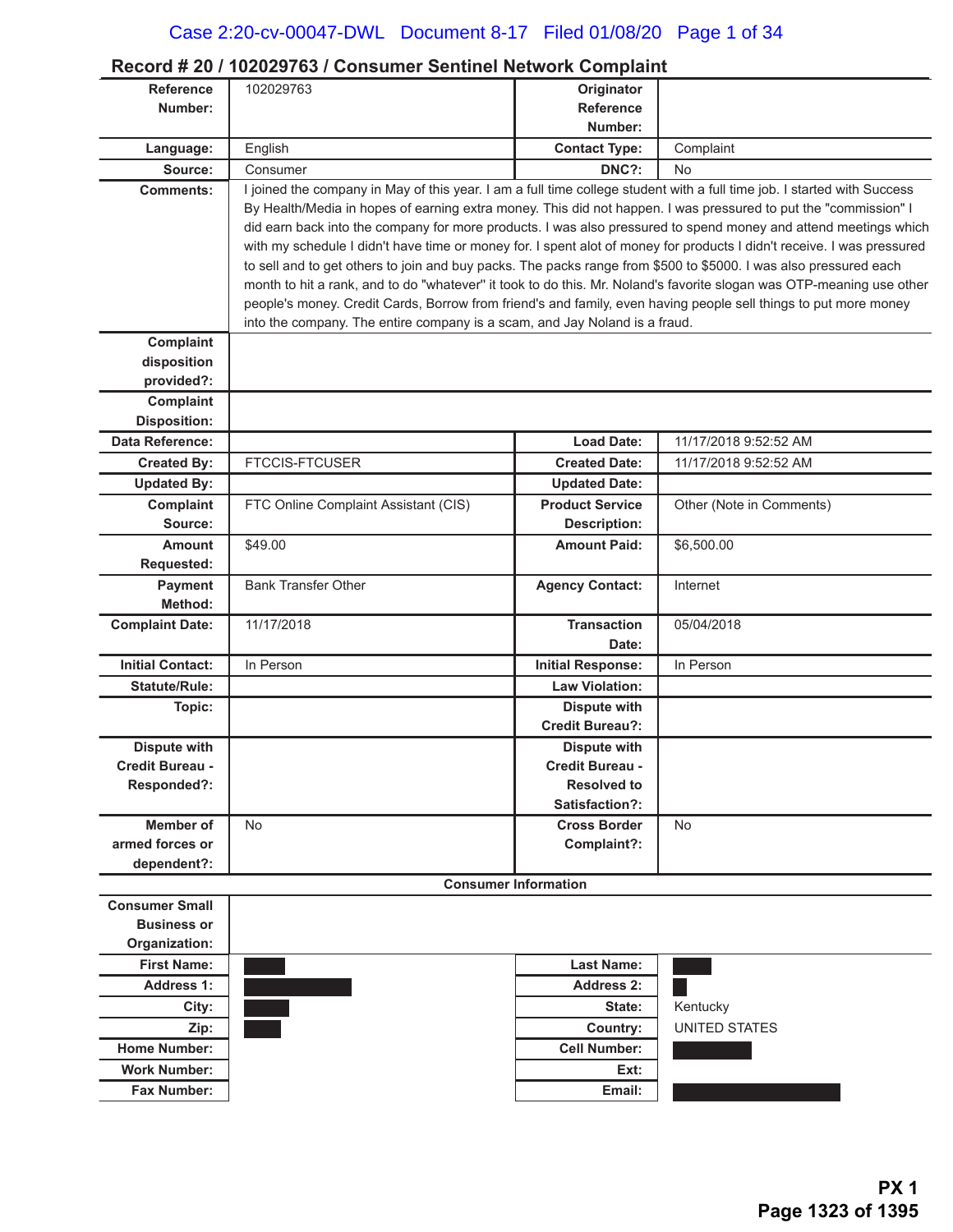# Case 2:20-cv-00047-DWL Document 8-17 Filed 01/08/20 Page 2 of 34

| Age Range:               |                                     | <b>Military Service</b>  |                                    |
|--------------------------|-------------------------------------|--------------------------|------------------------------------|
|                          |                                     | Branch:                  |                                    |
| <b>Soldier Status:</b>   |                                     | <b>Soldier Station:</b>  |                                    |
|                          |                                     | <b>Subject</b>           |                                    |
| Subject:                 | Success By Health Success By Media  | <b>Normalized</b>        | Success By Health Success By Media |
|                          |                                     | Name:                    |                                    |
| <b>Address 1:</b>        | 170 S. Green Valley PKWAY SUITE 300 | <b>Address 2:</b>        |                                    |
| City:                    | Henderson                           | <b>State/Prov:</b>       | Nevada                             |
| ZIP:                     | 89012                               | Country:                 | UNITED STATES                      |
| Email:                   |                                     | URL:                     | successbyhealth.com                |
| <b>Phone Number:</b>     |                                     | Ext:                     |                                    |
| <b>Subject ID Type:</b>  |                                     | <b>Subject ID Issuer</b> |                                    |
|                          |                                     | State:                   |                                    |
| <b>Subject ID Issuer</b> |                                     |                          |                                    |
| Country:                 |                                     |                          |                                    |
| Representative           | Jay Noland                          | Title:                   | <b>CEO FOUNDER</b>                 |
| Name:                    |                                     |                          |                                    |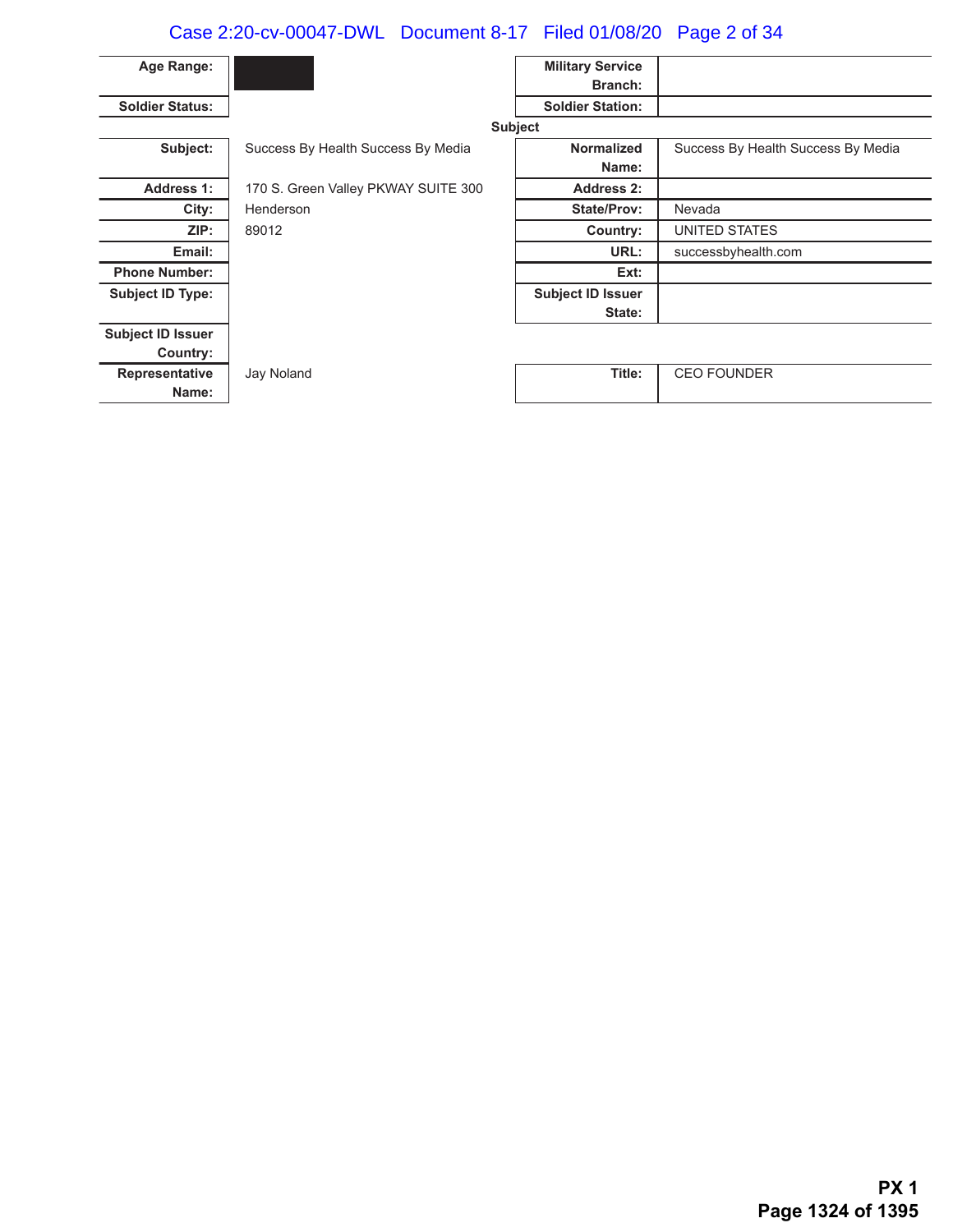|                         | Record # 21 / 102521612 / Consumer Sentinel Network Complaint                                                      |                                               |                           |
|-------------------------|--------------------------------------------------------------------------------------------------------------------|-----------------------------------------------|---------------------------|
| <b>Reference</b>        | 102521612                                                                                                          | Originator                                    |                           |
| Number:                 |                                                                                                                    | <b>Reference</b>                              |                           |
|                         |                                                                                                                    | Number:                                       |                           |
| Language:               | English                                                                                                            | <b>Contact Type:</b>                          | Complaint                 |
| Source:                 | Consumer                                                                                                           | DNC?:                                         | No                        |
| <b>Comments:</b>        | This is a fraudulent company and a pyramid scheme. We have had money taken out of our account for things we        |                                               |                           |
|                         | did not agree too and foe products we have not recieved. They pressured us into getting other people involved very |                                               |                           |
|                         | hard. As well as Pressured to attend events regularly and constantly pressured to spend money we dont have and     |                                               |                           |
|                         | promised to get so much back if we do as told. We were told lies upon lies about this company.                     |                                               |                           |
| Complaint               |                                                                                                                    |                                               |                           |
| disposition             |                                                                                                                    |                                               |                           |
| provided?:              |                                                                                                                    |                                               |                           |
| Complaint               |                                                                                                                    |                                               |                           |
| <b>Disposition:</b>     |                                                                                                                    |                                               |                           |
| Data Reference:         |                                                                                                                    | <b>Load Date:</b>                             | 12/05/2018 9:27:20 PM     |
| <b>Created By:</b>      | <b>FTCCIS-FTCUSER</b>                                                                                              | <b>Created Date:</b>                          | 12/05/2018 9:27:20 PM     |
| <b>Updated By:</b>      |                                                                                                                    | <b>Updated Date:</b>                          |                           |
| Complaint               | FTC Mobile Complaint Assistant                                                                                     | <b>Product Service</b>                        | Telemarketing, Other      |
| Source:                 |                                                                                                                    | <b>Description:</b>                           |                           |
| <b>Amount</b>           |                                                                                                                    | <b>Amount Paid:</b>                           | \$8,000.00                |
| Requested:              |                                                                                                                    |                                               |                           |
| Payment                 | <b>Bank Account Debit</b>                                                                                          | <b>Agency Contact:</b>                        | Mobile                    |
| Method:                 |                                                                                                                    |                                               |                           |
| <b>Complaint Date:</b>  | 12/05/2018                                                                                                         | <b>Transaction</b>                            | 05/29/2018                |
|                         | Internet/E-mail                                                                                                    | Date:                                         |                           |
| <b>Initial Contact:</b> |                                                                                                                    | <b>Initial Response:</b>                      |                           |
| <b>Statute/Rule:</b>    | <b>Telemarketing Sales Rule</b>                                                                                    | <b>Law Violation:</b>                         | TSR: Unauthorized billing |
| Topic:                  |                                                                                                                    | <b>Dispute with</b><br><b>Credit Bureau?:</b> |                           |
| <b>Dispute with</b>     |                                                                                                                    |                                               |                           |
| Credit Bureau -         |                                                                                                                    | <b>Dispute with</b><br>Credit Bureau -        |                           |
| Responded?:             |                                                                                                                    | <b>Resolved to</b>                            |                           |
|                         |                                                                                                                    | Satisfaction?:                                |                           |
| <b>Member of</b>        | No                                                                                                                 | <b>Cross Border</b>                           | No                        |
| armed forces or         |                                                                                                                    | Complaint?:                                   |                           |
| dependent?:             |                                                                                                                    |                                               |                           |
|                         |                                                                                                                    | <b>Consumer Information</b>                   |                           |
| <b>Consumer Small</b>   |                                                                                                                    |                                               |                           |
| <b>Business or</b>      |                                                                                                                    |                                               |                           |
| Organization:           |                                                                                                                    |                                               |                           |
| <b>First Name:</b>      |                                                                                                                    | <b>Last Name:</b>                             |                           |
| <b>Address 1:</b>       |                                                                                                                    | <b>Address 2:</b>                             |                           |
| City:                   |                                                                                                                    | State:                                        | Kentucky                  |
| Zip:                    |                                                                                                                    | Country:                                      | <b>UNITED STATES</b>      |
| <b>Home Number:</b>     |                                                                                                                    | <b>Cell Number:</b>                           |                           |
| <b>Work Number:</b>     |                                                                                                                    | Ext:                                          |                           |
| Fax Number:             |                                                                                                                    | Email:                                        |                           |
| Age Range:              |                                                                                                                    | <b>Military Service</b>                       |                           |
|                         |                                                                                                                    | <b>Branch:</b>                                |                           |
| <b>Soldier Status:</b>  |                                                                                                                    | <b>Soldier Station:</b>                       |                           |
|                         |                                                                                                                    | <b>Subject</b>                                |                           |
|                         |                                                                                                                    |                                               |                           |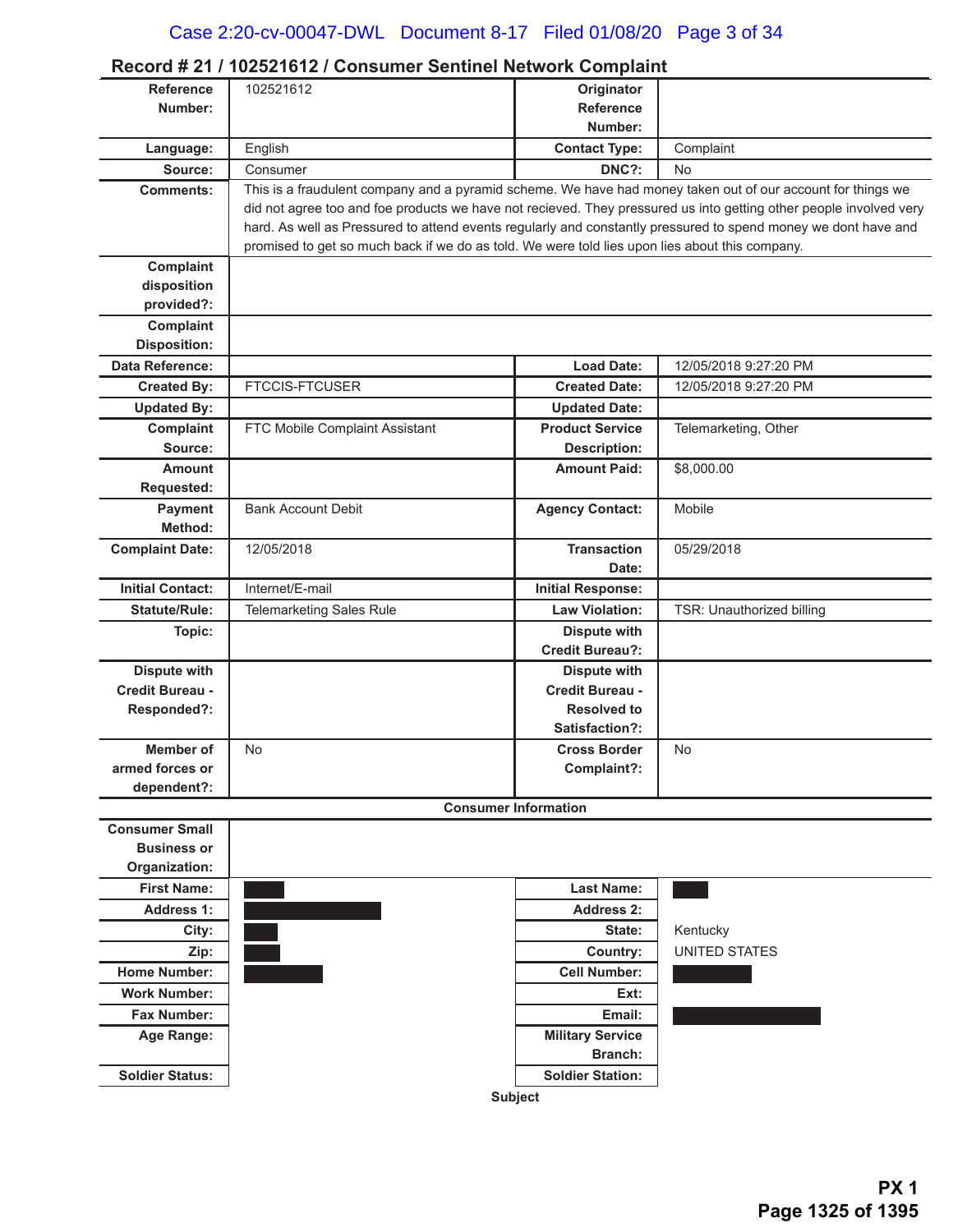# Case 2:20-cv-00047-DWL Document 8-17 Filed 01/08/20 Page 4 of 34

| Subject:                      | Success By Media                     | <b>Normalized</b><br>Name:         | Success By Media         |
|-------------------------------|--------------------------------------|------------------------------------|--------------------------|
| <b>Address 1:</b>             | 170 S. Green Valley Parkway suit 300 | Address 2:                         |                          |
| City:                         | Henderson                            | <b>State/Prov:</b>                 | Nevada                   |
| ZIP:                          | 89012                                | Country:                           | UNITED STATES            |
| Email:                        |                                      | URL:                               |                          |
| <b>Phone Number:</b>          |                                      | Ext:                               |                          |
| <b>Subject ID Type:</b>       |                                      | <b>Subject ID Issuer</b><br>State: |                          |
| Subject ID Issuer<br>Country: |                                      |                                    |                          |
| Representative<br>Name:       | Jay Noland                           | Title:                             | CEO of Success By Health |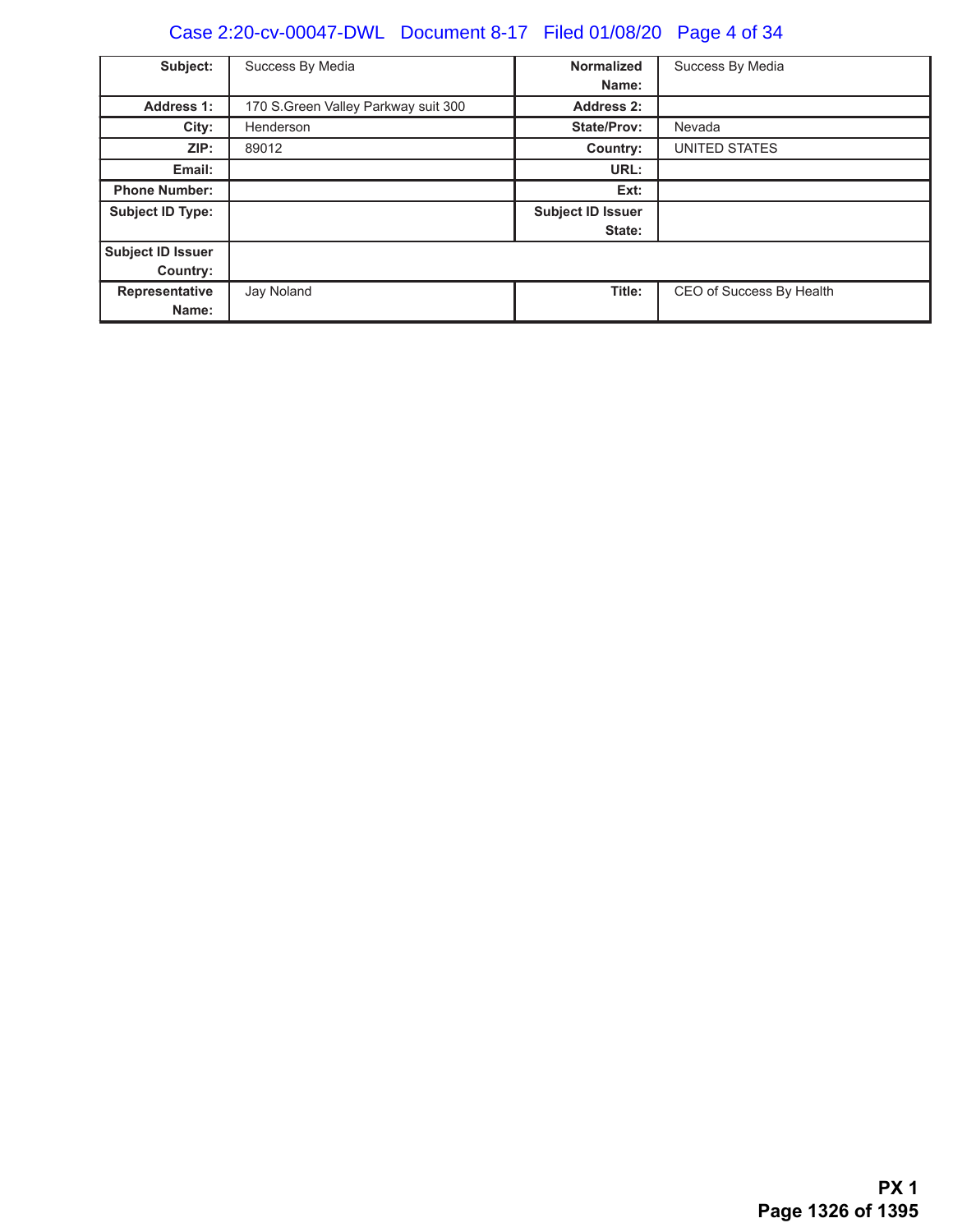| Record #22 / 101838433 / Consumer Sentinel Network Complaint |                                                                                                                                                                                                                                         |                                            |                                         |  |
|--------------------------------------------------------------|-----------------------------------------------------------------------------------------------------------------------------------------------------------------------------------------------------------------------------------------|--------------------------------------------|-----------------------------------------|--|
| <b>Reference</b>                                             | 101838433                                                                                                                                                                                                                               | Originator                                 |                                         |  |
| Number:                                                      |                                                                                                                                                                                                                                         | Reference                                  |                                         |  |
|                                                              |                                                                                                                                                                                                                                         | Number:                                    |                                         |  |
| Language:                                                    | English                                                                                                                                                                                                                                 | <b>Contact Type:</b>                       | Complaint                               |  |
| Source:                                                      | Consumer                                                                                                                                                                                                                                | DNC?:                                      | No                                      |  |
| <b>Comments:</b>                                             | Jay Noland made me beleive that he could teach me how to make \$1,000,000 per month in income. He used my                                                                                                                               |                                            |                                         |  |
|                                                              | network and my influence to launch a new network marketing/affiliate marketing company. He said he would train                                                                                                                          |                                            |                                         |  |
|                                                              | me and all my leaders how to build a legacy business. He told me hes trained many of the top money earners in the                                                                                                                       |                                            |                                         |  |
|                                                              | network marketing/affiliate marketing industry. which i found out later was not true. He launch his new company                                                                                                                         |                                            |                                         |  |
|                                                              | called Success By Health and told me i need to edify him to all my leaders and he used my influence to gain their<br>respect. I was the number 1 earner in the company and even though sales kept incresing my income was not. he       |                                            |                                         |  |
|                                                              | kept saying its my fault. our of respect i continuted to build my team since he kept telling me my income would                                                                                                                         |                                            |                                         |  |
|                                                              | began to jump. it never did. he also would call me on months that I had not ordered \$500+ in product from his                                                                                                                          |                                            |                                         |  |
|                                                              | company and tell me i cant be his #1 if i didnt order at least \$500 every month. even though i wasnt making much                                                                                                                       |                                            |                                         |  |
|                                                              | money compared to the sales i generated. he continued to push everyone to keep investing more money into his                                                                                                                            |                                            |                                         |  |
|                                                              | products or he wouldnt work with them, he would say. then in october 2018, he told me my wife cant come to any of                                                                                                                       |                                            |                                         |  |
|                                                              | the company events and that i had to choose between my wife (family) or the company. i told him of course my wife                                                                                                                       |                                            |                                         |  |
|                                                              | (family). he then told me he would buy my spot in the company for \$1,000,000 usd. then a few hours later he told                                                                                                                       |                                            |                                         |  |
|                                                              | me is should just resign. after constantly telling me that i need to choose between my wife or the company i decided                                                                                                                    |                                            |                                         |  |
|                                                              | to leave and flew back to my home. then i got another phone call that i needed to come back on a plane or things<br>wouldnt be good if i didnt. so i resigned from the company. after that he flew my top 3 leaders to where he was and |                                            |                                         |  |
|                                                              | manipulated them to not speak to me. he then threaten me with a lawsuit if i joined another network marketing                                                                                                                           |                                            |                                         |  |
|                                                              | company, which has been my main income for 8 years, 7 year prior to meeting him. 95% of success by health is my                                                                                                                         |                                            |                                         |  |
|                                                              | team from my efforts. i feel that was his plan all along. get my network of people and get rid of me so he can control                                                                                                                  |                                            |                                         |  |
|                                                              | them. many of them have become broke financially since he continues to push people to spend more money in his                                                                                                                           |                                            |                                         |  |
|                                                              | company. hes scamming people on false stories about his success and the only person making money is him. the                                                                                                                            |                                            |                                         |  |
|                                                              | company barely pays out 25% of all revenue to the affiliates and it claims that its suppose to pay out more around                                                                                                                      |                                            |                                         |  |
|                                                              | 50%. people are being hurt and hes earning off their fear. he tells everyone they wont be financially free with being                                                                                                                   |                                            |                                         |  |
|                                                              | in his company. hes a scam artist and sadly this isnt his first time. he was previously in a lawsuit with the ftc and has                                                                                                               |                                            |                                         |  |
|                                                              | been in many lawsuits since because he keeps doing the same manipulation tactics to get more money from people<br>in an unethical way. UPDATE 11-20-18 Consumer now found out the person does not own his home but rents. Now           |                                            |                                         |  |
|                                                              | the person is trying to sue him for 3 million dollars because the consumer left the company. Hnieves                                                                                                                                    |                                            |                                         |  |
| Complaint                                                    |                                                                                                                                                                                                                                         |                                            |                                         |  |
| disposition                                                  |                                                                                                                                                                                                                                         |                                            |                                         |  |
| provided?:                                                   |                                                                                                                                                                                                                                         |                                            |                                         |  |
| Complaint                                                    |                                                                                                                                                                                                                                         |                                            |                                         |  |
| <b>Disposition:</b>                                          |                                                                                                                                                                                                                                         |                                            |                                         |  |
| <b>Data Reference:</b>                                       |                                                                                                                                                                                                                                         | <b>Load Date:</b>                          | 11/11/2018 8:45:56 PM                   |  |
| <b>Created By:</b>                                           | <b>FTCCIS-FTCUSER</b>                                                                                                                                                                                                                   | <b>Created Date:</b>                       | 11/11/2018 8:45:56 PM                   |  |
| <b>Updated By:</b>                                           | <b>HNIEVES</b>                                                                                                                                                                                                                          | <b>Updated Date:</b>                       | 11/20/2018 3:49:30 PM                   |  |
| Complaint<br>Source:                                         | FTC Mobile Complaint Assistant                                                                                                                                                                                                          | <b>Product Service</b>                     | Multi-Level Mktg\Pyramids\Chain Letters |  |
| Amount                                                       |                                                                                                                                                                                                                                         | <b>Description:</b><br><b>Amount Paid:</b> | \$15,000.00                             |  |
| Requested:                                                   |                                                                                                                                                                                                                                         |                                            |                                         |  |
| <b>Payment</b>                                               | <b>Bank Account Debit</b>                                                                                                                                                                                                               | <b>Agency Contact:</b>                     | Phone                                   |  |
| Method:                                                      |                                                                                                                                                                                                                                         |                                            |                                         |  |
| <b>Complaint Date:</b>                                       | 11/20/2018                                                                                                                                                                                                                              | <b>Transaction</b>                         | 02/15/2017                              |  |
|                                                              |                                                                                                                                                                                                                                         | Date:                                      |                                         |  |
| <b>Initial Contact:</b>                                      | I Initiated Contact                                                                                                                                                                                                                     | <b>Initial Response:</b>                   |                                         |  |
| <b>Statute/Rule:</b>                                         | FTC Act Sec 5 (BCP)                                                                                                                                                                                                                     | <b>Law Violation:</b>                      | Deception/Misrepresentation             |  |
| Topic:                                                       |                                                                                                                                                                                                                                         | <b>Dispute with</b>                        |                                         |  |
|                                                              |                                                                                                                                                                                                                                         | <b>Credit Bureau?:</b>                     |                                         |  |
|                                                              |                                                                                                                                                                                                                                         |                                            |                                         |  |

J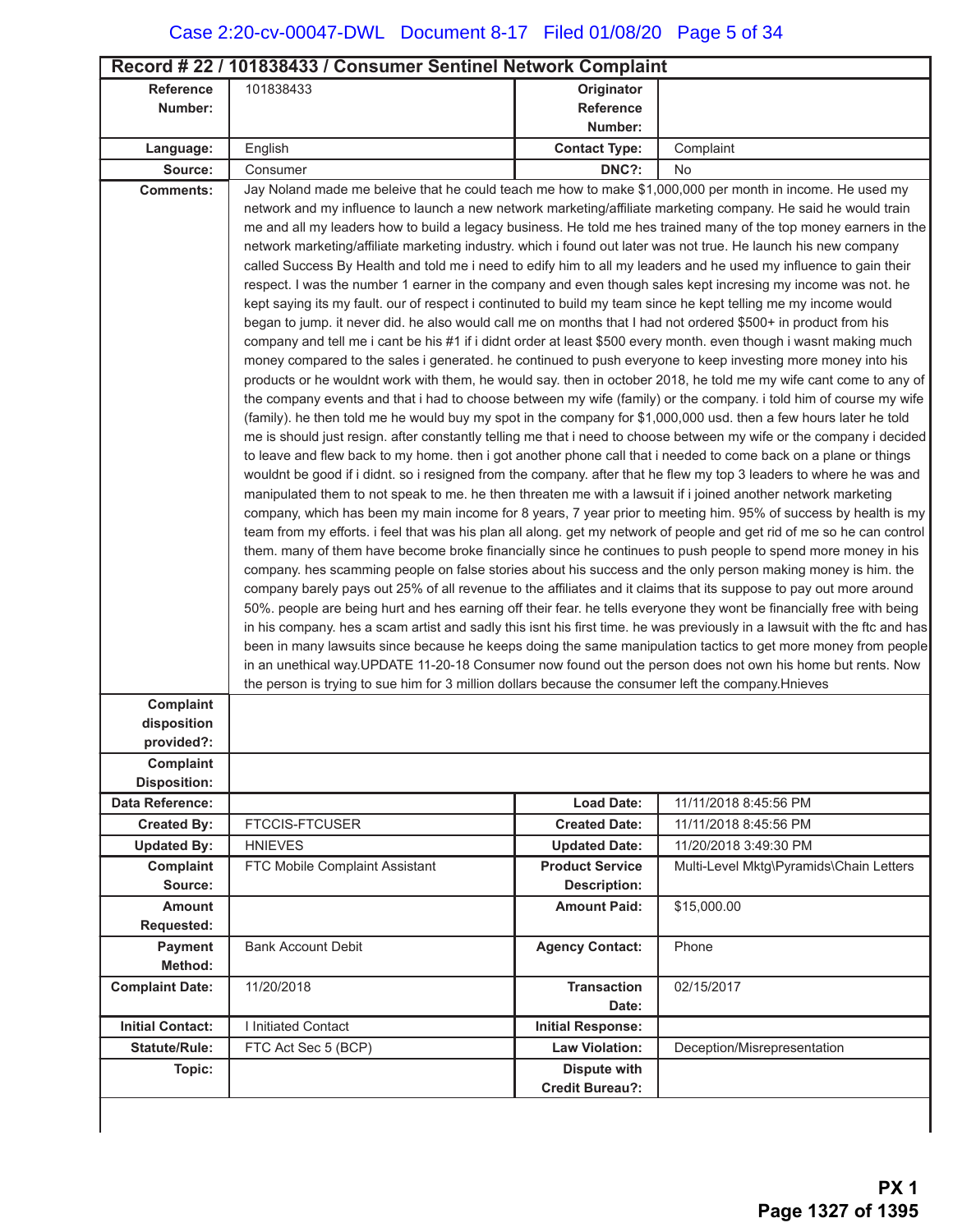# Case 2:20-cv-00047-DWL Document 8-17 Filed 01/08/20 Page 6 of 34

| <b>Dispute with</b>          | <b>No</b>                           | <b>Dispute with</b>                  | <b>No</b>                           |
|------------------------------|-------------------------------------|--------------------------------------|-------------------------------------|
| Credit Bureau -              |                                     | Credit Bureau -                      |                                     |
| Responded?:                  |                                     | <b>Resolved to</b><br>Satisfaction?: |                                     |
|                              |                                     |                                      |                                     |
| Member of<br>armed forces or | <b>No</b>                           | <b>Cross Border</b>                  | <b>No</b>                           |
| dependent?:                  |                                     | Complaint?:                          |                                     |
|                              | <b>Consumer Information</b>         |                                      |                                     |
| <b>Consumer Small</b>        |                                     |                                      |                                     |
| <b>Business or</b>           |                                     |                                      |                                     |
| Organization:                |                                     |                                      |                                     |
| <b>First Name:</b>           |                                     | <b>Last Name:</b>                    |                                     |
| <b>Address 1:</b>            |                                     | <b>Address 2:</b>                    |                                     |
| City:                        |                                     | State:                               | Kentucky                            |
| Zip:                         |                                     | Country:                             | <b>UNITED STATES</b>                |
| <b>Home Number:</b>          |                                     | <b>Cell Number:</b>                  |                                     |
| <b>Work Number:</b>          |                                     | Ext:                                 |                                     |
| Fax Number:                  |                                     | Email:                               |                                     |
| Age Range:                   |                                     | <b>Military Service</b>              |                                     |
|                              |                                     | <b>Branch:</b>                       |                                     |
| <b>Soldier Status:</b>       |                                     | <b>Soldier Station:</b>              |                                     |
|                              |                                     | <b>Subject</b>                       |                                     |
| Subject:                     | Success by health/ success by media | <b>Normalized</b>                    | Success By Health/ Success By Media |
|                              |                                     | Name:                                |                                     |
| <b>Address 1:</b>            | 170 S. Green Valley Parkway Suite 3 | <b>Address 2:</b>                    |                                     |
| City:                        | Henderson                           | State/Prov:                          | Nevada                              |
| ZIP:                         | 89012                               | Country:                             | UNITED STATES                       |
| Email:                       |                                     | URL:                                 |                                     |
| <b>Phone Number:</b>         |                                     | Ext:                                 |                                     |
| <b>Subject ID Type:</b>      |                                     | <b>Subject ID Issuer</b>             |                                     |
|                              |                                     | State:                               |                                     |
| <b>Subject ID Issuer</b>     |                                     |                                      |                                     |
| Country:                     |                                     |                                      |                                     |
| Representative               | Jay Noland                          | Title:                               | Founder CEO                         |
| Name:                        |                                     |                                      |                                     |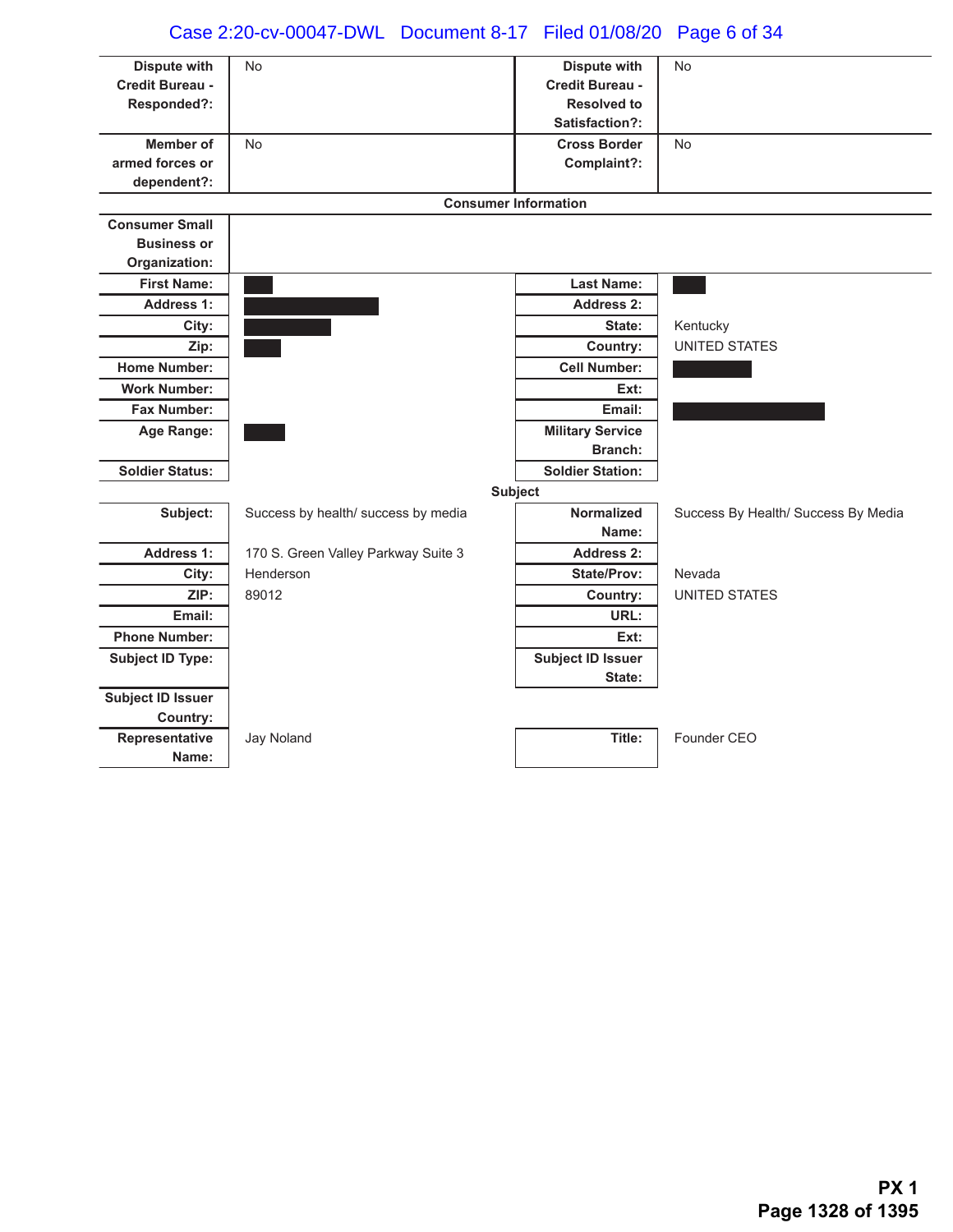### **Record # 23 / 102024153 / Consumer Sentinel Network Complaint**

| <b>Reference</b>                | 102024153                                                                                                         | Originator                                    |                                         |
|---------------------------------|-------------------------------------------------------------------------------------------------------------------|-----------------------------------------------|-----------------------------------------|
| Number:                         |                                                                                                                   | <b>Reference</b>                              |                                         |
|                                 |                                                                                                                   | Number:                                       |                                         |
| Language:                       | English                                                                                                           | <b>Contact Type:</b>                          | Complaint                               |
| Source:                         | Consumer                                                                                                          | DNC?:                                         | No                                      |
| <b>Comments:</b>                | I joined the company in May of this year, and became a founder with Jay Noland. The cost was \$3600 to do this    |                                               |                                         |
|                                 | with promises of a percentage of the company's overall revenue. This did not happen. I have been "encouraged" to  |                                               |                                         |
|                                 | spend at least \$500/mth each month and pressured to spend 3 to 4 times that much a month. I was pressured to     |                                               |                                         |
|                                 | have other's join and to have them buy "packs" the lowest pack was \$500. I have been pressured to attend events  |                                               |                                         |
|                                 | that I paid several hundred dollars to attend, plus traveling expenses to these events. I became a global founder |                                               |                                         |
|                                 | which costs me \$5200. I was supposed to recieve \$5000 in products, but have yet to receive any product. The     |                                               |                                         |
|                                 | money also had to be wired and could not be put on a debit or credit card. The shipping costs are outrageous. We  |                                               |                                         |
|                                 | pay \$11.95 for shipping for one item and up to four. The turn around is supposed to be 48 hours, but as stated   |                                               |                                         |
|                                 | above this does not happen. He has stolen several thousands of dollars from me. Please, stop this man.            |                                               |                                         |
| Complaint                       |                                                                                                                   |                                               |                                         |
| disposition                     |                                                                                                                   |                                               |                                         |
| provided?:                      |                                                                                                                   |                                               |                                         |
| Complaint                       |                                                                                                                   |                                               |                                         |
| <b>Disposition:</b>             |                                                                                                                   |                                               |                                         |
| Data Reference:                 |                                                                                                                   | <b>Load Date:</b>                             | 11/17/2018 9:17:59 AM                   |
| <b>Created By:</b>              | <b>FTCCIS-FTCUSER</b>                                                                                             | <b>Created Date:</b>                          | 11/17/2018 9:17:59 AM                   |
| <b>Updated By:</b>              |                                                                                                                   | <b>Updated Date:</b>                          |                                         |
| Complaint                       | FTC Online Complaint Assistant (CIS)                                                                              | <b>Product Service</b>                        | Multi-Level Mktg\Pyramids\Chain Letters |
| Source:                         |                                                                                                                   | <b>Description:</b>                           |                                         |
| <b>Amount</b>                   | \$49.00                                                                                                           | <b>Amount Paid:</b>                           | \$22,000.00                             |
| Requested:                      |                                                                                                                   |                                               |                                         |
| Payment                         | <b>Bank Account Debit</b>                                                                                         | <b>Agency Contact:</b>                        | Internet                                |
| Method:                         |                                                                                                                   |                                               |                                         |
| <b>Complaint Date:</b>          | 11/17/2018                                                                                                        | <b>Transaction</b>                            | 05/04/2018                              |
|                                 |                                                                                                                   | Date:                                         |                                         |
| <b>Initial Contact:</b>         | In Person                                                                                                         | <b>Initial Response:</b>                      | In Person                               |
| <b>Statute/Rule:</b>            | FTC Act Sec 5 (BCP)                                                                                               | <b>Law Violation:</b>                         | Deception/Misrepresentation             |
| Topic:                          |                                                                                                                   | <b>Dispute with</b><br><b>Credit Bureau?:</b> |                                         |
|                                 |                                                                                                                   |                                               |                                         |
| Dispute with<br>Credit Bureau - |                                                                                                                   | Dispute with<br>Credit Bureau -               |                                         |
| Responded?:                     |                                                                                                                   | <b>Resolved to</b>                            |                                         |
|                                 |                                                                                                                   | Satisfaction?:                                |                                         |
| Member of                       | No                                                                                                                | <b>Cross Border</b>                           | No                                      |
| armed forces or                 |                                                                                                                   | Complaint?:                                   |                                         |
| dependent?:                     |                                                                                                                   |                                               |                                         |
|                                 |                                                                                                                   | <b>Consumer Information</b>                   |                                         |
| <b>Consumer Small</b>           |                                                                                                                   |                                               |                                         |
| <b>Business or</b>              |                                                                                                                   |                                               |                                         |
| Organization:                   |                                                                                                                   |                                               |                                         |
| <b>First Name:</b>              |                                                                                                                   | <b>Last Name:</b>                             |                                         |
| <b>Address 1:</b>               |                                                                                                                   | <b>Address 2:</b>                             |                                         |
| City:                           |                                                                                                                   | State:                                        | Kentucky                                |
| Zip:                            |                                                                                                                   | Country:                                      | <b>UNITED STATES</b>                    |
| <b>Home Number:</b>             |                                                                                                                   | <b>Cell Number:</b>                           |                                         |
| <b>Work Number:</b>             |                                                                                                                   | Ext:                                          |                                         |
| <b>Fax Number:</b>              |                                                                                                                   | Email:                                        |                                         |
|                                 |                                                                                                                   |                                               |                                         |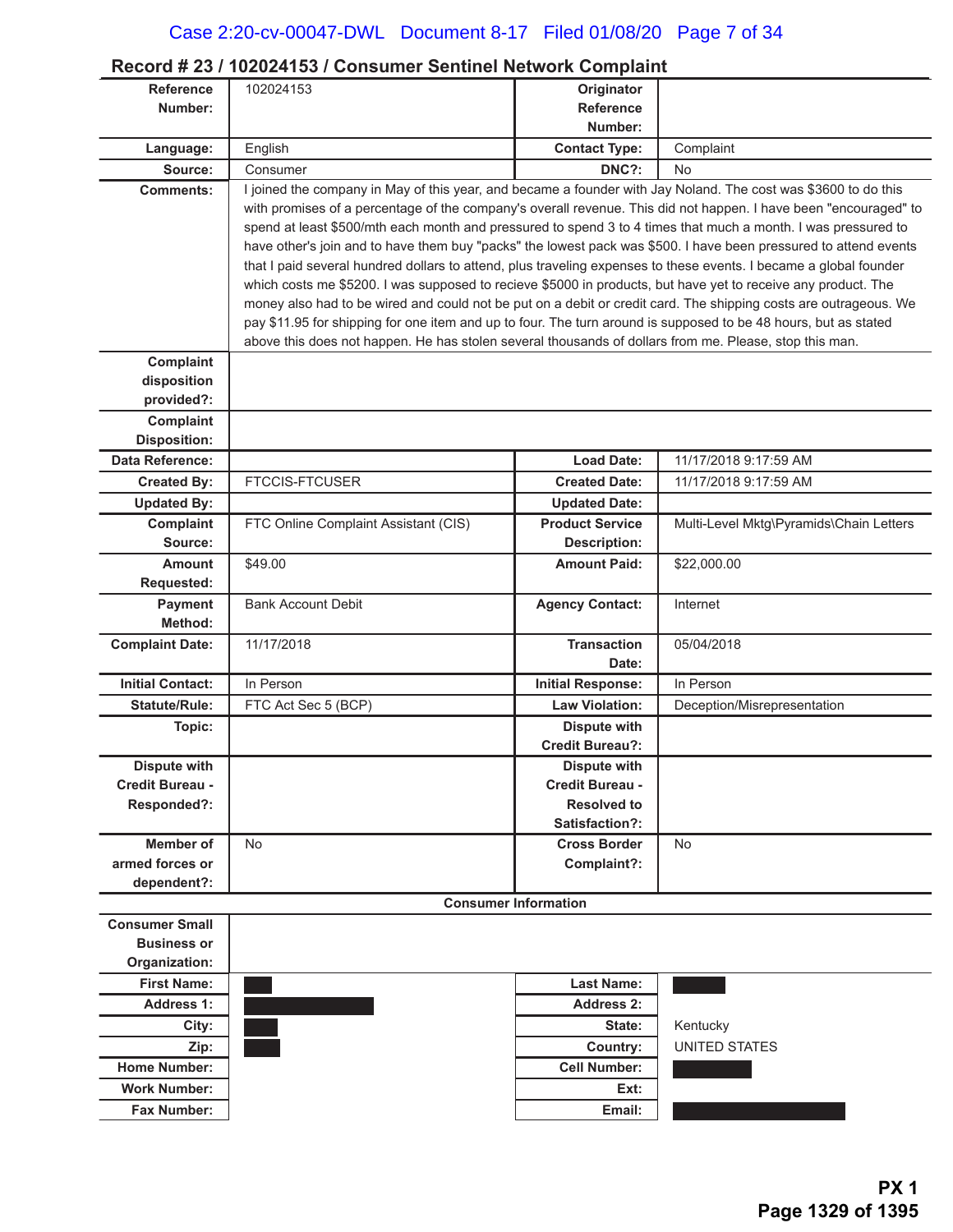# Case 2:20-cv-00047-DWL Document 8-17 Filed 01/08/20 Page 8 of 34

| Age Range:               |                                 | <b>Military Service</b>  |                                    |
|--------------------------|---------------------------------|--------------------------|------------------------------------|
|                          |                                 | <b>Branch:</b>           |                                    |
| <b>Soldier Status:</b>   |                                 | <b>Soldier Station:</b>  |                                    |
|                          |                                 | <b>Subject</b>           |                                    |
| Subject:                 | SUCCESS BY HEALTH SUCCESS BY    | <b>Normalized</b>        | Success By Health Success By Media |
|                          | <b>MEDIA</b>                    | Name:                    |                                    |
| <b>Address 1:</b>        | 170 S. GREEN VALLEY PKWAY SUITE | Address 2:               |                                    |
|                          | 300                             |                          |                                    |
| City:                    | Henderson                       | <b>State/Prov:</b>       | Nevada                             |
| ZIP:                     | 89012                           | Country:                 | UNITED STATES                      |
| Email:                   |                                 | URL:                     | Successbyhealth.com                |
| <b>Phone Number:</b>     |                                 | Ext:                     |                                    |
| <b>Subject ID Type:</b>  |                                 | <b>Subject ID Issuer</b> |                                    |
|                          |                                 | State:                   |                                    |
| <b>Subject ID Issuer</b> |                                 |                          |                                    |
| Country:                 |                                 |                          |                                    |
| Representative           | Jay Noland                      | Title:                   | <b>CEO FOUNDER</b>                 |
| Name:                    |                                 |                          |                                    |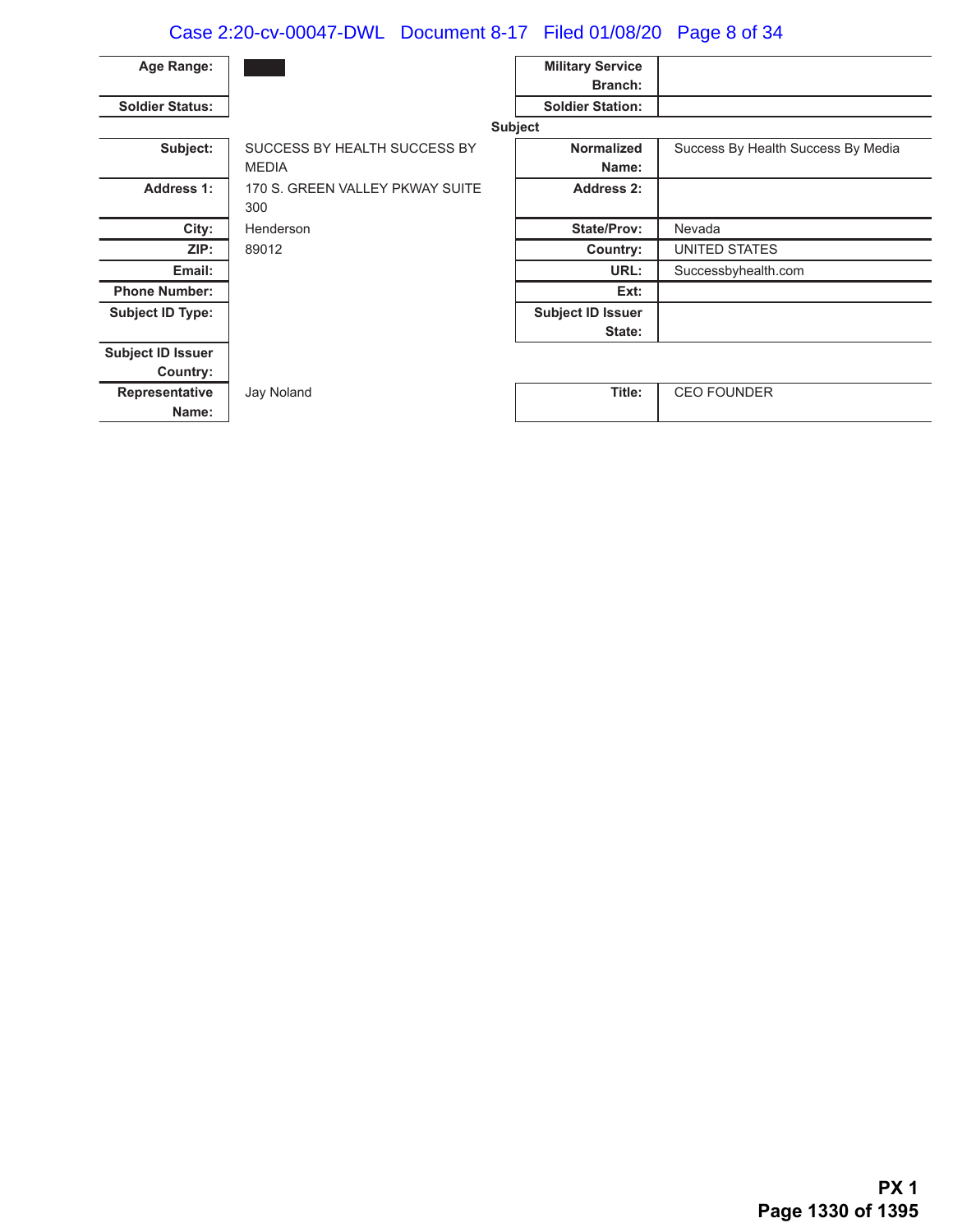### **Record # 24 / 102030001 / Consumer Sentinel Network Complaint**

| Number:<br><b>Reference</b><br>Number:<br><b>Contact Type:</b><br>English<br>Complaint<br>Language:<br>DNC?:<br>Source:<br>Consumer<br><b>No</b><br>I joined the company for \$49 this July. I intially only did it to receive products, but after a couple of weeks I started<br><b>Comments:</b><br>telling others about it. I ranked within the company in the first month, and then the pressure started. I was pressured<br>to sell and buy from the company, pressured to get others to join and do the same, pressured to hit ranks within the<br>company. I even received a phone call at 1 am at the end of the month pressuring me to use the commission I had<br>in my account to buy product and hit a rank. I was also pressured to attend meetings, and events that were costly. I<br>was told I was weak if I did anything less than what was expected of me. I spend over \$1400 in this company that<br>also charges extreme amounts for shipping and handling. \$11.95 for s&H and product is supposed to be received<br>within 48 hours. This was never the case. I had customers waiting a month or more for products, and I was not<br>allowed to question what was taking so long. Mr. Noland said that questioning him created a negative environment.<br>Mr. Noland creates an atmosphere of control, manipulation, and pressure. He also does not stand by what the<br>company policy states in regards to shipping out product, paying commissions correcty, nor does he uphold good<br>business practices.<br>Complaint<br>disposition<br>provided?:<br>Complaint<br><b>Disposition:</b><br>Data Reference:<br><b>Load Date:</b><br>11/17/2018 12:09:36 PM<br><b>FTCCIS-FTCUSER</b><br><b>Created Date:</b><br><b>Created By:</b><br>11/17/2018 12:09:36 PM<br><b>Updated By:</b><br><b>Updated Date:</b><br>Complaint<br>FTC Online Complaint Assistant (CIS)<br><b>Product Service</b><br>Multi-Level Mktg\Pyramids\Chain Letters<br>Source:<br><b>Description:</b><br>\$49.00<br><b>Amount Paid:</b><br>\$1,418.00<br><b>Amount</b><br><b>Requested:</b><br>Payment<br><b>Bank Account Debit</b><br><b>Agency Contact:</b><br>Internet<br>Method:<br>11/17/2018<br>07/17/2018<br><b>Transaction</b><br><b>Complaint Date:</b><br>Date:<br><b>Initial Contact:</b><br>In Person<br><b>Initial Response:</b><br>In Person<br><b>Law Violation:</b><br><b>Statute/Rule:</b><br>FTC Act Sec 5 (BCP)<br>Deception/Misrepresentation<br><b>Dispute with</b><br>Topic:<br><b>Credit Bureau?:</b><br><b>Dispute with</b><br><b>Dispute with</b><br>Credit Bureau -<br>Credit Bureau -<br><b>Resolved to</b><br>Responded?:<br>Satisfaction?:<br><b>Member of</b><br><b>Cross Border</b><br>No<br>No<br>armed forces or<br>Complaint?:<br>dependent?:<br><b>Consumer Information</b><br><b>Consumer Small</b><br><b>Business or</b><br>Organization:<br><b>First Name:</b><br><b>Last Name:</b><br><b>Address 1:</b><br><b>Address 2:</b><br>City:<br>State:<br>Kentucky<br>Country:<br><b>UNITED STATES</b><br>Zip: | <b>Reference</b> | 102030001 | Originator |  |
|-------------------------------------------------------------------------------------------------------------------------------------------------------------------------------------------------------------------------------------------------------------------------------------------------------------------------------------------------------------------------------------------------------------------------------------------------------------------------------------------------------------------------------------------------------------------------------------------------------------------------------------------------------------------------------------------------------------------------------------------------------------------------------------------------------------------------------------------------------------------------------------------------------------------------------------------------------------------------------------------------------------------------------------------------------------------------------------------------------------------------------------------------------------------------------------------------------------------------------------------------------------------------------------------------------------------------------------------------------------------------------------------------------------------------------------------------------------------------------------------------------------------------------------------------------------------------------------------------------------------------------------------------------------------------------------------------------------------------------------------------------------------------------------------------------------------------------------------------------------------------------------------------------------------------------------------------------------------------------------------------------------------------------------------------------------------------------------------------------------------------------------------------------------------------------------------------------------------------------------------------------------------------------------------------------------------------------------------------------------------------------------------------------------------------------------------------------------------------------------------------------------------------------------------------------------------------------------------------------------------------------------------------------------------------------------------------------------------------------------------------------------------------------------------------------------------------------------------------------------------------------------------------------------------------------------------------------------------------------------------------------------------------------------------|------------------|-----------|------------|--|
|                                                                                                                                                                                                                                                                                                                                                                                                                                                                                                                                                                                                                                                                                                                                                                                                                                                                                                                                                                                                                                                                                                                                                                                                                                                                                                                                                                                                                                                                                                                                                                                                                                                                                                                                                                                                                                                                                                                                                                                                                                                                                                                                                                                                                                                                                                                                                                                                                                                                                                                                                                                                                                                                                                                                                                                                                                                                                                                                                                                                                                           |                  |           |            |  |
|                                                                                                                                                                                                                                                                                                                                                                                                                                                                                                                                                                                                                                                                                                                                                                                                                                                                                                                                                                                                                                                                                                                                                                                                                                                                                                                                                                                                                                                                                                                                                                                                                                                                                                                                                                                                                                                                                                                                                                                                                                                                                                                                                                                                                                                                                                                                                                                                                                                                                                                                                                                                                                                                                                                                                                                                                                                                                                                                                                                                                                           |                  |           |            |  |
|                                                                                                                                                                                                                                                                                                                                                                                                                                                                                                                                                                                                                                                                                                                                                                                                                                                                                                                                                                                                                                                                                                                                                                                                                                                                                                                                                                                                                                                                                                                                                                                                                                                                                                                                                                                                                                                                                                                                                                                                                                                                                                                                                                                                                                                                                                                                                                                                                                                                                                                                                                                                                                                                                                                                                                                                                                                                                                                                                                                                                                           |                  |           |            |  |
|                                                                                                                                                                                                                                                                                                                                                                                                                                                                                                                                                                                                                                                                                                                                                                                                                                                                                                                                                                                                                                                                                                                                                                                                                                                                                                                                                                                                                                                                                                                                                                                                                                                                                                                                                                                                                                                                                                                                                                                                                                                                                                                                                                                                                                                                                                                                                                                                                                                                                                                                                                                                                                                                                                                                                                                                                                                                                                                                                                                                                                           |                  |           |            |  |
|                                                                                                                                                                                                                                                                                                                                                                                                                                                                                                                                                                                                                                                                                                                                                                                                                                                                                                                                                                                                                                                                                                                                                                                                                                                                                                                                                                                                                                                                                                                                                                                                                                                                                                                                                                                                                                                                                                                                                                                                                                                                                                                                                                                                                                                                                                                                                                                                                                                                                                                                                                                                                                                                                                                                                                                                                                                                                                                                                                                                                                           |                  |           |            |  |
|                                                                                                                                                                                                                                                                                                                                                                                                                                                                                                                                                                                                                                                                                                                                                                                                                                                                                                                                                                                                                                                                                                                                                                                                                                                                                                                                                                                                                                                                                                                                                                                                                                                                                                                                                                                                                                                                                                                                                                                                                                                                                                                                                                                                                                                                                                                                                                                                                                                                                                                                                                                                                                                                                                                                                                                                                                                                                                                                                                                                                                           |                  |           |            |  |
|                                                                                                                                                                                                                                                                                                                                                                                                                                                                                                                                                                                                                                                                                                                                                                                                                                                                                                                                                                                                                                                                                                                                                                                                                                                                                                                                                                                                                                                                                                                                                                                                                                                                                                                                                                                                                                                                                                                                                                                                                                                                                                                                                                                                                                                                                                                                                                                                                                                                                                                                                                                                                                                                                                                                                                                                                                                                                                                                                                                                                                           |                  |           |            |  |
|                                                                                                                                                                                                                                                                                                                                                                                                                                                                                                                                                                                                                                                                                                                                                                                                                                                                                                                                                                                                                                                                                                                                                                                                                                                                                                                                                                                                                                                                                                                                                                                                                                                                                                                                                                                                                                                                                                                                                                                                                                                                                                                                                                                                                                                                                                                                                                                                                                                                                                                                                                                                                                                                                                                                                                                                                                                                                                                                                                                                                                           |                  |           |            |  |
|                                                                                                                                                                                                                                                                                                                                                                                                                                                                                                                                                                                                                                                                                                                                                                                                                                                                                                                                                                                                                                                                                                                                                                                                                                                                                                                                                                                                                                                                                                                                                                                                                                                                                                                                                                                                                                                                                                                                                                                                                                                                                                                                                                                                                                                                                                                                                                                                                                                                                                                                                                                                                                                                                                                                                                                                                                                                                                                                                                                                                                           |                  |           |            |  |
|                                                                                                                                                                                                                                                                                                                                                                                                                                                                                                                                                                                                                                                                                                                                                                                                                                                                                                                                                                                                                                                                                                                                                                                                                                                                                                                                                                                                                                                                                                                                                                                                                                                                                                                                                                                                                                                                                                                                                                                                                                                                                                                                                                                                                                                                                                                                                                                                                                                                                                                                                                                                                                                                                                                                                                                                                                                                                                                                                                                                                                           |                  |           |            |  |
|                                                                                                                                                                                                                                                                                                                                                                                                                                                                                                                                                                                                                                                                                                                                                                                                                                                                                                                                                                                                                                                                                                                                                                                                                                                                                                                                                                                                                                                                                                                                                                                                                                                                                                                                                                                                                                                                                                                                                                                                                                                                                                                                                                                                                                                                                                                                                                                                                                                                                                                                                                                                                                                                                                                                                                                                                                                                                                                                                                                                                                           |                  |           |            |  |
|                                                                                                                                                                                                                                                                                                                                                                                                                                                                                                                                                                                                                                                                                                                                                                                                                                                                                                                                                                                                                                                                                                                                                                                                                                                                                                                                                                                                                                                                                                                                                                                                                                                                                                                                                                                                                                                                                                                                                                                                                                                                                                                                                                                                                                                                                                                                                                                                                                                                                                                                                                                                                                                                                                                                                                                                                                                                                                                                                                                                                                           |                  |           |            |  |
|                                                                                                                                                                                                                                                                                                                                                                                                                                                                                                                                                                                                                                                                                                                                                                                                                                                                                                                                                                                                                                                                                                                                                                                                                                                                                                                                                                                                                                                                                                                                                                                                                                                                                                                                                                                                                                                                                                                                                                                                                                                                                                                                                                                                                                                                                                                                                                                                                                                                                                                                                                                                                                                                                                                                                                                                                                                                                                                                                                                                                                           |                  |           |            |  |
|                                                                                                                                                                                                                                                                                                                                                                                                                                                                                                                                                                                                                                                                                                                                                                                                                                                                                                                                                                                                                                                                                                                                                                                                                                                                                                                                                                                                                                                                                                                                                                                                                                                                                                                                                                                                                                                                                                                                                                                                                                                                                                                                                                                                                                                                                                                                                                                                                                                                                                                                                                                                                                                                                                                                                                                                                                                                                                                                                                                                                                           |                  |           |            |  |
|                                                                                                                                                                                                                                                                                                                                                                                                                                                                                                                                                                                                                                                                                                                                                                                                                                                                                                                                                                                                                                                                                                                                                                                                                                                                                                                                                                                                                                                                                                                                                                                                                                                                                                                                                                                                                                                                                                                                                                                                                                                                                                                                                                                                                                                                                                                                                                                                                                                                                                                                                                                                                                                                                                                                                                                                                                                                                                                                                                                                                                           |                  |           |            |  |
|                                                                                                                                                                                                                                                                                                                                                                                                                                                                                                                                                                                                                                                                                                                                                                                                                                                                                                                                                                                                                                                                                                                                                                                                                                                                                                                                                                                                                                                                                                                                                                                                                                                                                                                                                                                                                                                                                                                                                                                                                                                                                                                                                                                                                                                                                                                                                                                                                                                                                                                                                                                                                                                                                                                                                                                                                                                                                                                                                                                                                                           |                  |           |            |  |
|                                                                                                                                                                                                                                                                                                                                                                                                                                                                                                                                                                                                                                                                                                                                                                                                                                                                                                                                                                                                                                                                                                                                                                                                                                                                                                                                                                                                                                                                                                                                                                                                                                                                                                                                                                                                                                                                                                                                                                                                                                                                                                                                                                                                                                                                                                                                                                                                                                                                                                                                                                                                                                                                                                                                                                                                                                                                                                                                                                                                                                           |                  |           |            |  |
|                                                                                                                                                                                                                                                                                                                                                                                                                                                                                                                                                                                                                                                                                                                                                                                                                                                                                                                                                                                                                                                                                                                                                                                                                                                                                                                                                                                                                                                                                                                                                                                                                                                                                                                                                                                                                                                                                                                                                                                                                                                                                                                                                                                                                                                                                                                                                                                                                                                                                                                                                                                                                                                                                                                                                                                                                                                                                                                                                                                                                                           |                  |           |            |  |
|                                                                                                                                                                                                                                                                                                                                                                                                                                                                                                                                                                                                                                                                                                                                                                                                                                                                                                                                                                                                                                                                                                                                                                                                                                                                                                                                                                                                                                                                                                                                                                                                                                                                                                                                                                                                                                                                                                                                                                                                                                                                                                                                                                                                                                                                                                                                                                                                                                                                                                                                                                                                                                                                                                                                                                                                                                                                                                                                                                                                                                           |                  |           |            |  |
|                                                                                                                                                                                                                                                                                                                                                                                                                                                                                                                                                                                                                                                                                                                                                                                                                                                                                                                                                                                                                                                                                                                                                                                                                                                                                                                                                                                                                                                                                                                                                                                                                                                                                                                                                                                                                                                                                                                                                                                                                                                                                                                                                                                                                                                                                                                                                                                                                                                                                                                                                                                                                                                                                                                                                                                                                                                                                                                                                                                                                                           |                  |           |            |  |
|                                                                                                                                                                                                                                                                                                                                                                                                                                                                                                                                                                                                                                                                                                                                                                                                                                                                                                                                                                                                                                                                                                                                                                                                                                                                                                                                                                                                                                                                                                                                                                                                                                                                                                                                                                                                                                                                                                                                                                                                                                                                                                                                                                                                                                                                                                                                                                                                                                                                                                                                                                                                                                                                                                                                                                                                                                                                                                                                                                                                                                           |                  |           |            |  |
|                                                                                                                                                                                                                                                                                                                                                                                                                                                                                                                                                                                                                                                                                                                                                                                                                                                                                                                                                                                                                                                                                                                                                                                                                                                                                                                                                                                                                                                                                                                                                                                                                                                                                                                                                                                                                                                                                                                                                                                                                                                                                                                                                                                                                                                                                                                                                                                                                                                                                                                                                                                                                                                                                                                                                                                                                                                                                                                                                                                                                                           |                  |           |            |  |
|                                                                                                                                                                                                                                                                                                                                                                                                                                                                                                                                                                                                                                                                                                                                                                                                                                                                                                                                                                                                                                                                                                                                                                                                                                                                                                                                                                                                                                                                                                                                                                                                                                                                                                                                                                                                                                                                                                                                                                                                                                                                                                                                                                                                                                                                                                                                                                                                                                                                                                                                                                                                                                                                                                                                                                                                                                                                                                                                                                                                                                           |                  |           |            |  |
|                                                                                                                                                                                                                                                                                                                                                                                                                                                                                                                                                                                                                                                                                                                                                                                                                                                                                                                                                                                                                                                                                                                                                                                                                                                                                                                                                                                                                                                                                                                                                                                                                                                                                                                                                                                                                                                                                                                                                                                                                                                                                                                                                                                                                                                                                                                                                                                                                                                                                                                                                                                                                                                                                                                                                                                                                                                                                                                                                                                                                                           |                  |           |            |  |
|                                                                                                                                                                                                                                                                                                                                                                                                                                                                                                                                                                                                                                                                                                                                                                                                                                                                                                                                                                                                                                                                                                                                                                                                                                                                                                                                                                                                                                                                                                                                                                                                                                                                                                                                                                                                                                                                                                                                                                                                                                                                                                                                                                                                                                                                                                                                                                                                                                                                                                                                                                                                                                                                                                                                                                                                                                                                                                                                                                                                                                           |                  |           |            |  |
|                                                                                                                                                                                                                                                                                                                                                                                                                                                                                                                                                                                                                                                                                                                                                                                                                                                                                                                                                                                                                                                                                                                                                                                                                                                                                                                                                                                                                                                                                                                                                                                                                                                                                                                                                                                                                                                                                                                                                                                                                                                                                                                                                                                                                                                                                                                                                                                                                                                                                                                                                                                                                                                                                                                                                                                                                                                                                                                                                                                                                                           |                  |           |            |  |
|                                                                                                                                                                                                                                                                                                                                                                                                                                                                                                                                                                                                                                                                                                                                                                                                                                                                                                                                                                                                                                                                                                                                                                                                                                                                                                                                                                                                                                                                                                                                                                                                                                                                                                                                                                                                                                                                                                                                                                                                                                                                                                                                                                                                                                                                                                                                                                                                                                                                                                                                                                                                                                                                                                                                                                                                                                                                                                                                                                                                                                           |                  |           |            |  |
|                                                                                                                                                                                                                                                                                                                                                                                                                                                                                                                                                                                                                                                                                                                                                                                                                                                                                                                                                                                                                                                                                                                                                                                                                                                                                                                                                                                                                                                                                                                                                                                                                                                                                                                                                                                                                                                                                                                                                                                                                                                                                                                                                                                                                                                                                                                                                                                                                                                                                                                                                                                                                                                                                                                                                                                                                                                                                                                                                                                                                                           |                  |           |            |  |
|                                                                                                                                                                                                                                                                                                                                                                                                                                                                                                                                                                                                                                                                                                                                                                                                                                                                                                                                                                                                                                                                                                                                                                                                                                                                                                                                                                                                                                                                                                                                                                                                                                                                                                                                                                                                                                                                                                                                                                                                                                                                                                                                                                                                                                                                                                                                                                                                                                                                                                                                                                                                                                                                                                                                                                                                                                                                                                                                                                                                                                           |                  |           |            |  |
|                                                                                                                                                                                                                                                                                                                                                                                                                                                                                                                                                                                                                                                                                                                                                                                                                                                                                                                                                                                                                                                                                                                                                                                                                                                                                                                                                                                                                                                                                                                                                                                                                                                                                                                                                                                                                                                                                                                                                                                                                                                                                                                                                                                                                                                                                                                                                                                                                                                                                                                                                                                                                                                                                                                                                                                                                                                                                                                                                                                                                                           |                  |           |            |  |
|                                                                                                                                                                                                                                                                                                                                                                                                                                                                                                                                                                                                                                                                                                                                                                                                                                                                                                                                                                                                                                                                                                                                                                                                                                                                                                                                                                                                                                                                                                                                                                                                                                                                                                                                                                                                                                                                                                                                                                                                                                                                                                                                                                                                                                                                                                                                                                                                                                                                                                                                                                                                                                                                                                                                                                                                                                                                                                                                                                                                                                           |                  |           |            |  |
|                                                                                                                                                                                                                                                                                                                                                                                                                                                                                                                                                                                                                                                                                                                                                                                                                                                                                                                                                                                                                                                                                                                                                                                                                                                                                                                                                                                                                                                                                                                                                                                                                                                                                                                                                                                                                                                                                                                                                                                                                                                                                                                                                                                                                                                                                                                                                                                                                                                                                                                                                                                                                                                                                                                                                                                                                                                                                                                                                                                                                                           |                  |           |            |  |
|                                                                                                                                                                                                                                                                                                                                                                                                                                                                                                                                                                                                                                                                                                                                                                                                                                                                                                                                                                                                                                                                                                                                                                                                                                                                                                                                                                                                                                                                                                                                                                                                                                                                                                                                                                                                                                                                                                                                                                                                                                                                                                                                                                                                                                                                                                                                                                                                                                                                                                                                                                                                                                                                                                                                                                                                                                                                                                                                                                                                                                           |                  |           |            |  |
|                                                                                                                                                                                                                                                                                                                                                                                                                                                                                                                                                                                                                                                                                                                                                                                                                                                                                                                                                                                                                                                                                                                                                                                                                                                                                                                                                                                                                                                                                                                                                                                                                                                                                                                                                                                                                                                                                                                                                                                                                                                                                                                                                                                                                                                                                                                                                                                                                                                                                                                                                                                                                                                                                                                                                                                                                                                                                                                                                                                                                                           |                  |           |            |  |
|                                                                                                                                                                                                                                                                                                                                                                                                                                                                                                                                                                                                                                                                                                                                                                                                                                                                                                                                                                                                                                                                                                                                                                                                                                                                                                                                                                                                                                                                                                                                                                                                                                                                                                                                                                                                                                                                                                                                                                                                                                                                                                                                                                                                                                                                                                                                                                                                                                                                                                                                                                                                                                                                                                                                                                                                                                                                                                                                                                                                                                           |                  |           |            |  |
|                                                                                                                                                                                                                                                                                                                                                                                                                                                                                                                                                                                                                                                                                                                                                                                                                                                                                                                                                                                                                                                                                                                                                                                                                                                                                                                                                                                                                                                                                                                                                                                                                                                                                                                                                                                                                                                                                                                                                                                                                                                                                                                                                                                                                                                                                                                                                                                                                                                                                                                                                                                                                                                                                                                                                                                                                                                                                                                                                                                                                                           |                  |           |            |  |
|                                                                                                                                                                                                                                                                                                                                                                                                                                                                                                                                                                                                                                                                                                                                                                                                                                                                                                                                                                                                                                                                                                                                                                                                                                                                                                                                                                                                                                                                                                                                                                                                                                                                                                                                                                                                                                                                                                                                                                                                                                                                                                                                                                                                                                                                                                                                                                                                                                                                                                                                                                                                                                                                                                                                                                                                                                                                                                                                                                                                                                           |                  |           |            |  |
|                                                                                                                                                                                                                                                                                                                                                                                                                                                                                                                                                                                                                                                                                                                                                                                                                                                                                                                                                                                                                                                                                                                                                                                                                                                                                                                                                                                                                                                                                                                                                                                                                                                                                                                                                                                                                                                                                                                                                                                                                                                                                                                                                                                                                                                                                                                                                                                                                                                                                                                                                                                                                                                                                                                                                                                                                                                                                                                                                                                                                                           |                  |           |            |  |
|                                                                                                                                                                                                                                                                                                                                                                                                                                                                                                                                                                                                                                                                                                                                                                                                                                                                                                                                                                                                                                                                                                                                                                                                                                                                                                                                                                                                                                                                                                                                                                                                                                                                                                                                                                                                                                                                                                                                                                                                                                                                                                                                                                                                                                                                                                                                                                                                                                                                                                                                                                                                                                                                                                                                                                                                                                                                                                                                                                                                                                           |                  |           |            |  |
|                                                                                                                                                                                                                                                                                                                                                                                                                                                                                                                                                                                                                                                                                                                                                                                                                                                                                                                                                                                                                                                                                                                                                                                                                                                                                                                                                                                                                                                                                                                                                                                                                                                                                                                                                                                                                                                                                                                                                                                                                                                                                                                                                                                                                                                                                                                                                                                                                                                                                                                                                                                                                                                                                                                                                                                                                                                                                                                                                                                                                                           |                  |           |            |  |
|                                                                                                                                                                                                                                                                                                                                                                                                                                                                                                                                                                                                                                                                                                                                                                                                                                                                                                                                                                                                                                                                                                                                                                                                                                                                                                                                                                                                                                                                                                                                                                                                                                                                                                                                                                                                                                                                                                                                                                                                                                                                                                                                                                                                                                                                                                                                                                                                                                                                                                                                                                                                                                                                                                                                                                                                                                                                                                                                                                                                                                           |                  |           |            |  |
|                                                                                                                                                                                                                                                                                                                                                                                                                                                                                                                                                                                                                                                                                                                                                                                                                                                                                                                                                                                                                                                                                                                                                                                                                                                                                                                                                                                                                                                                                                                                                                                                                                                                                                                                                                                                                                                                                                                                                                                                                                                                                                                                                                                                                                                                                                                                                                                                                                                                                                                                                                                                                                                                                                                                                                                                                                                                                                                                                                                                                                           |                  |           |            |  |
|                                                                                                                                                                                                                                                                                                                                                                                                                                                                                                                                                                                                                                                                                                                                                                                                                                                                                                                                                                                                                                                                                                                                                                                                                                                                                                                                                                                                                                                                                                                                                                                                                                                                                                                                                                                                                                                                                                                                                                                                                                                                                                                                                                                                                                                                                                                                                                                                                                                                                                                                                                                                                                                                                                                                                                                                                                                                                                                                                                                                                                           |                  |           |            |  |
|                                                                                                                                                                                                                                                                                                                                                                                                                                                                                                                                                                                                                                                                                                                                                                                                                                                                                                                                                                                                                                                                                                                                                                                                                                                                                                                                                                                                                                                                                                                                                                                                                                                                                                                                                                                                                                                                                                                                                                                                                                                                                                                                                                                                                                                                                                                                                                                                                                                                                                                                                                                                                                                                                                                                                                                                                                                                                                                                                                                                                                           |                  |           |            |  |
|                                                                                                                                                                                                                                                                                                                                                                                                                                                                                                                                                                                                                                                                                                                                                                                                                                                                                                                                                                                                                                                                                                                                                                                                                                                                                                                                                                                                                                                                                                                                                                                                                                                                                                                                                                                                                                                                                                                                                                                                                                                                                                                                                                                                                                                                                                                                                                                                                                                                                                                                                                                                                                                                                                                                                                                                                                                                                                                                                                                                                                           |                  |           |            |  |
|                                                                                                                                                                                                                                                                                                                                                                                                                                                                                                                                                                                                                                                                                                                                                                                                                                                                                                                                                                                                                                                                                                                                                                                                                                                                                                                                                                                                                                                                                                                                                                                                                                                                                                                                                                                                                                                                                                                                                                                                                                                                                                                                                                                                                                                                                                                                                                                                                                                                                                                                                                                                                                                                                                                                                                                                                                                                                                                                                                                                                                           |                  |           |            |  |
|                                                                                                                                                                                                                                                                                                                                                                                                                                                                                                                                                                                                                                                                                                                                                                                                                                                                                                                                                                                                                                                                                                                                                                                                                                                                                                                                                                                                                                                                                                                                                                                                                                                                                                                                                                                                                                                                                                                                                                                                                                                                                                                                                                                                                                                                                                                                                                                                                                                                                                                                                                                                                                                                                                                                                                                                                                                                                                                                                                                                                                           |                  |           |            |  |
|                                                                                                                                                                                                                                                                                                                                                                                                                                                                                                                                                                                                                                                                                                                                                                                                                                                                                                                                                                                                                                                                                                                                                                                                                                                                                                                                                                                                                                                                                                                                                                                                                                                                                                                                                                                                                                                                                                                                                                                                                                                                                                                                                                                                                                                                                                                                                                                                                                                                                                                                                                                                                                                                                                                                                                                                                                                                                                                                                                                                                                           |                  |           |            |  |
|                                                                                                                                                                                                                                                                                                                                                                                                                                                                                                                                                                                                                                                                                                                                                                                                                                                                                                                                                                                                                                                                                                                                                                                                                                                                                                                                                                                                                                                                                                                                                                                                                                                                                                                                                                                                                                                                                                                                                                                                                                                                                                                                                                                                                                                                                                                                                                                                                                                                                                                                                                                                                                                                                                                                                                                                                                                                                                                                                                                                                                           |                  |           |            |  |
|                                                                                                                                                                                                                                                                                                                                                                                                                                                                                                                                                                                                                                                                                                                                                                                                                                                                                                                                                                                                                                                                                                                                                                                                                                                                                                                                                                                                                                                                                                                                                                                                                                                                                                                                                                                                                                                                                                                                                                                                                                                                                                                                                                                                                                                                                                                                                                                                                                                                                                                                                                                                                                                                                                                                                                                                                                                                                                                                                                                                                                           |                  |           |            |  |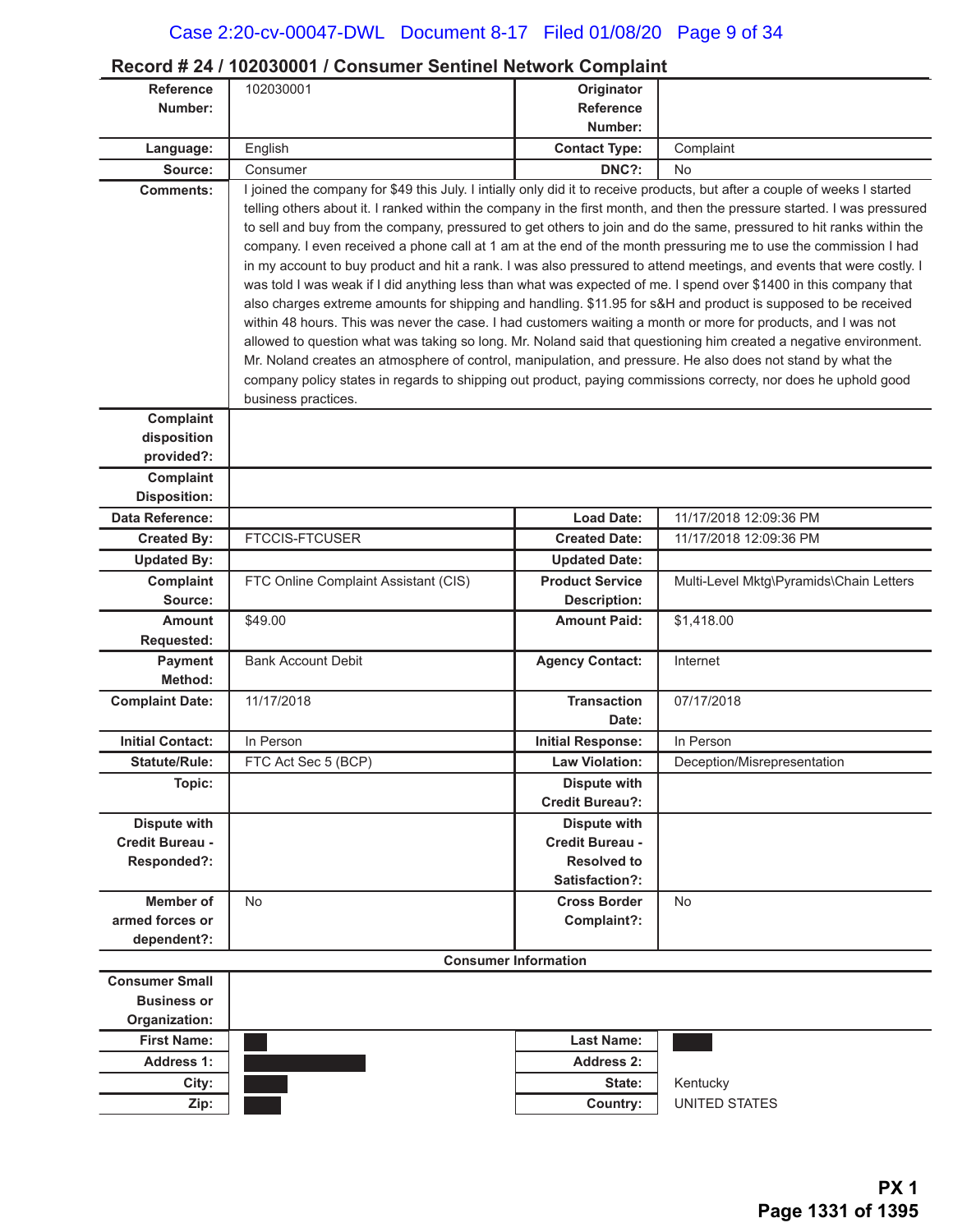# Case 2:20-cv-00047-DWL Document 8-17 Filed 01/08/20 Page 10 of 34

| <b>Home Number:</b>      |                                | <b>Cell Number:</b>      |                                    |
|--------------------------|--------------------------------|--------------------------|------------------------------------|
| <b>Work Number:</b>      |                                | Ext:                     |                                    |
| <b>Fax Number:</b>       |                                | Email:                   |                                    |
| Age Range:               |                                | <b>Military Service</b>  |                                    |
|                          |                                | <b>Branch:</b>           |                                    |
| <b>Soldier Status:</b>   |                                | <b>Soldier Station:</b>  |                                    |
|                          |                                | <b>Subject</b>           |                                    |
| Subject:                 | SUCCESS BY HEALTH/SUCCESS BY   | <b>Normalized</b>        | Success By Health/success By Media |
|                          | <b>MEDIA</b>                   | Name:                    |                                    |
| <b>Address 1:</b>        | 170 S. GREEN VALLEY PKWY SUITE | <b>Address 2:</b>        |                                    |
|                          | 300                            |                          |                                    |
| City:                    | Henderson                      | <b>State/Prov:</b>       | Nevada                             |
| ZIP:                     | 89012                          | Country:                 | UNITED STATES                      |
| Email:                   |                                | URL:                     | successbyhealth.com                |
| <b>Phone Number:</b>     |                                | Ext:                     |                                    |
| <b>Subject ID Type:</b>  |                                | <b>Subject ID Issuer</b> |                                    |
|                          |                                | State:                   |                                    |
| <b>Subject ID Issuer</b> |                                |                          |                                    |
| Country:                 |                                |                          |                                    |
| Representative           | Jay Noland                     | Title:                   | <b>CEO FOUNDER</b>                 |
| Name:                    |                                |                          |                                    |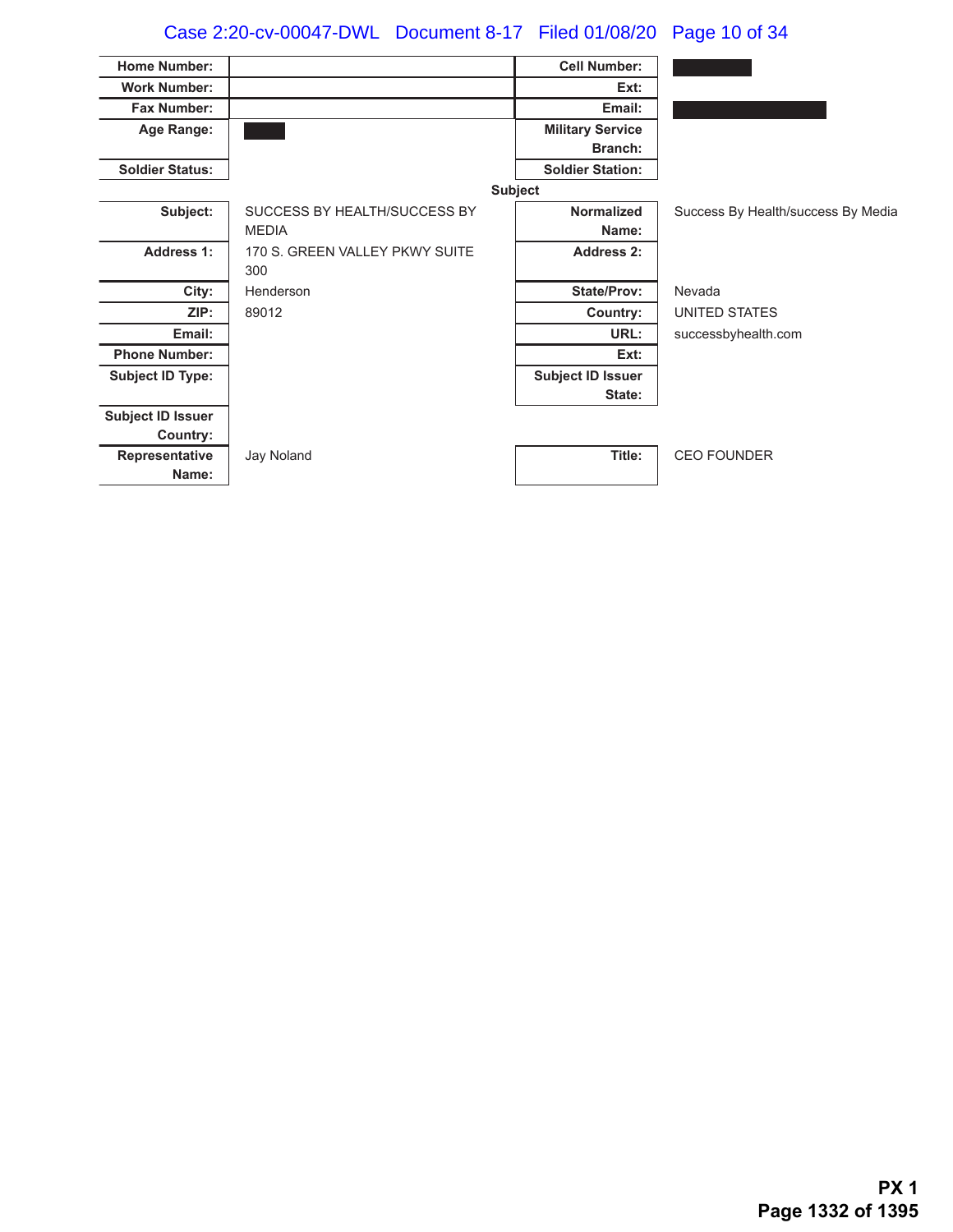|                         | Record # 25 / 94504418 / Consumer Sentinel Network Complaint                                                               |                             |                          |  |
|-------------------------|----------------------------------------------------------------------------------------------------------------------------|-----------------------------|--------------------------|--|
| <b>Reference</b>        | 94504418                                                                                                                   | Originator                  |                          |  |
| Number:                 |                                                                                                                            | Reference                   |                          |  |
|                         |                                                                                                                            | Number:                     |                          |  |
| Language:               | English                                                                                                                    | <b>Contact Type:</b>        | Complaint                |  |
| Source:                 | Consumer                                                                                                                   | DNC?:                       | <b>No</b>                |  |
| <b>Comments:</b>        | SBH is a new MLM company being run by Jay Noland (aka JD Noland). While this is probably not an illegal                    |                             |                          |  |
|                         | pyramid scheme as they have legitimate product, I STRONGLY feel he is in violation of the 2002 FTC charges                 |                             |                          |  |
|                         | against him. He seems to grossly misrepresent how much money most affiliates can expect to make and has most               |                             |                          |  |
|                         | of them believing they can be millionares in monthsand if they dont reach their goals it's their own faultthey had         |                             |                          |  |
|                         | let negativity creep in and/or they are failures at working their plan. (And the plan is all about recruiting more people, |                             |                          |  |
|                         | not so much selling the product). My concern is that he is such a charismatic speaker I feel there are people quitting     |                             |                          |  |
|                         | their jobs, spending tons of money they dont have, etc. Just to follow him in what they are sure will be their "road to    |                             |                          |  |
|                         | riches" and so much residual income that they will never have to work another day in their life. My goal in writing this   |                             |                          |  |
|                         | is not to shut the company down, or to get rid of Mr. Noland. I just want somebody to take a look at the 2002 case         |                             |                          |  |
|                         | and what he was banned from doing if he ever ran another mlm company again (such as misrepresenting the                    |                             |                          |  |
|                         | income one can expect to make). Then take a look at Success By Health (SBH) and also listen to some of the                 |                             |                          |  |
|                         | promotional and training calls. If you feel he is doing everything by the book, okay. I just want someone to take a        |                             |                          |  |
| Complaint               | look and listen while the company is still new. Thank you                                                                  |                             |                          |  |
| disposition             |                                                                                                                            |                             |                          |  |
| provided?:              |                                                                                                                            |                             |                          |  |
| Complaint               |                                                                                                                            |                             |                          |  |
| <b>Disposition:</b>     |                                                                                                                            |                             |                          |  |
| <b>Data Reference:</b>  |                                                                                                                            | <b>Load Date:</b>           | 04/10/2018 3:35:18 PM    |  |
| <b>Created By:</b>      | <b>FTCCIS-FTCUSER</b>                                                                                                      | <b>Created Date:</b>        | 04/10/2018 3:35:18 PM    |  |
| <b>Updated By:</b>      |                                                                                                                            | <b>Updated Date:</b>        |                          |  |
| Complaint               | FTC Mobile Complaint Assistant                                                                                             | <b>Product Service</b>      | Other (Note in Comments) |  |
| Source:                 |                                                                                                                            | <b>Description:</b>         |                          |  |
| <b>Amount</b>           |                                                                                                                            | <b>Amount Paid:</b>         |                          |  |
| <b>Requested:</b>       |                                                                                                                            |                             |                          |  |
| Payment                 |                                                                                                                            | <b>Agency Contact:</b>      | Mobile                   |  |
| Method:                 |                                                                                                                            |                             |                          |  |
| <b>Complaint Date:</b>  | 04/10/2018                                                                                                                 | <b>Transaction</b>          |                          |  |
|                         |                                                                                                                            | Date:                       |                          |  |
| <b>Initial Contact:</b> |                                                                                                                            | <b>Initial Response:</b>    |                          |  |
| <b>Statute/Rule:</b>    |                                                                                                                            | <b>Law Violation:</b>       |                          |  |
| Topic:                  |                                                                                                                            | <b>Dispute with</b>         |                          |  |
|                         |                                                                                                                            | <b>Credit Bureau?:</b>      |                          |  |
| <b>Dispute with</b>     |                                                                                                                            | <b>Dispute with</b>         |                          |  |
| Credit Bureau -         |                                                                                                                            | Credit Bureau -             |                          |  |
| Responded?:             |                                                                                                                            | <b>Resolved to</b>          |                          |  |
|                         |                                                                                                                            | Satisfaction?:              |                          |  |
| <b>Member of</b>        | <b>No</b>                                                                                                                  | <b>Cross Border</b>         | <b>No</b>                |  |
| armed forces or         |                                                                                                                            | Complaint?:                 |                          |  |
| dependent?:             |                                                                                                                            |                             |                          |  |
|                         |                                                                                                                            | <b>Consumer Information</b> |                          |  |
| <b>Consumer Small</b>   |                                                                                                                            |                             |                          |  |
| <b>Business or</b>      |                                                                                                                            |                             |                          |  |
| Organization:           |                                                                                                                            |                             |                          |  |
| <b>First Name:</b>      |                                                                                                                            | <b>Last Name:</b>           |                          |  |
| <b>Address 1:</b>       |                                                                                                                            | <b>Address 2:</b>           |                          |  |
| City:                   |                                                                                                                            | State:                      |                          |  |
|                         |                                                                                                                            |                             |                          |  |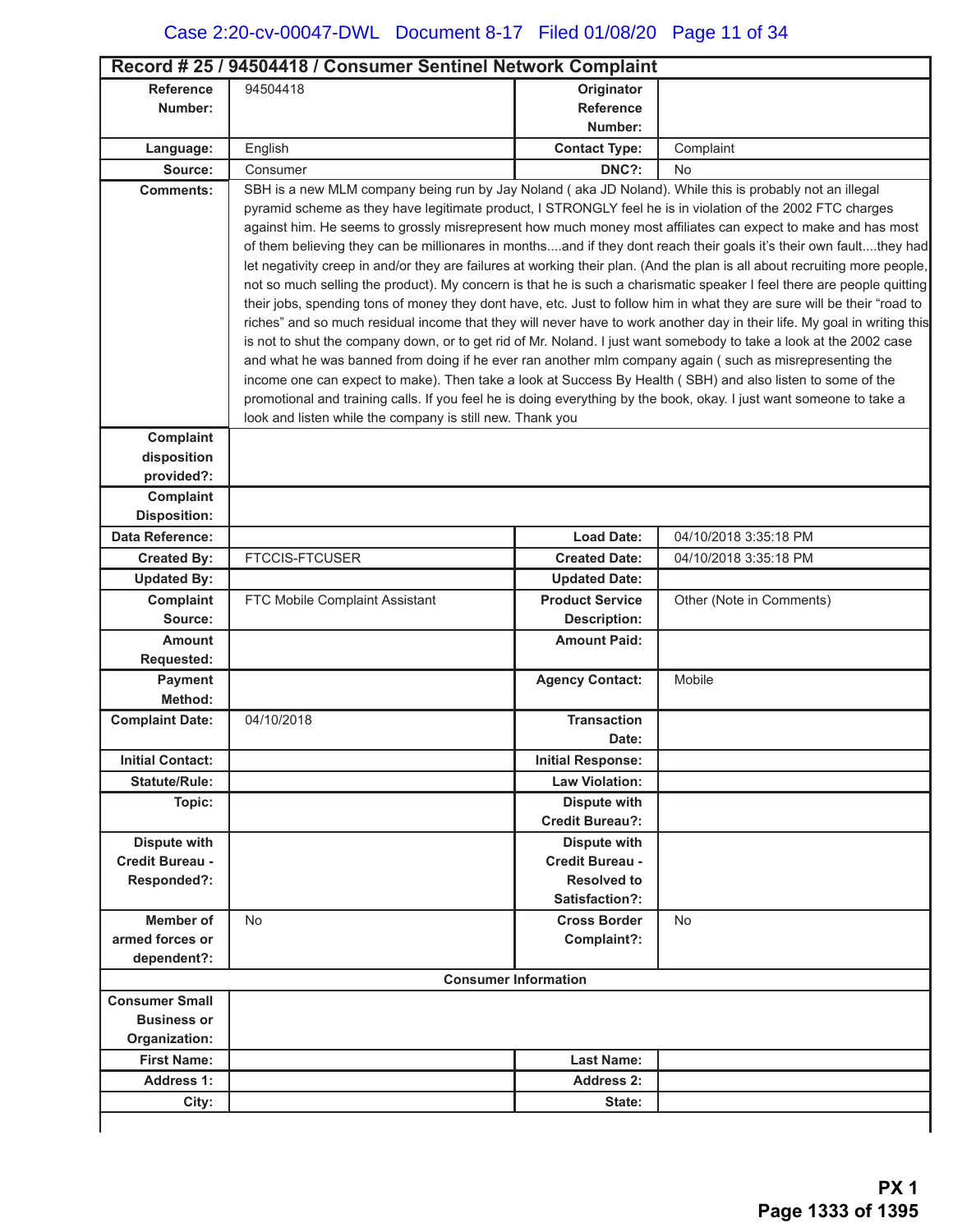# Case 2:20-cv-00047-DWL Document 8-17 Filed 01/08/20 Page 12 of 34

| Zip:                   | Country:                |  |
|------------------------|-------------------------|--|
| <b>Home Number:</b>    | <b>Cell Number:</b>     |  |
| <b>Work Number:</b>    | Ext:                    |  |
| <b>Fax Number:</b>     | Email:                  |  |
| Age Range:             | <b>Military Service</b> |  |
|                        | Branch:                 |  |
| <b>Soldier Status:</b> | <b>Soldier Station:</b> |  |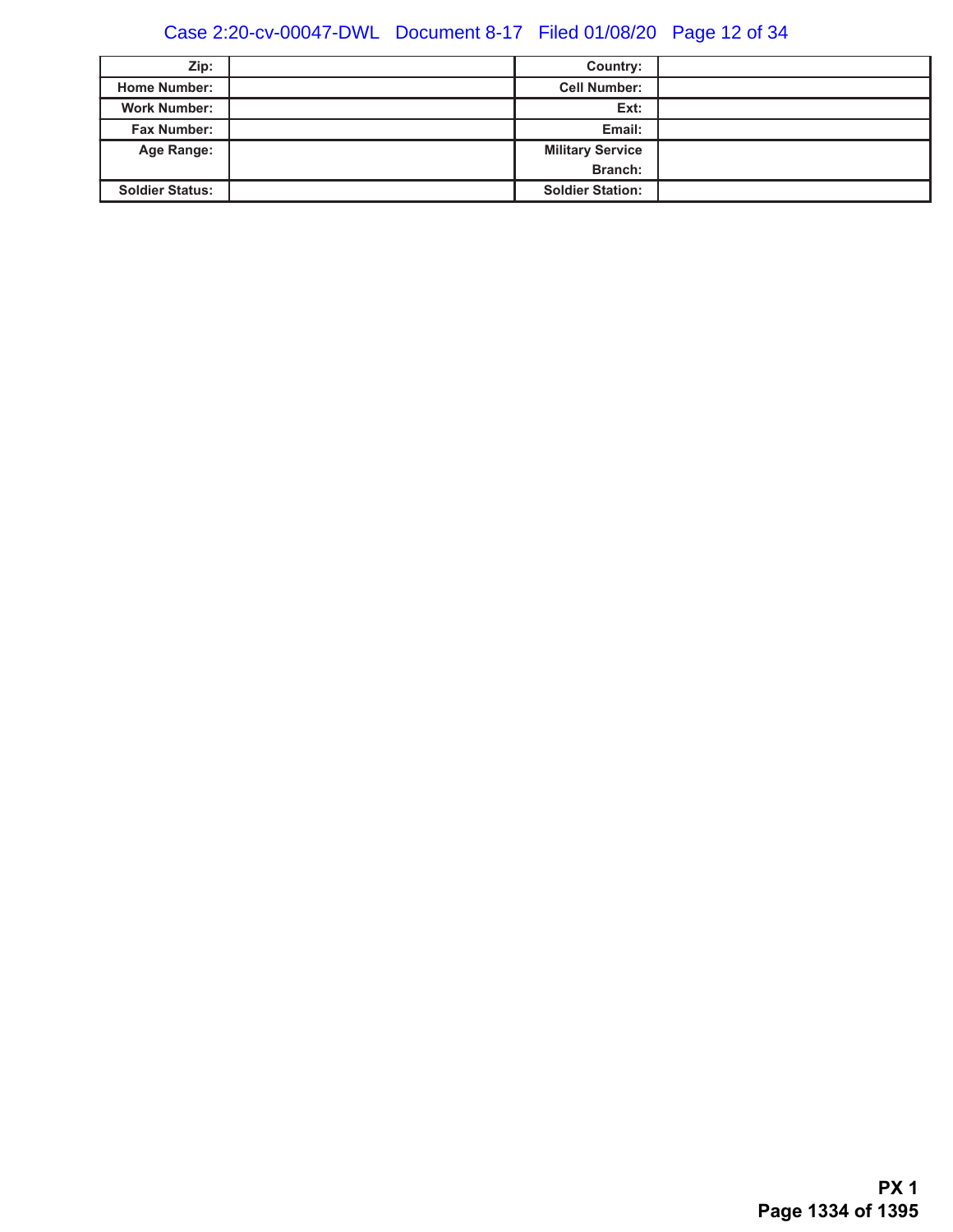### **Record # 26 / 101789102 / Consumer Sentinel Network Complaint**

| <b>Reference</b>                       | 101789102                                                                                                                                                                                                                  | Originator                                                                                                                                                                                                                          |                                                                                                                |  |
|----------------------------------------|----------------------------------------------------------------------------------------------------------------------------------------------------------------------------------------------------------------------------|-------------------------------------------------------------------------------------------------------------------------------------------------------------------------------------------------------------------------------------|----------------------------------------------------------------------------------------------------------------|--|
| Number:                                |                                                                                                                                                                                                                            | <b>Reference</b><br>Number:                                                                                                                                                                                                         |                                                                                                                |  |
| Language:                              | English                                                                                                                                                                                                                    | <b>Contact Type:</b>                                                                                                                                                                                                                | Complaint                                                                                                      |  |
| Source:                                | Consumer                                                                                                                                                                                                                   | DNC?:                                                                                                                                                                                                                               | No                                                                                                             |  |
| <b>Comments:</b>                       |                                                                                                                                                                                                                            |                                                                                                                                                                                                                                     | We have not received products that we paid for. We wait months on products that we order. We were promised 50% |  |
|                                        | payouts on commissions. This has not happened. We pay double what we should for shipping. Its priority shipping                                                                                                            |                                                                                                                                                                                                                                     |                                                                                                                |  |
|                                        | but the product either never show up or its months later. Our accounts were debited numerous times for orders we                                                                                                           |                                                                                                                                                                                                                                     |                                                                                                                |  |
|                                        |                                                                                                                                                                                                                            | did not place. He has stolen several thousands from our account. Jay has misrepresented himself and the entire                                                                                                                      |                                                                                                                |  |
|                                        | company. Claiming that he owns a huge warehouse and oversees the manufacturing of the products. Which is<br>false. He created a global founders pack which was \$5200 and the money had to be wired. He claimed would then |                                                                                                                                                                                                                                     |                                                                                                                |  |
|                                        | send that amount in products. We received no products. He kept the \$5200. He claims to fully support an                                                                                                                   |                                                                                                                                                                                                                                     |                                                                                                                |  |
|                                        |                                                                                                                                                                                                                            |                                                                                                                                                                                                                                     |                                                                                                                |  |
|                                        |                                                                                                                                                                                                                            | orphanage in Kenya, Africa called the Success By Helping Foundation. There is no actual proof he does that. His<br>huge warehouse is actually located in Winchester, KY and its a shack. We recently discovered that Jay Noland has |                                                                                                                |  |
|                                        | been sued for activities in a company called SereniGy. He was accused of not paying distributors commisions,                                                                                                               |                                                                                                                                                                                                                                     |                                                                                                                |  |
|                                        | product was never received, and other fradulent activity. The same thing that he has done to us and other affiliates                                                                                                       |                                                                                                                                                                                                                                     |                                                                                                                |  |
|                                        | in this company. He is not supposed to ever do another MLM again. He gets away with it because he calls us                                                                                                                 |                                                                                                                                                                                                                                     |                                                                                                                |  |
|                                        | independent affiliates while stealing from us. This man needs to be stopped.                                                                                                                                               |                                                                                                                                                                                                                                     |                                                                                                                |  |
| Complaint                              |                                                                                                                                                                                                                            |                                                                                                                                                                                                                                     |                                                                                                                |  |
| disposition                            |                                                                                                                                                                                                                            |                                                                                                                                                                                                                                     |                                                                                                                |  |
| provided?:<br><b>Complaint</b>         |                                                                                                                                                                                                                            |                                                                                                                                                                                                                                     |                                                                                                                |  |
| <b>Disposition:</b>                    |                                                                                                                                                                                                                            |                                                                                                                                                                                                                                     |                                                                                                                |  |
| Data Reference:                        |                                                                                                                                                                                                                            | <b>Load Date:</b>                                                                                                                                                                                                                   | 11/09/2018 12:16:26 PM                                                                                         |  |
| <b>Created By:</b>                     | <b>FTCCIS-FTCUSER</b>                                                                                                                                                                                                      | <b>Created Date:</b>                                                                                                                                                                                                                | 11/09/2018 12:16:26 PM                                                                                         |  |
| <b>Updated By:</b>                     |                                                                                                                                                                                                                            | <b>Updated Date:</b>                                                                                                                                                                                                                |                                                                                                                |  |
| Complaint                              | FTC Mobile Complaint Assistant                                                                                                                                                                                             | <b>Product Service</b>                                                                                                                                                                                                              | Other (Note in Comments)                                                                                       |  |
| Source:                                |                                                                                                                                                                                                                            | <b>Description:</b>                                                                                                                                                                                                                 |                                                                                                                |  |
| <b>Amount</b>                          |                                                                                                                                                                                                                            | <b>Amount Paid:</b>                                                                                                                                                                                                                 | \$23,000.00                                                                                                    |  |
| Requested:<br><b>Payment</b>           | <b>Bank Account Debit</b>                                                                                                                                                                                                  | <b>Agency Contact:</b>                                                                                                                                                                                                              | Mobile                                                                                                         |  |
| Method:                                |                                                                                                                                                                                                                            |                                                                                                                                                                                                                                     |                                                                                                                |  |
| <b>Complaint Date:</b>                 | 11/09/2018                                                                                                                                                                                                                 | <b>Transaction</b>                                                                                                                                                                                                                  | 04/30/2018                                                                                                     |  |
|                                        |                                                                                                                                                                                                                            | Date:                                                                                                                                                                                                                               |                                                                                                                |  |
| <b>Initial Contact:</b>                | In Person                                                                                                                                                                                                                  | <b>Initial Response:</b>                                                                                                                                                                                                            |                                                                                                                |  |
| <b>Statute/Rule:</b>                   |                                                                                                                                                                                                                            | <b>Law Violation:</b>                                                                                                                                                                                                               |                                                                                                                |  |
| Topic:                                 |                                                                                                                                                                                                                            | <b>Dispute with</b>                                                                                                                                                                                                                 |                                                                                                                |  |
|                                        |                                                                                                                                                                                                                            | <b>Credit Bureau?:</b>                                                                                                                                                                                                              |                                                                                                                |  |
| <b>Dispute with</b><br>Credit Bureau - |                                                                                                                                                                                                                            | <b>Dispute with</b><br>Credit Bureau -                                                                                                                                                                                              |                                                                                                                |  |
| Responded?:                            |                                                                                                                                                                                                                            | <b>Resolved to</b>                                                                                                                                                                                                                  |                                                                                                                |  |
|                                        |                                                                                                                                                                                                                            | Satisfaction?:                                                                                                                                                                                                                      |                                                                                                                |  |
| Member of                              | <b>No</b>                                                                                                                                                                                                                  | <b>Cross Border</b>                                                                                                                                                                                                                 | <b>No</b>                                                                                                      |  |
| armed forces or                        |                                                                                                                                                                                                                            | Complaint?:                                                                                                                                                                                                                         |                                                                                                                |  |
| dependent?:                            |                                                                                                                                                                                                                            |                                                                                                                                                                                                                                     |                                                                                                                |  |
|                                        |                                                                                                                                                                                                                            | <b>Consumer Information</b>                                                                                                                                                                                                         |                                                                                                                |  |
| <b>Consumer Small</b>                  |                                                                                                                                                                                                                            |                                                                                                                                                                                                                                     |                                                                                                                |  |
| <b>Business or</b>                     |                                                                                                                                                                                                                            |                                                                                                                                                                                                                                     |                                                                                                                |  |
| Organization:                          |                                                                                                                                                                                                                            |                                                                                                                                                                                                                                     |                                                                                                                |  |
| <b>First Name:</b>                     |                                                                                                                                                                                                                            | <b>Last Name:</b>                                                                                                                                                                                                                   |                                                                                                                |  |
| <b>Address 1:</b>                      |                                                                                                                                                                                                                            | <b>Address 2:</b>                                                                                                                                                                                                                   |                                                                                                                |  |
| City:                                  |                                                                                                                                                                                                                            | State:                                                                                                                                                                                                                              | Kentucky                                                                                                       |  |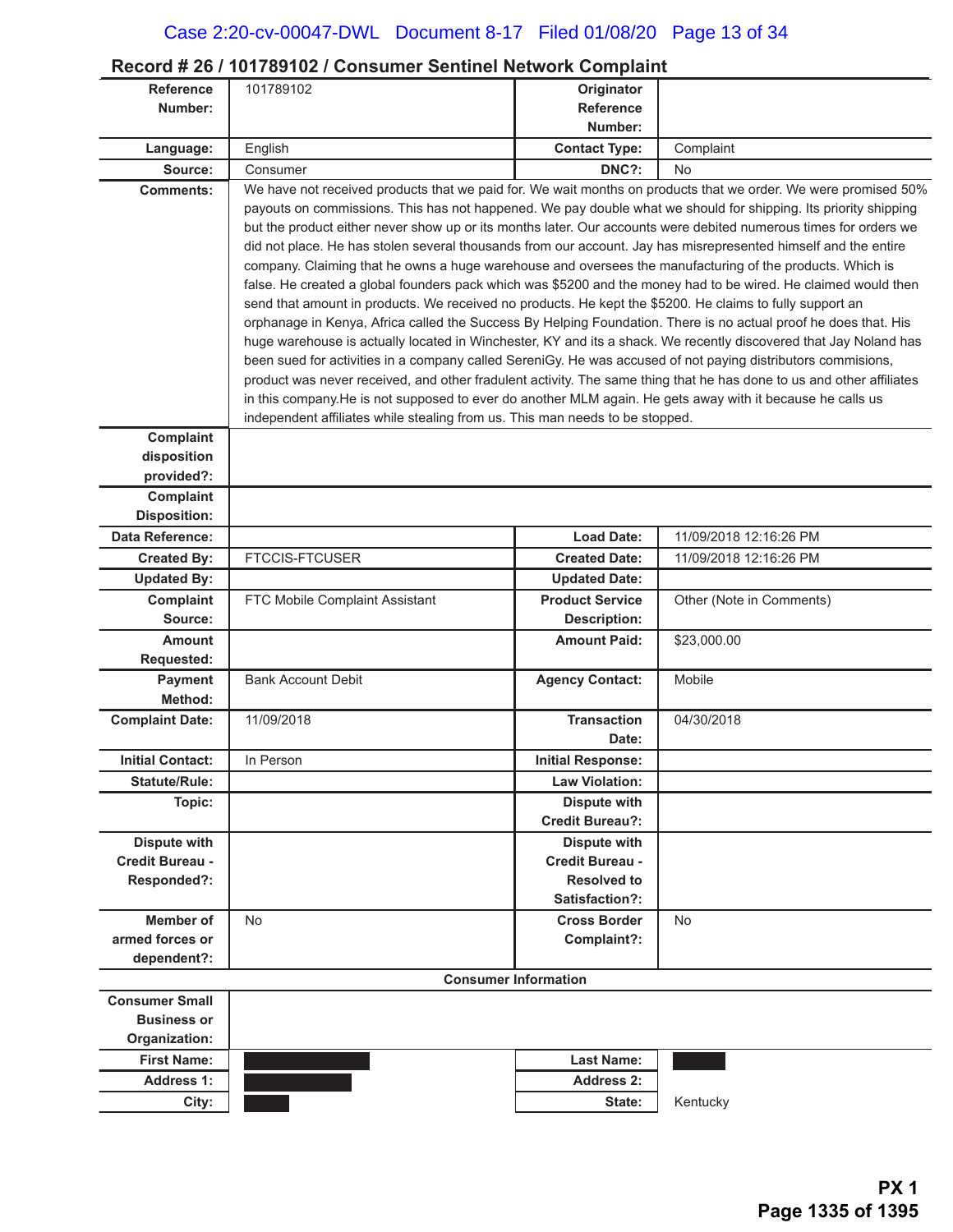# Case 2:20-cv-00047-DWL Document 8-17 Filed 01/08/20 Page 14 of 34

| Zip:                     |                                      | Country:                 | UNITED STATES                        |
|--------------------------|--------------------------------------|--------------------------|--------------------------------------|
| <b>Home Number:</b>      |                                      | <b>Cell Number:</b>      |                                      |
| <b>Work Number:</b>      |                                      | Ext:                     |                                      |
| <b>Fax Number:</b>       |                                      | Email:                   |                                      |
| Age Range:               |                                      | <b>Military Service</b>  |                                      |
|                          |                                      | <b>Branch:</b>           |                                      |
| <b>Soldier Status:</b>   |                                      | <b>Soldier Station:</b>  |                                      |
|                          |                                      | Subject                  |                                      |
| Subject:                 | Success By Media - Success By Health | <b>Normalized</b>        | Success By Media - Success By Health |
|                          |                                      | Name:                    |                                      |
| <b>Address 1:</b>        | 170 S. Green Valley Parkway          | Address 2:               |                                      |
| City:                    | Henderson                            | <b>State/Prov:</b>       | Nevada                               |
| ZIP:                     | 89012-                               | Country:                 | UNITED STATES                        |
|                          | (Cleansed: 89012)                    |                          |                                      |
| Email:                   |                                      | URL:                     |                                      |
| <b>Phone Number:</b>     |                                      | Ext:                     |                                      |
| <b>Subject ID Type:</b>  |                                      | <b>Subject ID Issuer</b> |                                      |
|                          |                                      | State:                   |                                      |
| <b>Subject ID Issuer</b> |                                      |                          |                                      |
| Country:                 |                                      |                          |                                      |
| Representative           | Jay Noland                           | Title:                   | CEO                                  |
| Name:                    |                                      |                          |                                      |
|                          |                                      |                          |                                      |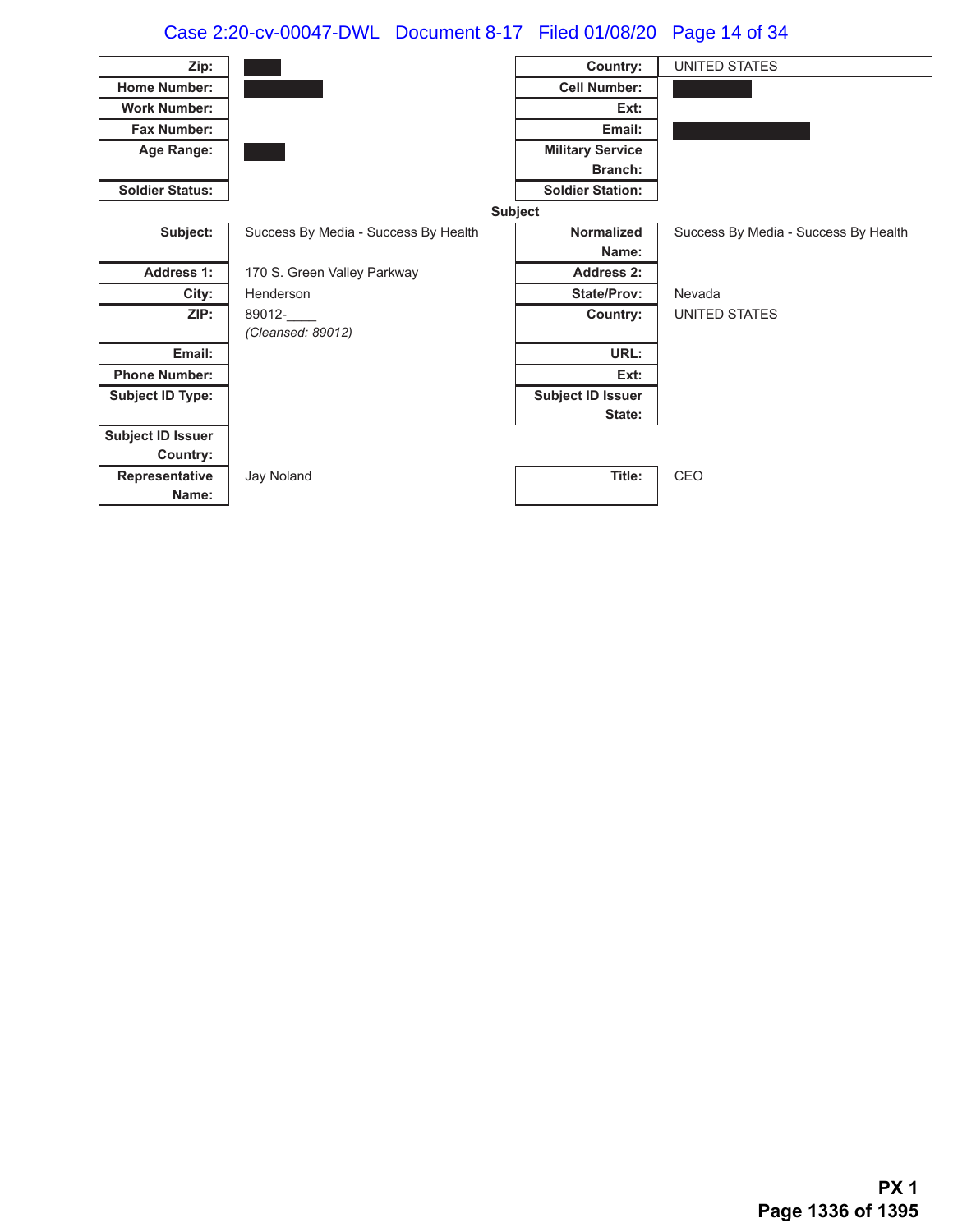| Record # 27 / 92926199 / Consumer Sentinel Network Complaint |                                                                                                                                                                                                                                             |                          |                                     |  |
|--------------------------------------------------------------|---------------------------------------------------------------------------------------------------------------------------------------------------------------------------------------------------------------------------------------------|--------------------------|-------------------------------------|--|
| <b>Reference</b>                                             | 92926199                                                                                                                                                                                                                                    | Originator               |                                     |  |
| Number:                                                      |                                                                                                                                                                                                                                             | <b>Reference</b>         |                                     |  |
|                                                              |                                                                                                                                                                                                                                             | Number:                  |                                     |  |
| Language:                                                    | English                                                                                                                                                                                                                                     | <b>Contact Type:</b>     | Complaint                           |  |
| Source:                                                      | Consumer                                                                                                                                                                                                                                    | DNC?:                    | No                                  |  |
| <b>Comments:</b>                                             | 2/2/18 I was contacted by a Success By Health Affiliate (who is a friend of mine) to "pitch" an opportunity to create                                                                                                                       |                          |                                     |  |
|                                                              | additional income and/or to become financially Free. I liked the idea of joining this with very little investment (\$49).                                                                                                                   |                          |                                     |  |
|                                                              | The way this works is you become an Affiliate for \$49/year (membership), you make 10% on whatever you                                                                                                                                      |                          |                                     |  |
|                                                              | purchase and whatever is purchased on your website. No minimum monthly orders. Now, you get 10 people to each<br>purchase \$100 dollars worth of product, you make \$100/month. You help those ten get 10 people purchasing \$100           |                          |                                     |  |
|                                                              |                                                                                                                                                                                                                                             |                          |                                     |  |
|                                                              | dollars worth of product, now you make \$600/month. You help those 10 find 10 people each purchasing \$100, now<br>you make \$4,700/month. You help those 10 find their 10 each purchase \$100 dollars of product and now you're            |                          |                                     |  |
|                                                              | making \$34,000/month. Everything sounded "ok" so I thought I'd give it a chance. I placed my order for 1 bag of                                                                                                                            |                          |                                     |  |
|                                                              | coffee and a weight loss product (GBurn) on 2/2/18. The following week I asked about my order because items are                                                                                                                             |                          |                                     |  |
|                                                              | "supposed" to ship out within 48 hrs of order. I was told everything is on back order. They CEO/President Jay                                                                                                                               |                          |                                     |  |
|                                                              | Noland would host Facebook Live events where he would mention how fast we are selling out of product, but if we                                                                                                                             |                          |                                     |  |
|                                                              | wanted to really be financially free then we needed to attend his training sessions, and if you didn't, then you had no                                                                                                                     |                          |                                     |  |
|                                                              | vision. These trainings go for \$250-\$350/ticket. I never bought into that! Every time I'd ask for my order so I could at<br>least "try" the coffee, I was told to just keep selling (though the website clearly states NOT TO ORDER while |                          |                                     |  |
|                                                              | products are on back order). Everything started to seem shady. I looked into it and found that JAY Noland (J.D.                                                                                                                             |                          |                                     |  |
|                                                              | Noland) was involved in a Pyramid scheme and settled charges with the FTC back in 2000. I started to see the                                                                                                                                |                          |                                     |  |
|                                                              | trend and decided to get out. I submitted my cancellation of membership as well as refund request for what I                                                                                                                                |                          |                                     |  |
|                                                              | purchased (since I STILL have not received products). I put in my cancellation request 2/17/18, On 2/19/18 I receive                                                                                                                        |                          |                                     |  |
|                                                              | an acknowledgment that my request had been received. A couple of hours after that I receive an email from                                                                                                                                   |                          |                                     |  |
|                                                              | Success By Health that my order has been shipped. Today I sent an email to let them know that I cancelled my                                                                                                                                |                          |                                     |  |
|                                                              | membership and order prior to anything being shipped and that I would like to request a Full refund. They sent me                                                                                                                           |                          |                                     |  |
|                                                              | the Refund policy: SBH AFFILIATE membership fees, Product purchases, and courses are completely Non-<br>Refundable. NO EXCEPTIONS. If an Affiliate files any charge back with Credit card company, this will be grounds                     |                          |                                     |  |
|                                                              | for legal actions against the affiliate. Jay Noland has disabled access for customers to order from the website, so                                                                                                                         |                          |                                     |  |
|                                                              | the customer must order through an affiliatein the event the customer changes their mind, they or the affiliate                                                                                                                             |                          |                                     |  |
|                                                              | (whoever paid for the products) will not be able to be refunded. People are leaving their jobs after being promised                                                                                                                         |                          |                                     |  |
|                                                              | that if they follow Jay Noland, he will make them Millionaires. That if they want Financial Freedom they MUST                                                                                                                               |                          |                                     |  |
|                                                              | attend the trainings (\$250-\$350/ticket). Other-Other update UPDATE 9/23/19: Consumer was calling back to speak                                                                                                                            |                          |                                     |  |
|                                                              | to a supervisor, his call was dropped during the call. AYazzie. UPDATE 9/23/19 consumer was transferred to a                                                                                                                                |                          |                                     |  |
|                                                              | supervisor. Consumer has been contacted by the FTC, he wants to know if its legit. The man asked for email that<br>supported the complaint. Sent the consumers info up to the FTC via email. rcondon UPDATE 9/24/2019 Forwarded             |                          |                                     |  |
|                                                              | to FTC staff to contact consumer JCHASE.                                                                                                                                                                                                    |                          |                                     |  |
| Complaint                                                    |                                                                                                                                                                                                                                             |                          |                                     |  |
| disposition                                                  |                                                                                                                                                                                                                                             |                          |                                     |  |
| provided?:                                                   |                                                                                                                                                                                                                                             |                          |                                     |  |
| Complaint                                                    |                                                                                                                                                                                                                                             |                          |                                     |  |
| <b>Disposition:</b>                                          |                                                                                                                                                                                                                                             |                          |                                     |  |
| Data Reference:                                              |                                                                                                                                                                                                                                             | <b>Load Date:</b>        | 02/21/2018 1:58:32 PM               |  |
| <b>Created By:</b>                                           | <b>FTCCIS-FTCUSER</b>                                                                                                                                                                                                                       | <b>Created Date:</b>     | 02/21/2018 1:58:32 PM               |  |
| <b>Updated By:</b>                                           | JCHASE1                                                                                                                                                                                                                                     | <b>Updated Date:</b>     | 09/24/2019 10:35:28 AM              |  |
| Complaint                                                    | FTC Online Complaint Assistant (CIS)                                                                                                                                                                                                        | <b>Product Service</b>   | Business Opportunities\Work-At-Home |  |
| Source:                                                      |                                                                                                                                                                                                                                             | <b>Description:</b>      | Plans                               |  |
| <b>Amount</b>                                                | \$49.00                                                                                                                                                                                                                                     | <b>Amount Paid:</b>      | \$139.00                            |  |
| Requested:                                                   |                                                                                                                                                                                                                                             |                          |                                     |  |
| Payment<br>Method:                                           | Credit Card                                                                                                                                                                                                                                 | <b>Agency Contact:</b>   | Phone                               |  |
| <b>Complaint Date:</b>                                       | 09/24/2019                                                                                                                                                                                                                                  | <b>Transaction</b>       | 02/02/2018                          |  |
|                                                              |                                                                                                                                                                                                                                             | Date:                    |                                     |  |
| <b>Initial Contact:</b>                                      | Internet Web Site                                                                                                                                                                                                                           | <b>Initial Response:</b> |                                     |  |
|                                                              |                                                                                                                                                                                                                                             |                          |                                     |  |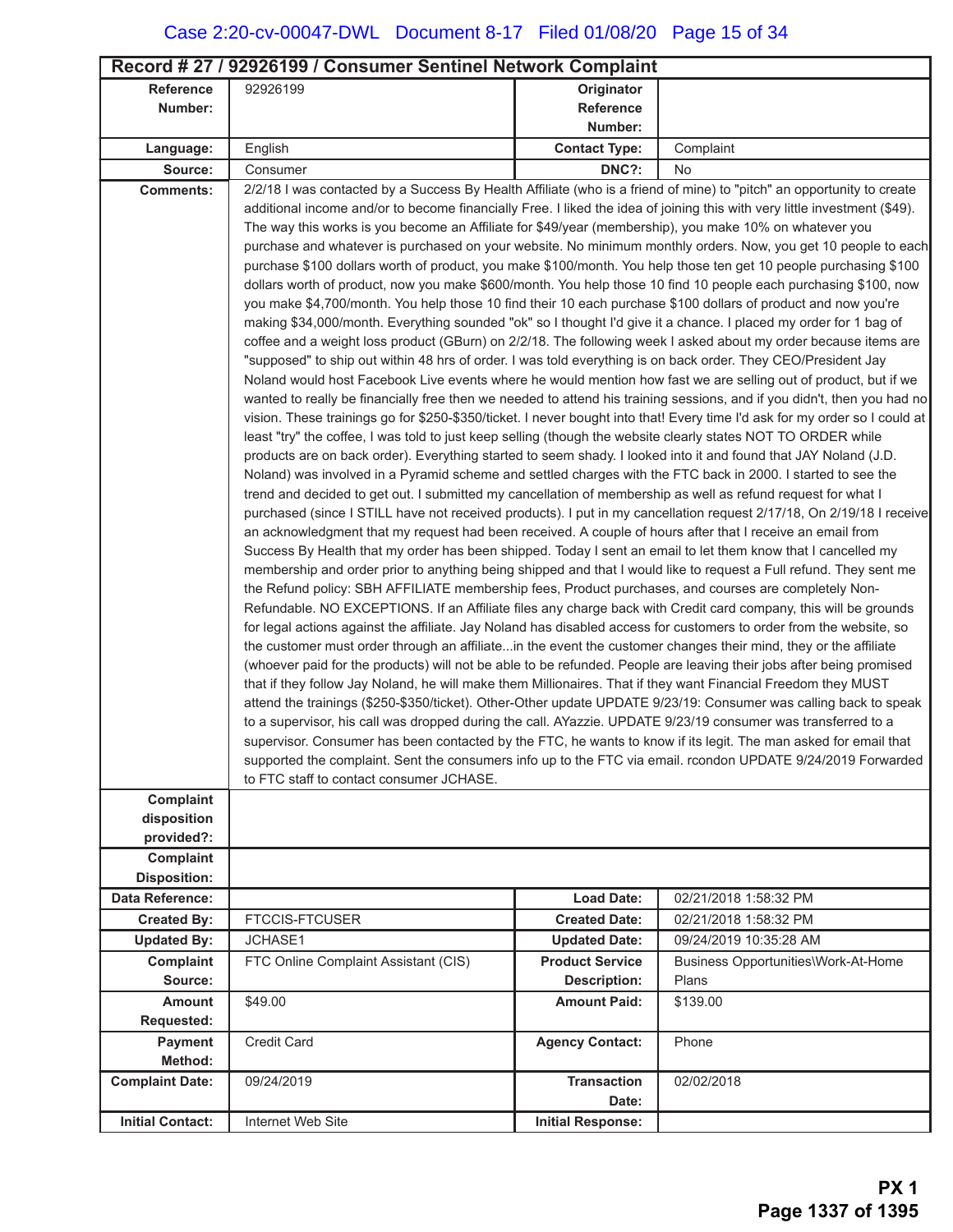# Case 2:20-cv-00047-DWL Document 8-17 Filed 01/08/20 Page 16 of 34

| <b>Statute/Rule:</b>                | FTC Act Sec 5 (BCP)<br>Rule\Other  | <b>Law Violation:</b>       | Deception/Misrepresentation<br>Other (Note the Violation in the Comment |
|-------------------------------------|------------------------------------|-----------------------------|-------------------------------------------------------------------------|
|                                     |                                    |                             | Field)                                                                  |
| Topic:                              |                                    | <b>Dispute with</b>         |                                                                         |
|                                     |                                    | <b>Credit Bureau?:</b>      |                                                                         |
| <b>Dispute with</b>                 | <b>No</b>                          | <b>Dispute with</b>         | <b>No</b>                                                               |
| Credit Bureau -                     |                                    | <b>Credit Bureau -</b>      |                                                                         |
| Responded?:                         |                                    | <b>Resolved to</b>          |                                                                         |
|                                     |                                    | Satisfaction?:              |                                                                         |
| <b>Member of</b>                    | <b>No</b>                          | <b>Cross Border</b>         | <b>No</b>                                                               |
| armed forces or                     |                                    | Complaint?:                 |                                                                         |
| dependent?:                         |                                    |                             |                                                                         |
|                                     |                                    | <b>Consumer Information</b> |                                                                         |
| <b>Consumer Small</b>               |                                    |                             |                                                                         |
| <b>Business or</b><br>Organization: |                                    |                             |                                                                         |
| <b>First Name:</b>                  |                                    | <b>Last Name:</b>           |                                                                         |
| <b>Address 1:</b>                   |                                    | <b>Address 2:</b>           |                                                                         |
| City:                               |                                    | State:                      | Texas                                                                   |
| Zip:                                |                                    | Country:                    | <b>UNITED STATES</b>                                                    |
| <b>Home Number:</b>                 |                                    | <b>Cell Number:</b>         |                                                                         |
| <b>Work Number:</b>                 |                                    | Ext:                        |                                                                         |
| <b>Fax Number:</b>                  |                                    | Email:                      |                                                                         |
| Age Range:                          |                                    | <b>Military Service</b>     |                                                                         |
|                                     |                                    | <b>Branch:</b>              |                                                                         |
| <b>Soldier Status:</b>              |                                    | <b>Soldier Station:</b>     |                                                                         |
|                                     |                                    | <b>Subject</b>              |                                                                         |
| Subject:                            | Success By Health/Success By Media | <b>Normalized</b>           | Success By Health/success By Media                                      |
|                                     |                                    | Name:                       |                                                                         |
| <b>Address 1:</b>                   | 170 S. Green Valley Parkway        | <b>Address 2:</b>           | 300                                                                     |
| City:                               | Henderson                          | <b>State/Prov:</b>          | Nevada                                                                  |
| ZIP:                                | 89012                              | Country:                    | <b>UNITED STATES</b>                                                    |
| Email:                              | info@successbyhealth.com           | URL:                        | www.successbyhealth.com                                                 |
| <b>Phone Number:</b>                | 188-8598990                        | Ext:                        |                                                                         |
| <b>Subject ID Type:</b>             |                                    | <b>Subject ID Issuer</b>    |                                                                         |
|                                     |                                    | State:                      |                                                                         |
| <b>Subject ID Issuer</b>            |                                    |                             |                                                                         |
| Country:                            |                                    |                             |                                                                         |
| Representative                      | Jay Noland                         | Title:                      | President                                                               |
| Name:                               |                                    |                             |                                                                         |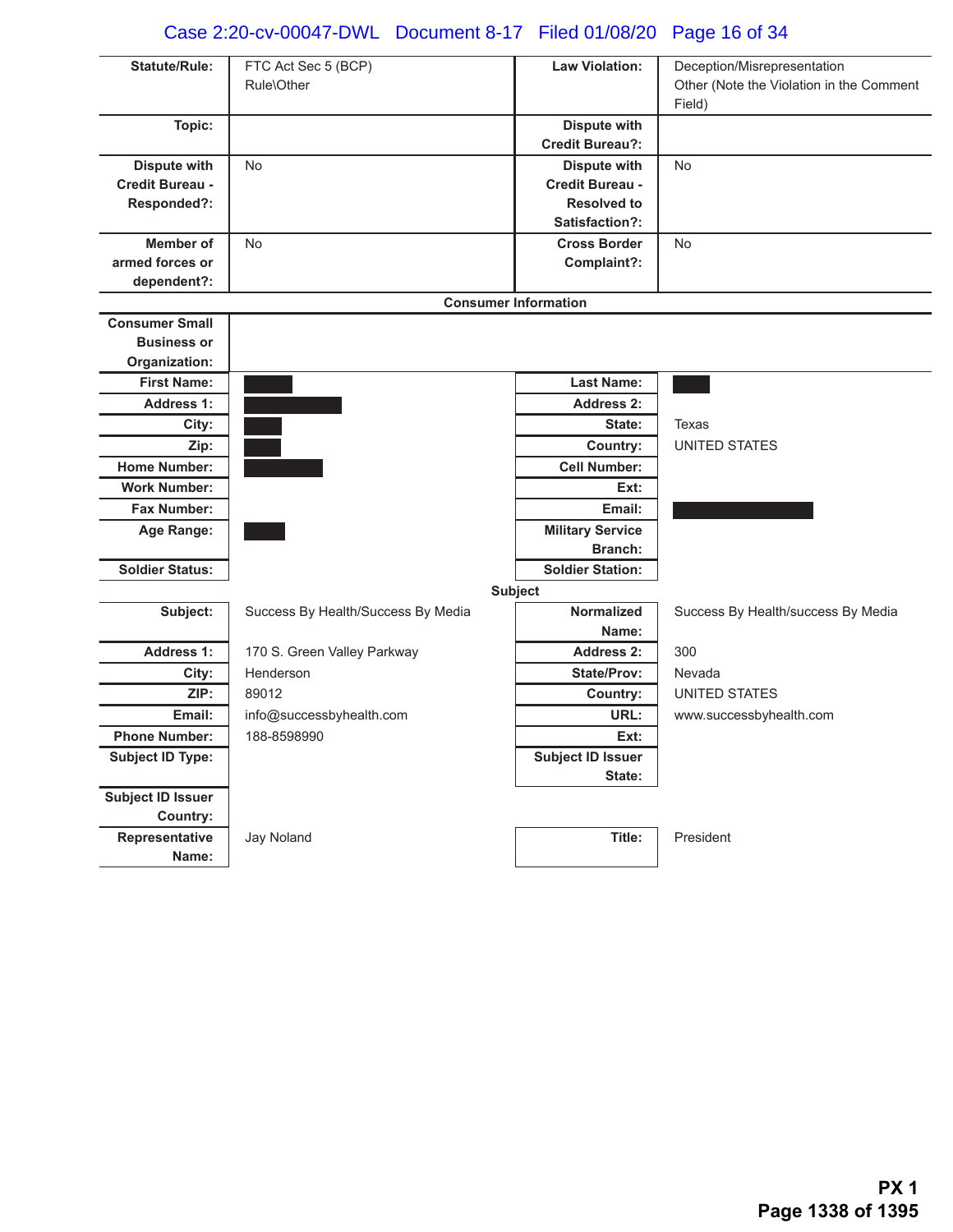|                              | Record #28 / 102310742 / Consumer Sentinel Network Complaint                                                                                                                                                                               |                          |                                                                                                                           |  |
|------------------------------|--------------------------------------------------------------------------------------------------------------------------------------------------------------------------------------------------------------------------------------------|--------------------------|---------------------------------------------------------------------------------------------------------------------------|--|
| <b>Reference</b>             | 102310742                                                                                                                                                                                                                                  | Originator               |                                                                                                                           |  |
| Number:                      |                                                                                                                                                                                                                                            | Reference                |                                                                                                                           |  |
|                              |                                                                                                                                                                                                                                            | Number:                  |                                                                                                                           |  |
| Language:                    | English                                                                                                                                                                                                                                    | <b>Contact Type:</b>     | Complaint                                                                                                                 |  |
| Source:                      | Consumer                                                                                                                                                                                                                                   | DNC?:                    | No                                                                                                                        |  |
| <b>Comments:</b>             | My best friend told me about Success By Health (SBH). She told me that she went to a meeting and was                                                                                                                                       |                          |                                                                                                                           |  |
|                              | impressed. She signed up, buying the most espensive business package. She told me that she was told that only                                                                                                                              |                          |                                                                                                                           |  |
|                              | 3% of people hear about a business in pre-launch and of those 3% there is potential to be a millionaire. Also, she                                                                                                                         |                          |                                                                                                                           |  |
|                              | had tried G-burn and had experienced energy and rapid weight loss. She sent me a bottle and I tried it. I noticed<br>energy and started a diet to aid with weight loss. After going back and forth for about a month on whether I should   |                          |                                                                                                                           |  |
|                              | join or not, I decided to join. After joining I went to work and my life became SBH. There were daily Heat calls that                                                                                                                      |                          |                                                                                                                           |  |
|                              | lasted an hr. I was on 3 facebook pages for SBH and several chat groups. The messages from the CEO and                                                                                                                                     |                          |                                                                                                                           |  |
|                              | leaders came at all hours of the day and there was even a late night latte call that you were strongly encourage to                                                                                                                        |                          |                                                                                                                           |  |
|                              | be on. If you weren't on the calls and on the lives and replying then you weren't real or humble etc. I did some                                                                                                                           |                          |                                                                                                                           |  |
|                              | research on the main ingredient Ganoderma. I found some information that I questioned its safety. I sent it to a team                                                                                                                      |                          |                                                                                                                           |  |
|                              | lead, who sent it to her team lead and my reply was,"that's bs, thats not allowed. Jay has been taking this for years.                                                                                                                     |                          |                                                                                                                           |  |
|                              | Thats a lie!" A consumer noticed an ingredient in Gburn that is banned in Austrialia. I forwarded this message                                                                                                                             |                          |                                                                                                                           |  |
|                              | straight to the same team lead that gave me my first reply. His reply was,"we have hospitals and clinics prescribing<br>gburn all over the us. Negative nancy's no time for them." Octodrine is the ingredient. Team lead was getting more |                          |                                                                                                                           |  |
|                              | and more pushy. Saying, "Team member makes up more than half of my team but if he doesn't produce, then I don't                                                                                                                            |                          |                                                                                                                           |  |
|                              | need him." "If my family won't support me then they are dead to me." Also on the heat page, managed by Jay                                                                                                                                 |                          |                                                                                                                           |  |
|                              | Noland, and comments could only be on the page if he allowed them, there were comments on giving the products                                                                                                                              |                          |                                                                                                                           |  |
|                              | to children, because they are all natural and beneficial to your health. Jay even supposedly gave his son G drops.                                                                                                                         |                          |                                                                                                                           |  |
|                              | After reading reviews on the heat page and asking team members, I took my 3-year-old daughter who has Alopecia                                                                                                                             |                          |                                                                                                                           |  |
|                              | and ezcema to her regular pediatrician. She took a look at the ingredients and said I don't see why she can't take                                                                                                                         |                          |                                                                                                                           |  |
|                              | these. I started her on Allergstop. Her ezcema went away within 5 days. I was amazed and wrote a review on the<br>heat page. Literally on the 6th day it stopped working. I tried different doses and different SBH products but it was    |                          |                                                                                                                           |  |
|                              | not working anymore and my daughters alopeica went from spots to almost no hair within weeks. Also my son was                                                                                                                              |                          |                                                                                                                           |  |
|                              | only on the g drops and he developed an itchy rash that he still has and we can't get it to go away. He has been off                                                                                                                       |                          |                                                                                                                           |  |
|                              | of Gdrops for over a month. Some other complaints, High pressure! We were told, "Be humble", aka borrow the                                                                                                                                |                          |                                                                                                                           |  |
|                              | money. You can build at your own pace but you're weak if you're not ranking. If you don't push, then you don't                                                                                                                             |                          |                                                                                                                           |  |
|                              |                                                                                                                                                                                                                                            |                          | deserve to be financially free or SBH. You have potential to be financially free in 18 months if you do everything I tell |  |
|                              | you. If you take a day off in the work week then that 18 months starts over. Also the fact that we all started getting                                                                                                                     |                          |                                                                                                                           |  |
|                              | spam emails and spam calls after joining the company. Some of my complaints. Also, any money we made we were<br>encouraged to reinvest in order to grow our business and hit ranks and be financially free with residual income. We        |                          |                                                                                                                           |  |
|                              | were told to apply our commissions to buying more product, that way its tax free money                                                                                                                                                     |                          |                                                                                                                           |  |
| Complaint                    |                                                                                                                                                                                                                                            |                          |                                                                                                                           |  |
| disposition                  |                                                                                                                                                                                                                                            |                          |                                                                                                                           |  |
| provided?:                   |                                                                                                                                                                                                                                            |                          |                                                                                                                           |  |
| Complaint                    |                                                                                                                                                                                                                                            |                          |                                                                                                                           |  |
| <b>Disposition:</b>          |                                                                                                                                                                                                                                            |                          |                                                                                                                           |  |
| Data Reference:              |                                                                                                                                                                                                                                            | <b>Load Date:</b>        | 11/29/2018 1:48:17 AM                                                                                                     |  |
| <b>Created By:</b>           | <b>FTCCIS-FTCUSER</b>                                                                                                                                                                                                                      | <b>Created Date:</b>     | 11/29/2018 1:48:17 AM                                                                                                     |  |
| <b>Updated By:</b>           |                                                                                                                                                                                                                                            | <b>Updated Date:</b>     |                                                                                                                           |  |
| Complaint                    | FTC Online Complaint Assistant (CIS)                                                                                                                                                                                                       | <b>Product Service</b>   | Multi-Level Mktg\Pyramids\Chain Letters                                                                                   |  |
| Source:                      |                                                                                                                                                                                                                                            | <b>Description:</b>      |                                                                                                                           |  |
| <b>Amount</b>                | \$3,040.00                                                                                                                                                                                                                                 | <b>Amount Paid:</b>      | \$3,040.00                                                                                                                |  |
| <b>Requested:</b><br>Payment | Credit Card                                                                                                                                                                                                                                | <b>Agency Contact:</b>   |                                                                                                                           |  |
| Method:                      |                                                                                                                                                                                                                                            |                          | Internet                                                                                                                  |  |
| <b>Complaint Date:</b>       | 11/29/2018                                                                                                                                                                                                                                 | <b>Transaction</b>       | 08/22/2018                                                                                                                |  |
|                              |                                                                                                                                                                                                                                            | Date:                    |                                                                                                                           |  |
| <b>Initial Contact:</b>      | Internet/E-mail                                                                                                                                                                                                                            | <b>Initial Response:</b> |                                                                                                                           |  |

 $\mathbf{I}$ 

ı